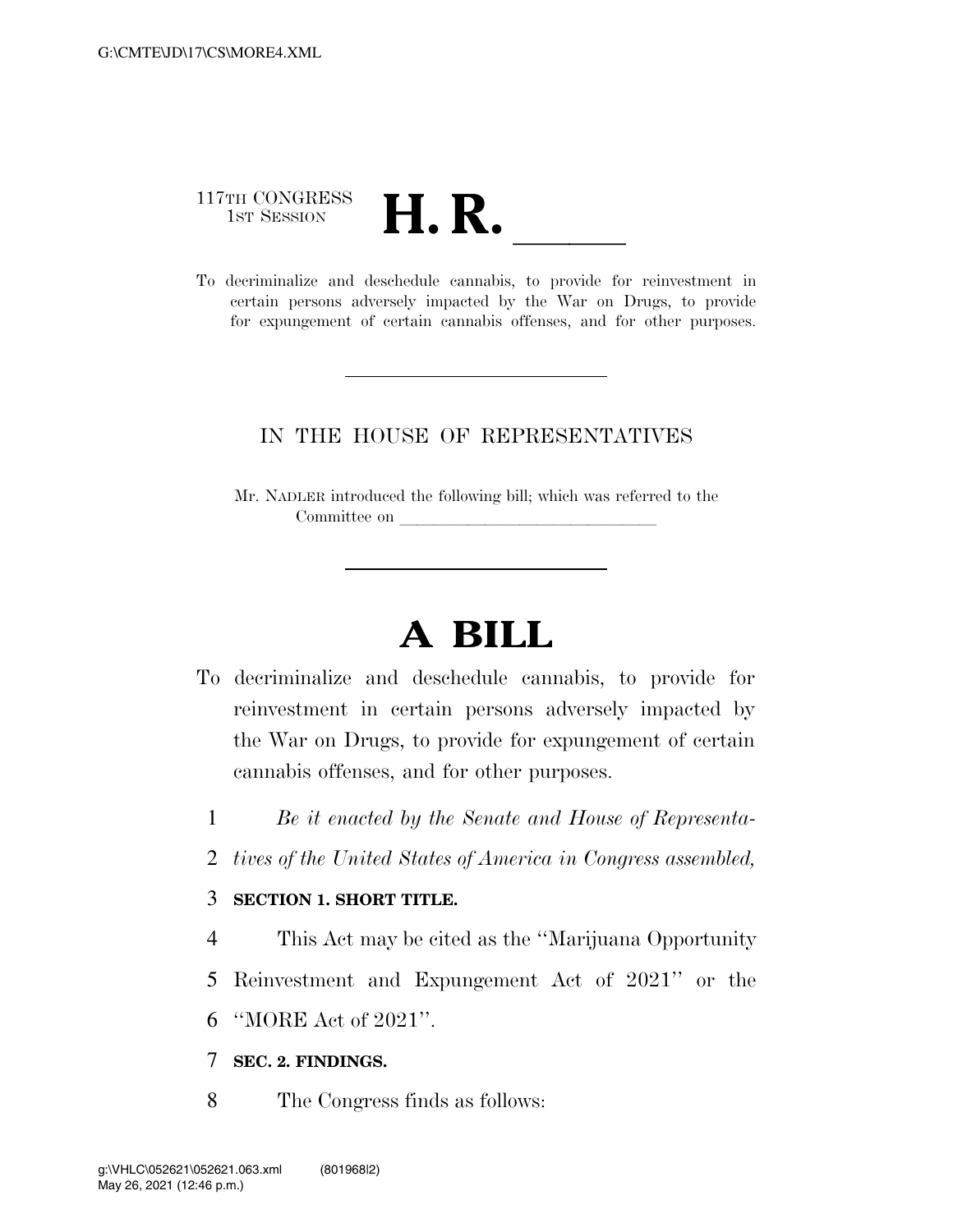| $\mathbf{1}$   | (1) The communities that have been<br>most            |
|----------------|-------------------------------------------------------|
| $\overline{2}$ | harmed by cannabis prohibition are benefiting the     |
| 3              | least from the legal marijuana marketplace.           |
| $\overline{4}$ | (2) A legacy of racial and ethnic injustices,         |
| 5              | compounded by the disproportionate collateral con-    |
| 6              | sequences of 80 years of cannabis prohibition en-     |
| 7              | forcement, now limits participation in the industry.  |
| 8              | (3) 37 States, the District of Columbia, Puerto       |
| 9              | Rico, Guam, and the U.S. Virgin Islands have          |
| 10             | adopted laws allowing legal access to cannabis, and   |
| 11             | 15 States, the District of Columbia, the Common-      |
| 12             | wealth of the Northern Mariana Islands, and Guam      |
| 13             | have adopted laws legalizing cannabis for a dult rec- |
| 14             | reational use.                                        |
| 15             | $(4)$ A total of 47 States have reformed their        |
| 16             | laws pertaining to cannabis despite the Schedule I    |
| 17             | status of marijuana and its Federal criminalization.  |
| 18             | (5) Legal cannabis sales totaled                      |
| 19             | $$20,000,000,000$ in 2020 and are projected to reach  |
| 20             | $$40,500,000,000$ by 2025.                            |
| 21             | (6) According to the American Civil Liberties         |
| 22             | Union (ACLU), enforcing cannabis prohibition laws     |

costs taxpayers approximately \$3.6 billion a year.

 (7) The continued enforcement of cannabis pro-hibition laws results in over 600,000 arrests annu-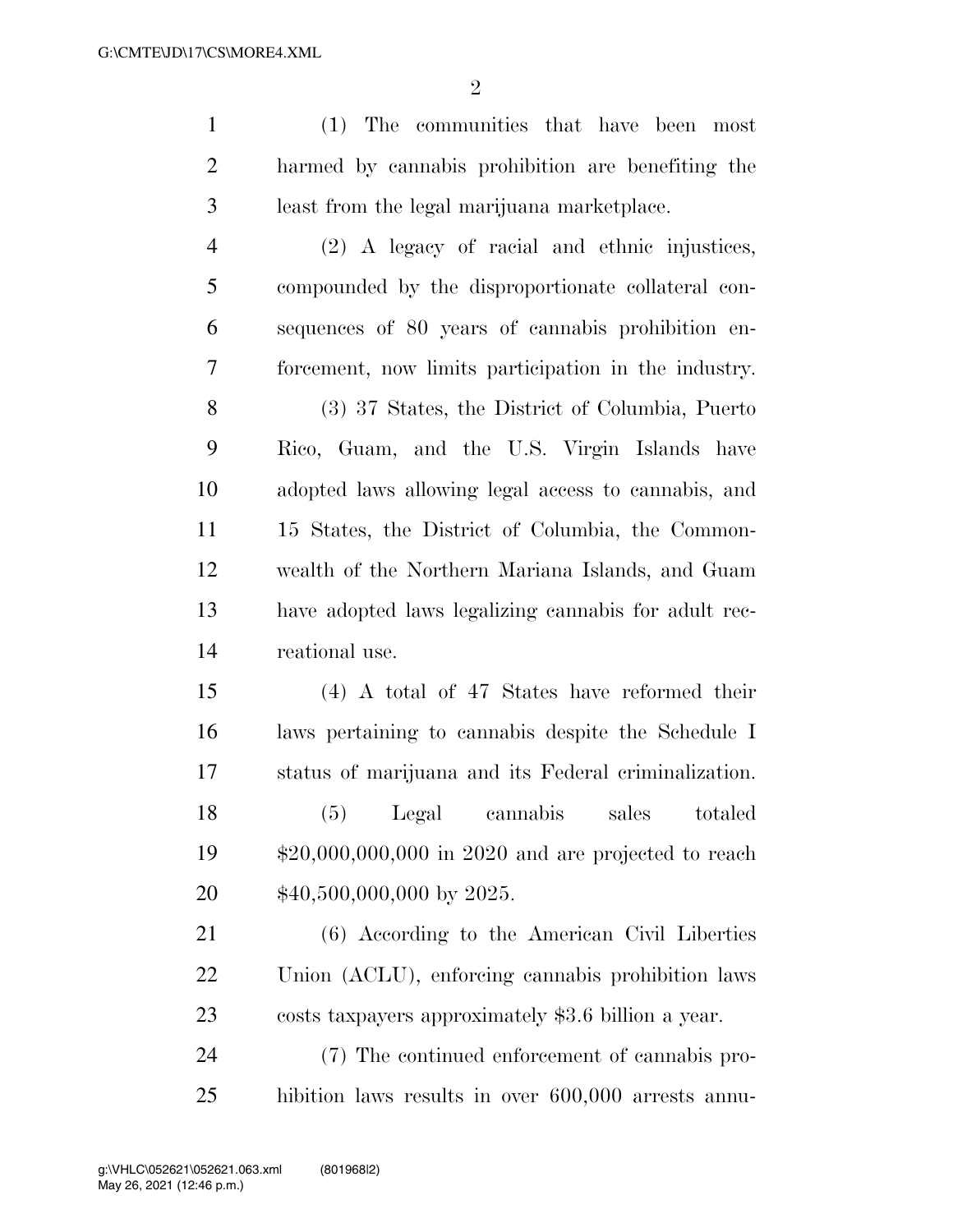ally, disproportionately impacting people of color who are almost 4 times more likely to be arrested for cannabis possession than their White counter- parts, despite equal rates of use across populations. (8) People of color have been historically tar- geted by discriminatory sentencing practices result- ing in Black men receiving drug sentences that are 13.1 percent longer than sentences imposed for White men and Latinos being nearly 6.5 times more likely to receive a Federal sentence for cannabis pos- session than non-Hispanic Whites. (9) In 2013, simple cannabis possession was the fourth most common cause of deportation for any of- fense and the most common cause of deportation for drug law violations. (10) Fewer than one-fifth of cannabis business owners identify as minorities and only approximately 4 percent are black. (11) Applicants for cannabis licenses are lim- ited by numerous laws, regulations, and exorbitant permit applications, licensing fees, and costs in these States, which can require more than \$700,000. (12) Historically disproportionate arrest and conviction rates make it particularly difficult for people of color to enter the legal cannabis market-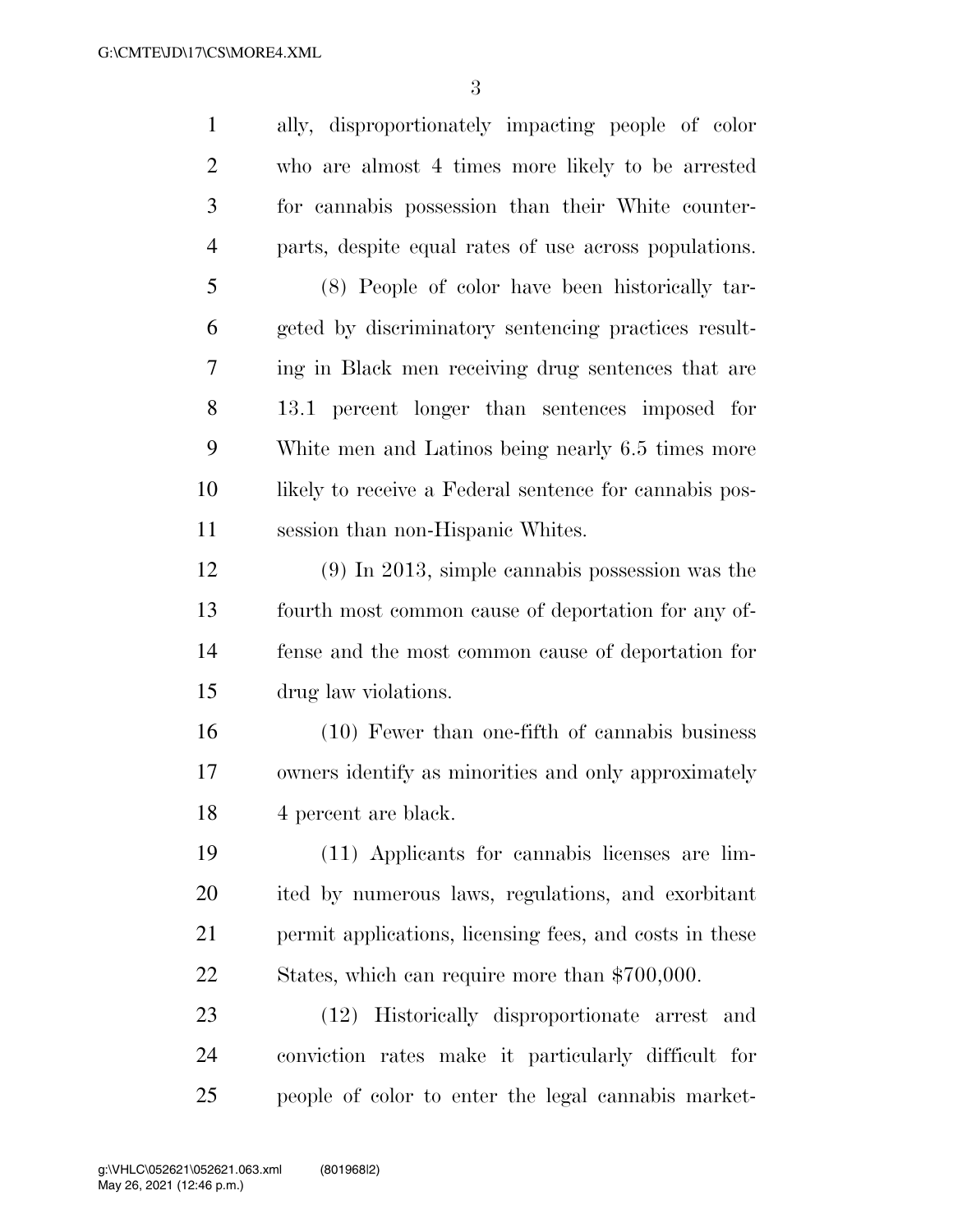| $\mathbf{1}$   | place, as most States bar these individuals from par- |
|----------------|-------------------------------------------------------|
| $\overline{2}$ | ticipating.                                           |
| 3              | (13) Federal law severely limits access to loans      |
| $\overline{4}$ | and capital for cannabis businesses, disproportion-   |
| 5              | ately impacting minority small business owners.       |
| 6              | (14) Some States and municipalities have taken        |
| 7              | proactive steps to mitigate inequalities in the legal |
| 8              | cannabis marketplace and ensure equal participation   |
| 9              | in the industry.                                      |
| 10             | SEC. 3. DECRIMINALIZATION OF CANNABIS.                |
| 11             | (a) CANNABIS REMOVED FROM SCHEDULE OF CON-            |
| 12             | <b>TROLLED SUBSTANCES.—</b>                           |
| 13             | (1) REMOVAL IN STATUTE.—Subsection (c) of             |
| 14             | schedule I of section $202(e)$ of the Controlled Sub- |
| 15             | stances Act $(21 \text{ U.S.C. } 812)$ is amended—    |
| 16             | $(A)$ by striking " $(10)$ Marihuana."; and           |
| 17             | striking<br>(17)<br>(B)<br>$\mathbf{by}$              |
| 18             | Tetrahydrocannabinols,<br>for<br>except               |
| 19             | tetrahydrocannabinols in hemp (as defined in          |
| 20             | section 297A of the Agricultural Marketing Act        |
| 21             | of $1946$ .".                                         |
| 22             | (2)<br>REMOVAL FROM SCHEDULE.—Not later               |
| 23             | than 180 days after the date of the enactment of      |
| 24             | this Act, the Attorney General shall finalize a rule- |

making under section 201(a)(2) removing mari-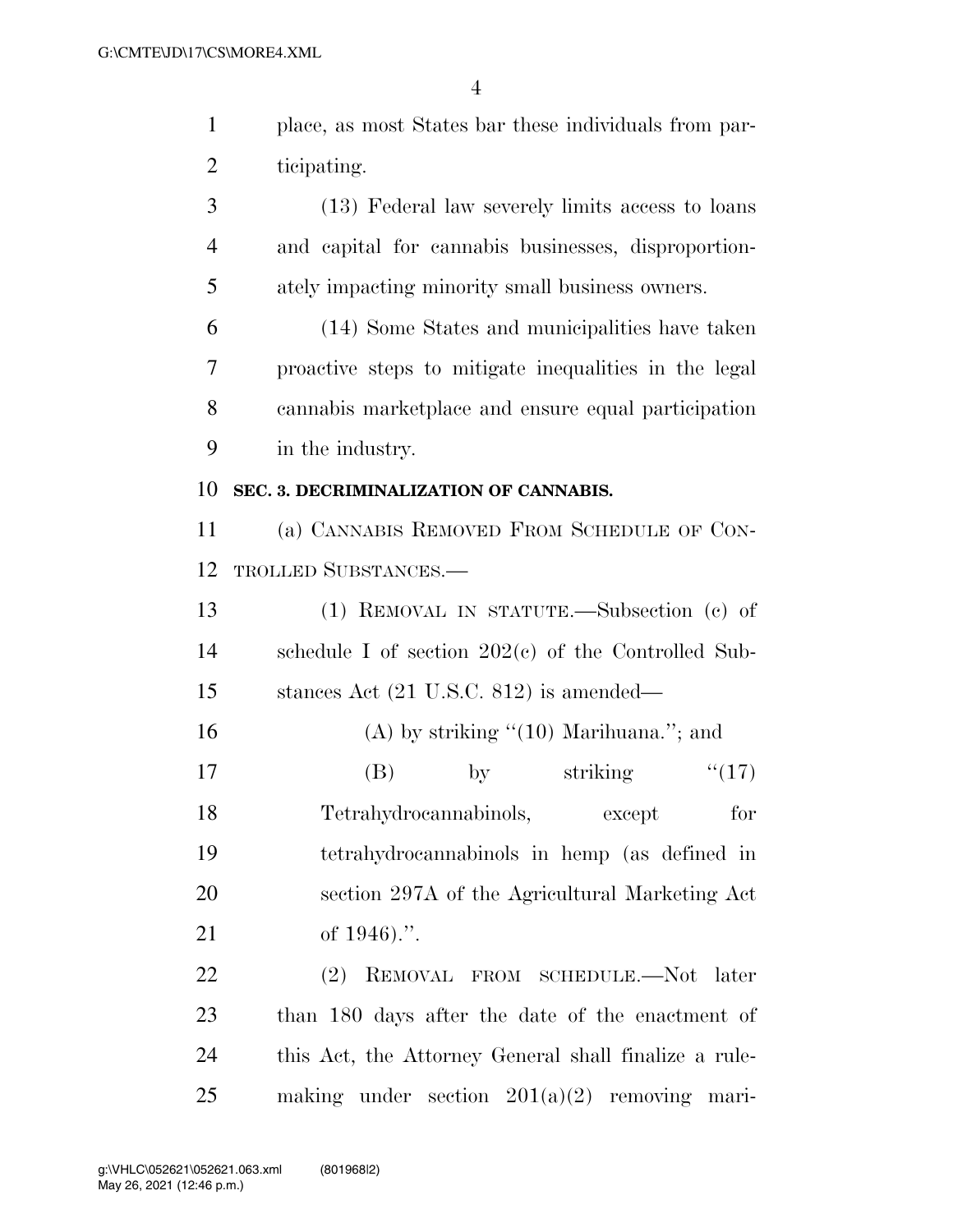| $\mathbf{1}$   | huana and tetrahydrocannabinols from the schedules      |
|----------------|---------------------------------------------------------|
| $\overline{2}$ | of controlled substances. For the purposes of the       |
| 3              | Controlled<br>Substances Act, marihuana<br>and          |
| $\overline{4}$ | tetrahydrocannabinols shall each be deemed to be a      |
| 5              | drug or other substance that does not meet the re-      |
| 6              | quirements for inclusion in any schedule. A rule-       |
| 7              | making under this paragraph shall be considered to      |
| 8              | have taken effect as of the date of enactment of this   |
| 9              | Act for purposes of any offense committed, case         |
| 10             | pending, conviction entered, and, in the case of a ju-  |
| 11             | venile, any offense committed, case pending, and ad-    |
| 12             | judication of juvenile delinquency entered before, on,  |
| 13             | or after the date of enactment of this Act.             |
| 14             | (b) CONFORMING AMENDMENTS TO CONTROLLED                 |
| 15             | SUBSTANCES ACT.—The Controlled Substances Act (21)      |
| 16             | U.S.C. $801$ et seq.) is amended—                       |
| 17             | $(1)$ in section 102(44) (21 U.S.C. 802(44)), by        |
| 18             | striking "marihuana,";                                  |
| 19             | $(2)$ in section 401(b) $(21 \text{ U.S.C. } 841(b))$ — |
| 20             | $(A)$ in paragraph $(1)$ —                              |
| 21             | (i) in subparagraph $(A)$ —                             |
| 22             | $(I)$ in clause $(vi)$ , by inserting                   |
| 23             | "or" after the semicolon;                               |
| 24             | (II) by striking clause (vii); and                      |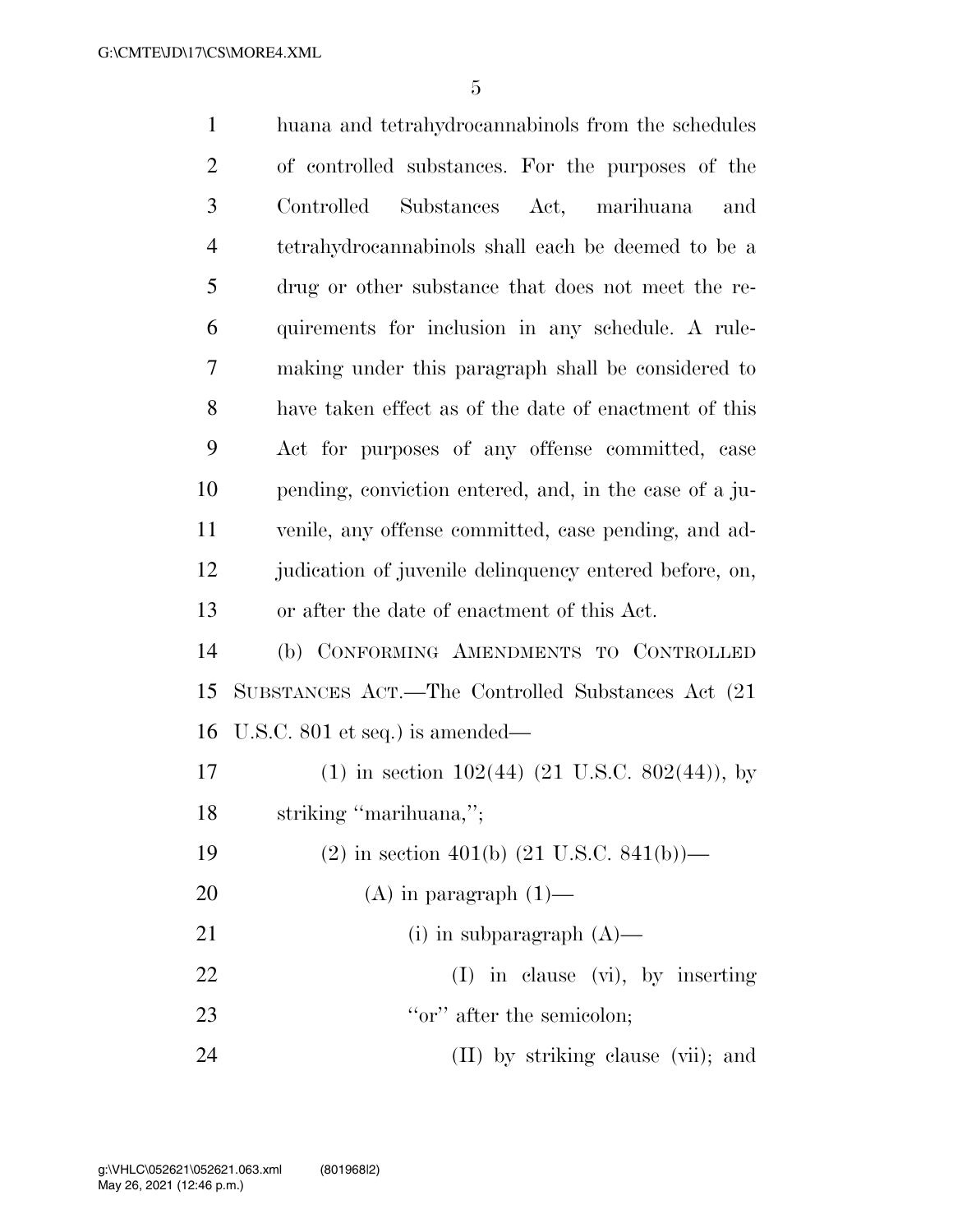| $\mathbf{1}$   | (III) by redesignating clause                               |
|----------------|-------------------------------------------------------------|
| $\overline{2}$ | (viii) as clause (vii);                                     |
| $\mathfrak{Z}$ | (ii) in subparagraph $(B)$ —                                |
| $\overline{4}$ | $(I)$ in clause $(vi)$ , by inserting                       |
| 5              | "or" after the semicolon;                                   |
| 6              | (II) by striking clause (vii); and                          |
| $\tau$         | (III) by redesignating clause                               |
| 8              | (viii) as clause (vii);                                     |
| 9              | (iii) in subparagraph $(C)$ , in the first                  |
| 10             | sentence, by striking "subparagraphs (A),                   |
| 11             | $(B)$ , and $(D)$ " and inserting "subpara-                 |
| 12             | graphs $(A)$ and $(B)$ ";                                   |
| 13             | $(iv)$ by striking subparagraph $(D)$ ;                     |
| 14             | $(v)$ by redesignating subparagraph $(E)$                   |
| 15             | as subparagraph $(D)$ ; and                                 |
| 16             | (vi) in subparagraph $(D)(i)$ , as so re-                   |
| 17             | designated, by striking "subparagraphs (C)                  |
| 18             | and (D)" and inserting "subparagraph                        |
| 19             | $(C)$ ";                                                    |
| 20             | $(B)$ by striking paragraph $(4)$ ; and                     |
| 21             | $(C)$ by redesignating paragraphs $(5)$ , $(6)$ ,           |
| 22             | and $(7)$ as paragraphs $(4)$ , $(5)$ , and $(6)$ , respec- |
| 23             | tively;                                                     |
| 24             | in section $402(e)(2)(B)$ (21 U.S.C.<br><b>(3)</b>          |
| 25             | $842(c)(2)(B)$ , by striking ", marihuana,";                |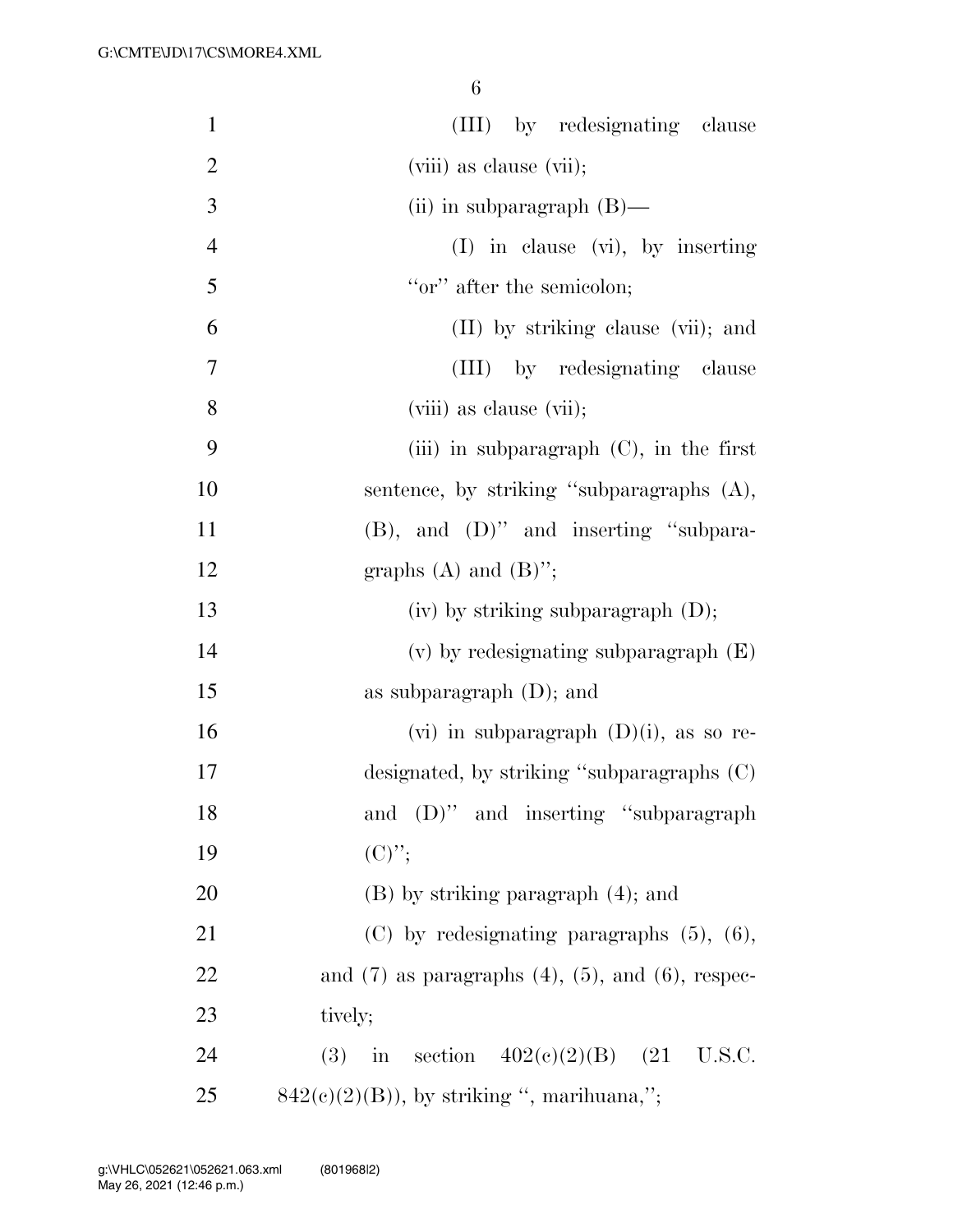| $\mathbf{1}$   | (4) in section $403(d)(1)$ (21 U.S.C. 843(d)(1)),          |
|----------------|------------------------------------------------------------|
| $\overline{2}$ | by striking ", marihuana,";                                |
| 3              | $(5)$ in section 418(a) $(21 \text{ U.S.C. } 859(a))$ , by |
| $\overline{4}$ | striking the last sentence;                                |
| 5              | (6) in section 419(a) $(21 \text{ U.S.C. } 860(a))$ , by   |
| 6              | striking the last sentence;                                |
| 7              | $(7)$ in section 422(d) (21 U.S.C. 863(d))—                |
| 8              | $(A)$ in the matter preceding paragraph $(1)$ ,            |
| 9              | by striking "marijuana,"; and                              |
| 10             | $(B)$ in paragraph $(5)$ , by striking ", such             |
| 11             | as a marihuana eigarette,"; and                            |
| 12             | $(8)$ in section 516(d) $(21 \text{ U.S.C. } 886(d))$ , by |
| 13             | striking "section $401(b)(6)$ " each place the term ap-    |
| 14             | pears and inserting "section $401(b)(5)$ ".                |
| 15             | (c) OTHER CONFORMING AMENDMENTS.-                          |
| 16             | (1) NATIONAL FOREST SYSTEM DRUG CONTROL                    |
| 17             | ACT OF 1986.—The National Forest System Drug               |
| 18             | Control Act of 1986 (16 U.S.C. 559b et seq.) is            |
| 19             | amended—                                                   |
| 20             | (A) in section $15002(a)$ (16 U.S.C.                       |
| 21             | $559b(a)$ ) by striking "marijuana and other";             |
| 22             | (B) in section $15003(2)$ (16 U.S.C.                       |
| 23             | $559e(2)$ ) by striking "marijuana and other";             |
| 24             | and                                                        |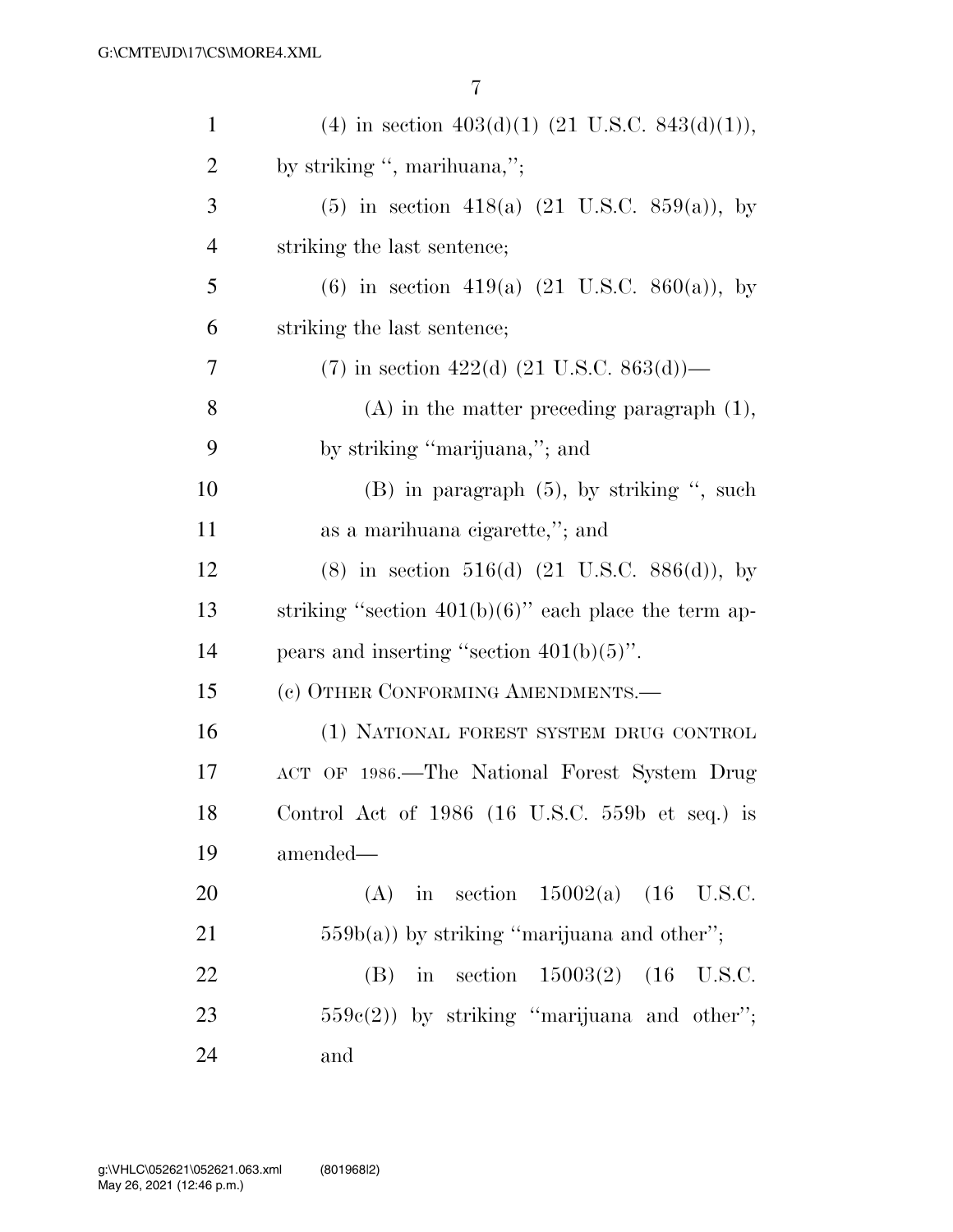| $\mathbf{1}$   | (C) in section $15004(2)$ (16 U.S.C.                 |
|----------------|------------------------------------------------------|
| $\overline{2}$ | $559d(2)$ ) by striking "marijuana and other".       |
| 3              | (2) INTERCEPTION OF COMMUNICATIONS.—Sec-             |
| $\overline{4}$ | tion 2516 of title 18, United States Code, is amend- |
| 5              | $ed$ —                                               |
| 6              | $(A)$ in subsection $(1)(e)$ , by striking "mari-    |
| 7              | huana,"; and                                         |
| 8              | $(B)$ in subsection $(2)$ by striking "mari-         |
| 9              | huana".                                              |
| 10             | (3) FMCSA PROVISIONS.—                               |
| 11             | (A) CONFORMING AMENDMENT.-Section                    |
| 12             | $31301(5)$ of title 49, United States Code, is       |
| 13             | amended by striking "section 31306," and in-         |
| 14             | serting "sections 31306, 31306a, and sub-            |
| 15             | sections (b) and (c) of section $31310$ ,".          |
| 16             | (B) DEFINITION.—Section $31306(a)$ of                |
| 17             | title 49, United States Code, is amended—            |
| 18             | (i) by striking "means any substance"                |
| 19             | and inserting the following: "means—                 |
| 20             | $\lq\lq$ (A) any substance"; and                     |
| 21             | (ii) by striking the period at the end               |
| 22             | and inserting "; and                                 |
| 23             | $\lq\lq$ (B) any substance not covered under sub-    |
| 24             | paragraph (A) that was a substance under such        |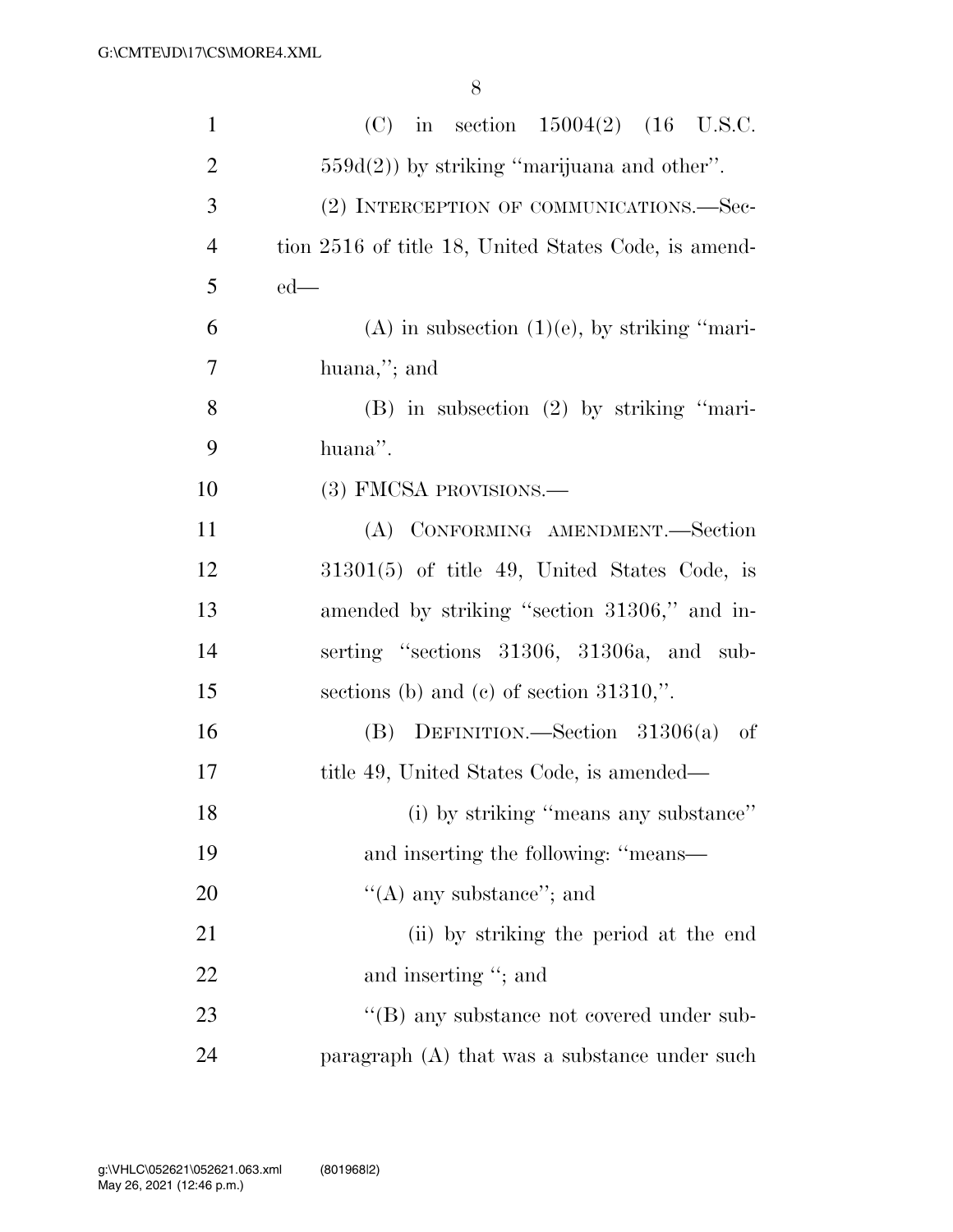| $\mathbf{1}$   | section as of December 1, 2018, and specified     |
|----------------|---------------------------------------------------|
| $\overline{2}$ | by the Secretary of Transportation.".             |
| 3              | (C)<br>DISQUALIFICATIONS.-Section                 |
| $\overline{4}$ | $31310(b)$ of title 49, United States Code, is    |
| 5              | amended by adding at the end the following:       |
| 6              | $(3)$ In this subsection and subsection (c), the  |
| 7              | term 'controlled substance' has the meaning given |
| 8              | such term in section $31306(a)$ .".               |
| 9              | (4) FAA PROVISIONS.—Section 45101 of title        |
| 10             | 49, United States Code, is amended—               |
| 11             | (A) by striking "means any substance"             |
| 12             | and inserting the following: "means—              |
| 13             | "(A) any substance"; and                          |
| 14             | (B) by striking the period at the end and         |
| 15             | inserting "; and                                  |
| 16             | "(B) any substance not covered under sub-         |
| 17             | paragraph (A) that was a substance under such     |
| 18             | section as of December 1, 2018, and specified     |
| 19             | by the Secretary of Transportation.".             |
| 20             | $(5)$ FRA PROVISIONS.—Section 20140(a) of         |
| 21             | title 49, United States Code, is amended—         |
| 22             | (A) by striking "means any substance"             |
| 23             | and inserting the following: "means—              |
| 24             | $\lq\lq$ (A) any substance"; and                  |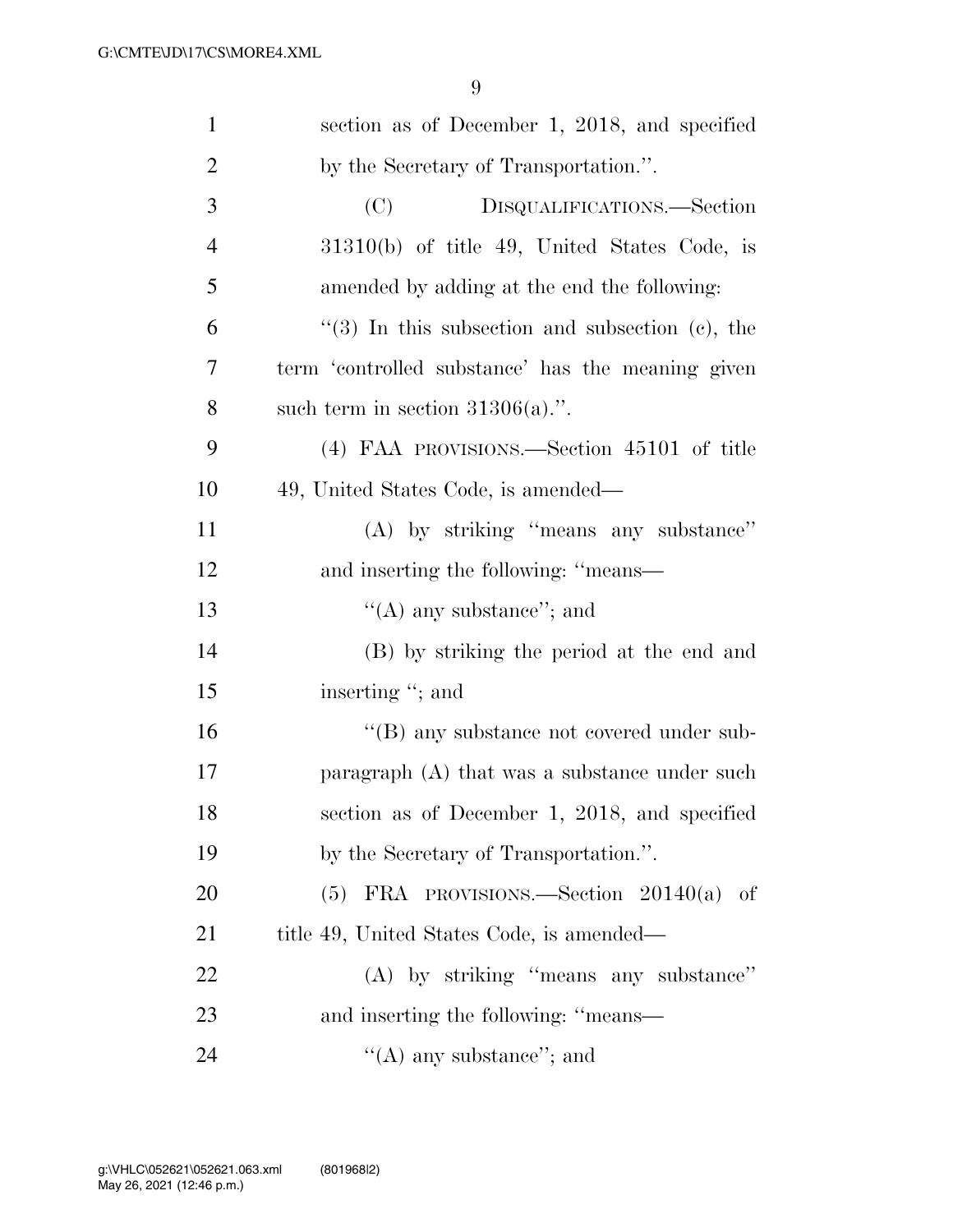| $\mathbf{1}$   | (B) by striking the period at the end and                    |
|----------------|--------------------------------------------------------------|
| $\overline{2}$ | inserting "; and                                             |
| 3              | "(B) any substance not covered under sub-                    |
| $\overline{4}$ | paragraph (A) that was a substance under such                |
| 5              | section as of December 1, 2018, and specified                |
| 6              | by the Secretary of Transportation.".                        |
| 7              | (6) FTA PROVISIONS.—Section $5331(a)(1)$ of                  |
| 8              | title 49, United States Code, is amended—                    |
| 9              | (A) by striking "means any substance"                        |
| 10             | and inserting the following: "means—                         |
| 11             | "(A) any substance"; and                                     |
| 12             | (B) by striking the period at the end and                    |
| 13             | inserting "; and                                             |
| 14             | $\lq\lq (B)$ any substance not covered under sub-            |
| 15             | paragraph $(A)$ that was a substance under such              |
| 16             | section as of December 1, 2018, and whose use                |
| 17             | the Secretary of Transportation decides has a                |
| 18             | risk to transportation safety.".                             |
| 19             | (d) RETROACTIVITY.—The amendments made by this               |
| 20             | section to the Controlled Substances Act (21 U.S.C. 801)     |
| 21             | et seq.) are retroactive and shall apply to any offense com- |
| 22             | mitted, case pending, conviction entered, and, in the case   |
| 23             | of a juvenile, any offense committed, case pending, or ad-   |
| 24             | judication of juvenile delinquency entered before, on, or    |
| 25             | after the date of enactment of this Act.                     |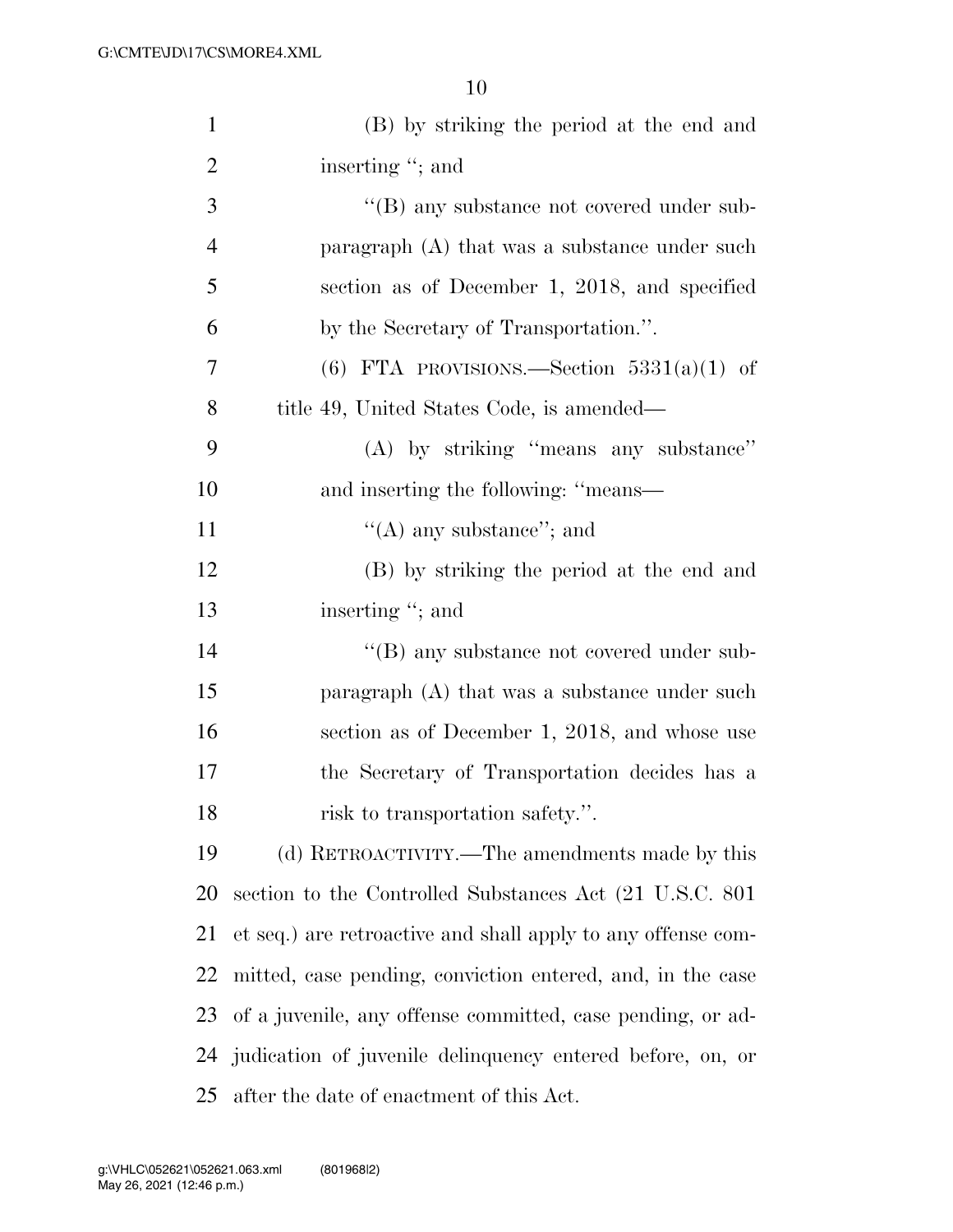| $\mathbf 1$    | (e) EFFECT ON OTHER LAW.—Nothing in this sub-              |
|----------------|------------------------------------------------------------|
| 2              | title shall affect or modify—                              |
| 3              | (1) the Federal Food, Drug, and Cosmetic Act               |
| $\overline{4}$ | $(21 \text{ U.S.C. } 301 \text{ et seq.});$                |
| 5              | (2) section 351 of the Public Health Service               |
| 6              | Act $(42 \text{ U.S.C. } 262)$ ; or                        |
| 7              | (3) the authority of the Commissioner of Food              |
| 8              | and Drugs and the Secretary of Health and Human            |
| 9              | Services-                                                  |
| 10             | $(A)$ under—                                               |
| 11             | (i) the Federal Food, Drug, and Cos-                       |
| 12             | metic Act $(21 \text{ U.S. } 301 \text{ et seq.});$ or     |
| 13             | (ii) section 351 of the Public Health                      |
| 14             | Service Act (42 U.S.C. 262); or                            |
| 15             | (B) to promulgate Federal regulations and                  |
| 16             | guidelines that relate to products containing              |
| 17             | cannabis or cannabis-derived compounds under               |
| 18             | the Act described in subparagraph $(A)(i)$ or the          |
| 19             | section described in subparagraph $(A)(ii)$ .              |
| 20             | (f) PUBLIC MEETINGS.—Not later than one year               |
| 21             | after the date of enactment of this Act, the Secretary of  |
| 22             | Health and Human Services, acting through the Commis-      |
| 23             | sioner of Food and Drugs, shall hold not less than one     |
| 24             | public meeting to address the regulation, safety, manufac- |
| 25             | turing, product quality, marketing, labeling, and sale of  |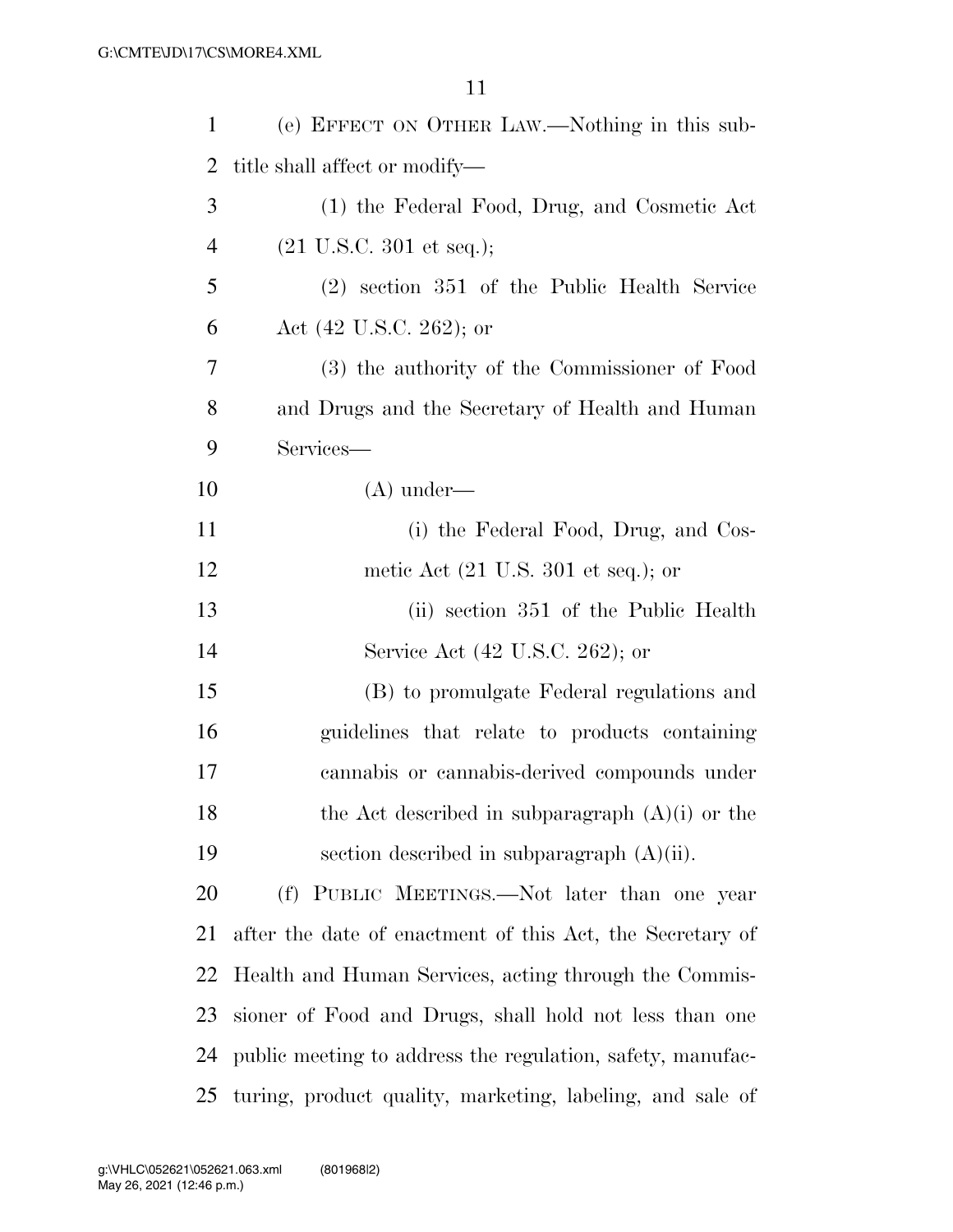products containing cannabis or cannabis-derived com-pounds.

 (g) SPECIAL RULE FOR FEDERAL EMPLOYEE TEST- ING.—Section 503 of the Supplemental Appropriations Act, 1987 (5 U.S.C. 7301 note) is amended by adding at the end the following:

7 "(h) MARIJUANA.—

8 "(1) CONTINUED TESTING.—Notwithstanding the Marijuana Opportunity Reinvestment and Expungement Act of 2021 and the amendments made thereby, the Secretary of Health and Human Services may continue to include marijuana for pur- poses of drug testing of Federal employees subject to this section, Executive Order 12564, or other ap-plicable Federal laws and orders.

16 "(2) DEFINITION.—The term 'marijuana' has the meaning given to the term 'marihuana' in sec- tion 102 of the Controlled Substances Act (21 6 U.S.C. 802) on the day before the date of enactment of the Marijuana Opportunity Reinvestment and Expungement Act of 2021.''.

(h) SPECIAL RULE FOR CERTAIN REGULATIONS.—

23 (1) IN GENERAL.—The amendments made by this section may not be construed to abridge the au-thority of the Secretary of Transportation, or the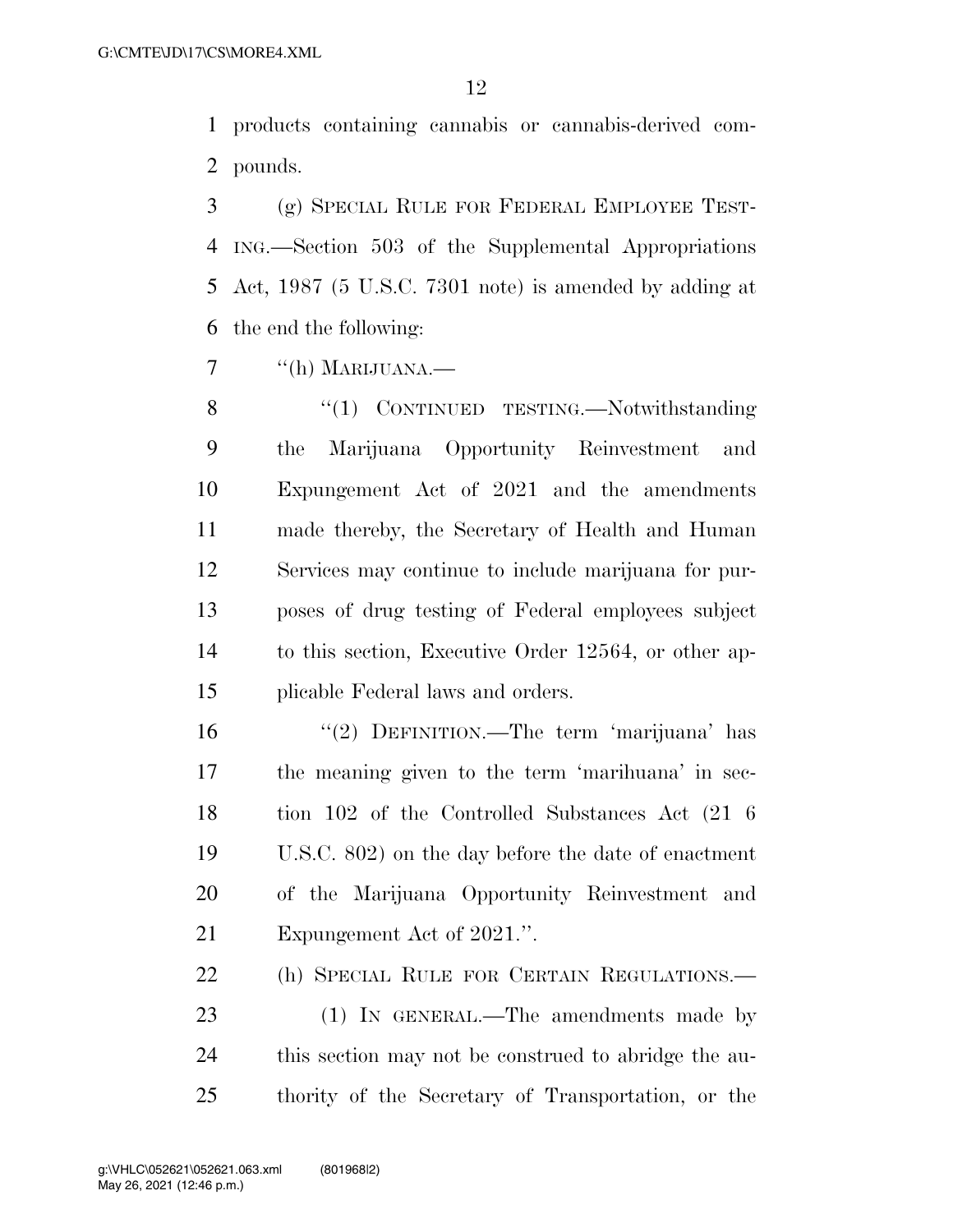| 1              | Secretary of the department in which the Coast          |
|----------------|---------------------------------------------------------|
| $\overline{2}$ | Guard is operating, to regulate and screen for the      |
| 3              | use of a controlled substance.                          |
| $\overline{4}$ | (2) CONTROLLED SUBSTANCE DEFINED.—In                    |
| 5              | this subsection, the term "controlled substance"        |
| 6              | means-                                                  |
| 7              | (A) any substance covered under section                 |
| 8              | 102 of the Controlled Substances Act (21)               |
| 9              | U.S.C. 802) on the day before the date of en-           |
| 10             | actment of this Act; and                                |
| 11             | (B) any substance not covered under sub-                |
| 12             | paragraph (A) that was a substance covered              |
| 13             | under section 102 of the Controlled Substances          |
| 14             | Act (21 U.S.C. 802) on December 1, 2018, and            |
| 15             | specified by the Secretary of Transportation.           |
| 16             | SEC. 4. DEMOGRAPHIC DATA OF CANNABIS BUSINESS OWN-      |
| 17             | ERS AND EMPLOYEES.                                      |
| 18             | (a) IN GENERAL.—The Bureau of Labor Statistics          |
| 19             | shall regularly compile, maintain, and make public data |
| 20             | on the demographics of—                                 |
| 21             | (1) individuals who are business owners in the          |
| 22             | cannabis industry; and                                  |
| 23             | (2) individuals who are employed in the can-            |
|                |                                                         |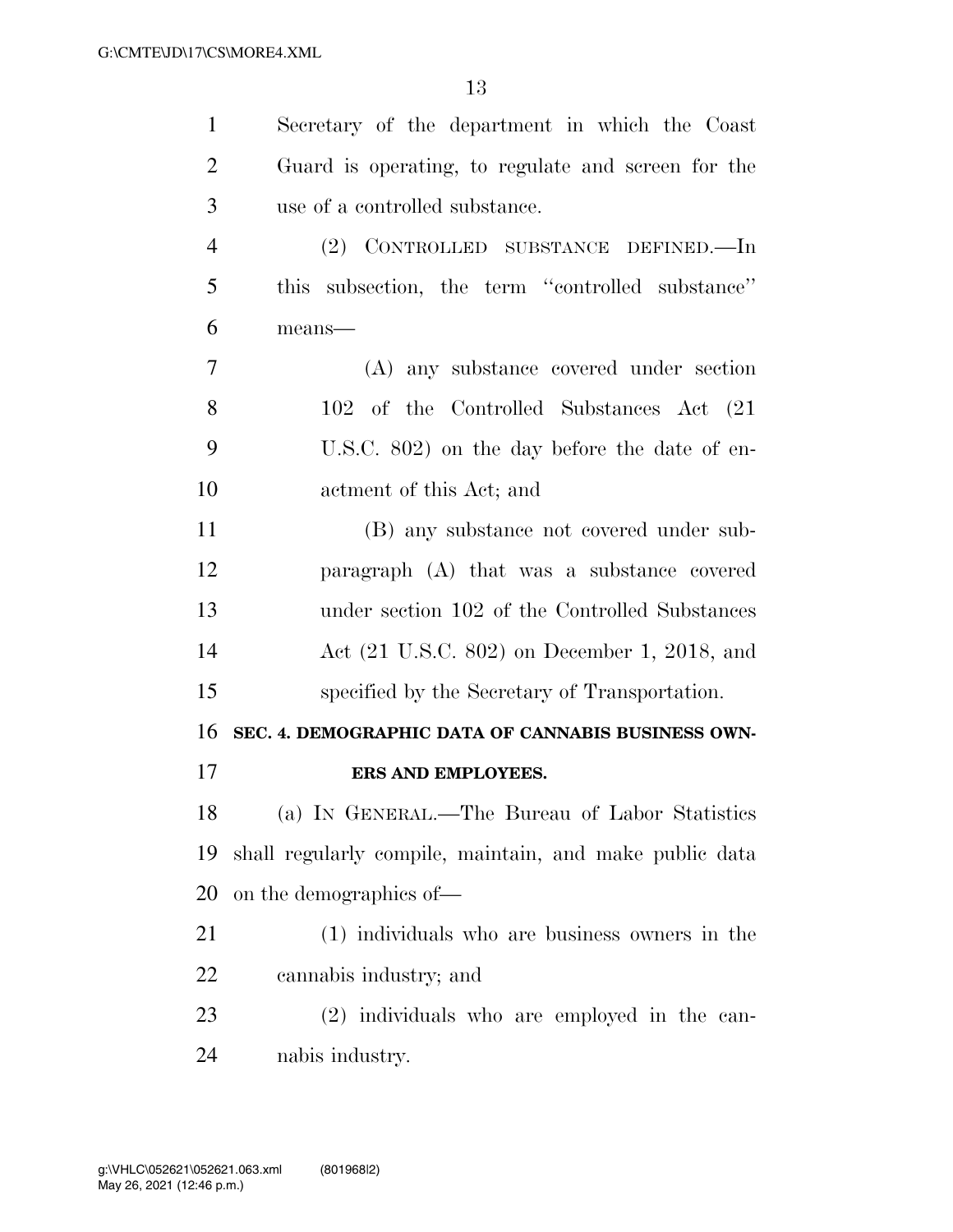| $\mathbf{1}$   | (b) DEMOGRAPHIC DATA.—The data collected under              |
|----------------|-------------------------------------------------------------|
| $\overline{2}$ | subsection (a) shall include data regarding—                |
| 3              | $(1)$ age;                                                  |
| $\overline{4}$ | $(2)$ certifications and licenses;                          |
| 5              | $(3)$ disability status;                                    |
| 6              | (4) educational attainment;                                 |
| 7              | (5) family and marital status;                              |
| 8              | $(6)$ nativity;                                             |
| 9              | (7) race and Hispanic ethnicity;                            |
| 10             | $(8)$ school enrollment;                                    |
| 11             | $(9)$ veteran status; and                                   |
| 12             | $(10)$ sex.                                                 |
| 13             | (c) CONFIDENTIALITY.—The name, address,<br>and              |
| 14             | other identifying information of individuals employed in    |
| 15             | the cannabis industry shall be kept confidential by the Bu- |
| 16             | reau and not be made available to the public.               |
| 17             | (d) DEFINITIONS.—In this section:                           |
| 18             | (1) CANNABIS.—The term "cannabis" means                     |
| 19             | either marijuana or cannabis as defined under the           |
| 20             | State law authorizing the sale or use of cannabis in        |
| 21             | which the individual or entity is located.                  |
| 22             | (2) CANNABIS INDUSTRY.—The term "cannabis"                  |
| 23             | industry" means an individual or entity that is li-         |
| 24             | censed or permitted under a State or local law to en-       |
| 25             | gage in commercial cannabis-related activity.               |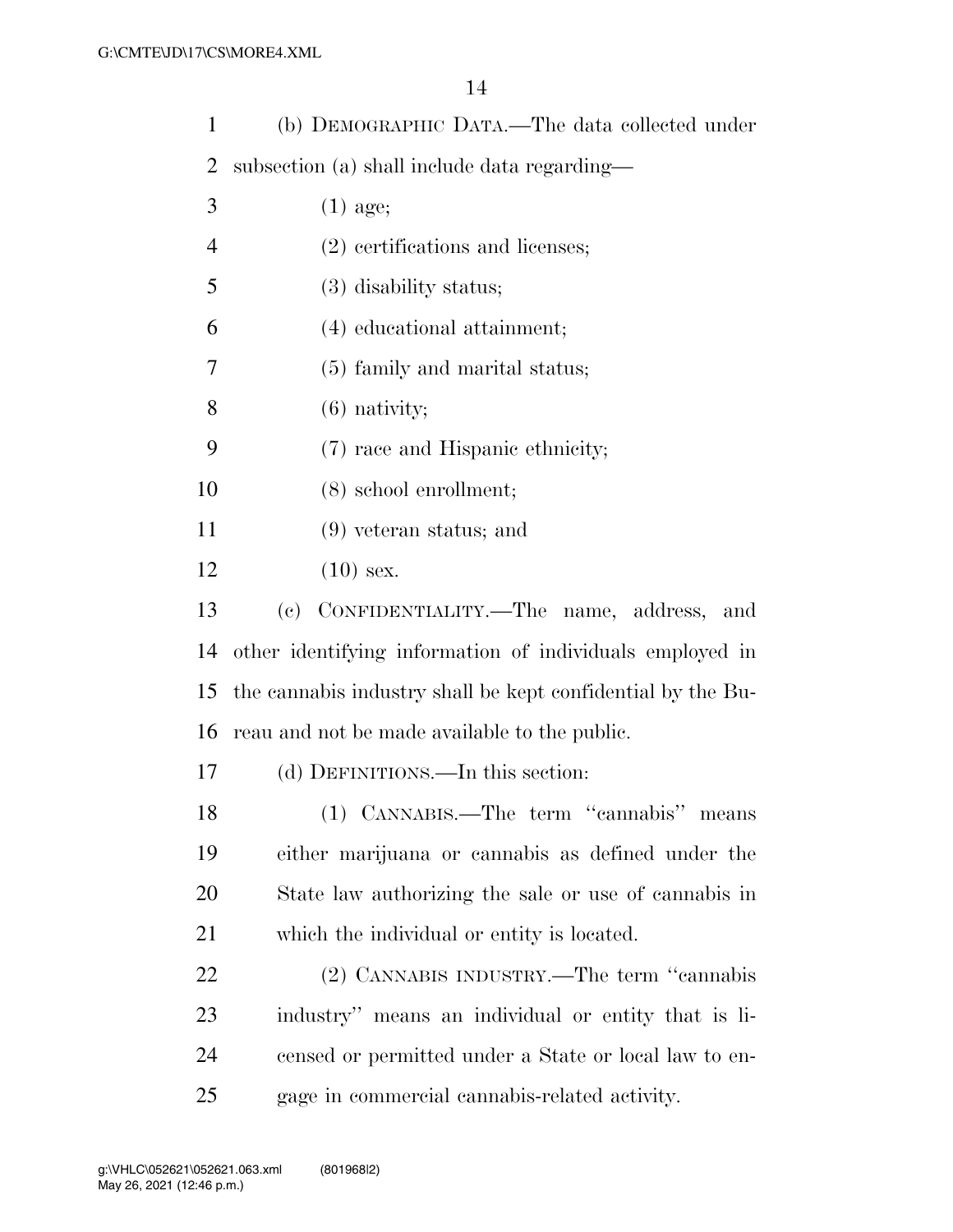(3) OWNER.—The term ''owner'' means an in- dividual or entity that is defined as an owner under the State or local law where the individual or busi-ness is licensed or permitted.

 **SEC. 5. CREATION OF OPPORTUNITY TRUST FUND AND IM- POSITION OF TAXES WITH RESPECT TO CAN-NABIS PRODUCTS.** 

 (a) ESTABLISHMENT OF TRUST FUND.—Subchapter A of chapter 98 of the Internal Revenue Code of 1986 is amended by adding at the end the following new section: **''SEC. 9512. OPPORTUNITY TRUST FUND.** 

12 "(a) CREATION OF TRUST FUND.—There is estab- lished in the Treasury of the United States a trust fund to be known as the 'Opportunity Trust Fund' (referred to in this section as the 'Trust Fund'), consisting of such amounts as may be appropriated or credited to such fund as provided in this section or section 9602(b).

18 "(b) TRANSFERS TO TRUST FUND.—There are here- by appropriated to the Trust Fund amounts equivalent to the net revenues received in the Treasury from the taxes imposed under chapter 56.

 ''(c) EXPENDITURES.—Amounts in the Trust Fund shall be available, without further appropriation, only as follows: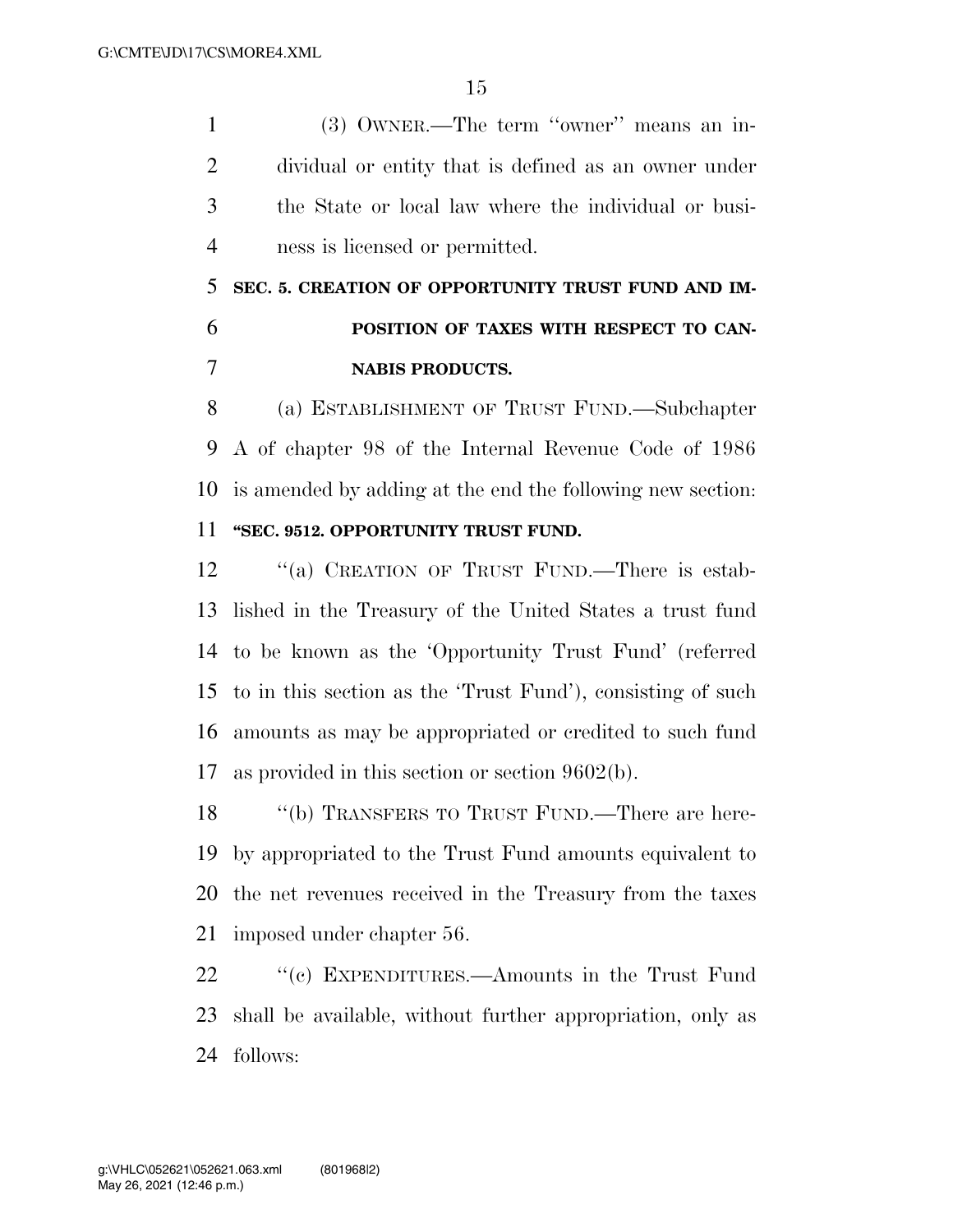| $\mathbf{1}$   | $\lq(1)$ 50 percent to the Attorney General to          |
|----------------|---------------------------------------------------------|
| $\overline{2}$ | carry out section $3052(a)$ of part OO of the Omni-     |
| 3              | bus Crime Control and Safe Streets Act of 1968.         |
| $\overline{4}$ | $(2)$ 10 percent to the Attorney General to             |
| 5              | carry out section $3052(b)$ of part OO of the Omni-     |
| 6              | bus Crime Control and Safe Streets Act of 1968.         |
| $\overline{7}$ | $\lq(3)$ 20 percent to the Administrator of the         |
| 8              | Small Business Administration to carry out section      |
| 9              | $6(b)(1)$ of the Marijuana Opportunity Reinvestment     |
| 10             | and Expungement Act of 2021.                            |
| 11             | $(4)$ 20 percent to the Administrator of the            |
| 12             | Small Business Administration to carry out section      |
| 13             | $6(b)(2)$ of the Marijuana Opportunity Reinvestment     |
| 14             | and Expungement Act of 2021.".                          |
| 15             | (b) CANNABIS REVENUE AND REGULATION ACT.                |
| 16             | Subtitle E of the Internal Revenue Code of 1986 is      |
| 17             | amended by adding at the end the following new chapter: |
| 18             | "CHAPTER 56-CANNABIS PRODUCTS                           |

''SUBCHAPTER A. TAX ON CANNABIS PRODUCTS

''SUBCHAPTER B. OCCUPATIONAL TAX ''SUBCHAPTER C. BOND AND PERMITS ''SUBCHAPTER D. OPERATIONS

''SUBCHAPTER E. PENALTIES

### 19 **''Subchapter A—Tax on Cannabis Products**

''Sec. 5901. Imposition of tax.

''Sec. 5902. Definitions.

''Sec. 5903. Liability and method of payment.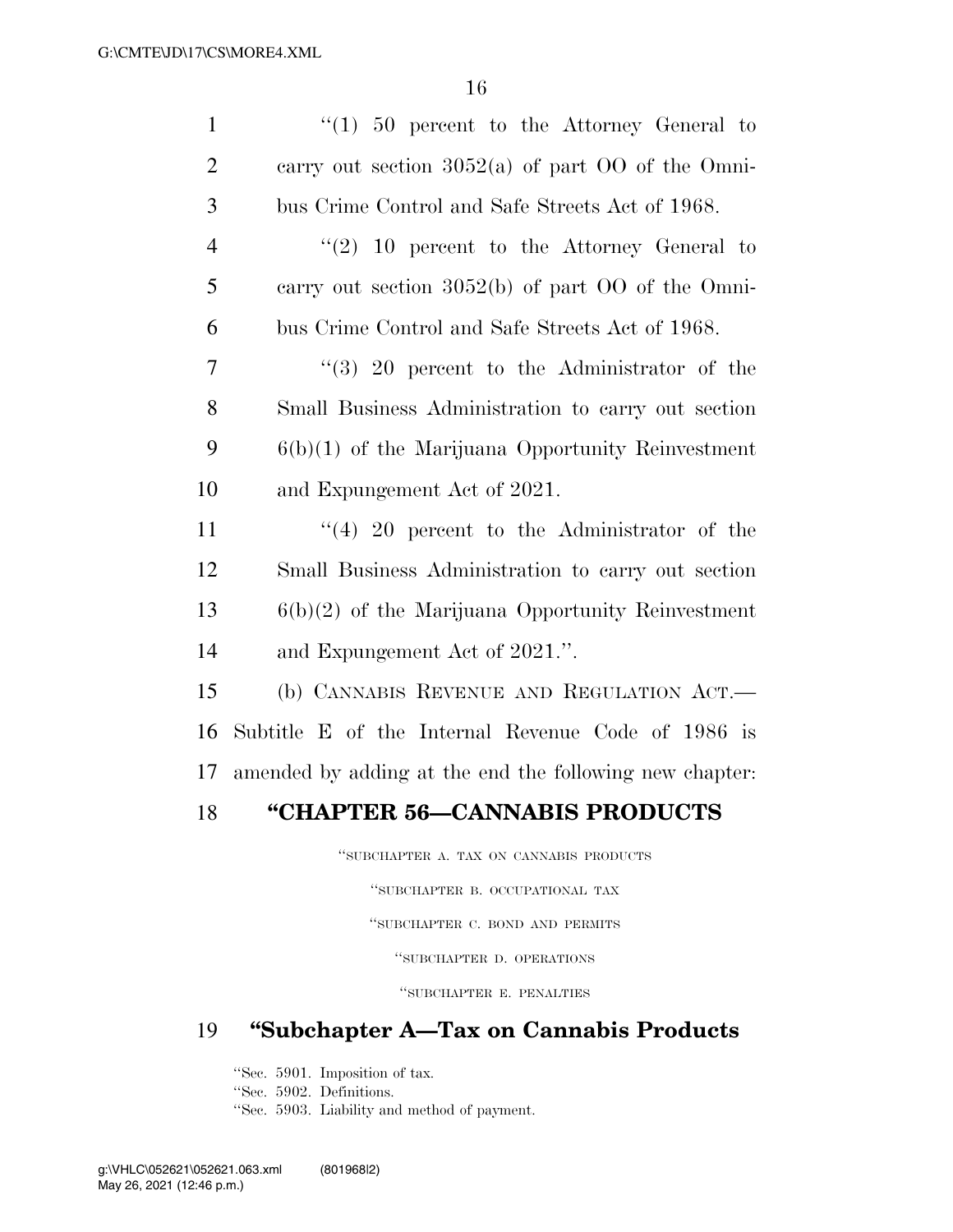''Sec. 5904. Exemption from tax; transfers in bond. ''Sec. 5905. Credit, refund, or drawback of tax.

#### 1 **''SEC. 5901. IMPOSITION OF TAX.**

2 ""(a) IMPOSITION OF TAX.—There is hereby imposed 3 on any cannabis product produced in or imported into the 4 United States a tax equal to—

 ''(1) for any such product removed during the first 5 calendar years ending after the date on which this chapter becomes effective, the applicable per-centage of such product's removal price, and

9  $(2)$  for any product removed during any cal-10 endar year after the calendar years described in 11 paragraph (1), the applicable equivalent amount.

12 ''(b) APPLICABLE PERCENTAGE.—For purposes of 13 subsection  $(a)(1)$ , the applicable percentage shall be deter-14 mined as follows:

15 "(1) For any cannabis product removed during 16 the first 2 calendar years ending after the date on 17 which this chapter becomes effective, 5 percent.

18 ''(2) For any cannabis product removed during 19 the calendar year after the last calendar year to 20 which paragraph (1) applies, 6 percent.

21 ''(3) For any cannabis product removed during 22 the calendar year after the calendar year to which 23 paragraph (2) applies, 7 percent.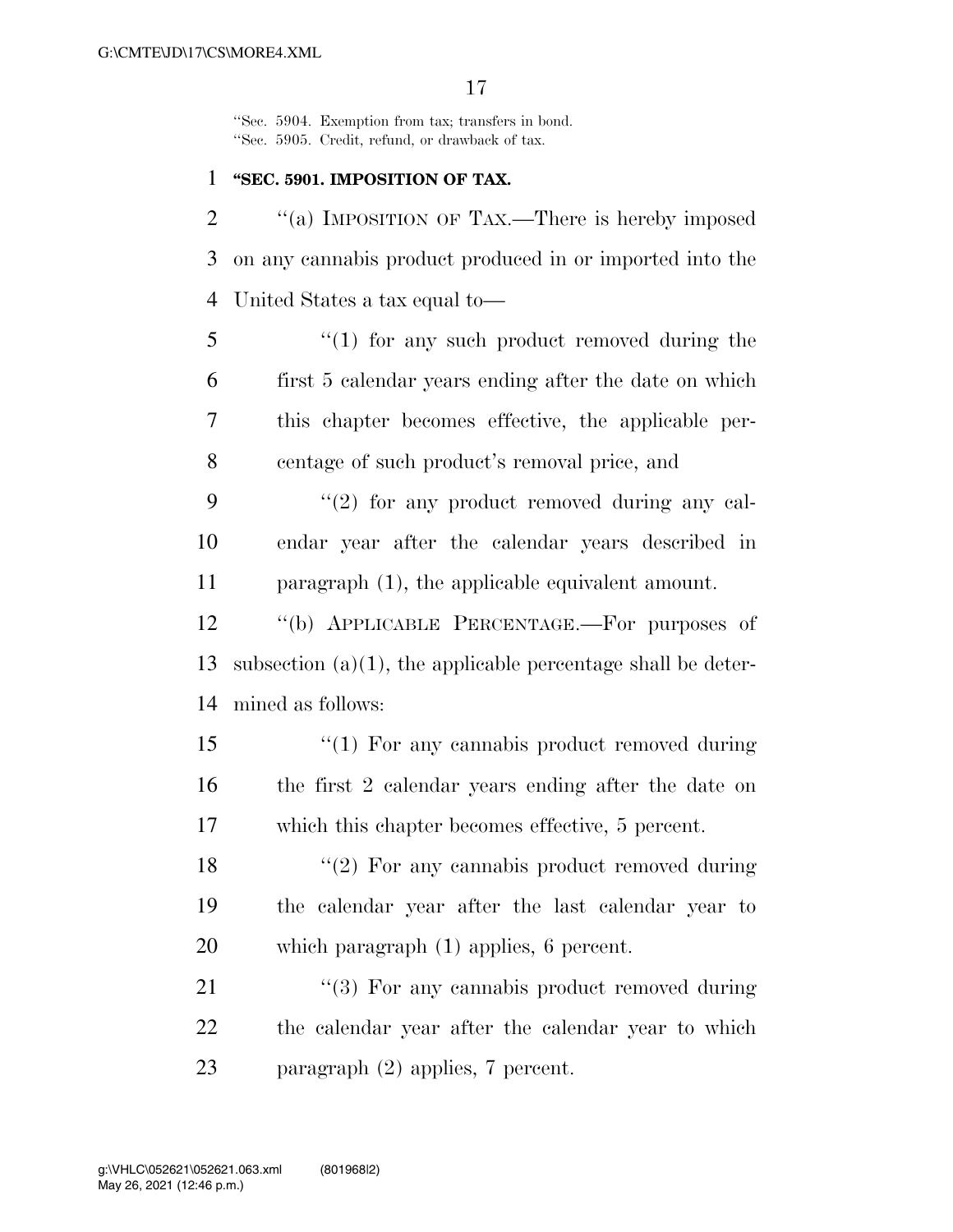| $\mathbf{1}$   | "(4) For any cannabis product removed during         |
|----------------|------------------------------------------------------|
| $\overline{2}$ | the calendar year after the calendar year to which   |
| 3              | paragraph $(3)$ applies, 8 percent.                  |
| $\overline{4}$ | "(c) APPLICABLE EQUIVALENT AMOUNT.                   |
| 5              | "(1) IN GENERAL.—For purposes of subsection          |
| 6              | $(a)(2)$ , the term 'applicable equivalent amount'   |
| 7              | means, with respect to any cannabis product re-      |
| 8              | moved during any calendar year, an amount equal      |
| 9              | $to-$                                                |
| 10             | $\lq\lq$ in the case of any cannabis product         |
| 11             | not described in subparagraph (B), the product       |
| 12             | of the applicable rate per ounce multiplied by       |
| 13             | the number of ounces of such product (and a          |
| 14             | proportionate tax at the like rate on all frac-      |
| 15             | tional parts of an ounce of such product), and       |
| 16             | $\cdot$ (B) in the case of any THC-measurable        |
| 17             | cannabis product, the product of the applicable      |
| 18             | rate per gram multiplied by the number of            |
| 19             | grams of tetrahydrocannabinol in such product        |
| <b>20</b>      | (and a proportionate tax at the like rate on all     |
| 21             | of<br>fractional<br>parts of<br>gram<br>$\mathbf{a}$ |
| 22             | tetrahydrocannabinol in such product).               |
| 23             | $``(2)$ APPLICABLE RATES.—                           |
| 24             | "(A) IN GENERAL.—For purposes of para-               |

25 graph  $(1)(A)$ , the term 'applicable rate per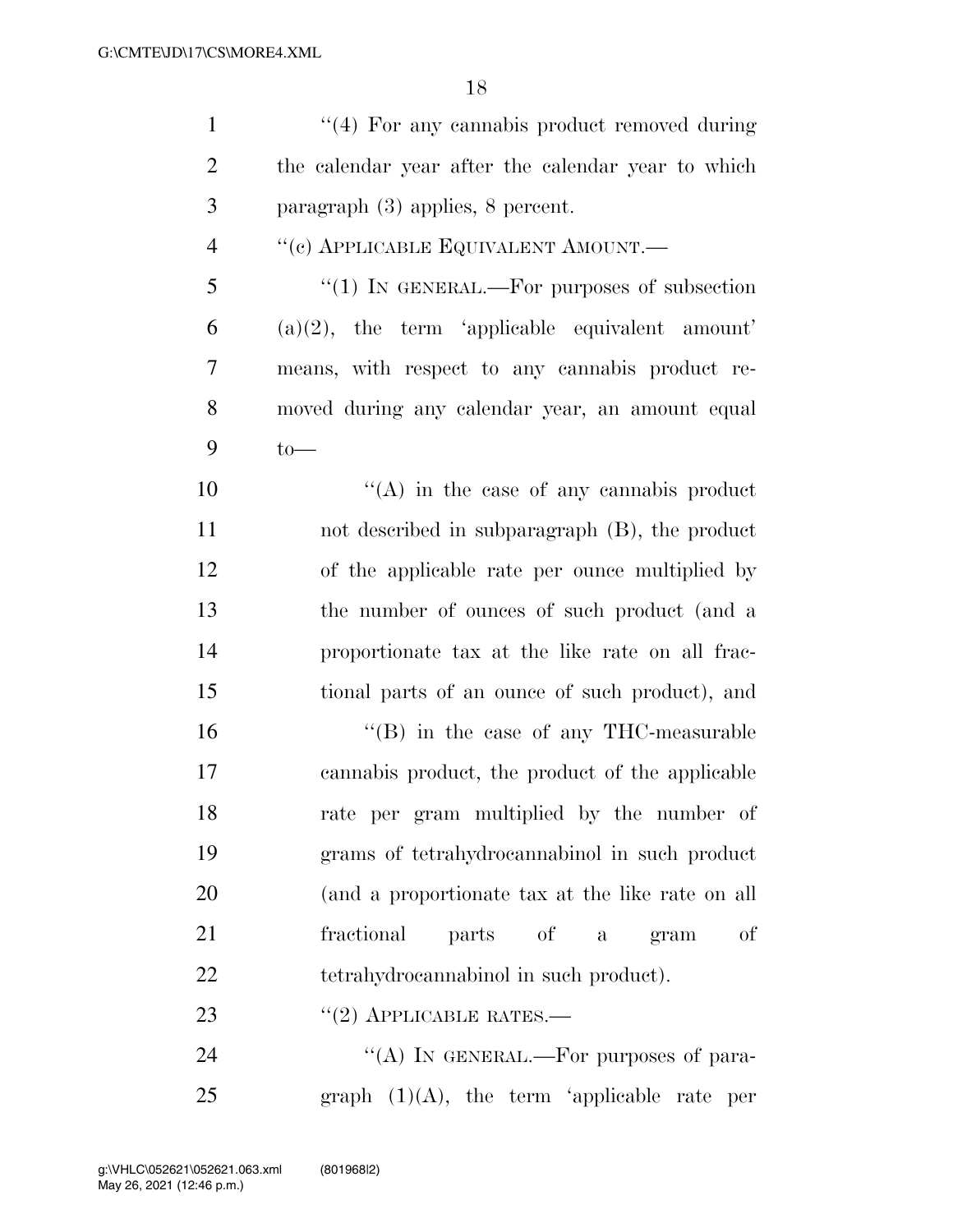ounce' means, with respect to any cannabis product removed during any calendar year, 8 percent of the prevailing sales price of cannabis flowers sold in the United States during the 12- month period ending one calendar quarter be- fore such calendar year, expressed on a per ounce basis, as determined by the Secretary.

8 "(B) THC-MEASURABLE CANNABIS PROD- UCTS.—For purposes of paragraph (1)(B), the term 'applicable rate per gram' means, with re- spect to any cannabis product removed during any calendar year, 8 percent of the prevailing sales price of tetrahydrocannabinol sold in the United States during the 12-month period end- ing one calendar quarter before such calendar year, expressed on a per gram basis, as deter-mined by the Secretary.

18 "(d) TIME OF ATTACHMENT ON CANNABIS PROD- UCTS.—The tax under this section shall attach to any can- nabis product as soon as such product is in existence as such, whether it be subsequently separated or transferred into any other substance, either in the process of original production or by any subsequent process.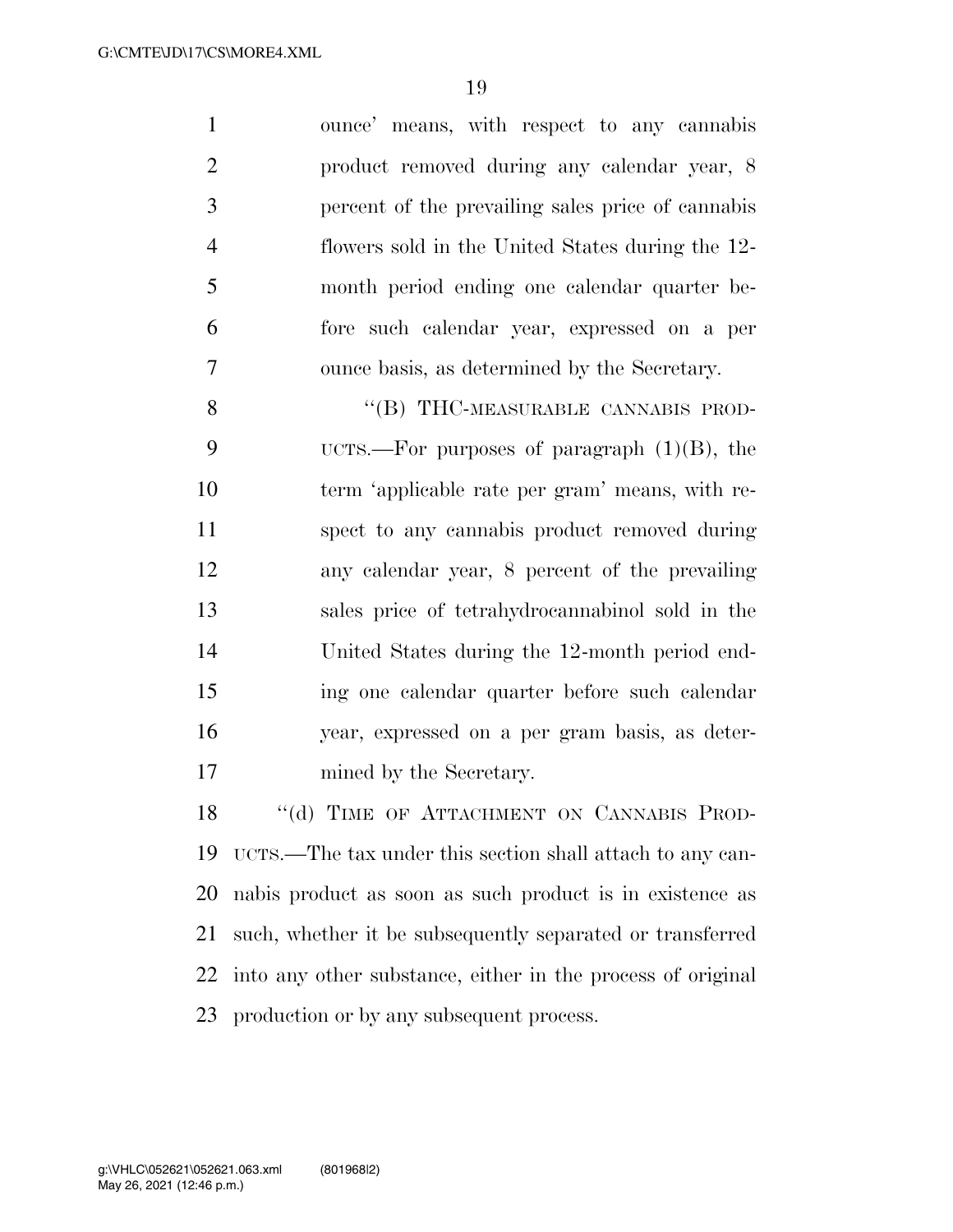#### **''SEC. 5902. DEFINITIONS.**

| $\overline{2}$ | "(a) DEFINITIONS RELATED TO CANNABIS PROD-      |
|----------------|-------------------------------------------------|
| 3              | UCTS.—For purposes of this chapter—             |
| $\overline{4}$ | $``(1)$ CANNABIS PRODUCT.—                      |
| 5              | "(A) IN GENERAL.—Except as provided in          |
| 6              | subparagraph (B), the term 'cannabis product'   |
| 7              | means any article which contains (or consists)  |
| 8              | of) cannabis.                                   |
| 9              | "(B) EXCEPTIONS.—The term 'cannabis             |
| 10             | product' shall not include an FDA-approved ar-  |
| 11             | ticle or industrial hemp.                       |
| 12             | "(C) FDA-APPROVED ARTICLE.—The term             |
| 13             | 'FDA-approved article' means any article if the |
| 14             | producer or importer thereof demonstrates to    |
| 15             | the satisfaction of the Secretary of Health and |
| 16             | Human Services that such article is—            |
| 17             | "(i) a drug—                                    |
| 18             | $\lq\lq$ (I) that is approved under sec-        |
| 19             | tion 505 of the Federal Food, Drug,             |
| 20             | and Cosmetic Act or licensed under              |
| 21             | section 351 of the Public Health Serv-          |
| 22             | ice Act, or                                     |
| 23             | "(II) for which an investigational              |
| 24             | exemption has been authorized<br>use            |
| 25             | under section $505(i)$ of the Federal           |
| 26             | Food, Drug, and Cosmetic Act or                 |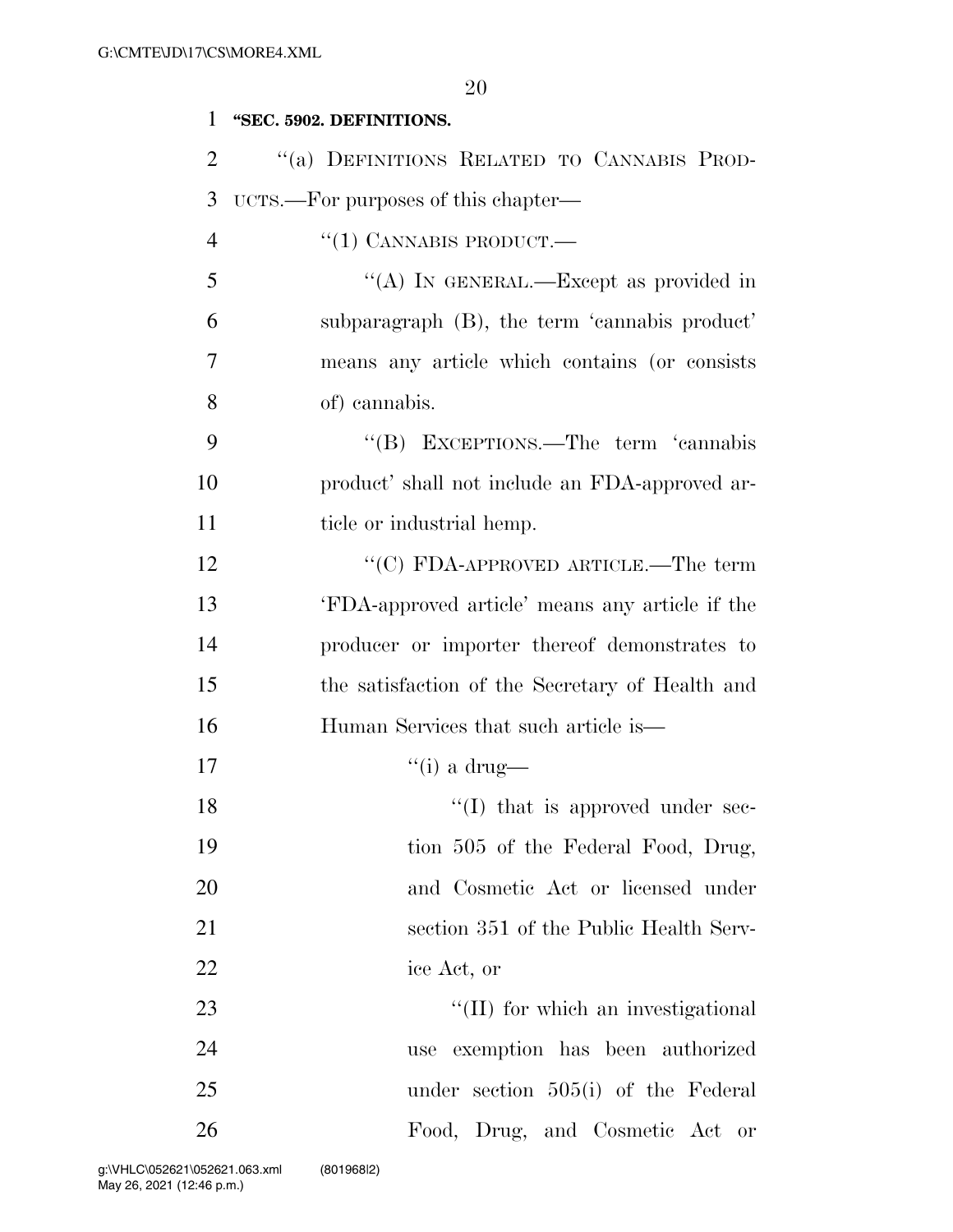| $\mathbf{1}$   | under section $351(a)$ of the Public              |
|----------------|---------------------------------------------------|
| $\overline{2}$ | Health Service Act, or                            |
| 3              | "(ii) a combination product (as de-               |
| $\overline{4}$ | scribed in section $503(g)$ of the Federal        |
| 5              | Food, Drug, and Cosmetic Act), the con-           |
| 6              | stituent parts of which were approved or          |
| 7              | cleared under section 505, 510(k), or 515         |
| 8              | of such Act.                                      |
| 9              | "(D) INDUSTRIAL HEMP.—The term 'in-               |
| 10             | dustrial hemp' means the plant Cannabis sativa    |
| 11             | L. and any part of such plant, whether growing    |
| 12             | or not, with a delta-9 tetrahydrocannabinol con-  |
| 13             | centration of not more than 0.3 percent on a      |
| 14             | dry weight basis.                                 |
| 15             | "(2) THC-MEASURABLE CANNABIS PRODUCT. $-$         |
| 16             | term 'THC-measurable cannabis product'<br>The     |
| 17             | means any cannabis product—                       |
| 18             | "(A) with respect to which the Secretary          |
| 19             | has made a determination that the amount of       |
| 20             | tetrahydrocannabinol in such product can be       |
| 21             | measured with a high degree of accuracy, or       |
| 22             | $\lq\lq (B)$ which is not cannabis flower and the |
| 23             | concentration of tetrahydrocannabinol in which    |
| 24             | is significantly higher than the average such     |
| 25             | concentration in cannabis flower.                 |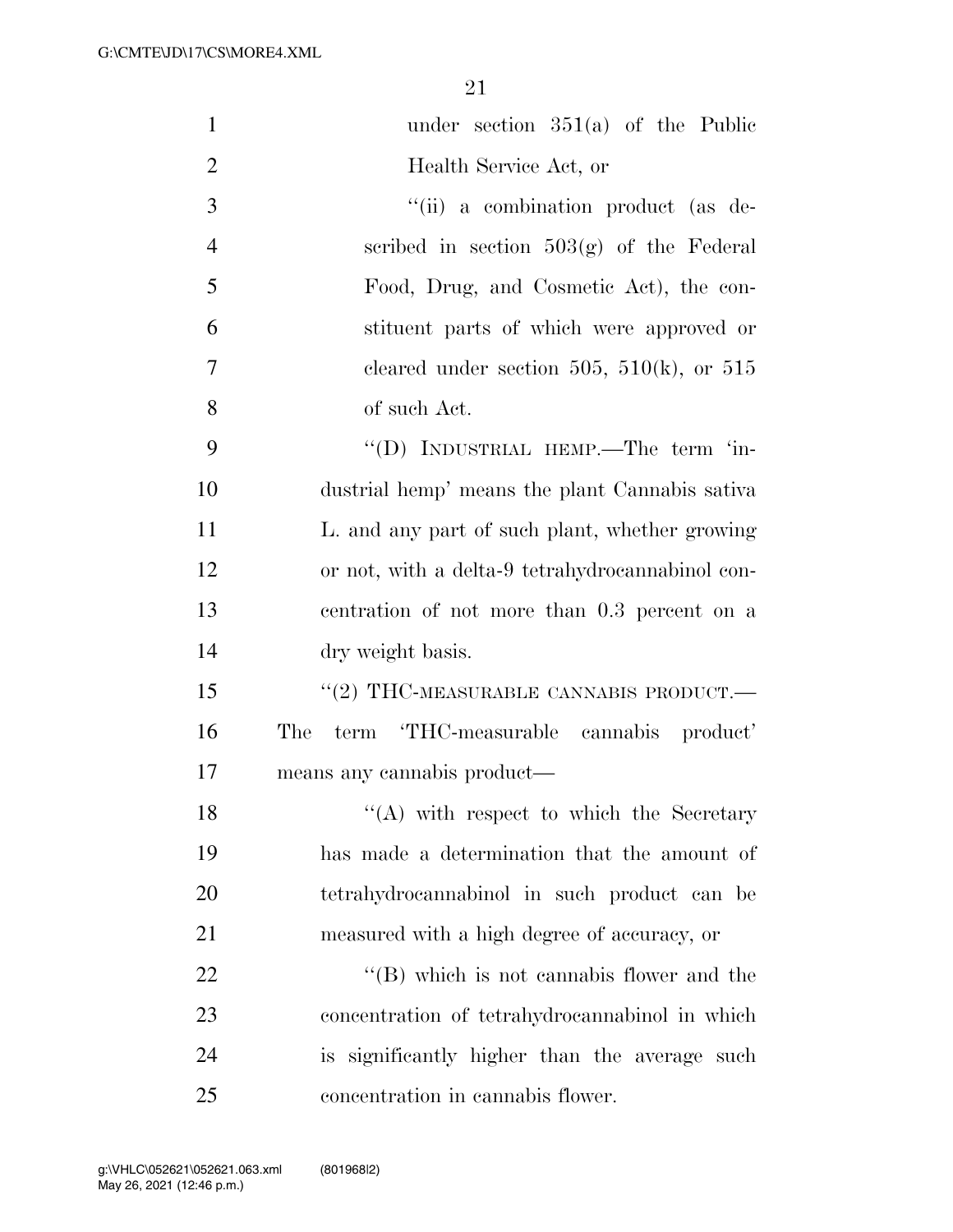| $\mathbf{1}$   | "(3) CANNABIS.—The term 'cannabis' has the                     |
|----------------|----------------------------------------------------------------|
| $\overline{2}$ | meaning given such term under section $102(16)$ of             |
| 3              | the Controlled Substances Act $(21 \text{ U.S.C. } 802(16))$ . |
| $\overline{4}$ | "(b) DEFINITIONS RELATED TO CANNABIS ENTER-                    |
| 5              | PRISES.—For purposes of this chapter—                          |
| 6              | "(1) CANNABIS ENTERPRISE.—The term 'can-                       |
| 7              | nabis enterprise' means a producer, importer, or ex-           |
| 8              | port warehouse proprietor.                                     |
| 9              | $"(2)$ PRODUCER.—                                              |
| 10             | "(A) IN GENERAL.—The term 'producer'                           |
| 11             | means any person who plants, cultivates, har-                  |
| 12             | vests, grows, manufactures, produces, com-                     |
| 13             | pounds, converts, processes, prepares, or pack-                |
| 14             | ages any cannabis product.                                     |
| 15             | "(B) PERSONAL USE EXCEPTION.—Subject                           |
| 16             | to regulation prescribed by the Secretary, the                 |
| 17             | term 'producer' shall not include any individual               |
| 18             | otherwise described in subparagraph (A) if the                 |
| 19             | only cannabis product described in such sub-                   |
| 20             | paragraph with respect to such individual is for               |
| 21             | personal or family use and not for sale.                       |
| 22             | "(3) IMPORTER.—The term 'importer' means                       |
| 23             | any person who-                                                |
| 24             | $\lq\lq$ is in the United States and to whom                   |
| 25             | non-tax-paid cannabis products, produced in a                  |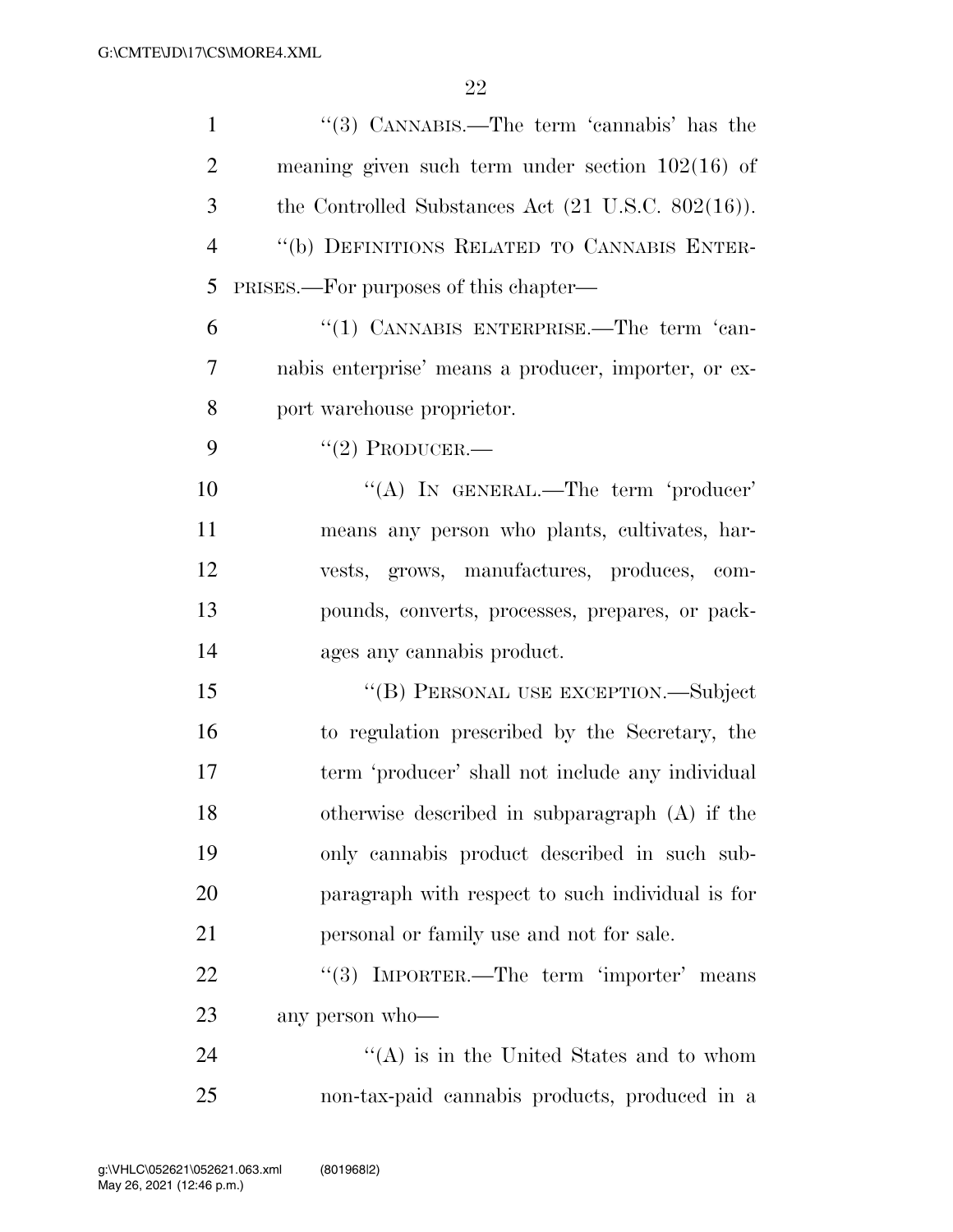| $\mathbf{1}$   | foreign country or a possession of the United       |
|----------------|-----------------------------------------------------|
| $\overline{2}$ | States, are shipped or consigned,                   |
| 3              | $\lq\lq$ removes cannabis products for sale or      |
| $\overline{4}$ | consumption in the United States from a cus-        |
| 5              | toms bonded warehouse, or                           |
| 6              | "(C) smuggles or otherwise unlawfully               |
| 7              | brings any cannabis product into the United         |
| 8              | States.                                             |
| 9              | "(4) EXPORT WAREHOUSE PROPRIETOR.-                  |
| 10             | "(A) IN GENERAL.—The term 'export                   |
| 11             | warehouse proprietor' means any person who          |
| 12             | operates an export warehouse.                       |
| 13             | $``$ (B) EXPORT WAREHOUSE.—The term                 |
| 14             | 'export warehouse' means a bonded internal          |
| 15             | revenue warehouse for the storage of cannabis       |
| 16             | products, upon which the internal revenue tax       |
| 17             | has not been paid—                                  |
| 18             | "(i) for subsequent shipment to a for-              |
| 19             | eign country or a possession of the United          |
| 20             | States, or                                          |
| 21             | "(ii) for consumption beyond the ju-                |
| 22             | risdiction of the internal revenue laws of          |
| 23             | the United States.                                  |
| 24             | $``(5)$ CANNABIS PRODUCTION FACILITY.—The           |
| 25             | term 'cannabis production facility' means an estab- |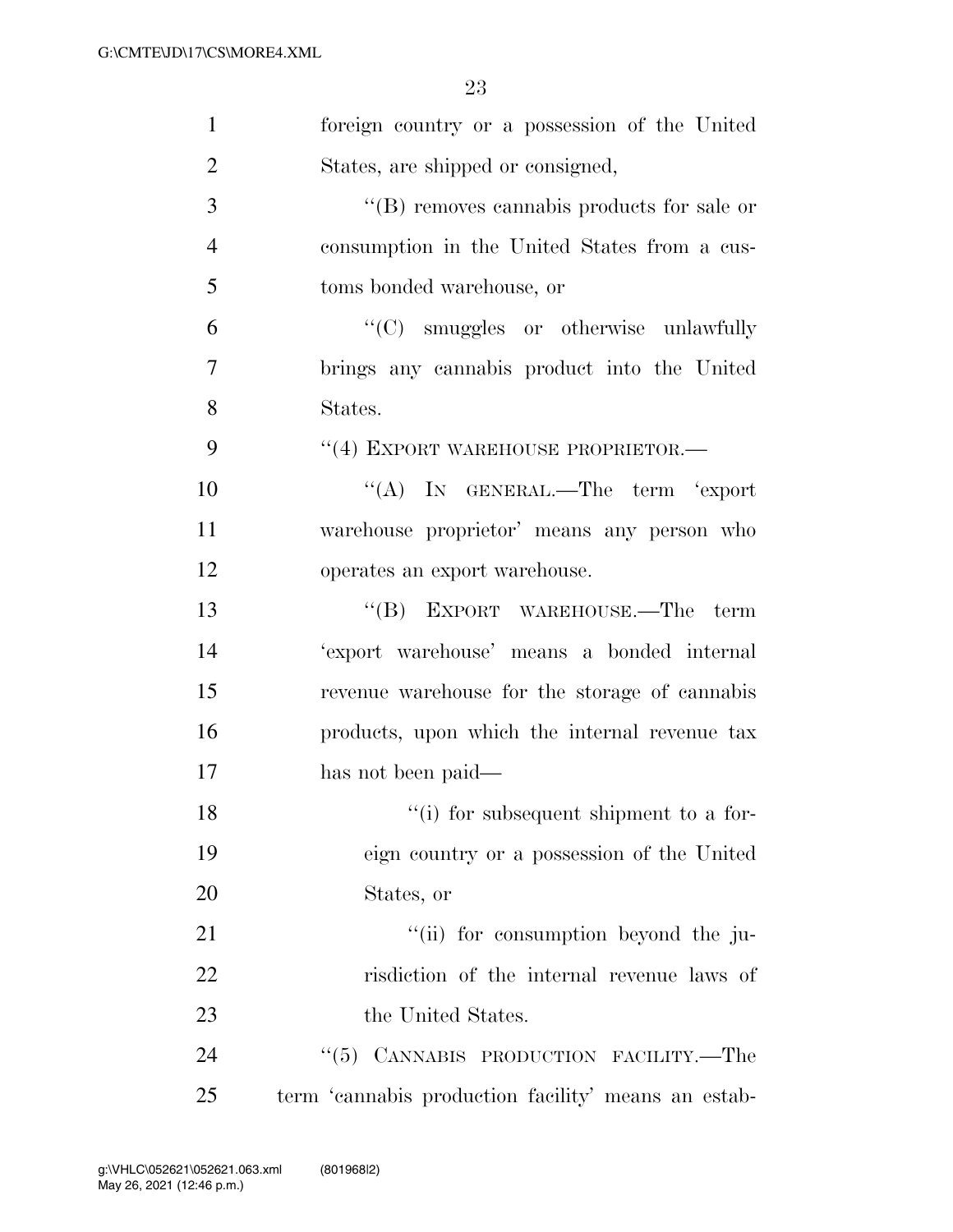| $\mathbf{1}$   | lishment which is qualified under subchapter C to     |
|----------------|-------------------------------------------------------|
| $\overline{2}$ | perform any operation for which such qualification is |
| 3              | required under such subchapter.                       |
| $\overline{4}$ | "(c) OTHER DEFINITIONS.—For purposes of this          |
| 5              | chapter—                                              |
| 6              | "(1) PRODUCE.—The term 'produce' includes             |
| 7              | any activity described in subsection $(b)(2)(A)$ .    |
| 8              | "(2) REMOVAL; REMOVE.—The terms 'removal'             |
| 9              | or 'remove' means-                                    |
| 10             | $\lq\lq$ the transfer of cannabis products            |
| 11             | from the premises of a producer (or the trans-        |
| 12             | fer of such products from the bonded premises         |
| 13             | of a producer to a non-bonded premises of such        |
| 14             | producer),                                            |
| 15             | "(B) release of such products from cus-               |
| 16             | toms custody, or                                      |
| 17             | $\cdot$ (C) smuggling or other unlawful importa-      |
| 18             | tion of such products into the United States.         |
| 19             | "(3) REMOVAL PRICE.—The term 'removal                 |
| 20             | price' means—                                         |
| 21             | $\lq\lq$ except as otherwise provided in this         |
| 22             | paragraph, the price for which the cannabis           |
| 23             | product is sold in the sale which occurs in con-      |
| 24             | nection with the removal of such product,             |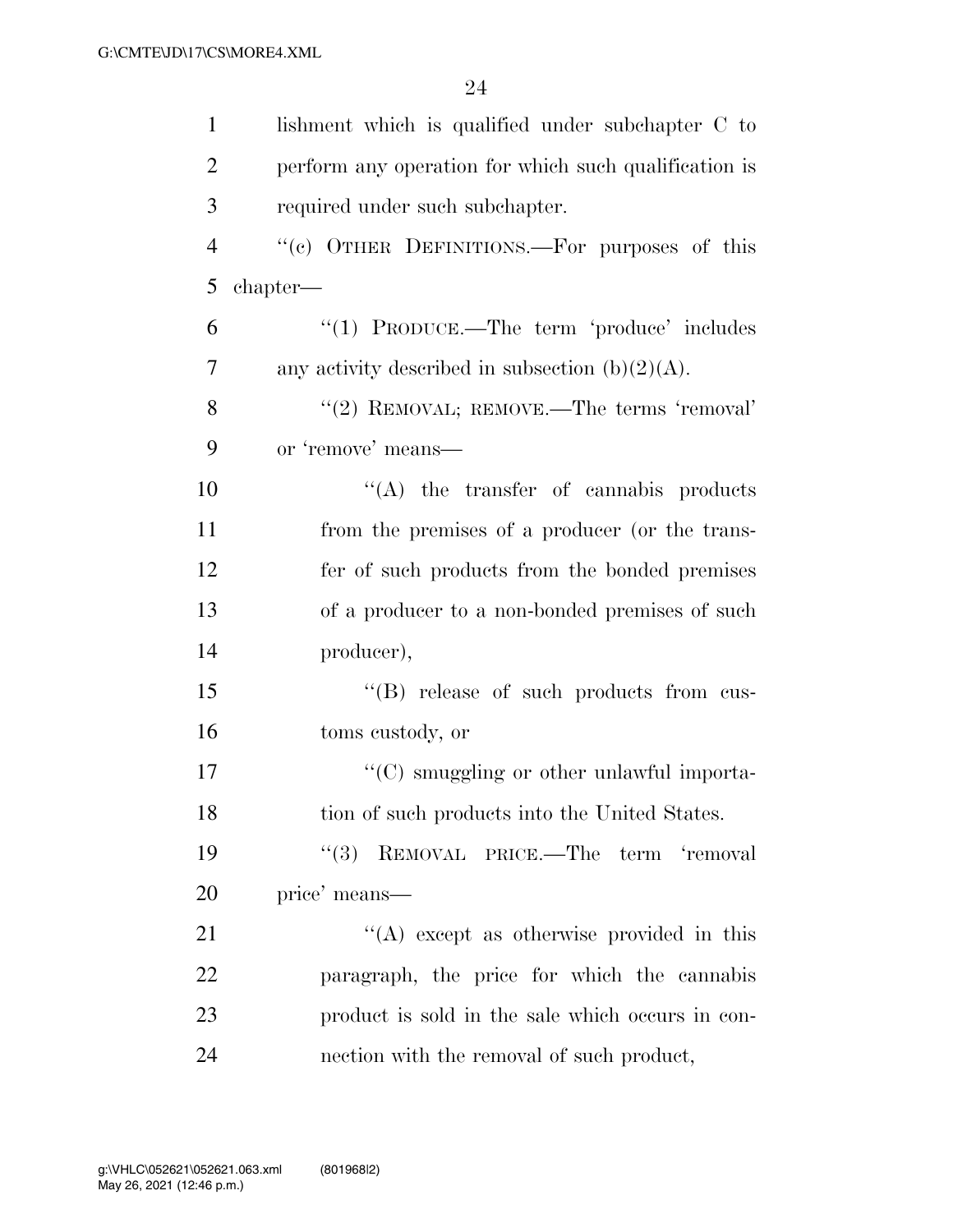| $\mathbf{1}$   | $\lq\lq$ (B) in the case of any such sale which is   |
|----------------|------------------------------------------------------|
| $\overline{2}$ | described in section $5903(c)$ , the price deter-    |
| 3              | mined under such section, and                        |
| $\overline{4}$ | $\lq\lq$ (C) if there is no sale which occurs in     |
| 5              | connection with such removal, the price which        |
| 6              | would be determined under section $5903(c)$ if       |
| 7              | such product were sold at a price which cannot       |
| 8              | be determined.                                       |
| 9              | "SEC. 5903. LIABILITY AND METHOD OF PAYMENT.         |
| 10             | "(a) LIABILITY FOR TAX.—                             |
| 11             | "(1) ORIGINAL LIABILITY.—The producer or             |
| 12             | importer of any cannabis product shall be liable for |
| 13             | the taxes imposed thereon by section 5901.           |
| 14             | $``(2)$ TRANSFER OF LIABILITY.—                      |
| 15             | "(A) IN GENERAL.—When cannabis prod-                 |
| 16             | ucts are transferred, without payment of tax,        |
| 17             | pursuant to subsection (b) or (c) of section         |
| 18             | $5904-$                                              |
| 19             | "(i) except as provided in clause (ii),              |
| 20             | the transferee shall become liable for the           |
| 21             | tax upon receipt by the transferee of such           |
| 22             | articles, and the transferor shall thereupon         |
| 23             | be relieved of their liability for such tax,         |
| 24             | and                                                  |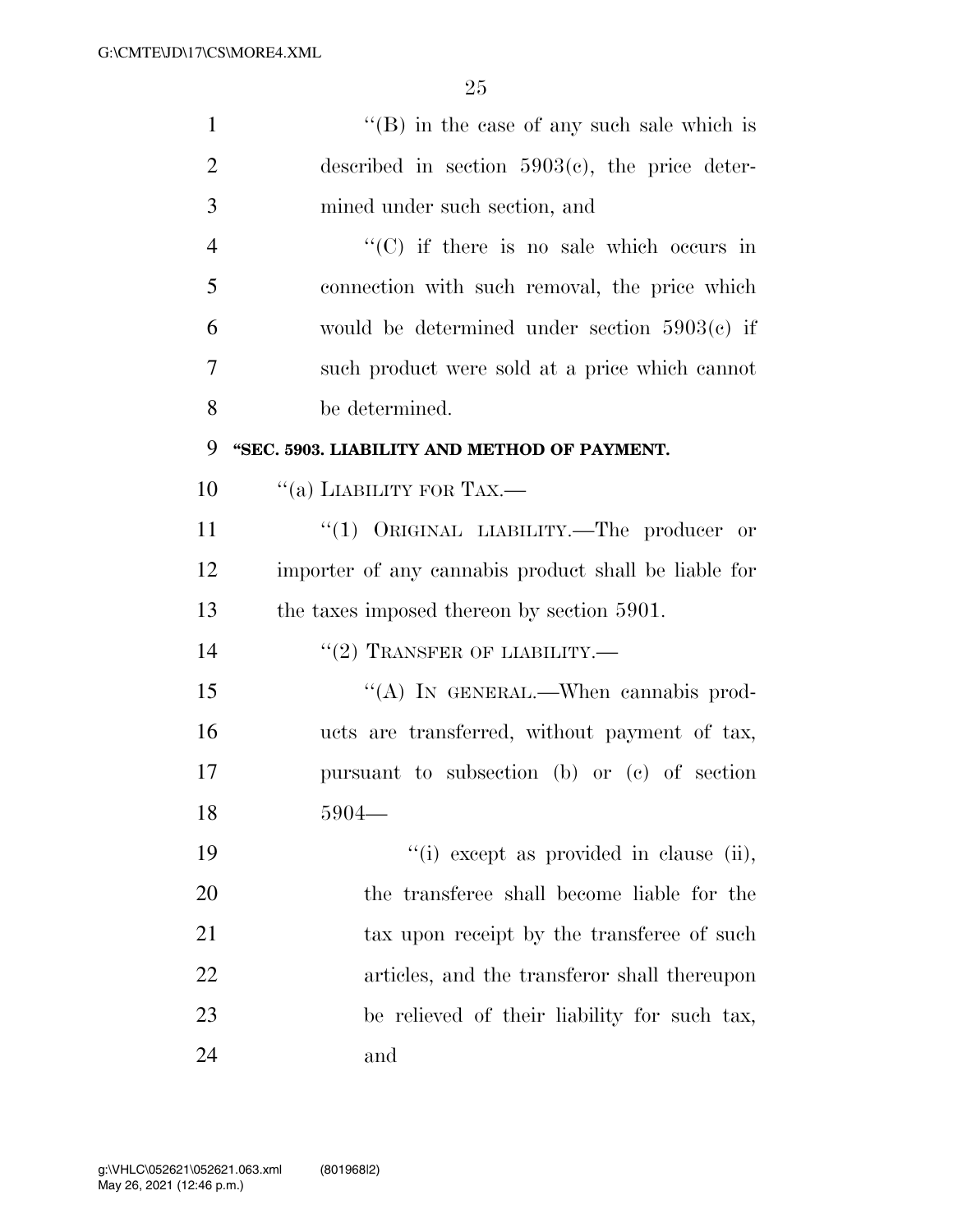| $\mathbf{1}$   | "(ii) in the case of cannabis products             |
|----------------|----------------------------------------------------|
| $\overline{2}$ | which are released in bond from customs            |
| 3              | custody for transfer to the bonded prem-           |
| $\overline{4}$ | ises of a producer, the transferee shall be-       |
| 5              | come liable for the tax on such articles           |
| 6              | upon release from customs custody, and             |
| 7              | the importer shall thereupon be relieved of        |
| 8              | their liability for such tax.                      |
| 9              | "(B) RETURNED TO BOND.—All provisions              |
| 10             | of this chapter applicable to cannabis products    |
| 11             | in bond shall be applicable to such articles re-   |
| 12             | turned to bond upon withdrawal from the mar-       |
| 13             | ket or returned to bond after previous removal     |
| 14             | for a tax-exempt purpose.                          |
| 15             | "(b) METHOD OF PAYMENT OF TAX.—                    |
| 16             | $``(1)$ IN GENERAL.—                               |
| 17             | "(A) TAXES PAID ON BASIS OF RETURN.—               |
| 18             | The taxes imposed by section 5901 shall be         |
| 19             | paid on the basis of return. The Secretary shall,  |
| 20             | by regulations, prescribe the period or the event  |
| 21             | to be covered by such return and the informa-      |
| <u>22</u>      | tion to be furnished on such return.               |
| 23             | "(B) APPLICATION TO TRANSFEREES.—In                |
| 24             | the case of any transfer to which subsection       |
| $25\,$         | $(a)(2)(A)$ applies, the tax under section 5901 on |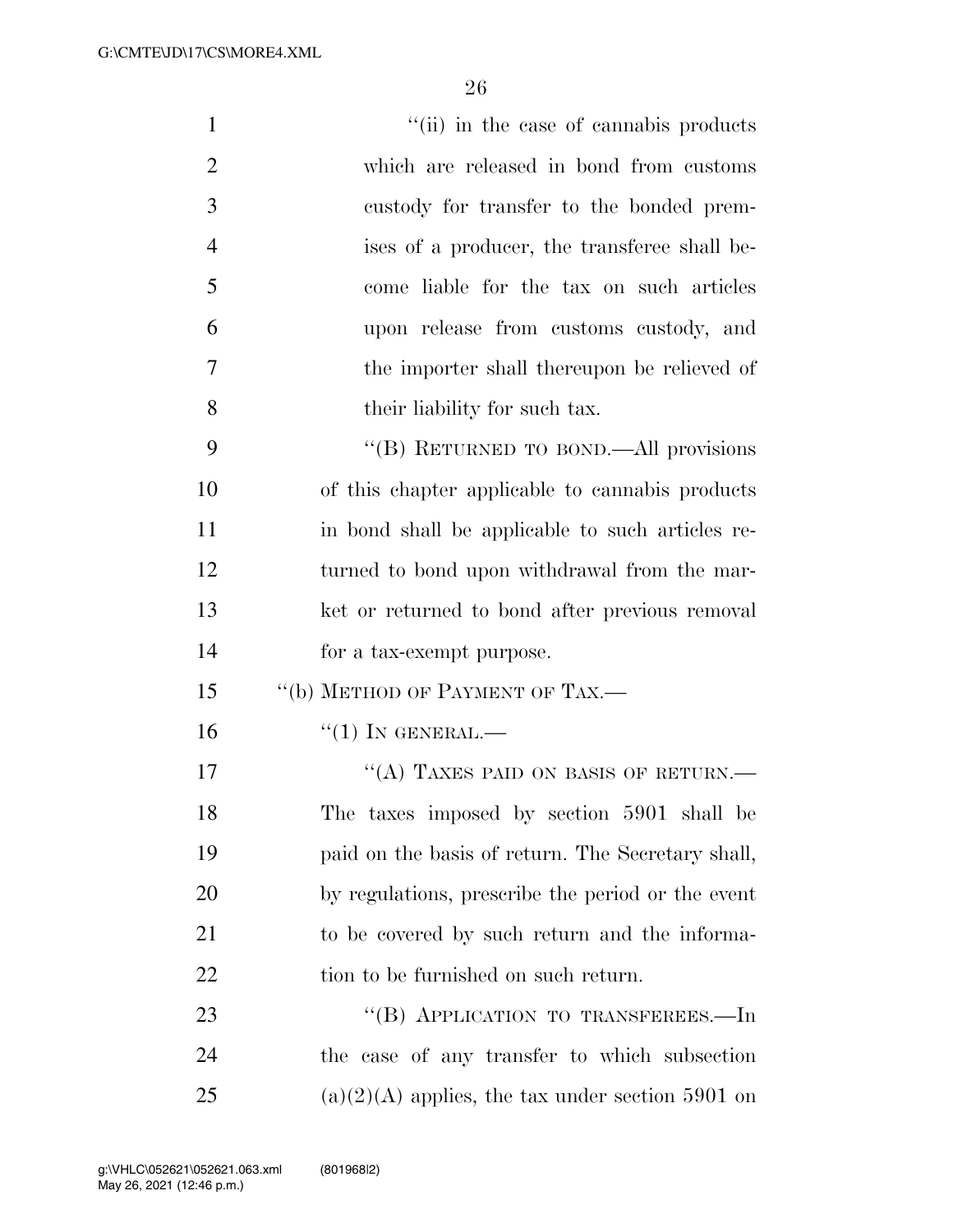1 the transferee shall (if not otherwise relieved by reason of a subsequent transfer to which such subsection applies) be imposed with respect to the removal of the cannabis product from the bonded premises of the transferee.

 ''(C) POSTPONEMENT.—Any postponement under this subsection of the payment of taxes determined at the time of removal shall be con- ditioned upon the filing of such additional bonds, and upon compliance with such require- ments, as the Secretary may prescribe for the protection of the revenue. The Secretary may, by regulations, require payment of tax on the basis of a return prior to removal of the can- nabis products where a person defaults in the postponed payment of tax on the basis of a re- turn under this subsection or regulations pre-scribed thereunder.

19 "(D) ADMINISTRATION AND PENALTIES.— All administrative and penalty provisions of this 21 title, insofar as applicable, shall apply to any 22 tax imposed by section 5901.

23 "(2) TIME FOR PAYMENT OF TAXES.—

24 "(A) In GENERAL.—Except as otherwise provided in this paragraph, in the case of taxes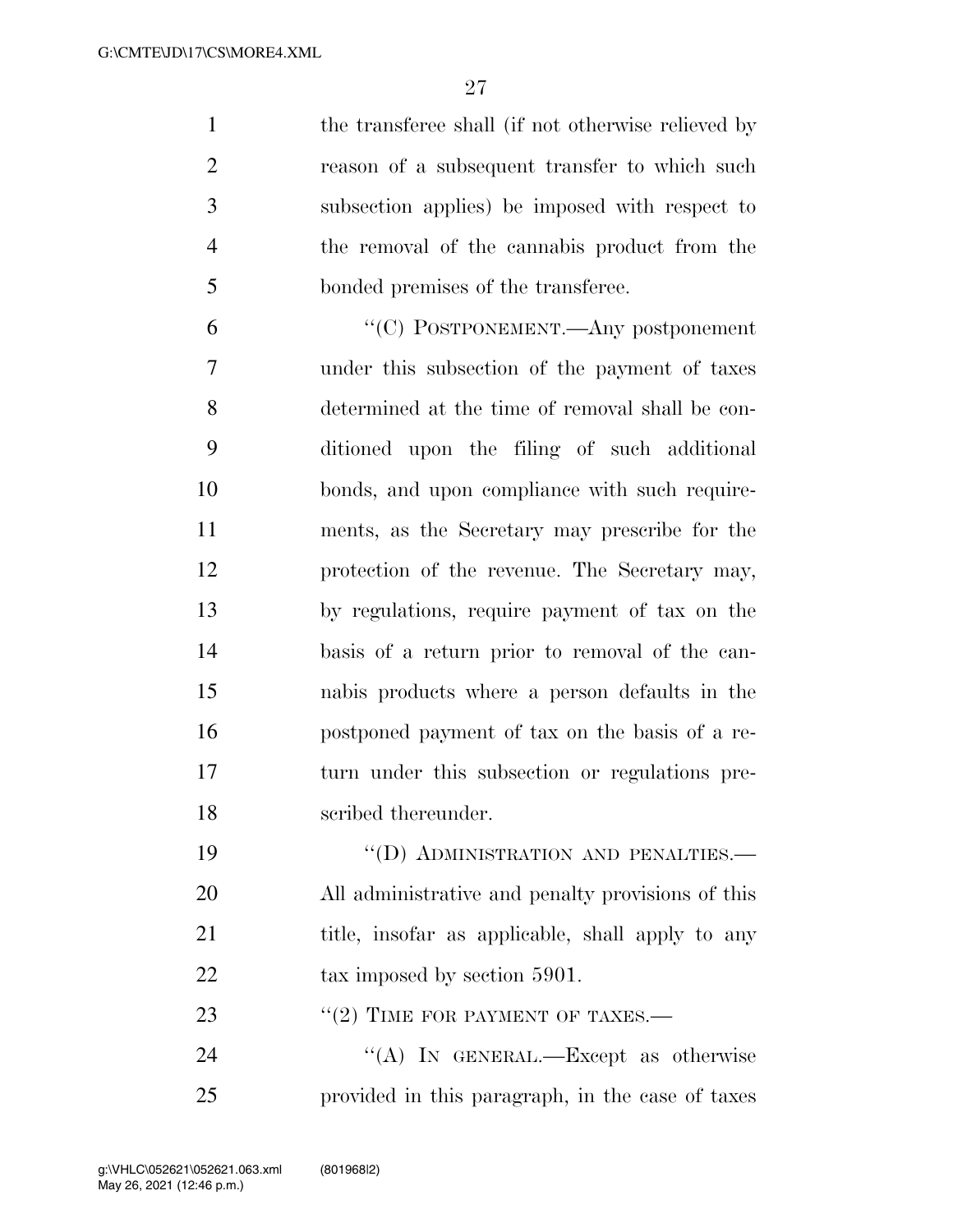| $\mathbf{1}$   | on cannabis products removed during any semi-  |
|----------------|------------------------------------------------|
| $\overline{2}$ | monthly period under bond for deferred pay-    |
| 3              | ment of tax, the last day for payment of such  |
| $\overline{4}$ | taxes shall be the 14th day after the last day |
| 5              | of such semimonthly period.                    |
| 6              | "(B) IMPORTED ARTICLES.—In the case of         |
| 7              | cannabis products which are imported into the  |
| 8              | United States, the following provisions shall  |
| 9              | apply:                                         |
| 10             | "(i) IN GENERAL.—The last day for              |
| 11             | payment of tax shall be the 14th day after     |
| 12             | the last day of the semimonthly period         |
| 13             | during which the article is entered into the   |
| 14             | customs territory of the United States.        |
| 15             | "(ii) SPECIAL RULE FOR ENTRY OF                |
| 16             | WAREHOUSING.—Except as provided<br>$\dot{m}$   |
| 17             | clause (iv), in the case of an entry for       |
| 18             | warehousing, the last day for payment of       |
| 19             | tax shall not be later than the 14th day       |
| 20             | after the last day of the semimonthly pe-      |
| 21             | riod during which the article is removed       |
| 22             | from the first such warehouse.                 |
| 23             | FOREIGN TRADE ZONES.-Ex-<br>``(iii)            |
| 24             | cept as provided in clause (iv) and in regu-   |
| 25             | lations prescribed by the Secretary, articles  |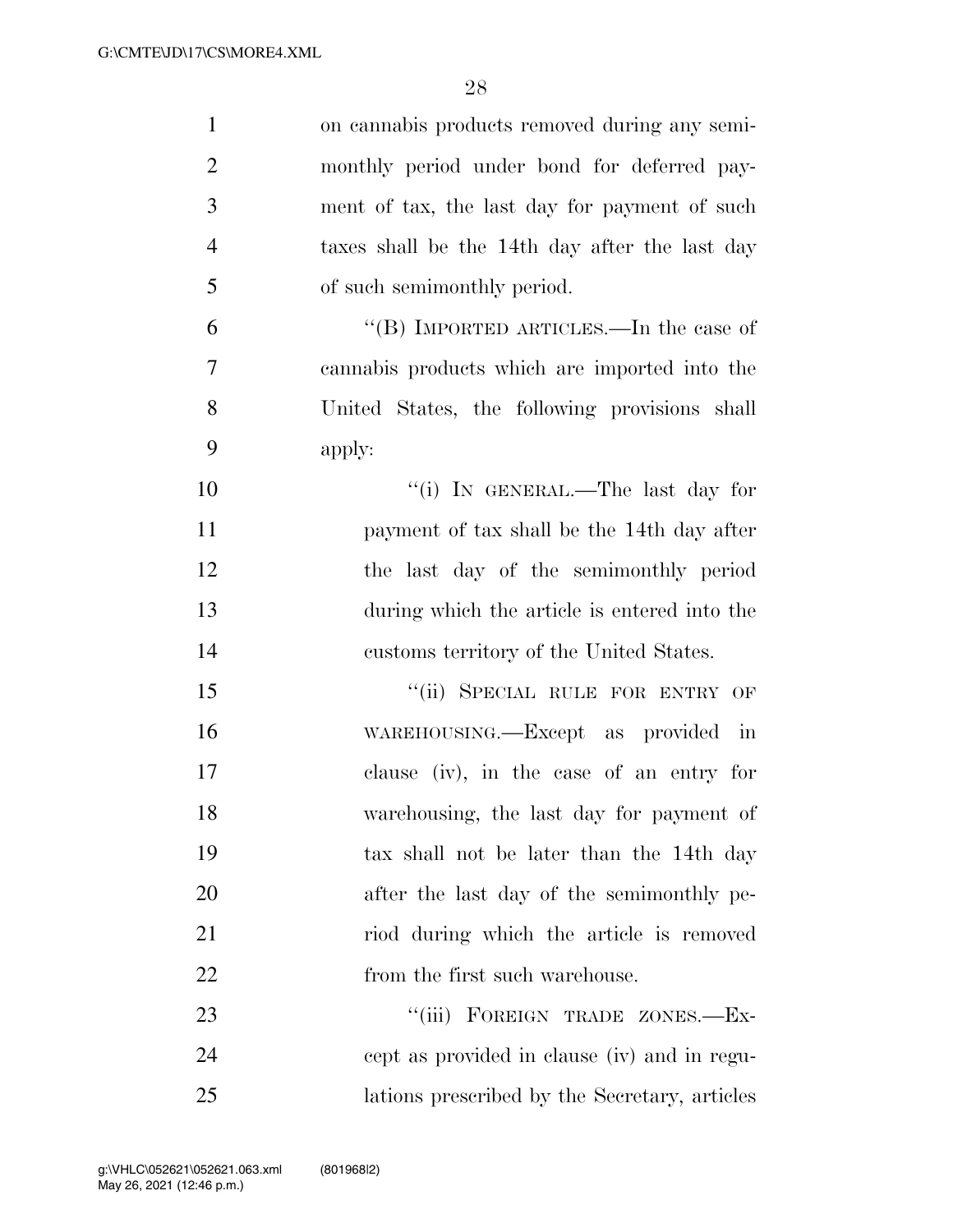| $\mathbf{1}$   | brought into a foreign trade zone shall,          |
|----------------|---------------------------------------------------|
| $\overline{2}$ | notwithstanding any other provision of law,       |
| 3              | be treated for purposes of this subsection        |
| $\overline{4}$ | as if such zone were a single customs             |
| 5              | warehouse.                                        |
| 6              | "(iv) EXCEPTION FOR ARTICLES DES-                 |
| 7              | TINED FOR EXPORT.—Clauses (ii) and (iii)          |
| 8              | shall not apply to any article which is           |
| 9              | shown to the satisfaction of the Secretary        |
| 10             | to be destined for export.                        |
| 11             | "(C) CANNABIS PRODUCTS BROUGHT INTO               |
| 12             | THE UNITED STATES FROM PUERTO RICO.-In            |
| 13             | case of cannabis products which are<br>the        |
| 14             | brought into the United States from Puerto        |
| 15             | Rico and subject to tax under section 7652, the   |
| 16             | last day for payment of tax shall be the 14th     |
| 17             | day after the last day of the semimonthly pe-     |
| 18             | riod during which the article is brought into the |
| 19             | United States.                                    |
| 20             | "(D) SPECIAL RULE WHERE DUE DATE                  |
| 21             | FALLS ON SATURDAY, SUNDAY, OR HOLIDAY.-           |
| 22             | Notwithstanding section 7503, if, but for this    |
| 23             | subparagraph, the due date under this para-       |
| 24             | graph would fall on a Saturday, Sunday, or a      |
| 25             | legal holiday (as defined in section 7503), such  |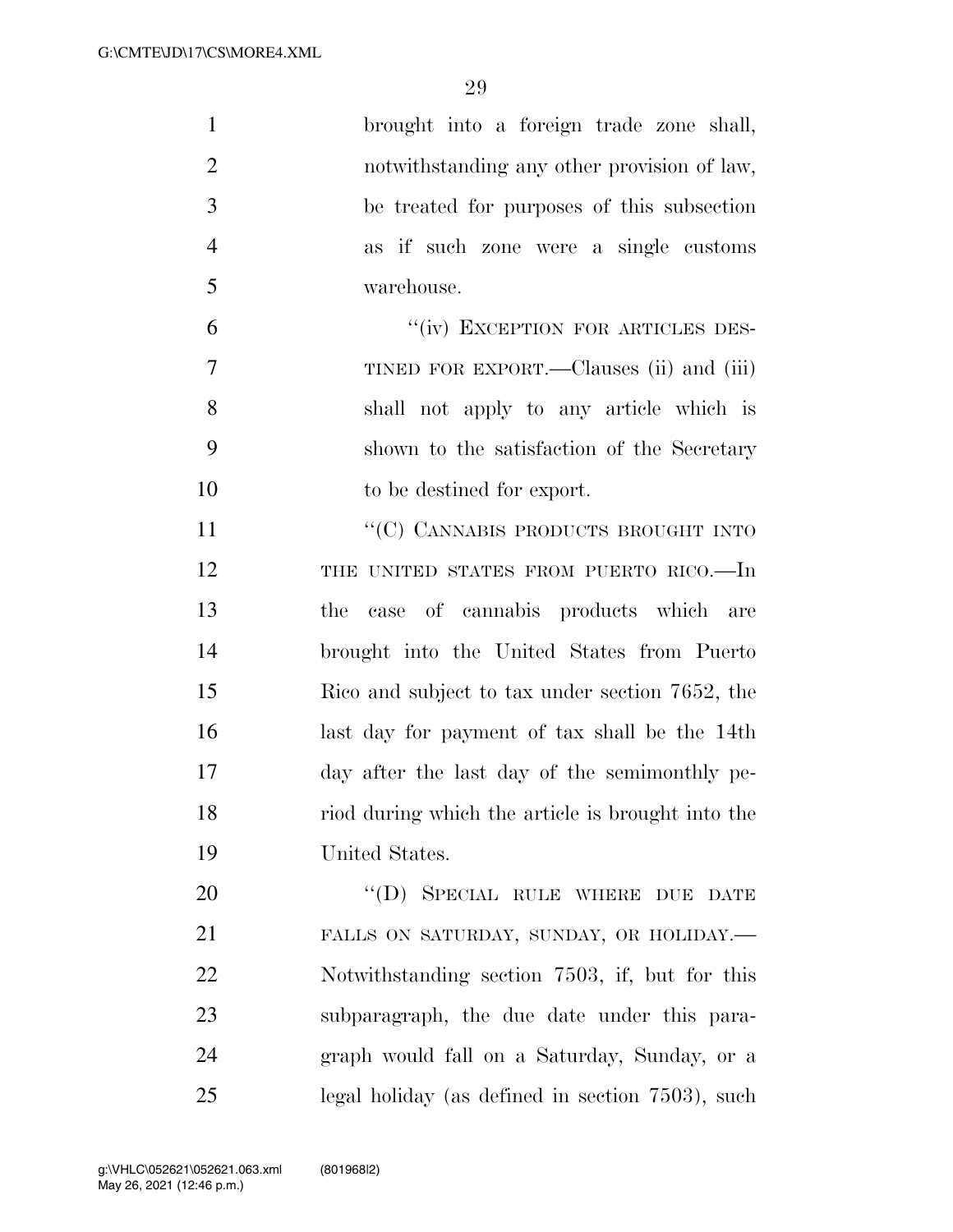1 due date shall be the immediately preceding day which is not a Saturday, Sunday, or such a hol-iday.

4 "(E) SPECIAL RULE FOR UNLAWFULLY PRODUCED CANNABIS PRODUCTS.—In the case of any cannabis products produced in the United States at any place other than the premises of a producer that has filed the bond and obtained the permit required under this chapter, tax shall be due and payable imme-diately upon production.

12 "(3) PAYMENT BY ELECTRONIC FUND TRANS- FER.—Any person who in any 12-month period, end- ing December 31, was liable for a gross amount equal to or exceeding \$5,000,000 in taxes imposed on cannabis products by section 5901 (or section 7652) shall pay such taxes during the succeeding calendar year by electronic fund transfer (as defined 19 in section  $5061(e)(2)$  to a Federal Reserve Bank. Rules similar to the rules of section 5061(e)(3) shall apply to the \$5,000,000 amount specified in the pre-ceding sentence.

23 "(c) DETERMINATION OF PRICE.—

24 "(1) CONSTRUCTIVE SALE PRICE.—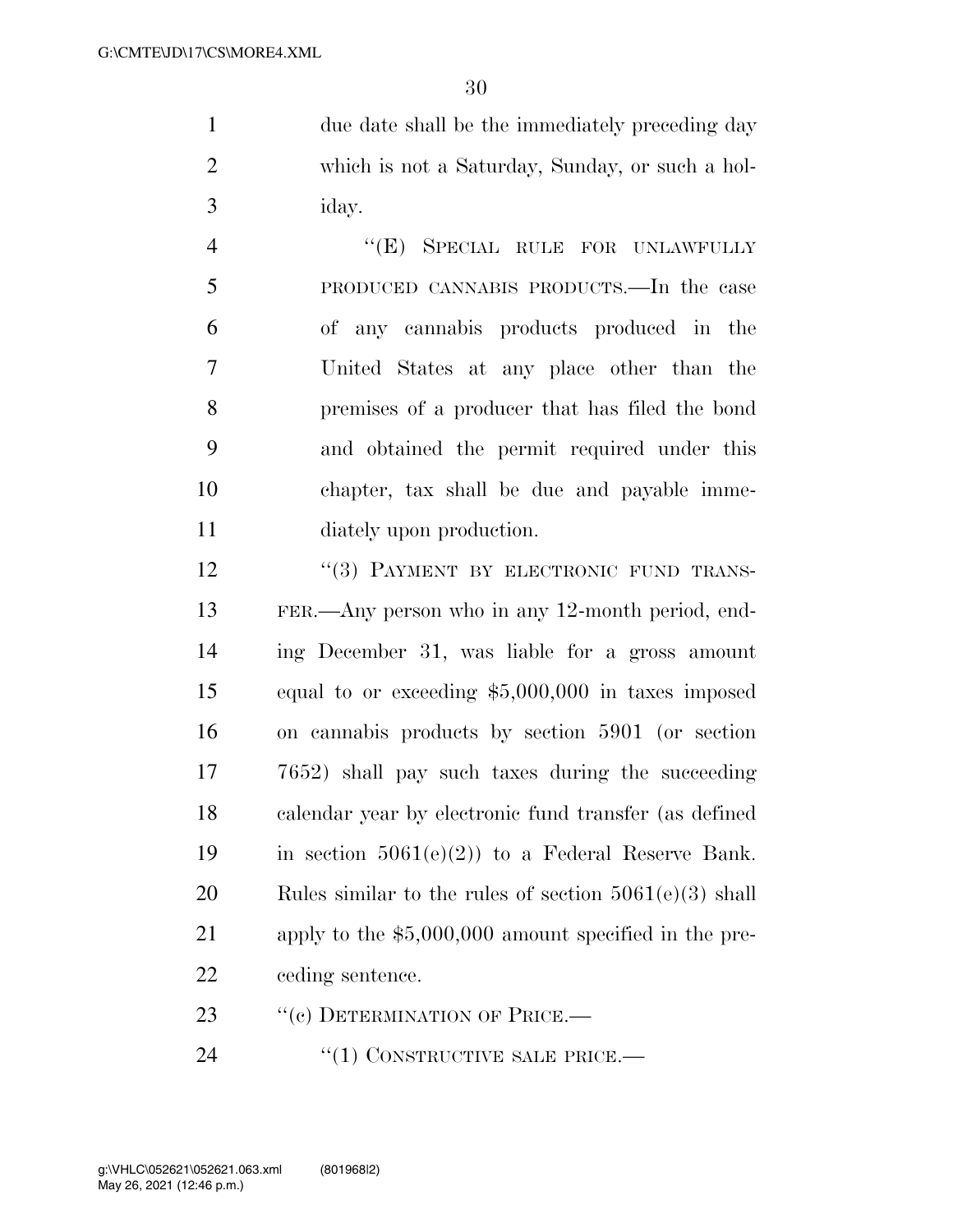| $\mathbf{1}$   | "(A) IN GENERAL.—If an article is sold di-        |
|----------------|---------------------------------------------------|
| $\overline{2}$ | rectly to consumers, sold on consignment, or      |
| 3              | sold (otherwise than through an arm's length      |
| $\overline{4}$ | transaction) at less than the fair market price,  |
| 5              | or if the price for which the article sold cannot |
| 6              | be determined, the tax under section $5901(a)$    |
| 7              | shall be computed on the price for which such     |
| 8              | articles are sold, in the ordinary course of      |
| 9              | trade, by producers thereof, as determined by     |
| 10             | the Secretary.                                    |
| 11             | $\lq\lq (B)$ ARM'S LENGTH.—                       |
| 12             | "(i) IN GENERAL.—For purposes of                  |
| 13             | this section, a sale is considered to be          |
| 14             | made under circumstances otherwise than           |
| 15             | at arm's length if—                               |
| 16             | $\lq\lq$ (I) the parties are members of           |
| 17             | the same controlled group, whether or             |
| 18             | not such control is actually exercised            |
| 19             | to influence the sale price, or                   |
| 20             | $\lq\lq$ (II) the parties are members of          |
| 21             | family, as defined in section<br>$\mathbf{a}$     |
| 22             | $267(e)(4)$ , or                                  |
| 23             | $\lq\lq$ (III) the sale is made pursuant          |
| 24             | to special arrangements between<br>a a            |
| 25             | producer and a purchaser.                         |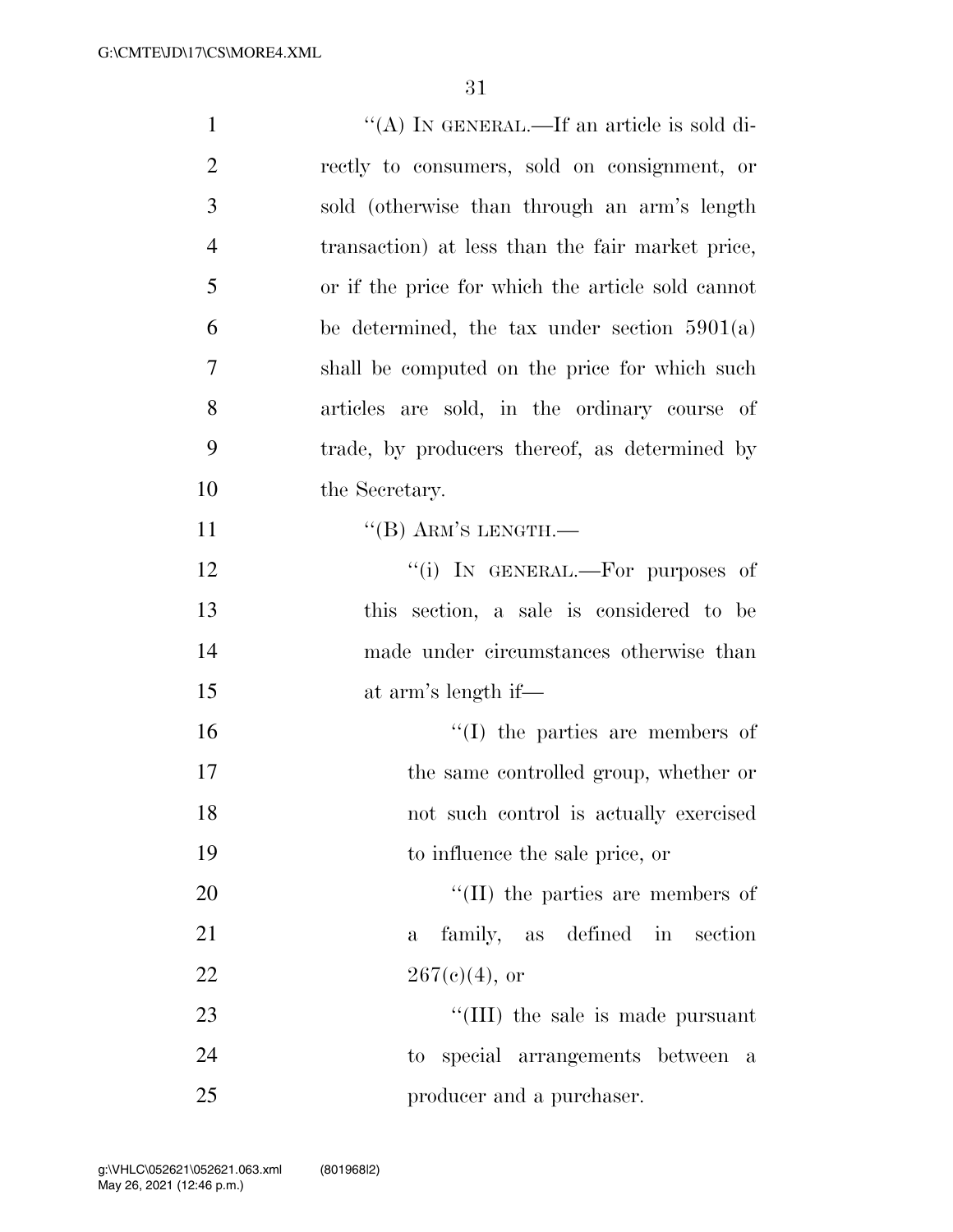1 ''(ii) CONTROLLED GROUPS.—

- 2 ''(I) IN GENERAL.—The term 'controlled group' has the meaning given to such term by subsection (a) of section 1563, except that 'more than 50 percent' shall be substituted for 'at least 80 percent' each place it appears in such subsection.
- 9 "(II) CONTROLLED GROUPS WHICH INCLUDE NONINCORPORATED PERSONS.—Under regulations pre- scribed by the Secretary, principles similar to the principles of subclause (I) shall apply to a group of persons under common control where one or more of such persons is not a corpora-17 tion.

18 "(2) CONTAINERS, PACKING AND TRANSPOR- TATION CHARGES.—In determining, for the purposes of this chapter, the price for which an article is sold, there shall be included any charge for coverings and containers of whatever nature, and any charge inci- dent to placing the article in condition packed ready for shipment, but there shall be excluded the amount of tax imposed by this chapter, whether or not stat-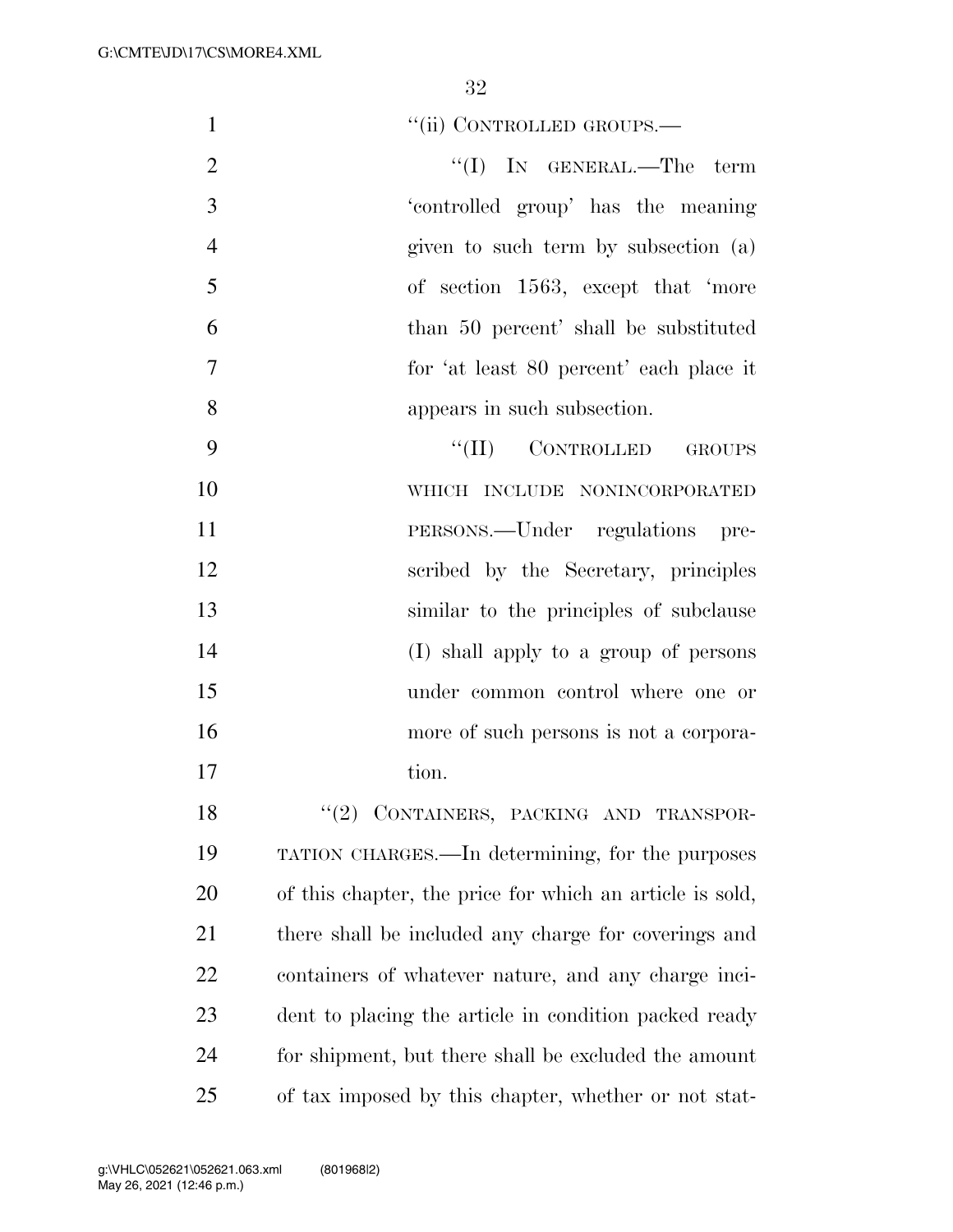| $\mathbf{1}$   | ed as a separate charge. A transportation, delivery,    |
|----------------|---------------------------------------------------------|
| $\overline{2}$ | insurance, installation, or other charge (not required  |
| 3              | by the preceding sentence to be included) shall be      |
| $\overline{4}$ | excluded from the price only if the amount thereof      |
| 5              | is established to the satisfaction of the Secretary in  |
| 6              | accordance with regulations.                            |
| 7              | "(3) DETERMINATION OF APPLICABLE EQUIVA-                |
| 8              | LENT AMOUNTS.— $\text{Paragraphs}$ (1) and (2) shall    |
| 9              | apply for purposes of section $5901(c)$ only to the ex- |
| 10             | tent that the Secretary determines appropriate.         |
| 11             | "(d) PARTIAL PAYMENTS AND INSTALLMENT AC-               |
| 12             | COUNTS.-                                                |
|                |                                                         |
| 13             | "(1) PARTIAL PAYMENTS.—In the case of—                  |
| 14             | $\lq\lq$ a contract for the sale of an article          |
| 15             | wherein it is provided that the price shall be          |
| 16             | paid by installments and title to the article sold      |
| 17             | does not pass until a future date notwith-              |
| 18             | standing partial payment by installments,               |
| 19             | $\lq\lq (B)$ a conditional sale, or                     |
| 20             | "(C) a chattel mortgage arrangement                     |
| 21             | wherein it is provided that the sales price shall       |
| 22             | be paid in installments,                                |
| 23             | there shall be paid upon each payment with respect      |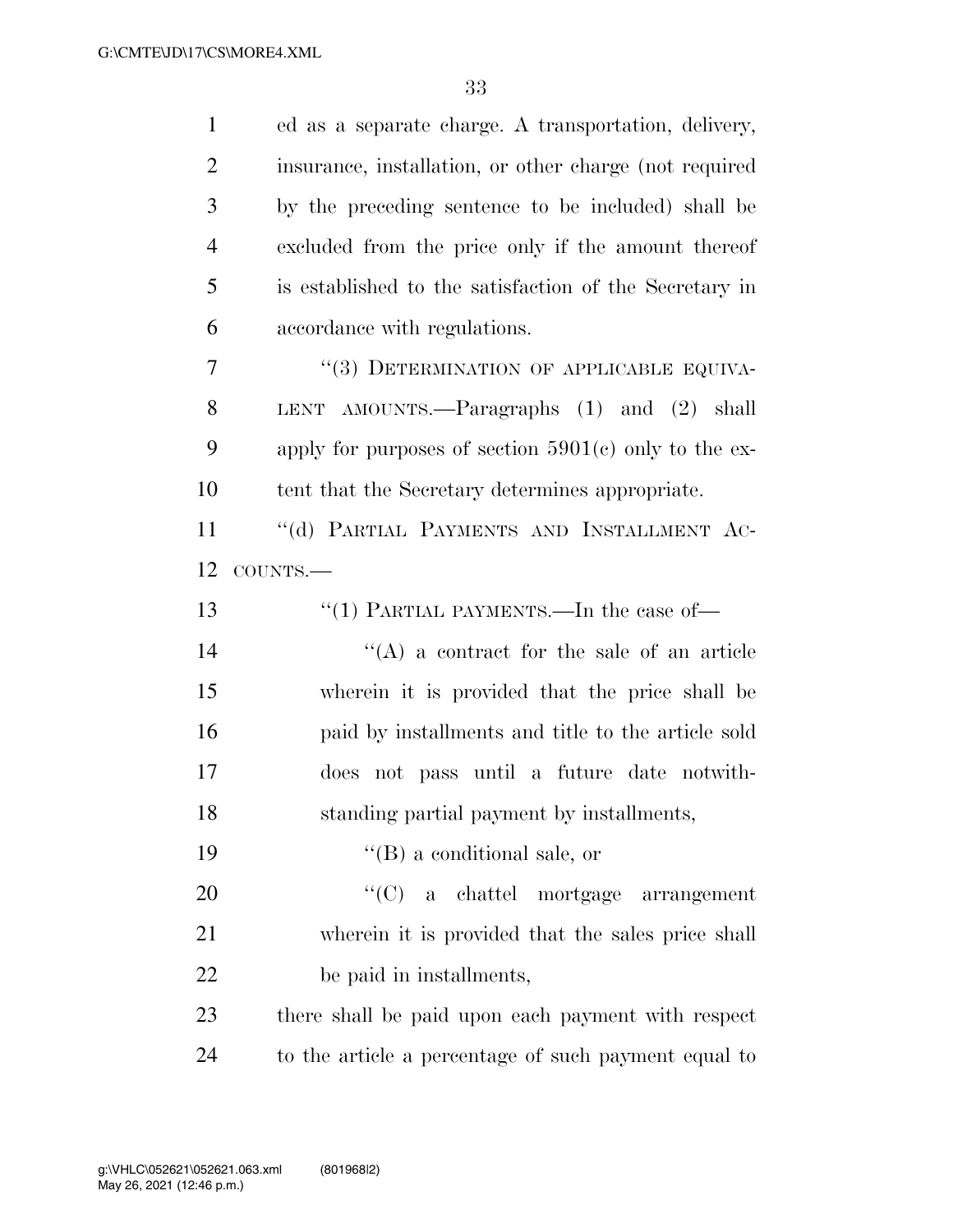the rate of tax in effect on the date such payment is due.

| 3              | "(2) SALES OF INSTALLMENT ACCOUNTS.-If               |
|----------------|------------------------------------------------------|
| $\overline{4}$ | installment accounts, with respect to payments on    |
| 5              | which tax is being computed as provided in para-     |
| 6              | $graph(1)$ , are sold or otherwise disposed of, then |
| 7              | paragraph (1) shall not apply with respect to any    |
| 8              | subsequent payments on such accounts (other than     |
| 9              | subsequent payments on returned accounts with re-    |
| 10             | spect to which credit or refund is allowable by rea- |
| 11             | son of section $6416(b)(5)$ , but instead—           |
| 12             | "(A) there shall be paid an amount equal             |
| 13             | to the difference between—                           |
| 14             | "(i) the tax previously paid on the                  |
| 15             | payments on such installment accounts,               |
| 16             | and                                                  |
| 17             | "(ii) the total tax which would be pay-              |
| 18             | able if such installment accounts had not            |
| 19             | been sold or otherwise disposed of (com-             |
| 20             | puted as provided in paragraph $(1)$ ), ex-          |
| 21             | cept that                                            |
| 22             | $\lq\lq$ if any such sale is pursuant to the         |
| 23             | order of, or subject to the approval of, a court     |
| 24             | of competent jurisdiction in a bankruptcy or in-     |
| 25             | solvency proceeding, the amount computed             |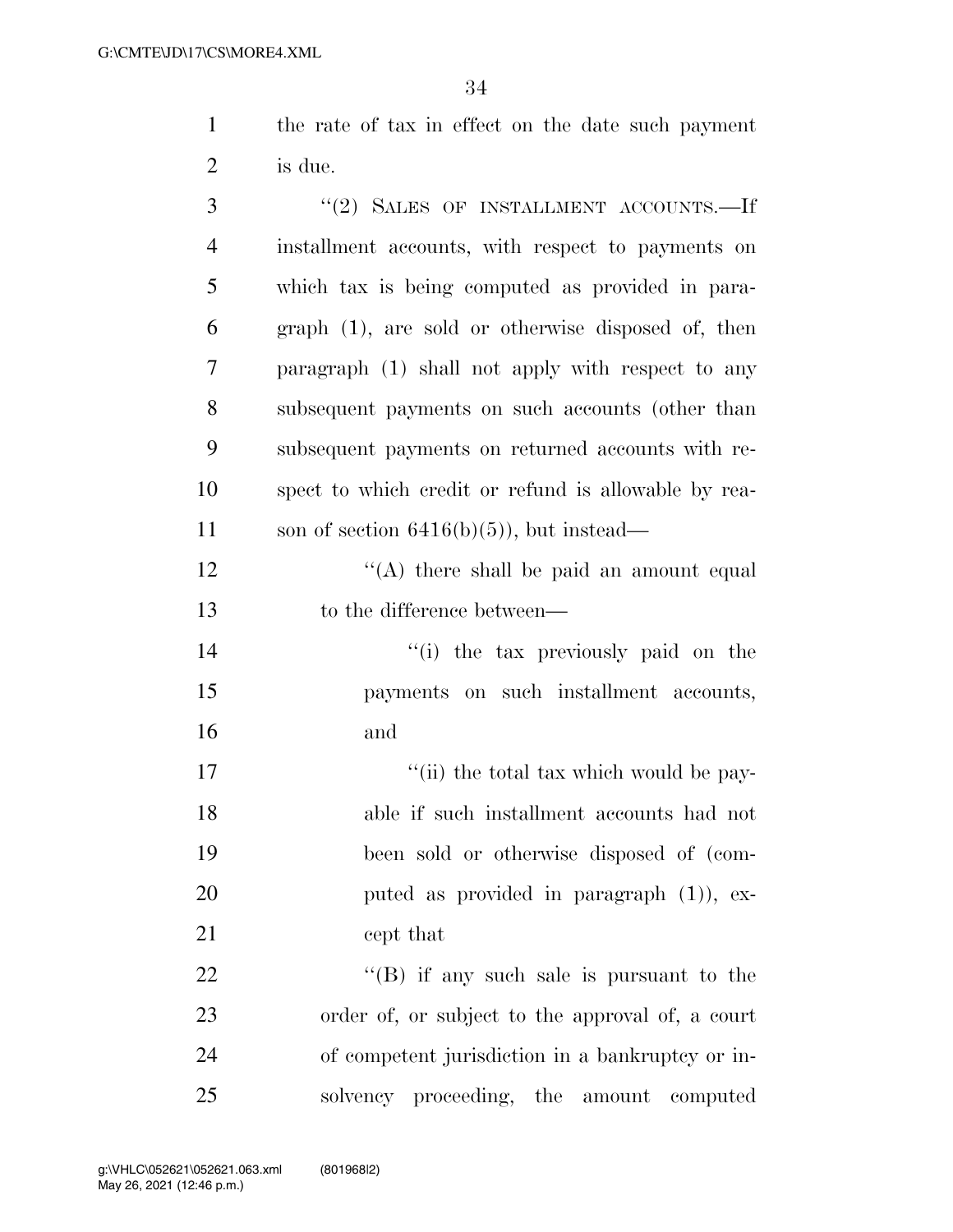| $\mathbf{1}$   | under subparagraph (A) shall not exceed the                |
|----------------|------------------------------------------------------------|
| $\overline{2}$ | sum of the amounts computed by multiplying—                |
| 3              | "(i) the proportionate share of the                        |
| $\overline{4}$ | amount for which such accounts are sold                    |
| 5              | which is allocable to each unpaid install-                 |
| 6              | ment payment, by                                           |
| 7              | "(ii) the rate of tax under this chap-                     |
| 8              | ter in effect on the date such unpaid in-                  |
| 9              | stallment payment is or was due.                           |
| 10             | The sum of the amounts payable under this                  |
| 11             | subsection in respect of the sale of any article           |
| 12             | shall not exceed the total tax.                            |
|                |                                                            |
| 13             | "SEC. 5904. EXEMPTION FROM TAX; TRANSFERS IN BOND.         |
| 14             | "(a) EXEMPTION FROM TAX.—Cannabis products on              |
| 15             | which the internal revenue tax has not been paid or deter- |
| 16             | mined may, subject to such regulations as the Secretary    |
| 17             | shall prescribe, be withdrawn from the bonded premises     |
| 18             | of any producer in approved containers free of tax and     |
| 19             | not for resale for use—                                    |
| 20             | $\lq(1)$ exclusively in scientific research by a lab-      |
| 21             | oratory,                                                   |
| 22             | "(2) by a proprietor of a cannabis production              |
| 23             | facility in research, development, or testing (other       |
| 24             | than consumer testing or other market analysis) of         |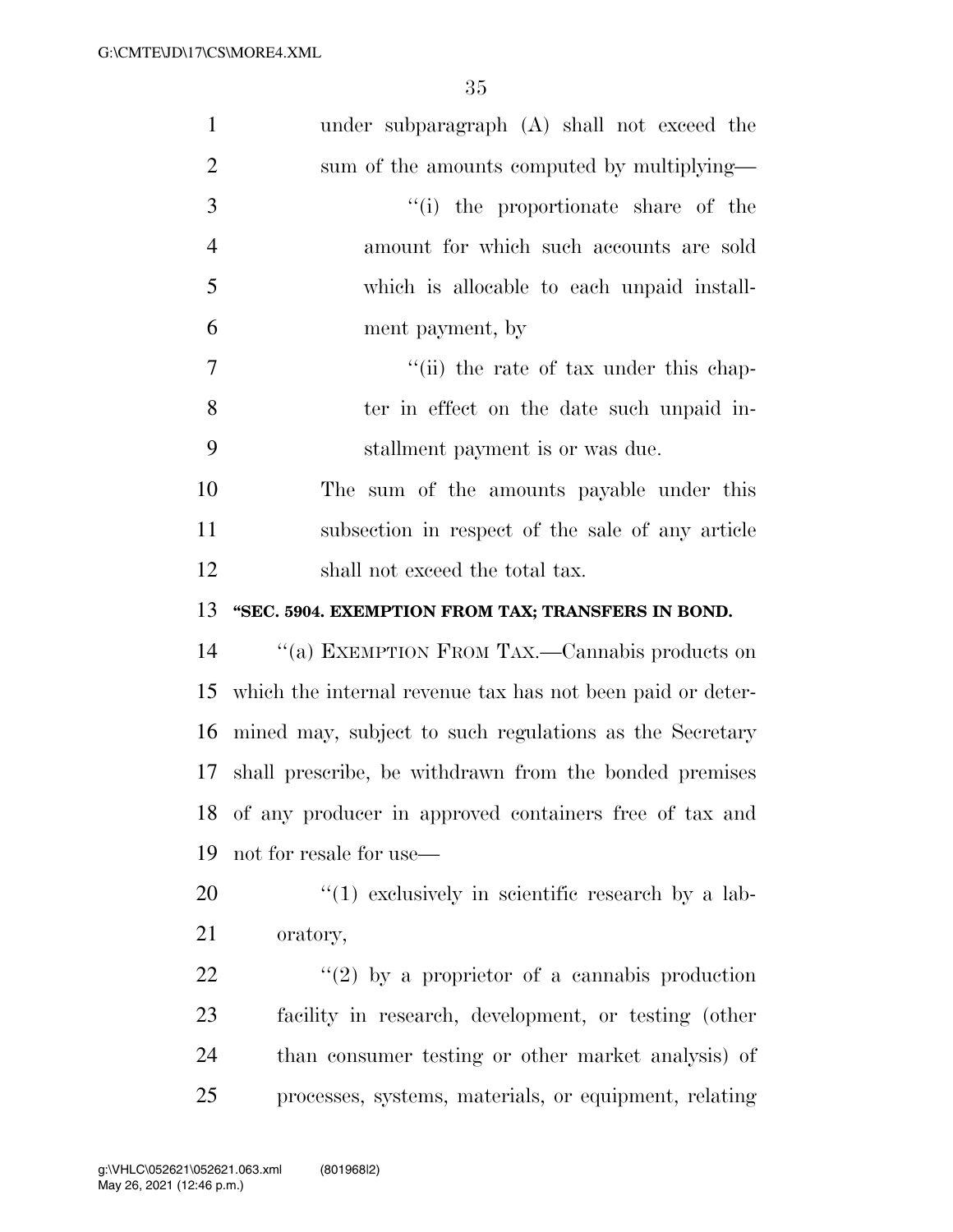to cannabis or cannabis operations, under such limi- tations and conditions as to quantities, use, and ac- countability as the Secretary may by regulations re-quire for the protection of the revenue, or

 ''(3) by the United States or any governmental agency thereof, any State, any political subdivision of a State, or the District of Columbia, for non-consumption purposes.

 ''(b) CANNABIS PRODUCTS TRANSFERRED OR RE- MOVED IN BOND FROM DOMESTIC FACTORIES AND EX-PORT WAREHOUSES.—

12 "(1) IN GENERAL.—Subject to such regulations and under such bonds as the Secretary shall pre- scribe, a producer or export warehouse proprietor may transfer cannabis products, without payment of tax, to the bonded premises of another producer or export warehouse proprietor, or remove such articles, without payment of tax, for shipment to a foreign country or a possession of the United States, or for consumption beyond the jurisdiction of the internal revenue laws of the United States.

22 "(2) LABELING.—Cannabis products may not be transferred or removed under this subsection un- less such products bear such marks, labels, or no-tices as the Secretary shall by regulations prescribe.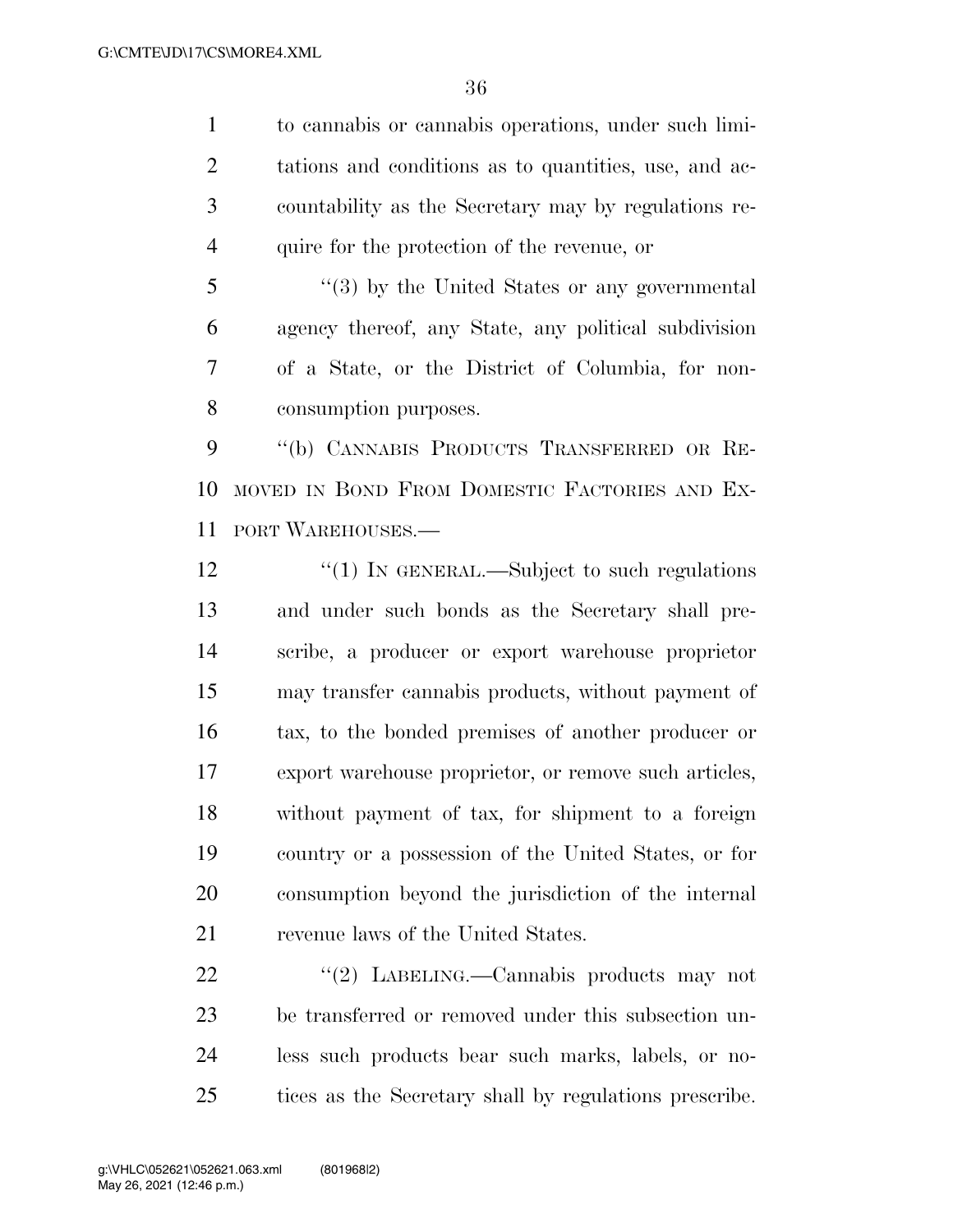''(c) CANNABIS PRODUCTS RELEASED IN BOND FROM CUSTOMS CUSTODY.—Cannabis products imported or brought into the United States may be released from customs custody, without payment of tax, for delivery to a producer or export warehouse proprietor if such articles are not put up in packages, in accordance with such regu- lations and under such bond as the Secretary shall pre-scribe.

9 "(d) CANNABIS PRODUCTS EXPORTED AND RE- TURNED.—Cannabis products classifiable under item 9801.00.10 of the Harmonized Tariff Schedule of the United States (relating to duty on certain articles pre- viously exported and returned), as in effect on the date of the enactment of the Marijuana Opportunity Reinvest- ment and Expungement Act of 2021, may be released from customs custody, without payment of that part of the duty attributable to the internal revenue tax for deliv- ery to the original producer of such cannabis products or to the export warehouse proprietor authorized by such pro- ducer to receive such products, in accordance with such regulations and under such bond as the Secretary shall prescribe. Upon such release such products shall be sub- ject to this chapter as if they had not been exported or otherwise removed from internal revenue bond.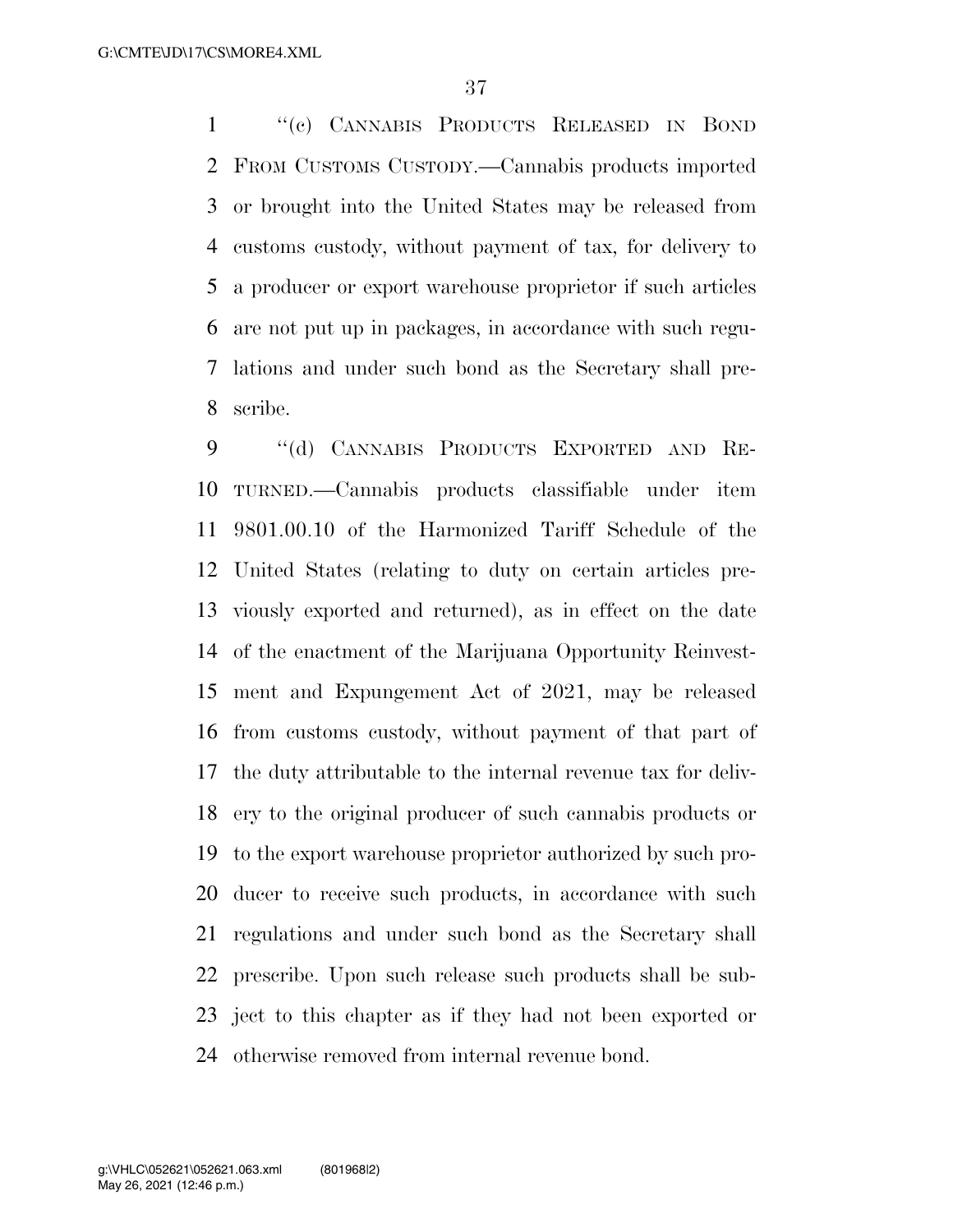| $\mathbf{1}$   | "SEC. 5905. CREDIT, REFUND, OR DRAWBACK OF TAX.         |
|----------------|---------------------------------------------------------|
| $\overline{2}$ | "(a) CREDIT OR REFUND.—                                 |
| 3              | "(1) IN GENERAL.—Credit or refund of any tax            |
| $\overline{4}$ | imposed by this chapter or section 7652 shall be al-    |
| 5              | lowed or made (without interest) to the cannabis en-    |
| 6              | terprise on proof satisfactory to the Secretary that    |
| 7              | the claimant cannabis enterprise has paid the tax       |
| 8              | $on$ —                                                  |
| 9              | "(A) cannabis products withdrawn from                   |
| 10             | the market by the claimant, or                          |
| 11             | $\lq\lq (B)$ such products lost (otherwise than by      |
| 12             | theft) or destroyed, by fire, casualty, or act of       |
| 13             | God, while in the possession or ownership of the        |
| 14             | claimant.                                               |
| 15             | (2)<br><b>CANNABIS</b><br>PRODUCTS<br>OR<br>LOST<br>DE- |
| 16             | STROYED IN BOND.-                                       |
| 17             | "(A) EXTENT OF LOSS ALLOWANCE.— $No$                    |
| 18             | tax shall be collected in respect of cannabis           |
| 19             | products lost or destroyed while in bond, except        |
| 20             | that such tax shall be collected—                       |
| 21             | $f'(i)$ in the case of loss by theft, unless            |
| 22             | the Secretary finds that the theft occurred             |
| 23             | without connivance, collusion, fraud, or                |
| 24             | negligence on the part of the proprietor of             |
| 25             | the cannabis production facility, owner,                |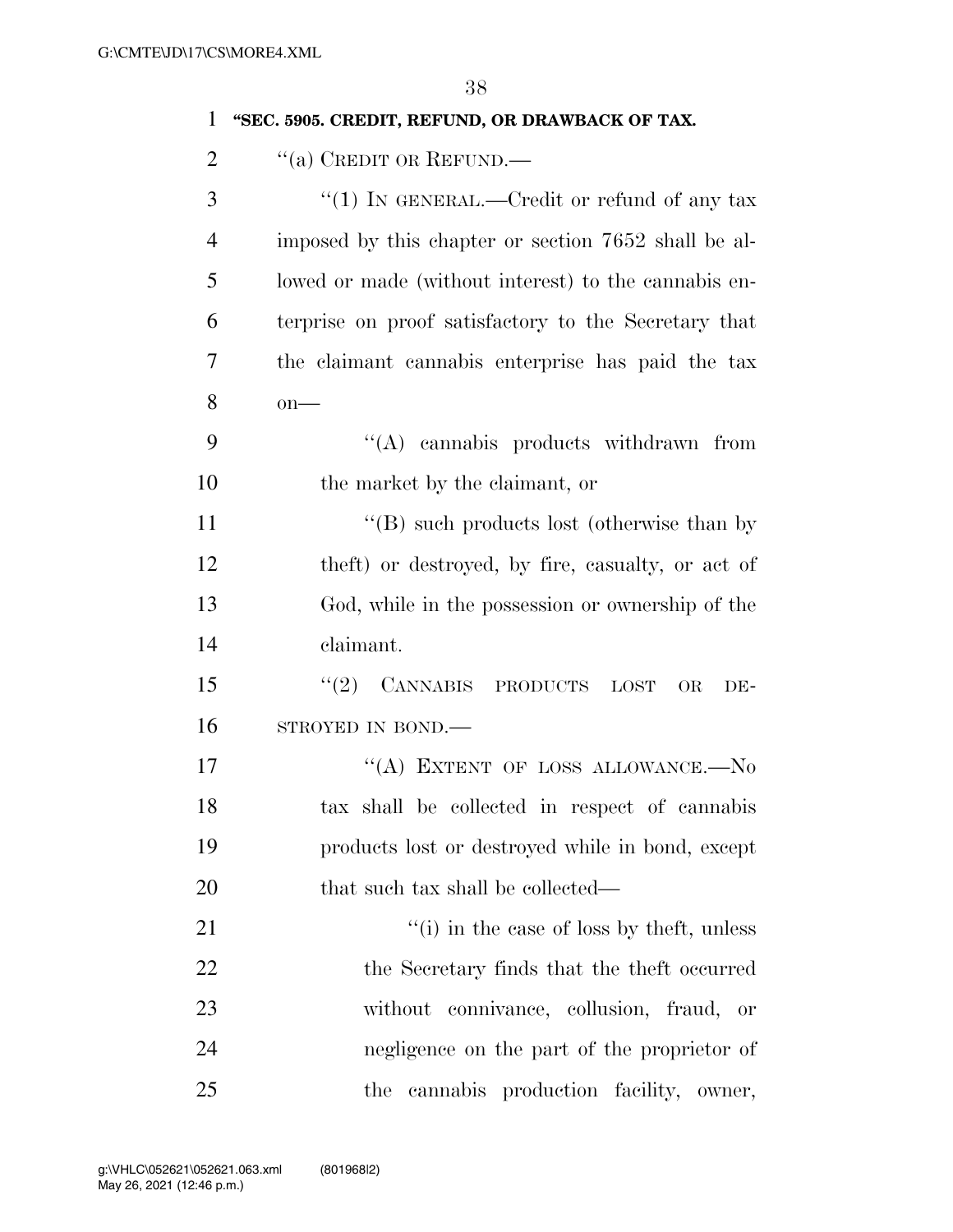| $\mathbf{1}$   | consignor, consignee, bailee, or carrier, or      |
|----------------|---------------------------------------------------|
| $\overline{2}$ | their employees or agents,                        |
| 3              | "(ii) in the case of voluntary destruc-           |
| $\overline{4}$ | tion, unless such destruction is carried out      |
| 5              | as provided in paragraph $(3)$ , and              |
| 6              | "(iii) in the case of an unexplained              |
| 7              | shortage of cannabis products.                    |
| 8              | "(B) PROOF OF LOSS.—In any case in                |
| 9              | which cannabis products are lost or destroyed,    |
| 10             | whether by theft or otherwise, the Secretary      |
| 11             | may require the proprietor of a cannabis pro-     |
| 12             | duction facility or other person liable for the   |
| 13             | tax to file a claim for relief from the tax and   |
| 14             | submit proof as to the cause of such loss. In     |
| 15             | every case where it appears that the loss was by  |
| 16             | theft, the burden shall be upon the proprietor    |
| 17             | of the cannabis production facility or other per- |
| 18             | son responsible for the tax under section 5901    |
| 19             | to establish to the satisfaction of the Secretary |
| 20             | that such loss did not occur as the result of     |
| 21             | connivance, collusion, fraud, or negligence on    |
| 22             | the part of the proprietor of the cannabis pro-   |
| 23             | duction facility, owner, consignor, consignee,    |
| 24             | bailee, or carrier, or their employees or agents. |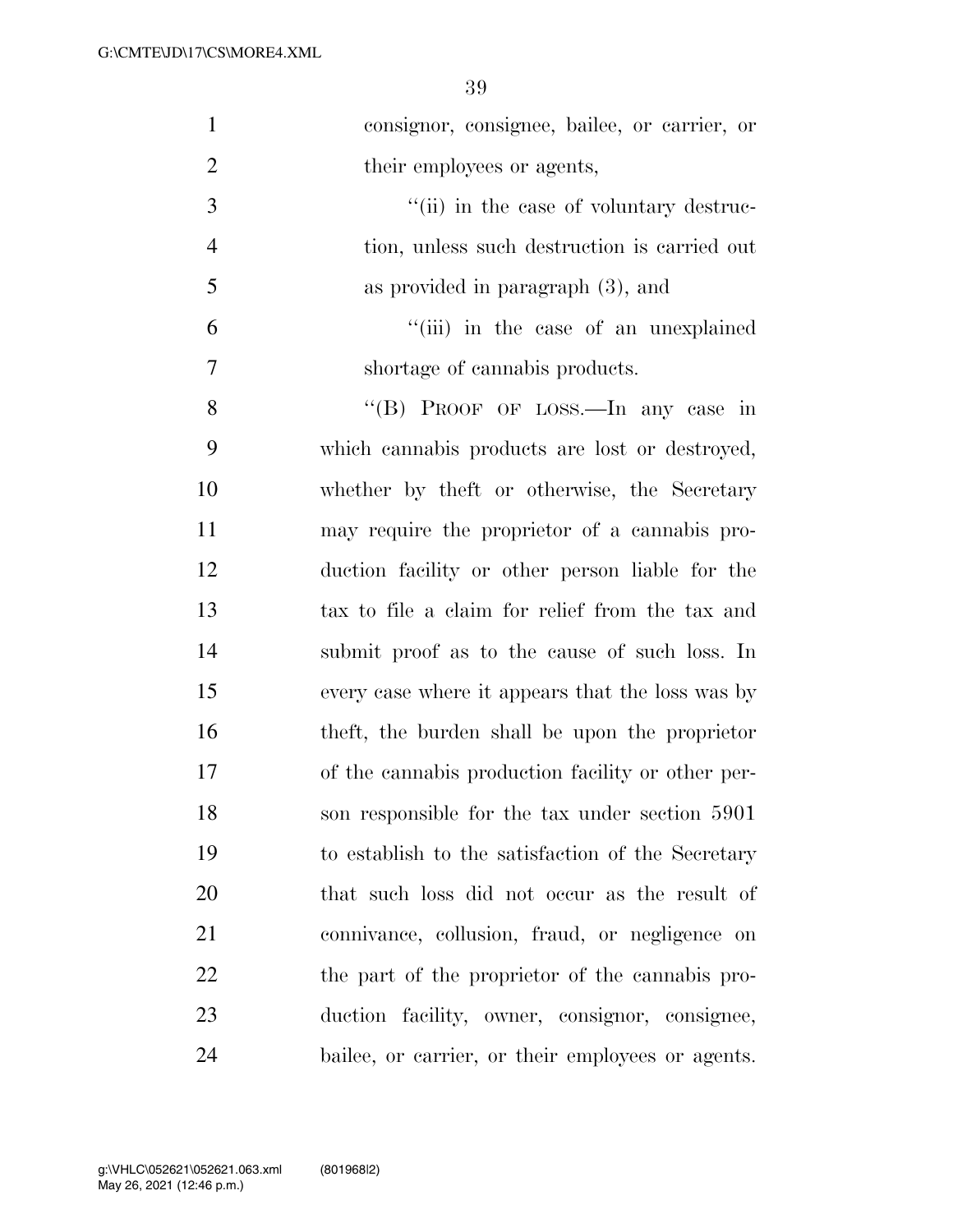$\cdot$  (C) REFUND OF TAX.—In any case where the tax would not be collectible by virtue of sub- paragraph (A), but such tax has been paid, the Secretary shall refund such tax.

 ''(D) LIMITATIONS.—Except as provided in subparagraph (E), no tax shall be abated, re- mitted, credited, or refunded under this para- graph where the loss occurred after the tax was determined. The abatement, remission, credit, or refund of taxes provided for by subpara- graphs (A) and (C) in the case of loss of can- nabis products by theft shall only be allowed to the extent that the claimant is not indemnified against or recompensed in respect of the tax for such loss.

 ''(E) APPLICABILITY.—The provisions of this paragraph shall extend to and apply in re- spect of cannabis products lost after the tax was determined and before completion of the physical removal of the cannabis products from 21 the bonded premises.

22 "(3) VOLUNTARY DESTRUCTION.—The propri- etor of a cannabis production facility or other per- sons liable for the tax imposed by this chapter or by section 7652 with respect to any cannabis product in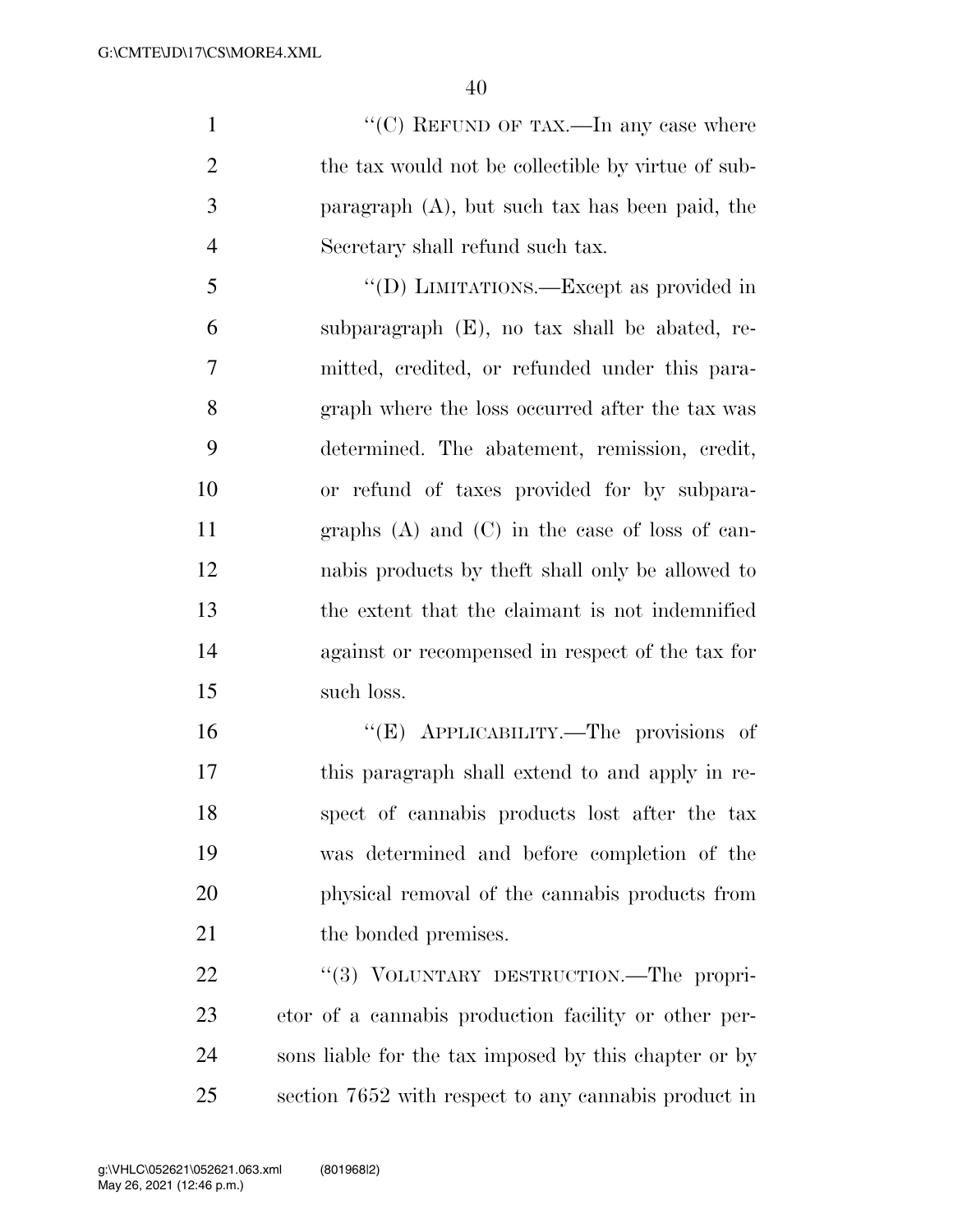bond may voluntarily destroy such products, but only if such destruction is under such supervision and under such regulations as the Secretary may prescribe.

 ''(4) LIMITATION.—Any claim for credit or re- fund of tax under this subsection shall be filed with- in 6 months after the date of the withdrawal from the market, loss, or destruction of the products to which the claim relates, and shall be in such form and contain such information as the Secretary shall by regulations prescribe.

 ''(b) DRAWBACK OF TAX.—There shall be an allow- ance of drawback of tax paid on cannabis products, when shipped from the United States, in accordance with such regulations and upon the filing of such bond as the Sec-retary shall prescribe.

## **''Subchapter B—Occupational Tax**

''Sec. 5911. Imposition and rate of tax. ''Sec. 5912. Payment of tax. ''Sec. 5913. Provisions relating to liability for occupational taxes. ''Sec. 5914. Application to State laws.

#### **''SEC. 5911. IMPOSITION AND RATE OF TAX.**

 ''(a) IN GENERAL.—Any person engaged in business as a producer or an export warehouse proprietor shall pay a tax of \$1,000 per year (referred to in this subchapter as an 'occupational tax') in respect of each premises at which such business is carried on.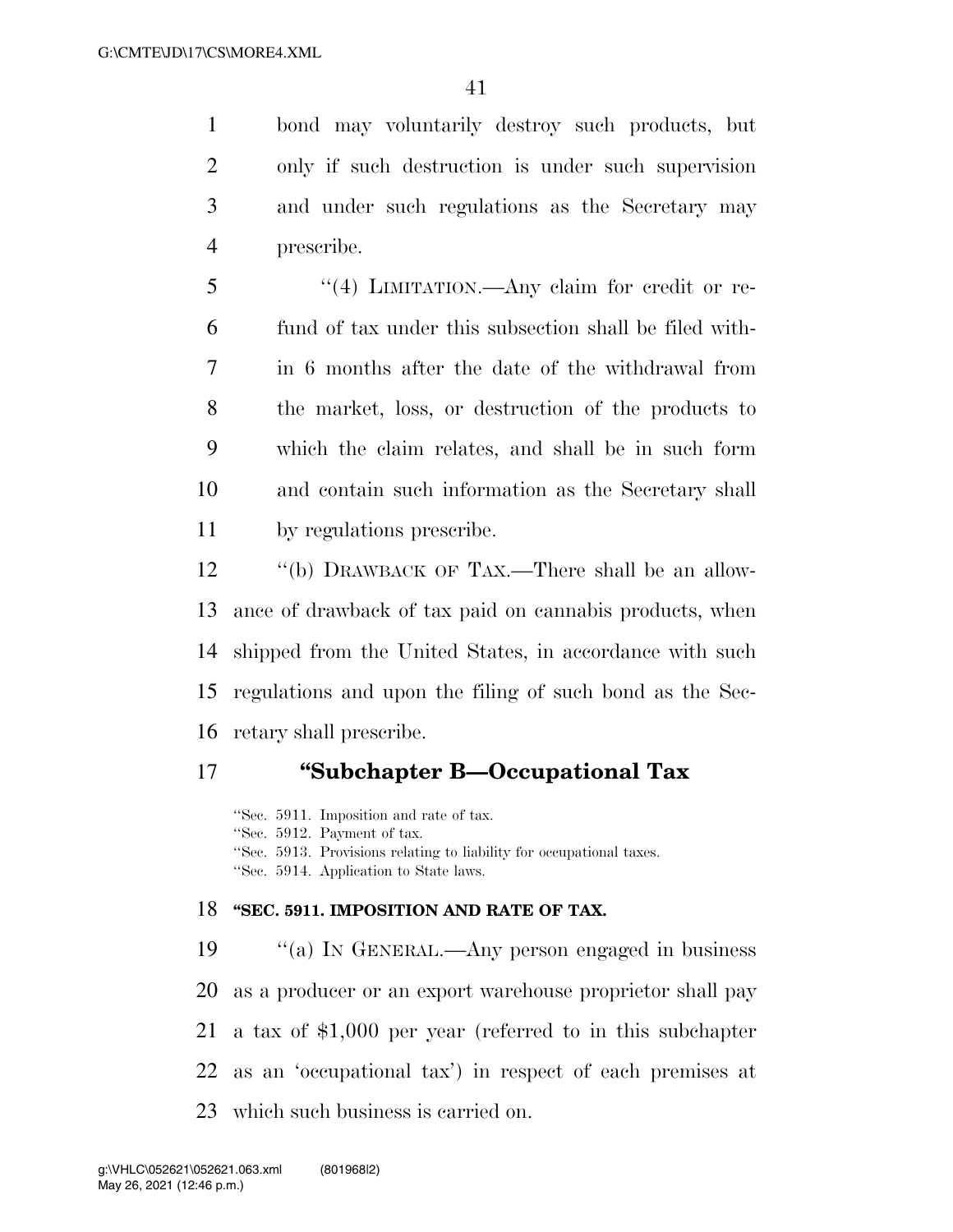''(b) PENALTY FOR FAILURE TO REGISTER.—Any person engaged in business as a producer or an export warehouse proprietor who willfully fails to pay the occupa- tion tax shall be fined not more than \$5,000, or impris-oned not more than 2 years, or both, for each such offense.

#### **''SEC. 5912. PAYMENT OF TAX.**

 ''(a) CONDITION PRECEDENT TO CARRYING ON BUSINESS.—No person shall be engaged in or carry on any trade or business subject to the occupational tax until such person has paid such tax.

11 "(b) COMPUTATION.—

12 "(1) IN GENERAL.—The occupational tax shall be imposed—

14  $\langle (A)$  as of on the first day of July in each year, or

 ''(B) on commencing any trade or business on which such tax is imposed.

18 ''(2) PERIOD.—In the case of a tax imposed under subparagraph (A) of paragraph (1), the occu- pational tax shall be reckoned for 1 year, and in the case of subparagraph (B) of such paragraph, it shall be reckoned proportionately, from the first day of the month in which the liability to such tax com- menced, to and including the 30th day of June fol-lowing.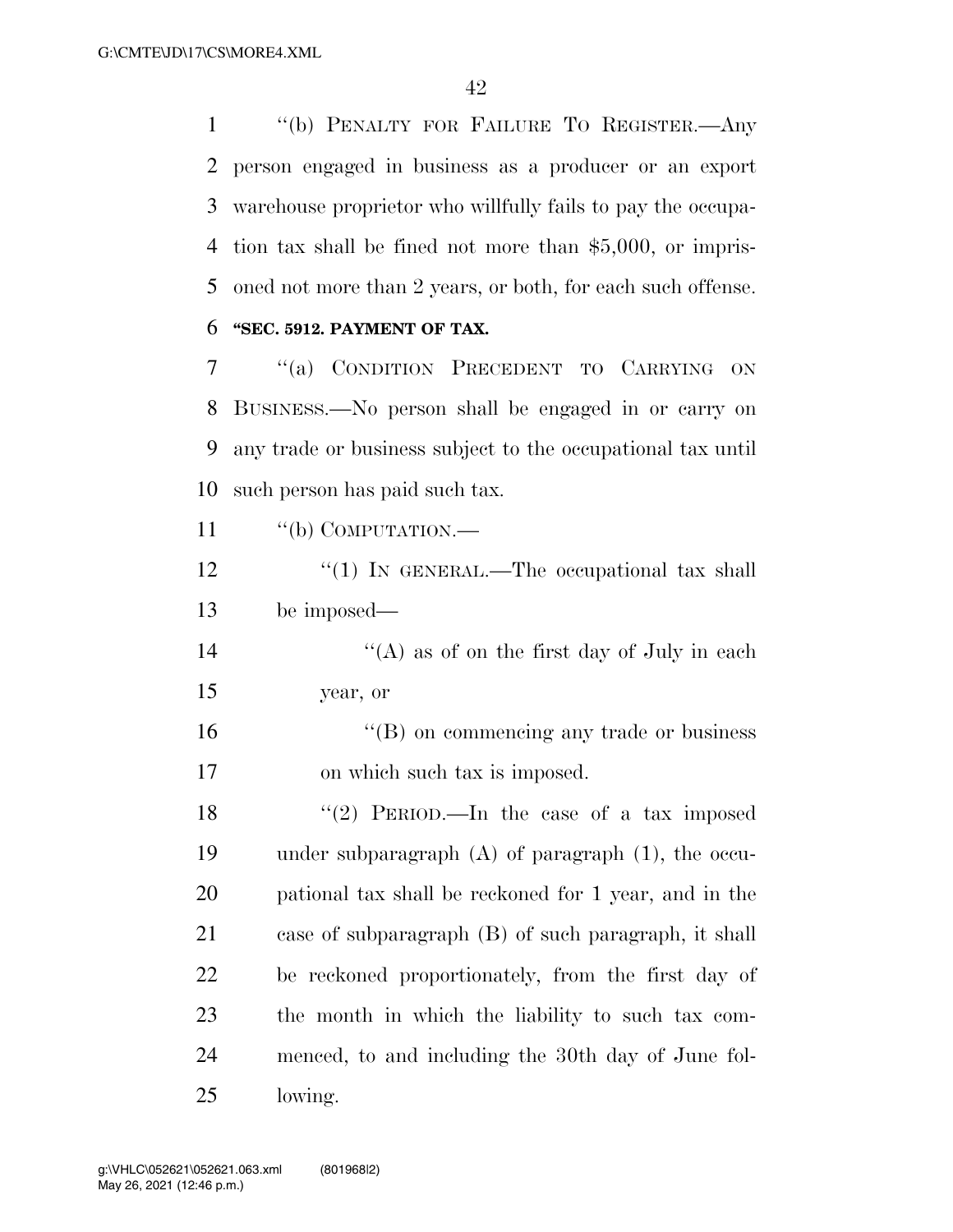1 "(c) METHOD OF PAYMENT.—

2 "(1) PAYMENT BY RETURN.—The occupational tax shall be paid on the basis of a return under such regulations as the Secretary shall prescribe.

 "(2) STAMP DENOTING PAYMENT OF TAX.— After receiving a properly executed return and re- mittance of any occupational tax, the Secretary shall issue to the taxpayer an appropriate stamp as a re- ceipt denoting payment of the tax. This paragraph shall not apply in the case of a return covering li-ability for a past period.

# **''SEC. 5913. PROVISIONS RELATING TO LIABILITY FOR OC-CUPATIONAL TAXES.**

 ''(a) PARTNERS.—Any number of persons doing busi- ness in partnership at any one place shall be required to pay a single occupational tax.

17 "(b) DIFFERENT BUSINESSES OF SAME OWNERSHIP AND LOCATION.—Whenever more than one of the pursuits or occupations described in this subchapter are carried on in the same place by the same person at the same time, except as otherwise provided in this subchapter, the occu- pational tax shall be paid for each according to the rates severally prescribed.

24 "(c) BUSINESSES IN MORE THAN ONE LOCATION.—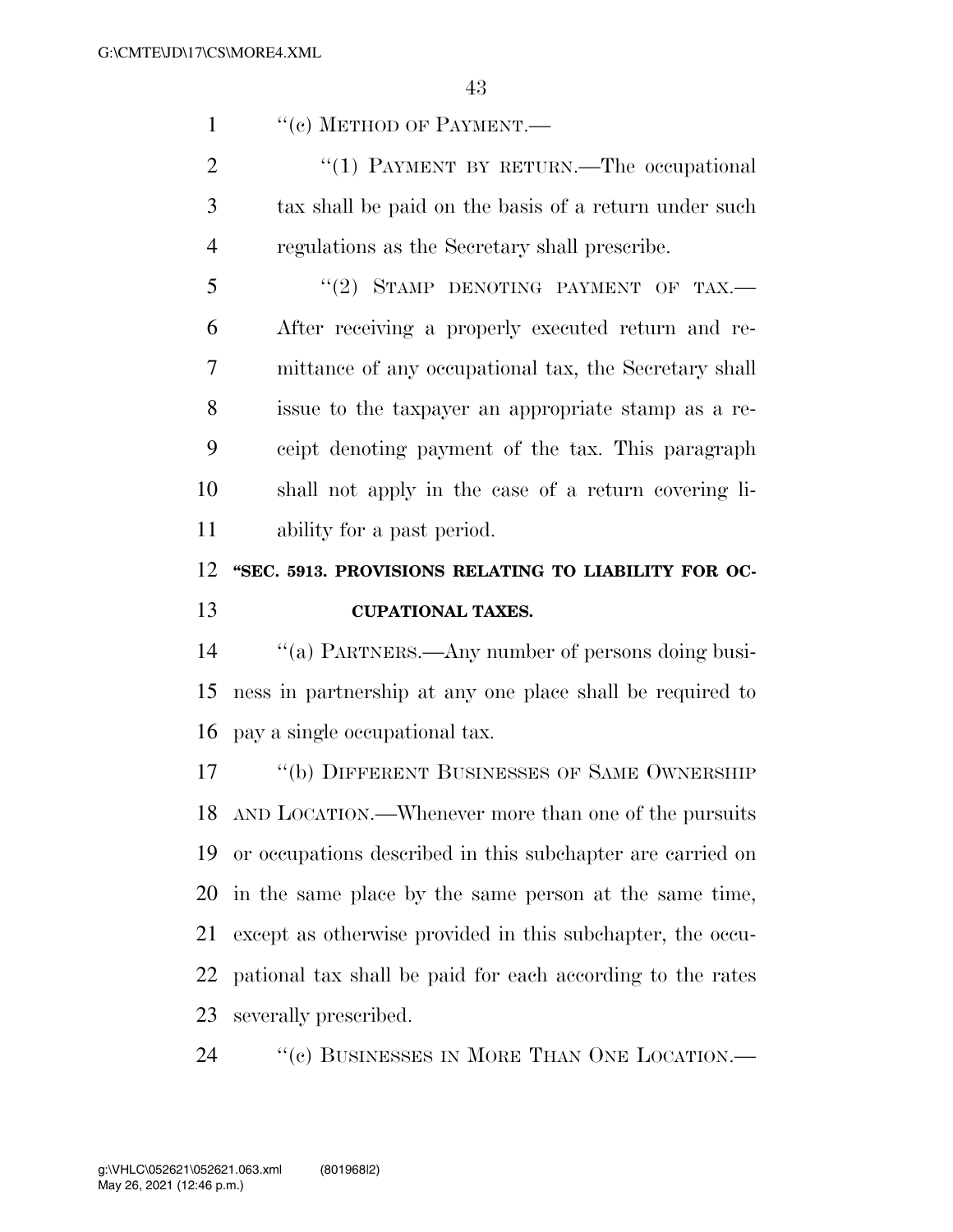| $\mathbf{1}$   | "(1) LIABILITY FOR TAX.—The payment of the            |
|----------------|-------------------------------------------------------|
| $\overline{2}$ | occupational tax shall not exempt from an additional  |
| 3              | occupational tax the person carrying on a trade or    |
| 4              | business in any other place than that stated in the   |
| 5              | records of the Internal Revenue Service.              |
| 6              | "(2) STORAGE.—Nothing contained in para-              |
| 7              | graph (1) shall require imposition of an occupational |
| 8              | tax for the storage of cannabis products at a loca-   |
| 9              | tion other than the place where such products are     |
| 10             | sold or offered for sale.                             |
| 11             | $``(3)$ PLACE.—                                       |
| 12             | "(A) IN GENERAL.—For purposes of this                 |
| 13             | section, the term 'place' means the entire office,    |
| 14             | plant or area of the business in any one loca-        |
| 15             | tion under the same proprietorship.                   |
| 16             | "(B) DIVISIONS.—For purposes of this                  |
| 17             | paragraph, any passageways, streets, highways,        |
| 18             | rail crossings, waterways, or partitions dividing     |
| 19             | the premises shall not be deemed sufficient sep-      |
| 20             | aration to require an additional occupational         |
| 21             | tax, if the various divisions are otherwise con-      |
| 22             | tiguous.                                              |
| 23             | "(d) DEATH OR CHANGE OF LOCATION.—                    |
| 24             | "(1) IN GENERAL.—In addition to the person            |
| 25             | who has paid the occupational tax for the carrying    |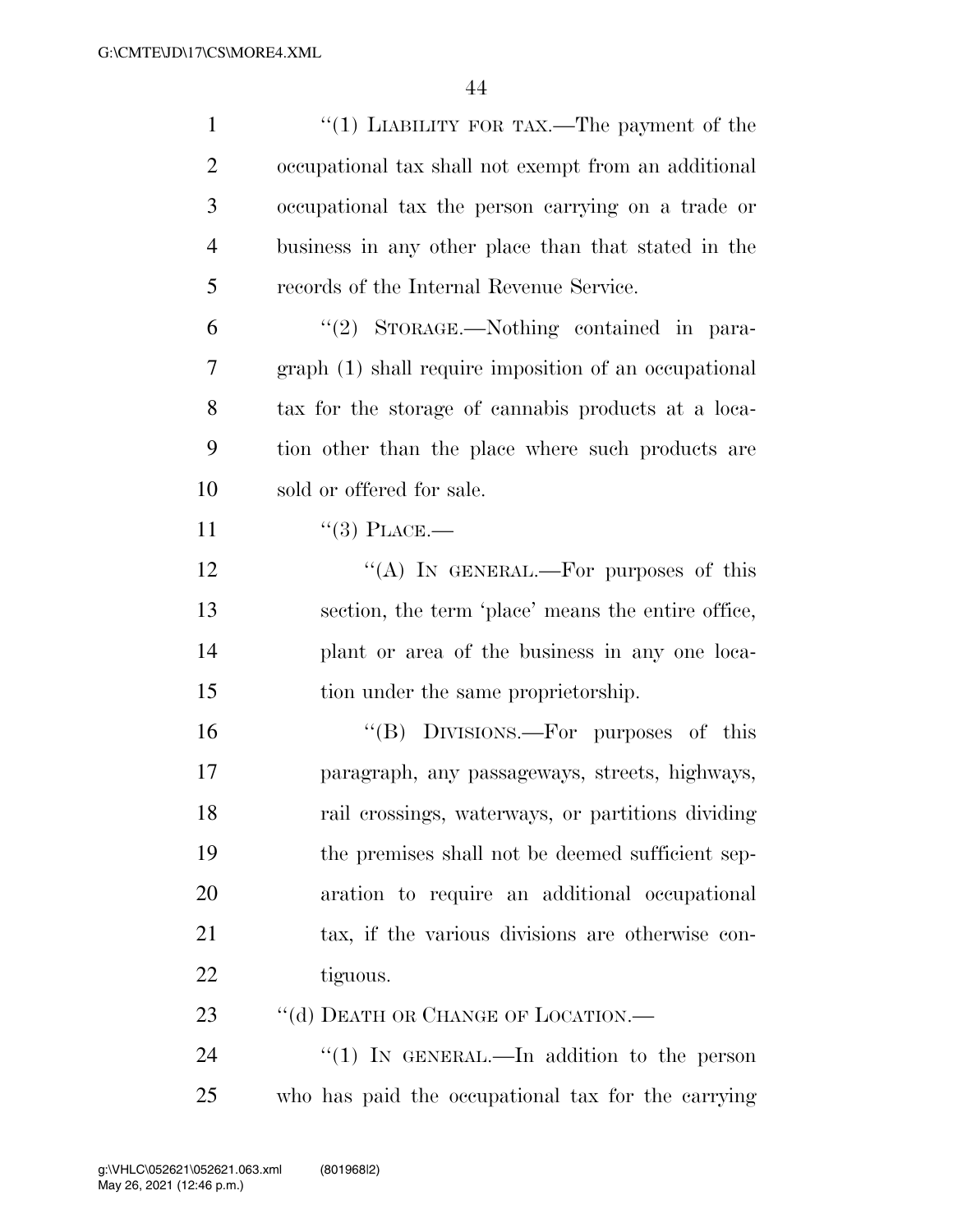| $\mathbf{1}$   | on of any business at any place, any person de-       |
|----------------|-------------------------------------------------------|
| $\overline{c}$ | scribed in paragraph (2) may secure the right to      |
| 3              | carry on, without incurring any additional occupa-    |
| 4              | tional tax, the same business at the same place for   |
| 5              | the remainder of the taxable period for which the oc- |
| 6              | cupational tax was paid.                              |
| 7              | "(2) ELIGIBLE PERSONS.—The persons de-                |
| 8              | scribed in this paragraph are the following:          |
| 9              | "(A) The surviving spouse or child, or ex-            |
| 10             | ecutor or administrator or other legal represent-     |
| 11             | ative, of a deceased taxpayer.                        |
| 12             | $\lq\lq (B)$ A husband or wife succeeding to the      |
| 13             | business of his or her living spouse.                 |
| 14             | "(C) A receiver or trustee in bankruptcy,             |
| 15             | or an assignee for benefit of creditors.              |
| 16             | "(D) The partner or partners remaining                |
| 17             | after death or withdrawal of a member of a            |
| 18             | partnership.                                          |
| 19             | $\cdot\cdot$ (3) CHANGE OF LOCATION.—When any person  |
| 20             | moves to any place other than the place for which     |
| 21             | occupational tax was paid for the carrying on of any  |
| 22             | business, such person may secure the right to carry   |
| 23             | on, without incurring additional occupational tax,    |
| 24             | the same business at the new location for the re-     |
| 25             | mainder of the taxable period for which the occupa-   |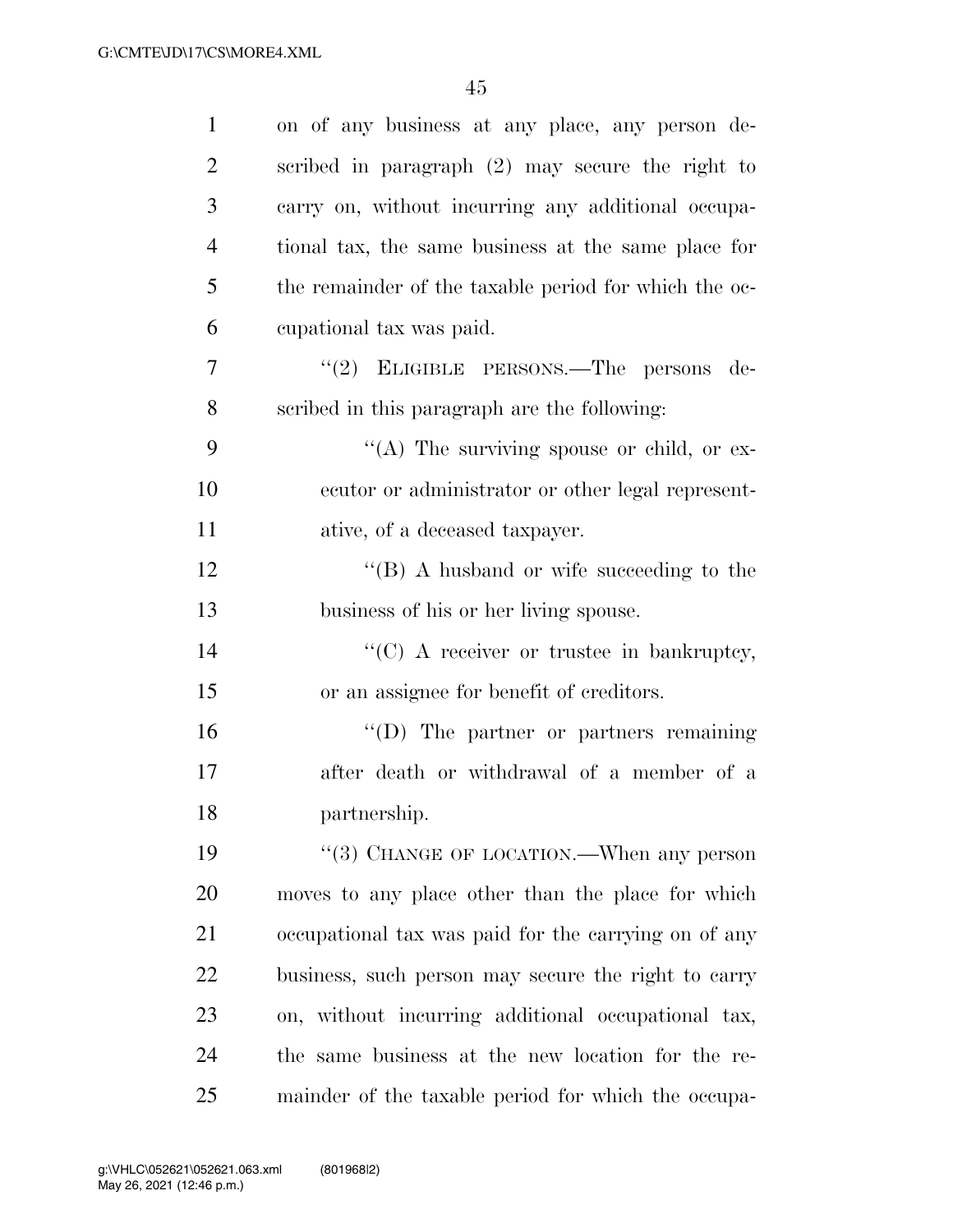tional tax was paid. To secure the right to carry on the business without incurring additional occupa- tional tax, the successor, or the person relocating their business, must register the succession or relo- cation with the Secretary in accordance with regula-tions prescribed by the Secretary.

 ''(e) FEDERAL AGENCIES OR INSTRUMENTAL- ITIES.—Any tax imposed by this subchapter shall apply to any agency or instrumentality of the United States un- less such agency or instrumentality is granted by statute a specific exemption from such tax.

### **''SEC. 5914. APPLICATION TO STATE LAWS.**

 ''The payment of any tax imposed by this subchapter for carrying on any trade or business shall not be held to—

 $\frac{16}{10}$  exempt any person from any penalty or punishment provided by the laws of any State for carrying on such trade or business within such State, or in any manner to authorize the commence- ment or continuance of such trade or business con- trary to the laws of such State or in places prohib-ited by municipal law, or

23 ''(2) prohibit any State from placing a duty or 24 tax on the same trade or business, for State or other purposes.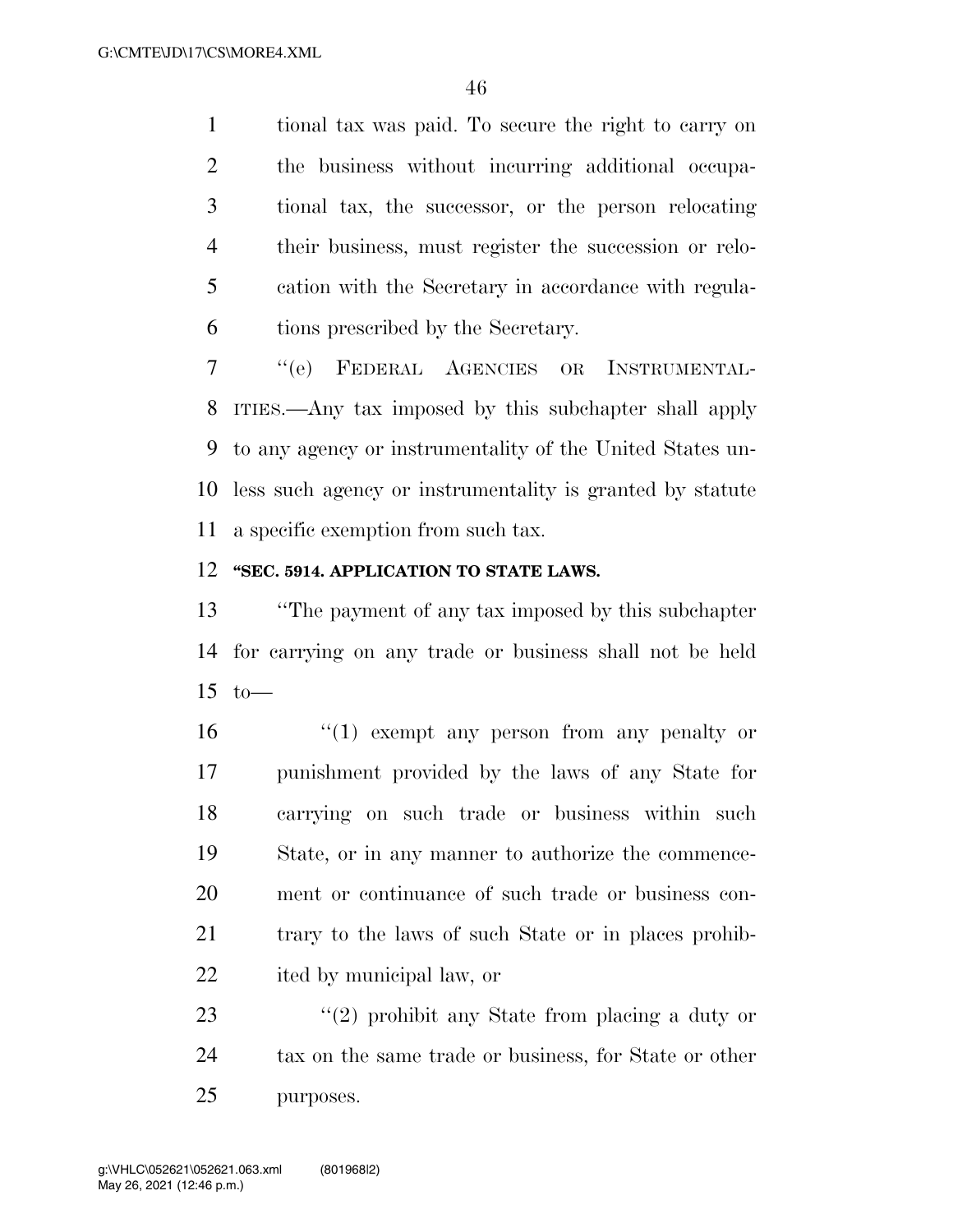## **''Subchapter C—Bond and Permits**

''Sec. 5921. Establishment and bond. ''Sec. 5922. Application for permit. ''Sec. 5923. Permit.

#### **''SEC. 5921. ESTABLISHMENT AND BOND.**

 ''(a) PROHIBITION ON PRODUCTION OUTSIDE OF BONDED CANNABIS PRODUCTION FACILITY.—

 ''(1) IN GENERAL.—Except as authorized by the Secretary or on the bonded premises of a can- nabis production facility duly authorized to produce cannabis products according to law, no cannabis product may planted, cultivated, harvested, grown, manufactured, produced, compounded, converted, processed, prepared, or packaged in any building or on any premises.

13 "(2) AUTHORIZED PRODUCERS ONLY.—No per- son other than a producer which has filed the bond required under subsection (b) and received a permit described in section 5923 may produce any cannabis product.

18 "(3) PERSONAL USE EXCEPTION.—This sub- section shall not apply with respect the activities of an individual who is not treated as a producer by 21 reason of section  $5902(b)(2)(B)$ .

22  $\qquad$  "(b) BOND.—

23 "(1) WHEN REQUIRED.—Every person, before commencing business as a producer or an export g:\VHLC\052621\052621.063.xml (801968|2)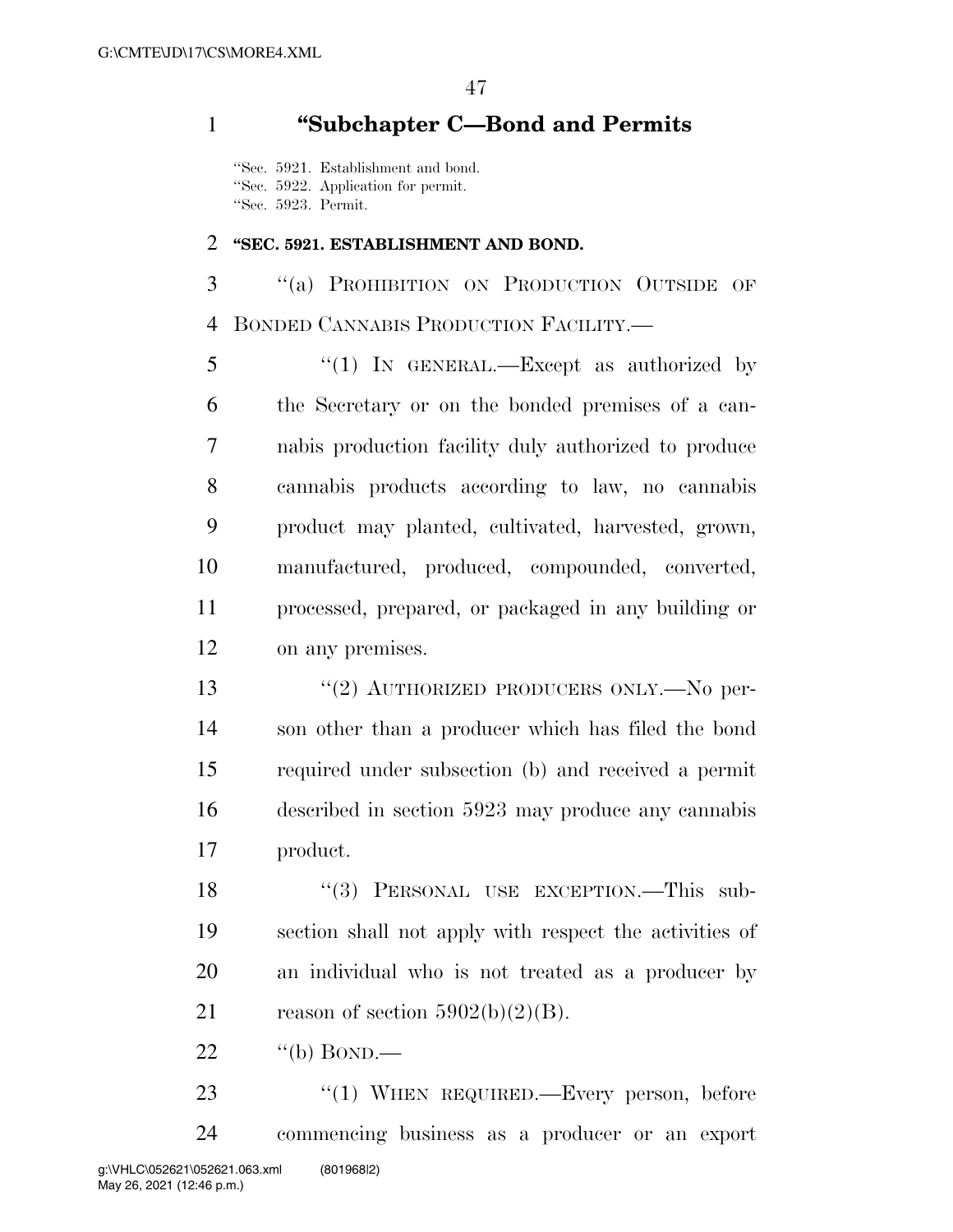warehouse proprietor, shall file such bond, condi- tioned upon compliance with this chapter and regu- lations issued thereunder, in such form, amount, and manner as the Secretary shall by regulation pre- scribe. A new or additional bond may be required whenever the Secretary considers such action nec-essary for the protection of the revenue.

8 "(2) APPROVAL OR DISAPPROVAL.—No person shall engage in such business until he receives notice of approval of such bond. A bond may be dis- approved, upon notice to the principal on the bond, if the Secretary determines that the bond is not ade-quate to protect the revenue.

14 "(3) CANCELLATION.—Any bond filed here- under may be canceled, upon notice to the principal on the bond, whenever the Secretary determines that the bond no longer adequately protects the revenue. **''SEC. 5922. APPLICATION FOR PERMIT.** 

 ''(a) IN GENERAL.—Every person, before com- mencing business as a cannabis enterprise, and at such other time as the Secretary shall by regulation prescribe, shall make application for the permit provided for in sec- tion 5923. The application shall be in such form as the Secretary shall prescribe and shall set forth, truthfully and accurately, the information called for on the form. Such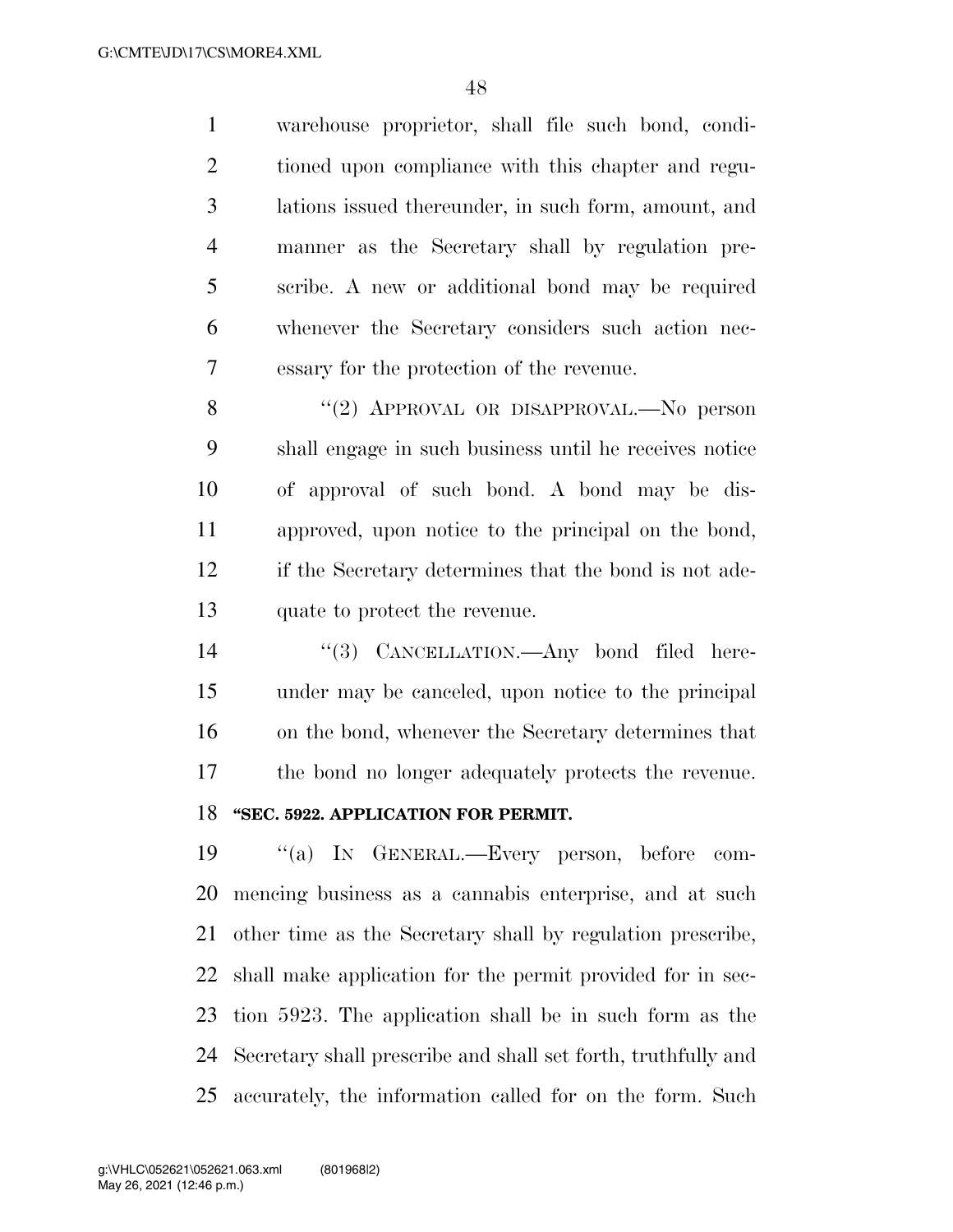application may be rejected and the permit denied if the Secretary, after notice and opportunity for hearing, finds that—

- $\frac{4}{1}$  <sup>(1)</sup> the premises on which it is proposed to conduct the cannabis enterprise are not adequate to protect the revenue, or
- $7 \t$  ''(2) such person (including, in the case of a corporation, any officer, director, or principal stock- holder and, in the case of a partnership, a partner) has failed to disclose any material information re- quired or made any material false statement in the application therefor.
- **''SEC. 5923. PERMIT.**

 ''(a) ISSUANCE.—A person shall not engage in busi- ness as a cannabis enterprise without a permit to engage in such business. Such permit, conditioned upon compli- ance with this chapter and regulations issued thereunder, shall be issued in such form and in such manner as the Secretary shall by regulation prescribe. A new permit may be required at such other time as the Secretary shall by regulation prescribe.

- 22 "(b) SUSPENSION OR REVOCATION.—
- 23 "(1) SHOW CAUSE HEARING.—If the Secretary has reason to believe that any person holding a per-mit—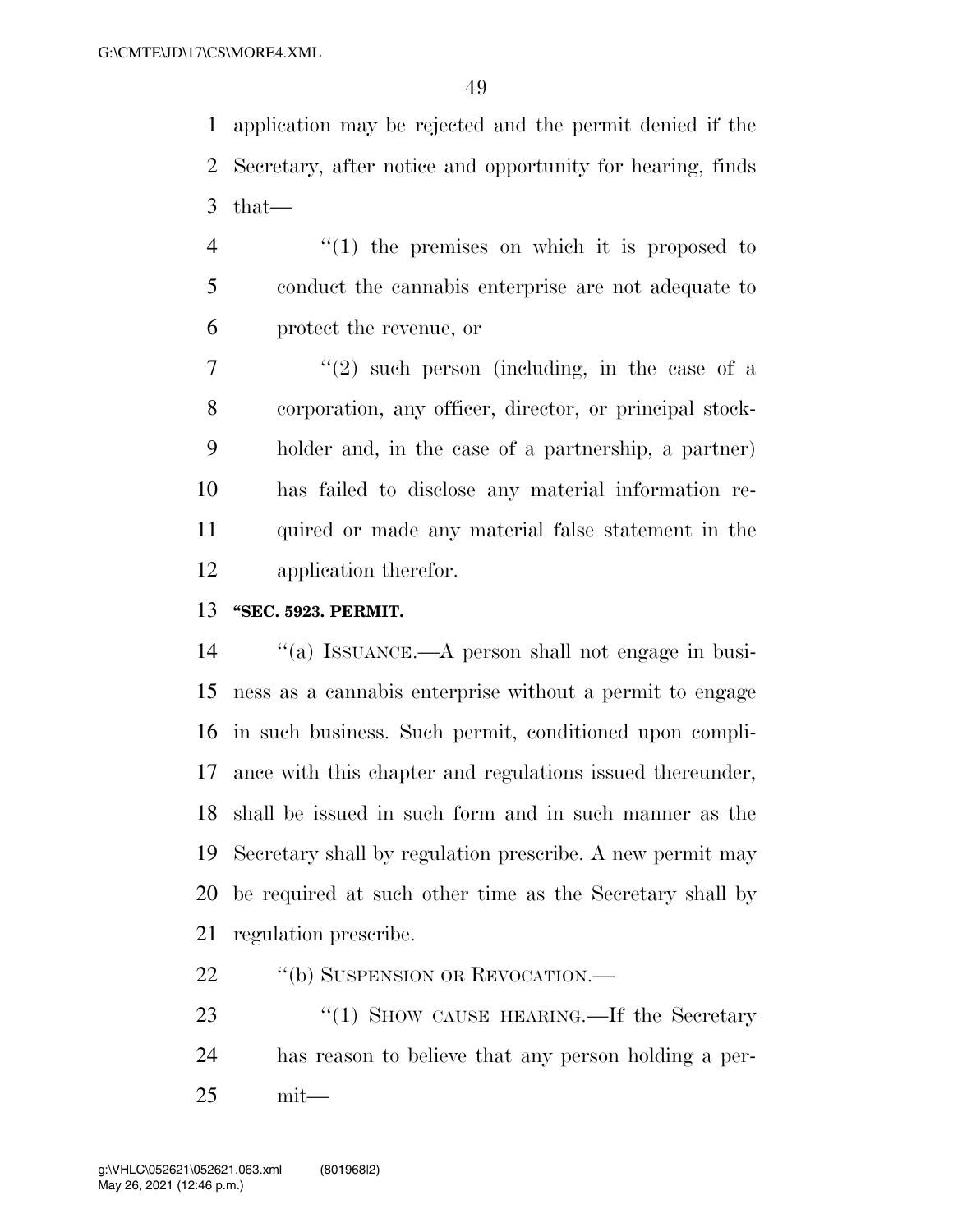| $\mathbf{1}$   | $\lq\lq$ has not in good faith complied with                      |
|----------------|-------------------------------------------------------------------|
| $\overline{2}$ | this chapter, or with any other provision of this                 |
| 3              | title involving intent to defraud,                                |
| $\overline{4}$ | $\lq\lq$ (B) has violated the conditions of such                  |
| 5              | permit,                                                           |
| 6              | $\lq\lq$ <sup>c</sup> (C) has failed to disclose any material in- |
| 7              | formation required or made any material false                     |
| 8              | statement in the application for such permit, or                  |
| 9              | $\lq\lq$ (D) has failed to maintain their premises                |
| 10             | in such manner as to protect the revenue,                         |
| 11             | the Secretary shall issue an order, stating the facts             |
| 12             | charged, citing such person to show cause why their               |
| 13             | permit should not be suspended or revoked.                        |
| 14             | "(2) ACTION FOLLOWING HEARING.—If, after                          |
| 15             | hearing, the Secretary finds that such person has                 |
| 16             | not shown cause why their permit should not be sus-               |
| 17             | pended or revoked, such permit shall be suspended                 |
| 18             | for such period as the Secretary deems proper or                  |
| 19             | shall be revoked.                                                 |
| 20             | "(c) INFORMATION REPORTING.—The Secretary may                     |
| 21             | require—                                                          |
| 22             | $\cdot$ (1) information reporting by any person issued            |
| 23             | a permit under this section, and                                  |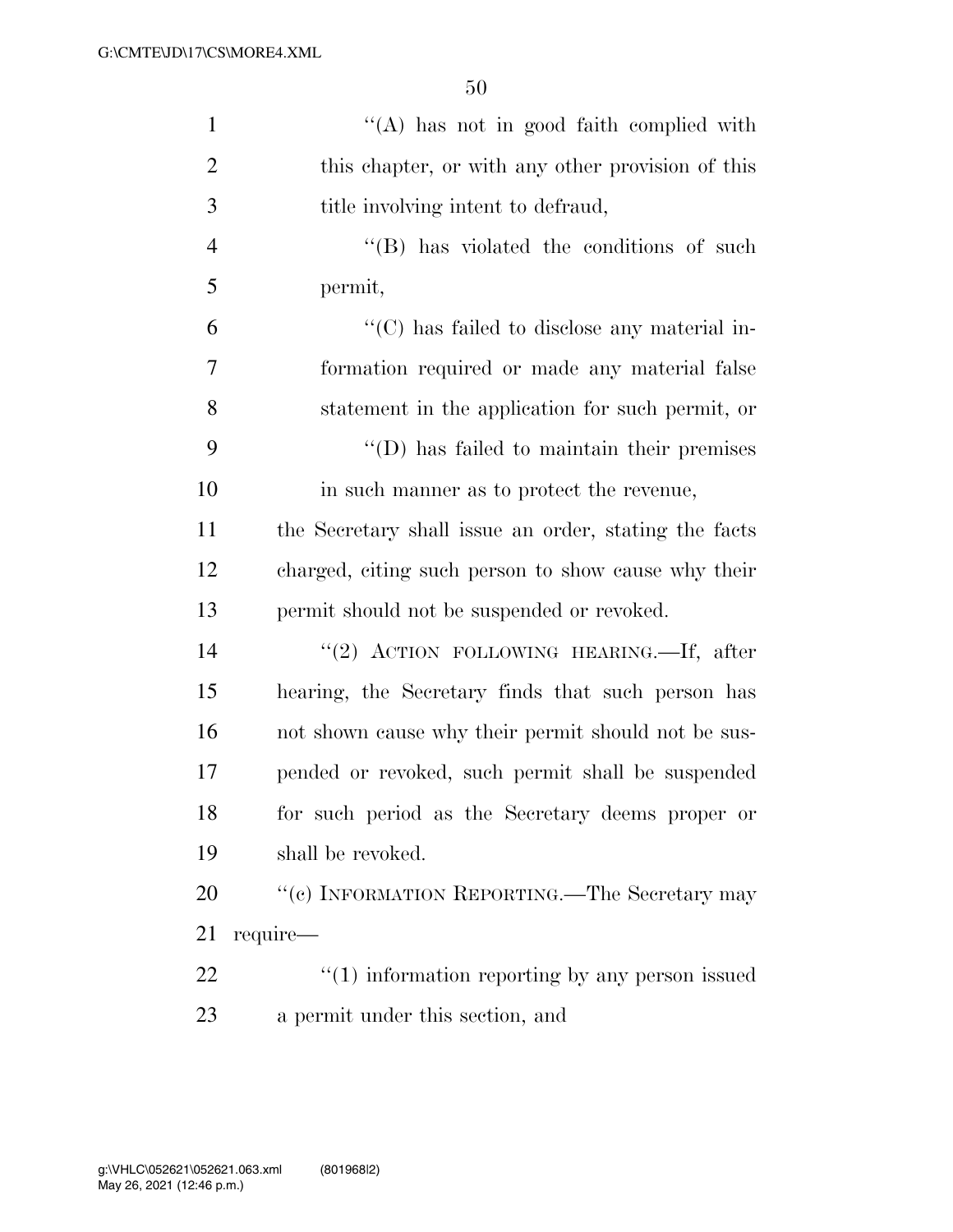$\mathcal{L}(2)$  information reporting by such other per- sons as the Secretary deems necessary to carry out this chapter. ''(d) INSPECTION OR DISCLOSURE OF INFORMA- TION.—For rules relating to inspection and disclosure of returns and return information, see section 6103(o).

### 7 **''Subchapter D—Operations**

''Sec. 5931. Inventories, reports, and records. ''Sec. 5932. Packaging and labeling. ''Sec. 5933. Purchase, receipt, possession, or sale of cannabis products after removal. ''Sec. 5934. Restrictions relating to marks, labels, notices, and packages. ''Sec. 5935. Restriction on importation of previously exported cannabis products.

#### 8 **''SEC. 5931. INVENTORIES, REPORTS, AND RECORDS.**

9 ''Every cannabis enterprise shall—

 $\frac{10}{10}$  make a true and accurate inventory at the time of commencing business, at the time of con- cluding business, and at such other times, in such manner and form, and to include such items, as the Secretary shall by regulation prescribe, with such in- ventories to be subject to verification by any internal revenue officer,

17 ''(2) make reports containing such information, 18 in such form, at such times, and for such periods as 19 the Secretary shall by regulation prescribe, and

 $20$  ''(3) keep such records in such manner as the 21 Secretary shall by regulation prescribe, with such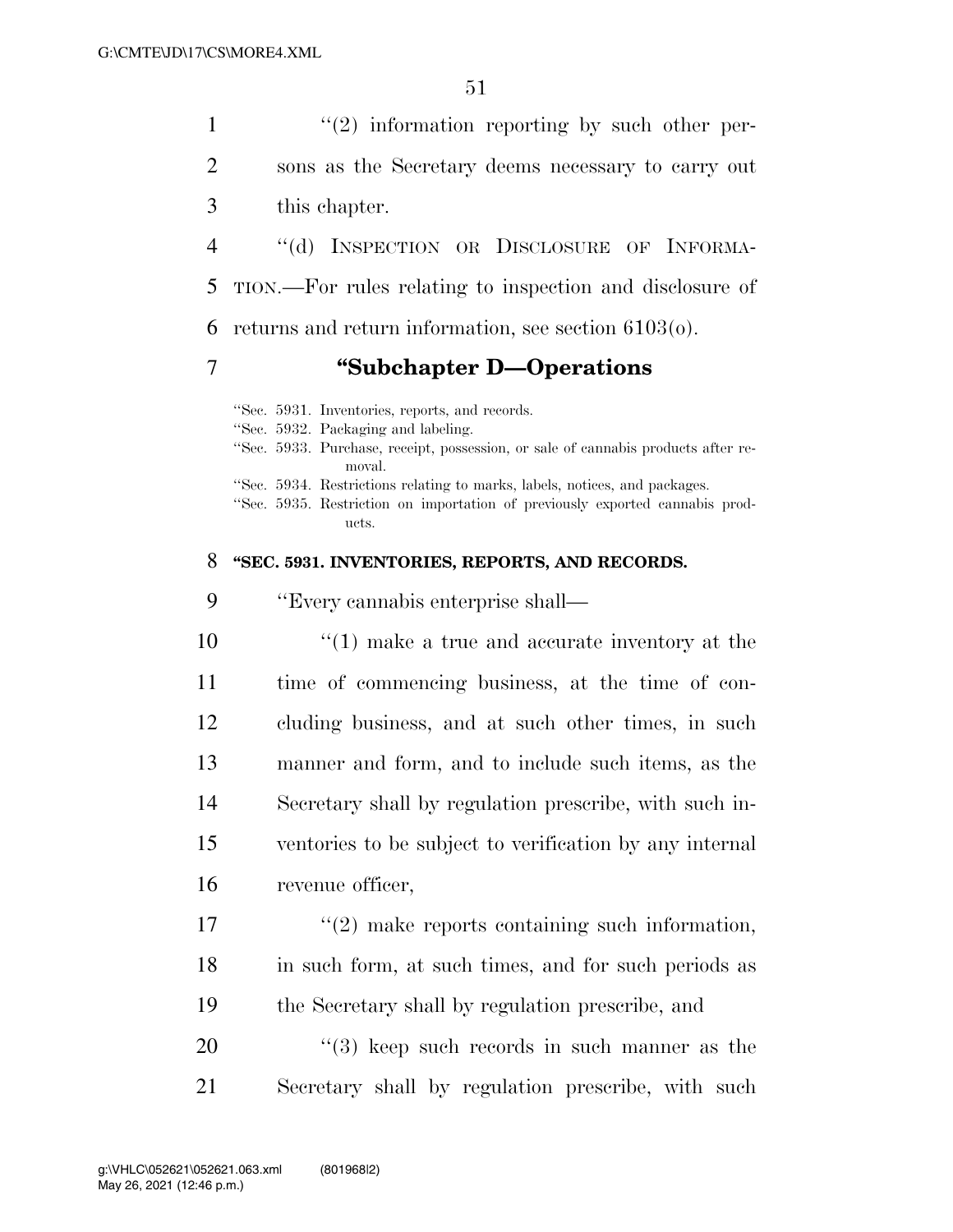records to be available for inspection by any internal revenue officer during business hours.

#### **''SEC. 5932. PACKAGING AND LABELING.**

 ''(a) PACKAGES.—All cannabis products shall, before removal, be put up in such packages as the Secretary shall by regulation prescribe.

 ''(b) MARKS, LABELS, AND NOTICES.—Every pack- age of cannabis products shall, before removal, bear the marks, labels, and notices if any, that the Secretary by regulation prescribes.

 ''(c) LOTTERY FEATURES.—No certificate, coupon, or other device purporting to be or to represent a ticket, chance, share, or an interest in, or dependent on, the event of a lottery shall be contained in, attached to, or stamped, marked, written, or printed on any package of cannabis products.

 ''(d) INDECENT OR IMMORAL MATERIAL PROHIB- ITED.—No indecent or immoral picture, print, or rep- resentation shall be contained in, attached to, or stamped, marked, written, or printed on any package of cannabis products.

 ''(e) EXCEPTIONS.—Subject to regulations prescribed by the Secretary, cannabis products may be exempted from subsections (a) and (b) if such products are—

25  $\frac{1}{2}$  (1) for experimental purposes, or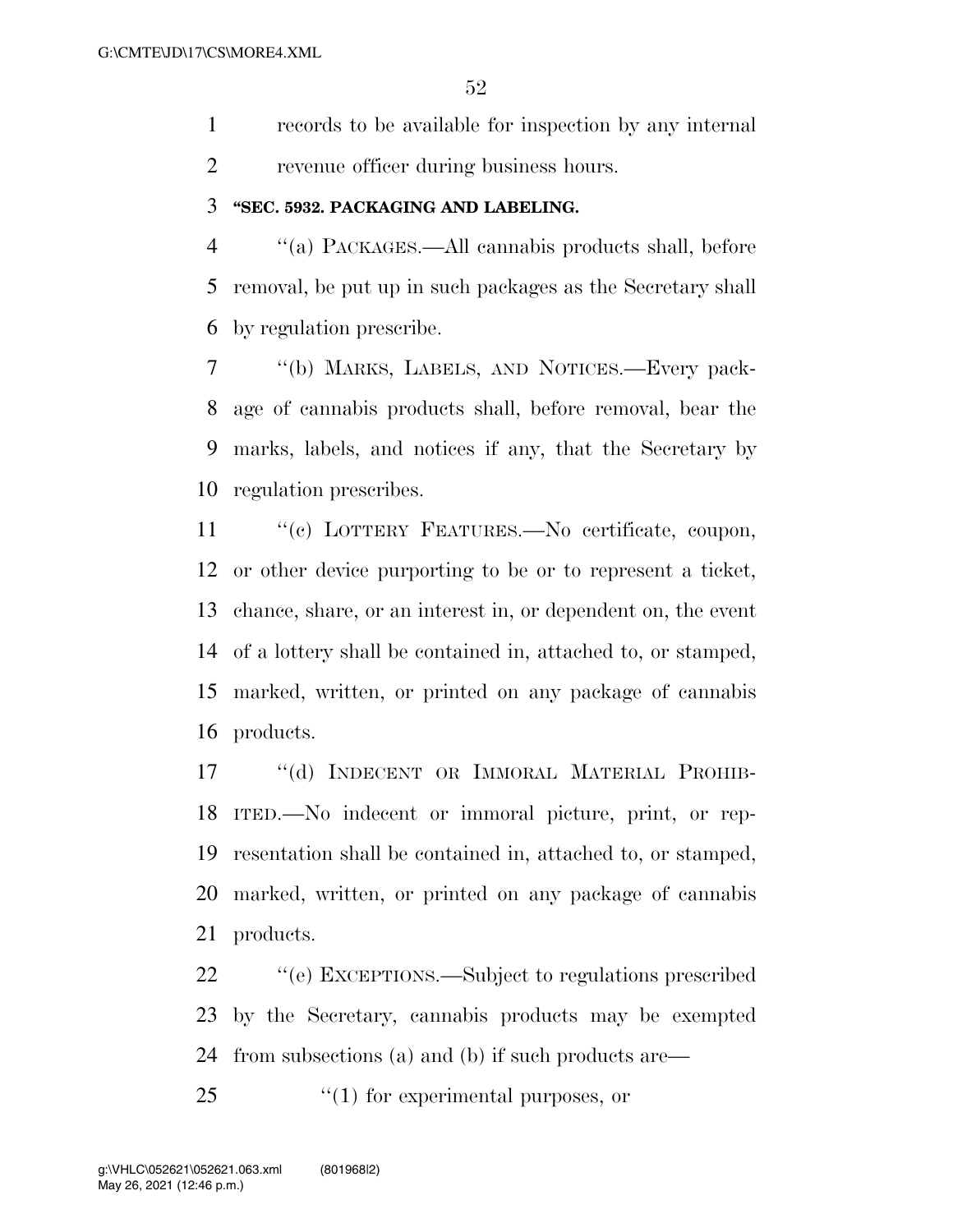| $\mathbf{1}$   | $(2)$ transferred to the bonded premises of an-        |
|----------------|--------------------------------------------------------|
| $\overline{2}$ | other producer or export warehouse proprietor or re-   |
| 3              | leased in bond from customs custody for delivery to    |
| $\overline{4}$ | a producer.                                            |
| 5              | "SEC. 5933. PURCHASE, RECEIPT, POSSESSION, OR SALE OF  |
| 6              | CANNABIS PRODUCTS AFTER REMOVAL.                       |
| 7              | "(a) RESTRICTION.—No person shall—                     |
| 8              | $\lq(1)$ with intent to defraud the United States,     |
| 9              | purchase, receive, possess, offer for sale, or sell or |
| 10             | otherwise dispose of, after removal, any cannabis      |
| 11             | products-                                              |
| 12             | "(A) upon which the tax has not been paid              |
| 13             | or determined in the manner and at the time            |
| 14             | prescribed by this chapter or regulations there-       |
| 15             | under, or                                              |
| 16             | "(B) which, after removal without payment              |
| 17             | of tax pursuant to section $5904(a)$ , have been       |
| 18             | diverted from the applicable purpose or use            |
| 19             | specified in that section,                             |
| 20             | $\lq(2)$ with intent to defraud the United States,     |
| 21             | purchase, receive, possess, offer for sale, or sell or |
| 22             | otherwise dispose of, after removal, any cannabis      |
| 23             | products which are not put up in packages as re-       |
| 24             | quired under section 5932 or which are put up in       |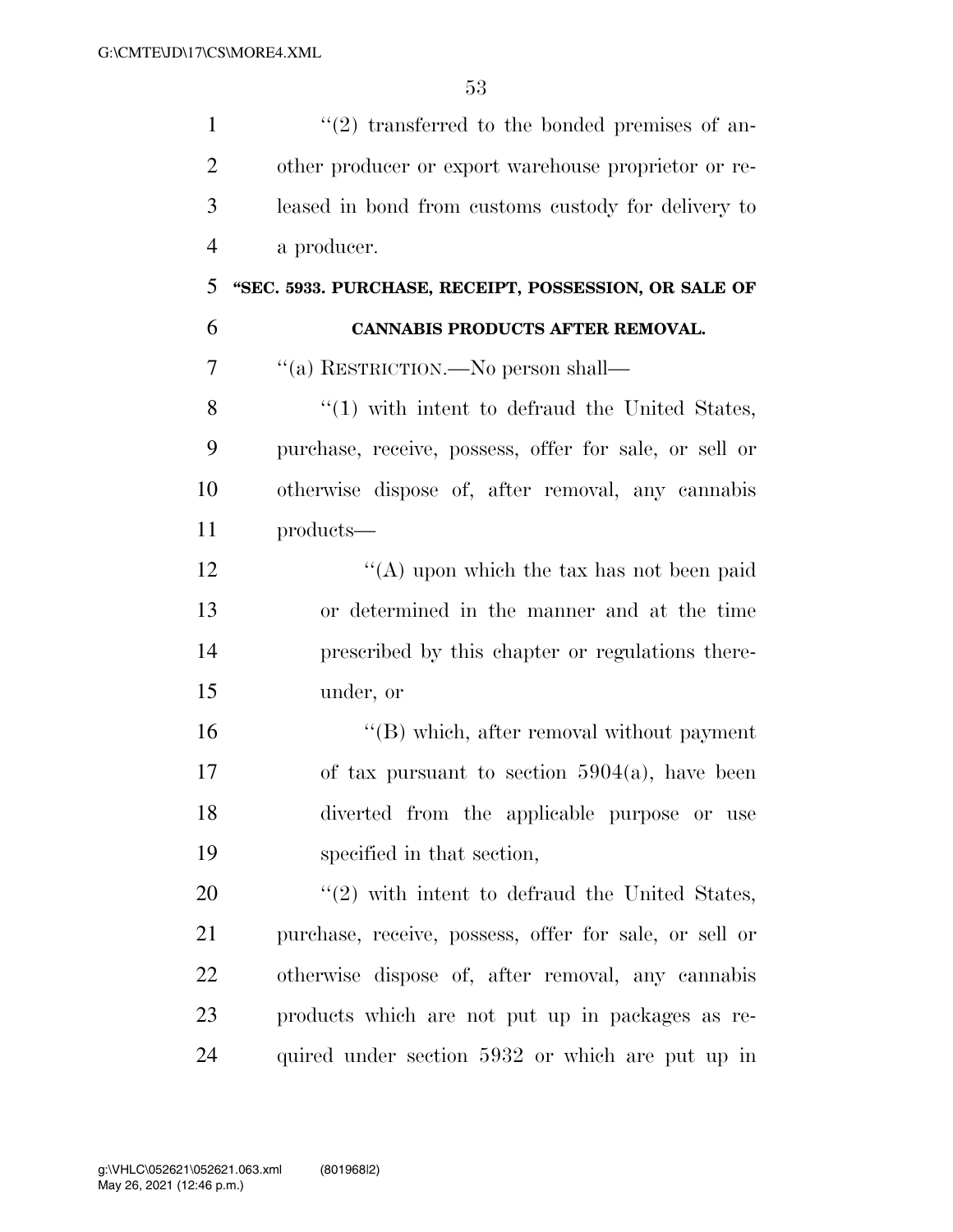- packages not bearing the marks, labels, and notices, as required under such section, or
- ''(3) otherwise than with intent to defraud the United States, purchase, receive, possess, offer for sale, or sell or otherwise dispose of, after removal, any cannabis products which are not put up in pack- ages as required under section 5932 or which are put up in packages not bearing the marks, labels, and notices, as required under such section.

 ''(b) EXCEPTION.—Paragraph (3) of subsection (a) shall not prevent the sale or delivery of cannabis products directly to consumers from proper packages, nor apply to such articles when so sold or delivered.

 ''(c) LIABILITY TO TAX.—Any person who possesses cannabis products in violation of paragraph (1) or (2) of subsection (a) shall be liable for a tax equal to the tax on such articles.

# **''SEC. 5934. RESTRICTIONS RELATING TO MARKS, LABELS, NOTICES, AND PACKAGES.**

 ''No person shall, with intent to defraud the United States, destroy, obliterate, or detach any mark, label, or notice prescribed or authorized, by this chapter or regula- tions thereunder, to appear on, or be affixed to, any pack-age of cannabis products before such package is emptied.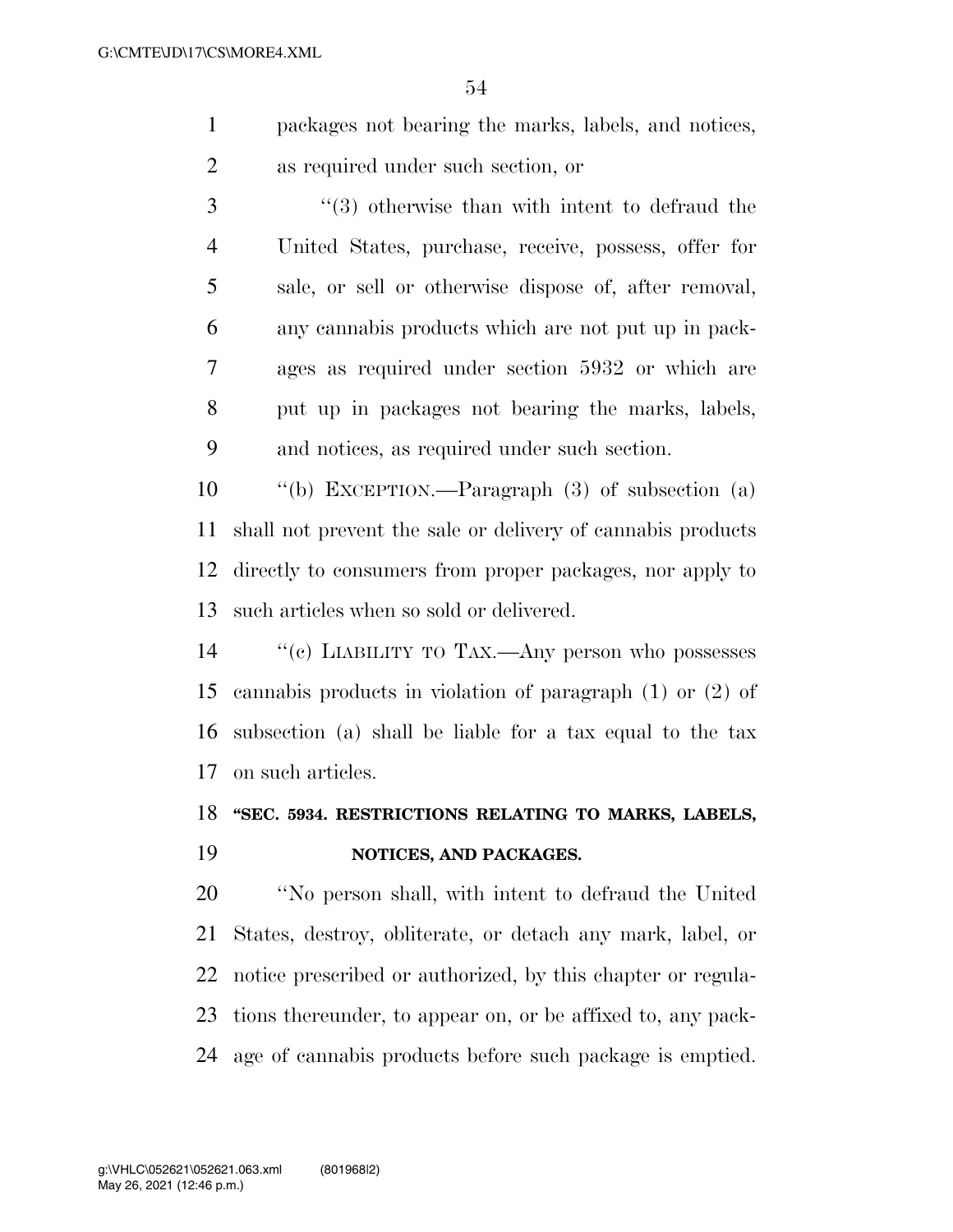| $\mathbf{1}$   | "SEC. 5935. RESTRICTION ON IMPORTATION OF PRE-    |
|----------------|---------------------------------------------------|
| $\overline{c}$ | VIOUSLY EXPORTED CANNABIS PRODUCTS.               |
| 3              | "(a) EXPORT LABELED CANNABIS PRODUCTS.-           |
| $\overline{4}$ | "(1) IN GENERAL.—Cannabis products pro-           |
| 5              | duced in the United States and labeled for expor- |
| 6              | tation under this chapter—                        |
| 7              | $\lq\lq$ may be transferred to or removed         |
| 8              | from the premises of a producer or an export      |
| 9              | warehouse proprietor only if such articles are    |
| 10             | being transferred or removed without tax in ac-   |
| 11             | cordance with section 5904,                       |
| 12             | "(B) may be imported or brought into the          |
| 13             | United States, after their exportation, only if   |
| 14             | such articles either are eligible to be released  |
| 15             | from customs custody with the partial duty ex-    |
| 16             | emption provided in section $5904(d)$ or are re-  |
| 17             | turned to the original producer of such article   |
| 18             | as provided in section $5904(c)$ , and            |
| 19             | "(C) may not be sold or held for sale for         |
| 20             | domestic consumption in the United States un-     |
| 21             | less such articles are removed from their export  |
| 22             | packaging and repackaged by the original pro-     |
| 23             | ducer into new packaging that does not contain    |
| 24             | an export label.                                  |
| 25             | "(2) ALTERATIONS BY PERSONS OTHER THAN            |
| 26             | ORIGINAL PRODUCER.—This section shall apply to    |

May 26, 2021 (12:46 p.m.) g:\VHLC\052621\052621.063.xml (801968|2)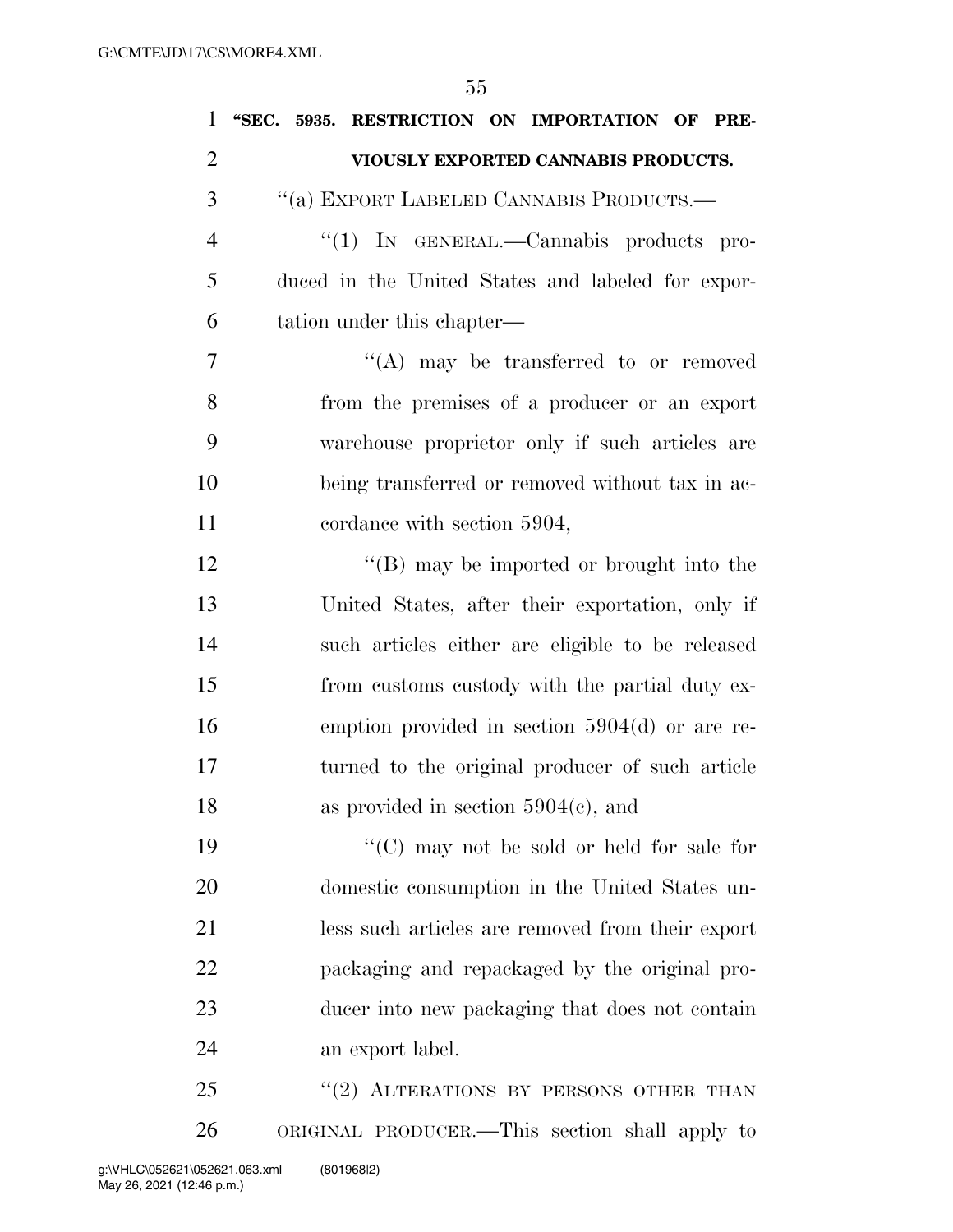articles labeled for export even if the packaging or the appearance of such packaging to the consumer of such articles has been modified or altered by a person other than the original producer so as to re- move or conceal or attempt to remove or conceal (in- cluding by the placement of a sticker over) any ex-port label.

8 "(3) EXPORTS INCLUDE SHIPMENTS TO PUER- TO RICO.—For purposes of this section, section 5904(d), section 5941, and such other provisions as the Secretary may specify by regulations, references to exportation shall be treated as including a ref- erence to shipment to the Commonwealth of Puerto Rico.

 ''(b) EXPORT LABEL.—For purposes of this section, an article is labeled for export or contains an export label if it bears the mark, label, or notice required under section 5904(b).

#### **''Subchapter E—Penalties**

''Sec. 5941. Civil penalties. ''Sec. 5942. Criminal penalties.

#### **''SEC. 5941. CIVIL PENALTIES.**

 ''(a) OMITTING THINGS REQUIRED OR DOING THINGS FORBIDDEN.—Whoever willfully omits, neglects, or refuses to comply with any duty imposed upon them by this chapter, or to do, or cause to be done, any of the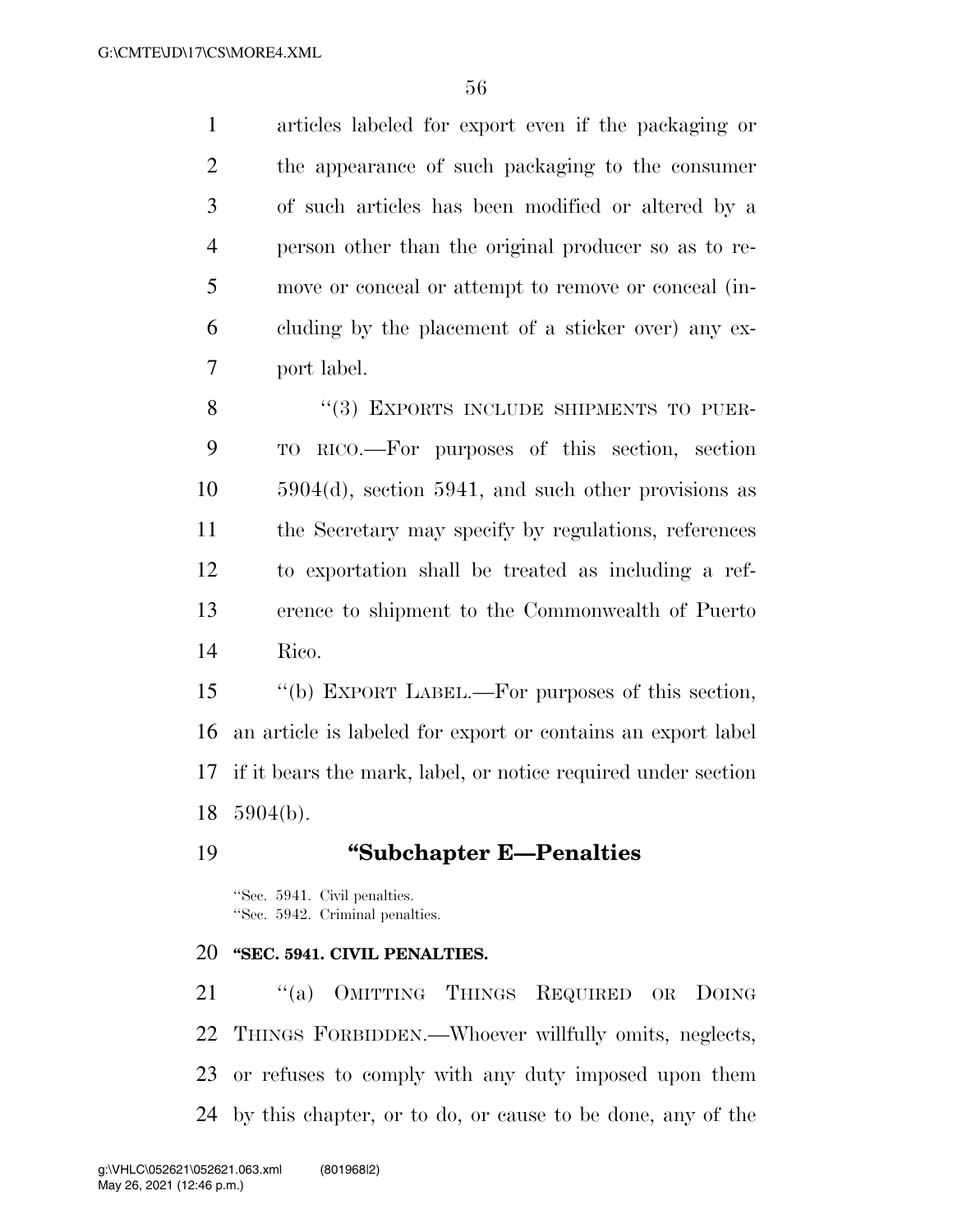things required by this chapter, or does anything prohib- ited by this chapter, shall in addition to any other penalty provided in this title, be liable to a penalty of \$10,000, to be recovered, with costs of suit, in a civil action, except where a penalty under subsection (b) or (c) or under sec- tion 6651 or 6653 or part II of subchapter A of chapter 68 may be collected from such person by assessment.

 ''(b) FAILURE TO PAY TAX.—Whoever fails to pay any tax imposed by this chapter at the time prescribed by law or regulations, shall, in addition to any other pen- alty provided in this title, be liable to a penalty of 10 per-cent of the tax due but unpaid.

 ''(c) SALE OF CANNABIS OR CANNABIS PRODUCTS FOR EXPORT.—

15 ''(1) Every person who sells, relands, or receives within the jurisdiction of the United States any can- nabis products which have been labeled or shipped for exportation under this chapter,

19  $(2)$  every person who sells or receives such re-landed cannabis products, and

 "(3) every person who aids or abets in such selling, relanding, or receiving,

 shall, in addition to the tax and any other penalty provided in this title, be liable for a penalty equal to the greater of \$10,000 or 10 times the amount of the tax imposed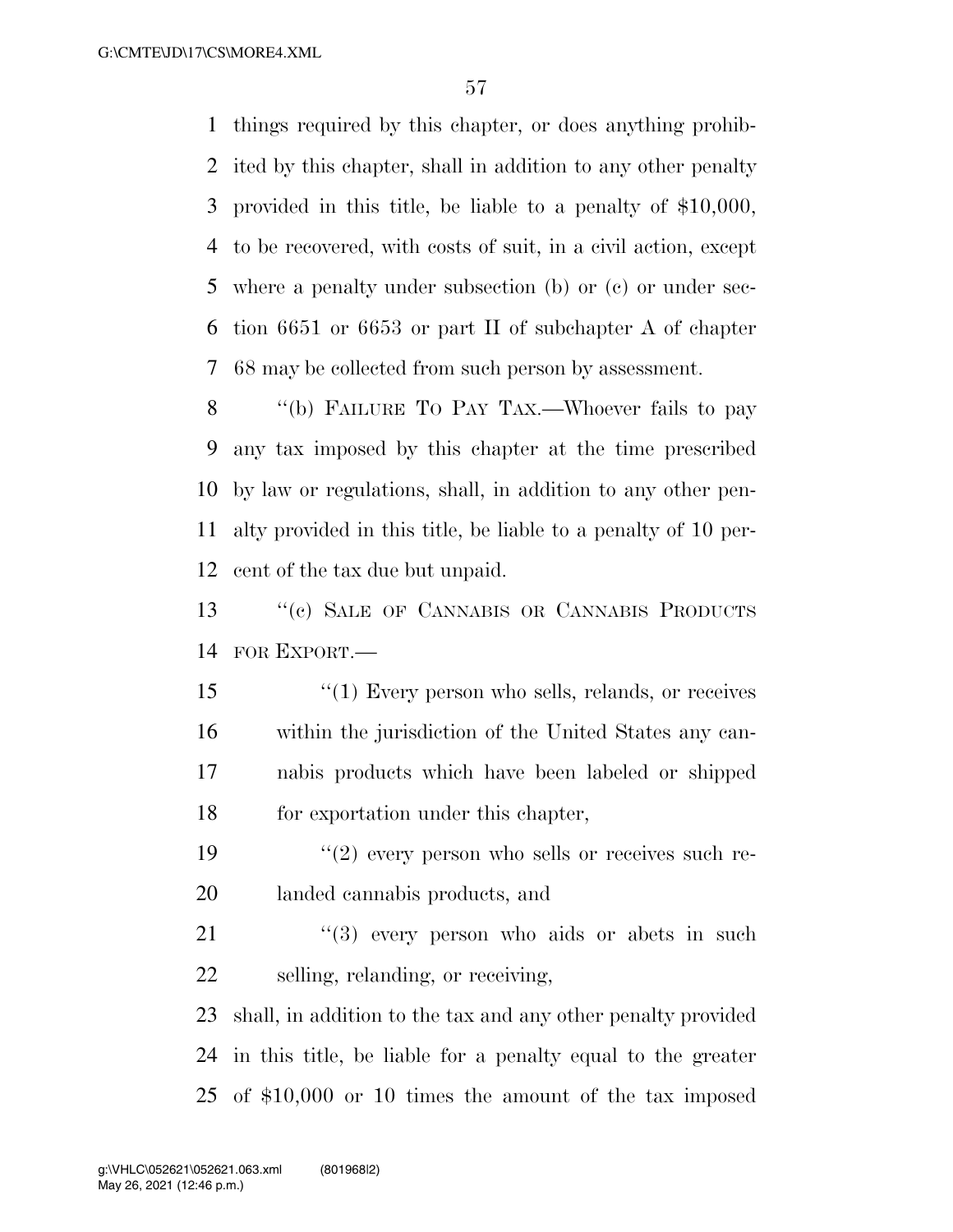by this chapter. All cannabis products relanded within the jurisdiction of the United States shall be forfeited to the United States and destroyed. All vessels, vehicles, and air- craft used in such relanding or in removing such cannabis products from the place where relanded, shall be forfeited to the United States.

 ''(d) APPLICABILITY OF SECTION 6665.—The pen- alties imposed by subsections (b) and (c) shall be assessed, collected, and paid in the same manner as taxes, as pro-vided in section 6665(a).

 ''(e) CROSS REFERENCES.—For penalty for failure to make deposits or for overstatement of deposits, see section 6656.

#### **''SEC. 5942. CRIMINAL PENALTIES.**

 ''(a) FRAUDULENT OFFENSES.—Whoever, with in-tent to defraud the United States—

 $\frac{17}{2}$  ''(1) engages in business as a cannabis enter- prise without filing the application and obtaining the permit where required by this chapter or regulations thereunder,

 $(2)$  fails to keep or make any record, return, report, or inventory, or keeps or makes any false or fraudulent record, return, report, or inventory, re-quired by this chapter or regulations thereunder,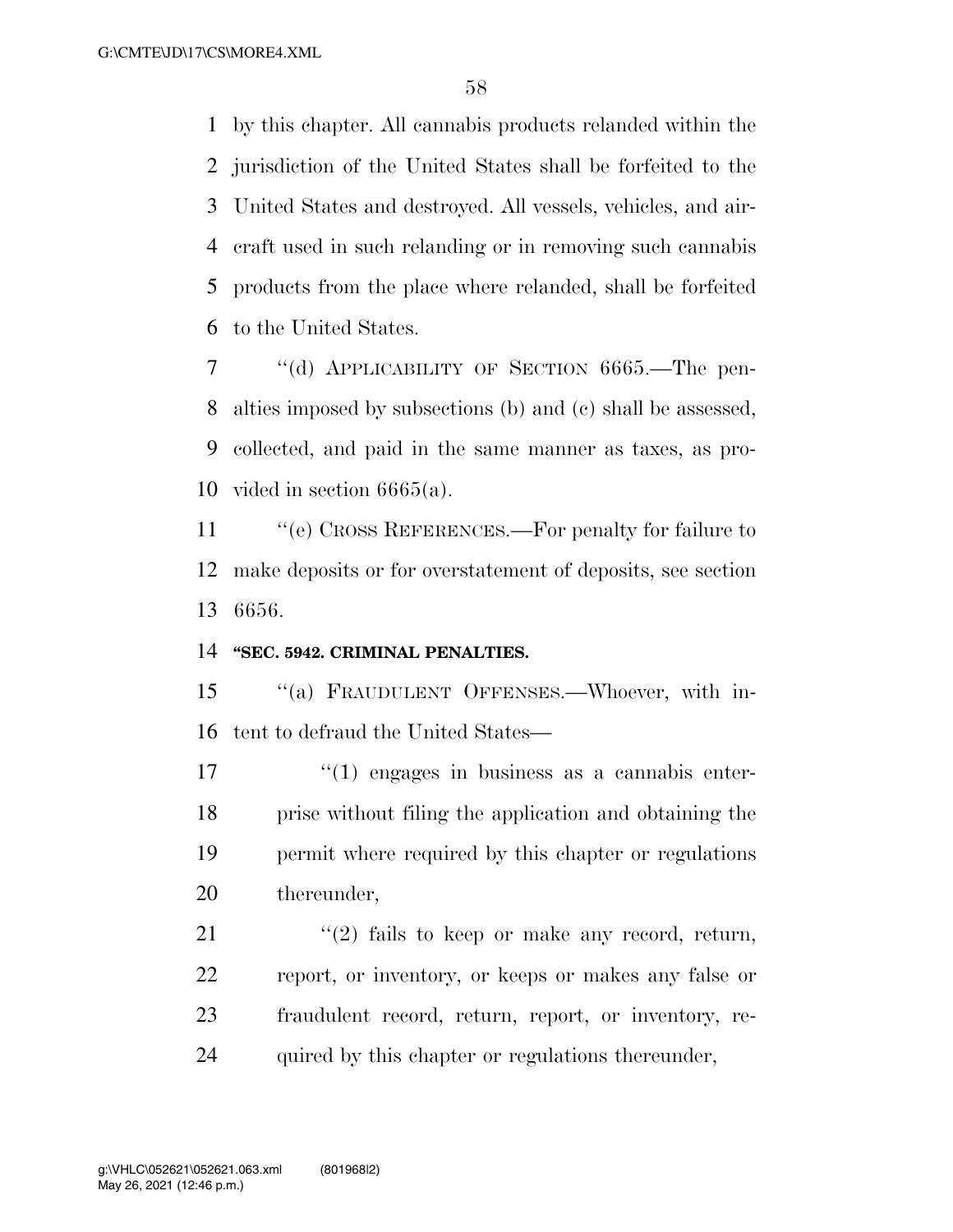| $\mathbf{1}$   | $(3)$ refuses to pay any tax imposed by this                |
|----------------|-------------------------------------------------------------|
| $\overline{2}$ | chapter, or attempts in any manner to evade or de-          |
| 3              | feat the tax or the payment thereof,                        |
| $\overline{4}$ | $\lq(4)$ sells or otherwise transfers, contrary to          |
| 5              | this chapter or regulations thereunder, any cannabis        |
| 6              | products subject to tax under this chapter, or              |
| 7              | $(5)$ purchases, receives, or possesses, with in-           |
| 8              | tent to redistribute or resell, any cannabis product—       |
| 9              | "(A) upon which the tax has not been paid                   |
| 10             | or determined in the manner and at the time                 |
| 11             | prescribed by this chapter or regulations there-            |
| 12             | under, or                                                   |
| 13             | "(B) which, without payment of tax pursu-                   |
| 14             | ant to section 5904, have been diverted from                |
| 15             | the applicable purpose or use specified in that             |
| 16             | section,                                                    |
| 17             | shall, for each such offense, be fined not more than        |
|                | 18 \$10,000, or imprisoned not more than 5 years, or both.  |
| 19             | "(b) LIABILITY TO TAX.—Any person who possesses             |
| 20             | cannabis products in violation of subsection (a) shall be   |
| 21             | liable for a tax equal to the tax on such articles.".       |
| 22             | (c) STUDY.—Not later than 2 years after the date            |
| 23             | of the enactment of this Act, and every 5 years thereafter, |
| 24             | the Secretary of the Treasury, or the Secretary's delegate, |
| 25             | shall—                                                      |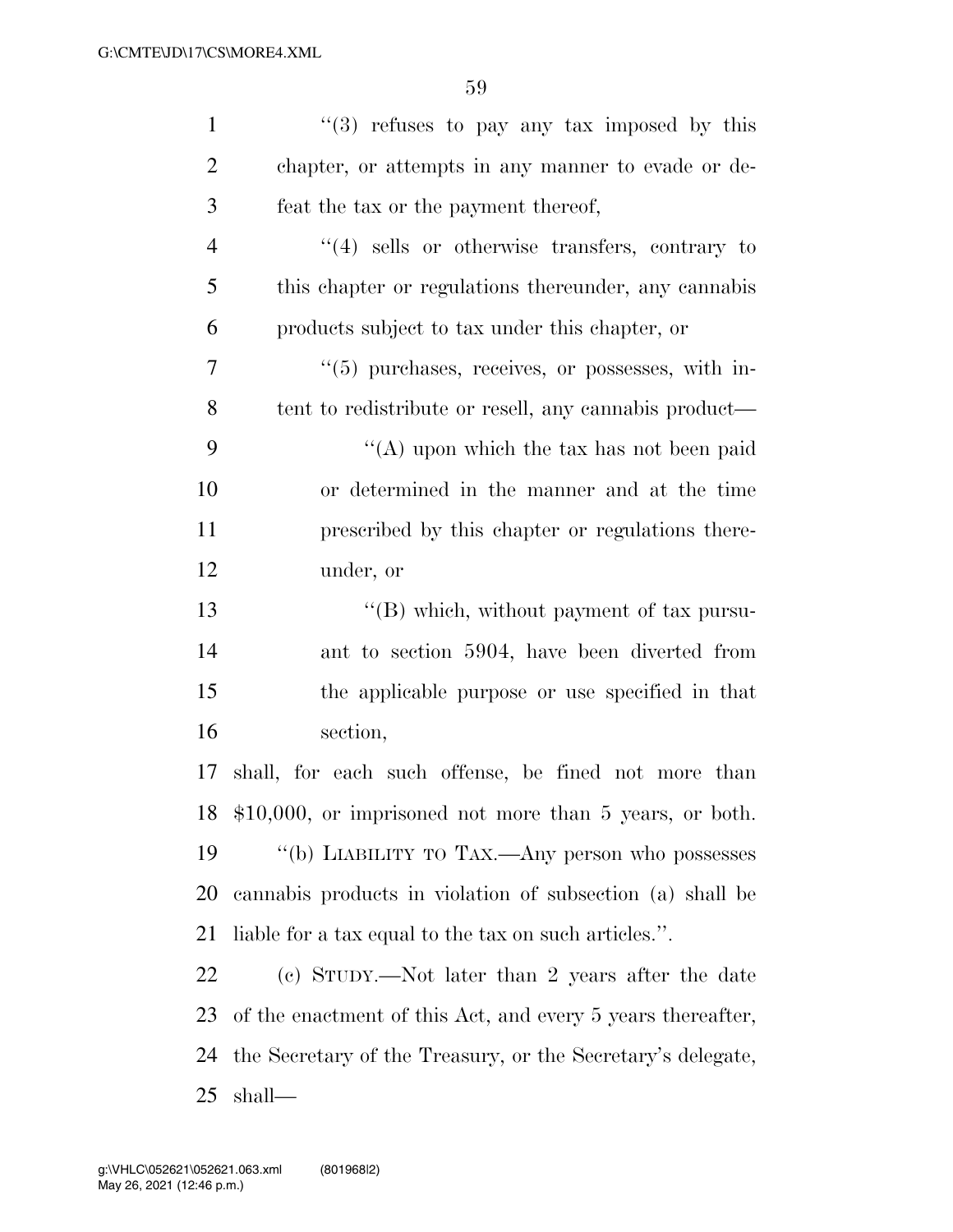(1) conduct a study concerning the characteris- tics of the cannabis industry, including the number of persons operating cannabis enterprises at each level of such industry, the volume of sales, the amount of tax collected each year, and the areas of evasion, and

 (2) submit to Congress recommendations to im- prove the regulation of the industry and the admin-istration of the related tax.

 (d) ANNUAL REPORTS REGARDING DETERMINATION OF APPLICABLE RATES.—Not later than 6 months before the beginning of each calendar year to which section  $5901(a)(2)$  of the Internal Revenue Code of 1986 (as added by this section) applies, the Secretary of the Treas- ury, or the Secretary's delegate, shall make publicly avail- able a detailed description of the methodology which the Secretary anticipates using to determine the applicable rate per ounce and the applicable rate per gram which 19 will apply for such calendar year under section  $5901(c)(2)$ of such Code.

(e) CONFORMING AMENDMENTS.—

22 (1) Section  $6103(0)(1)(A)$  of the Internal Rev- enue Code of 1986 is amended by striking ''and fire- arms'' and inserting ''firearms, and cannabis prod-ucts''.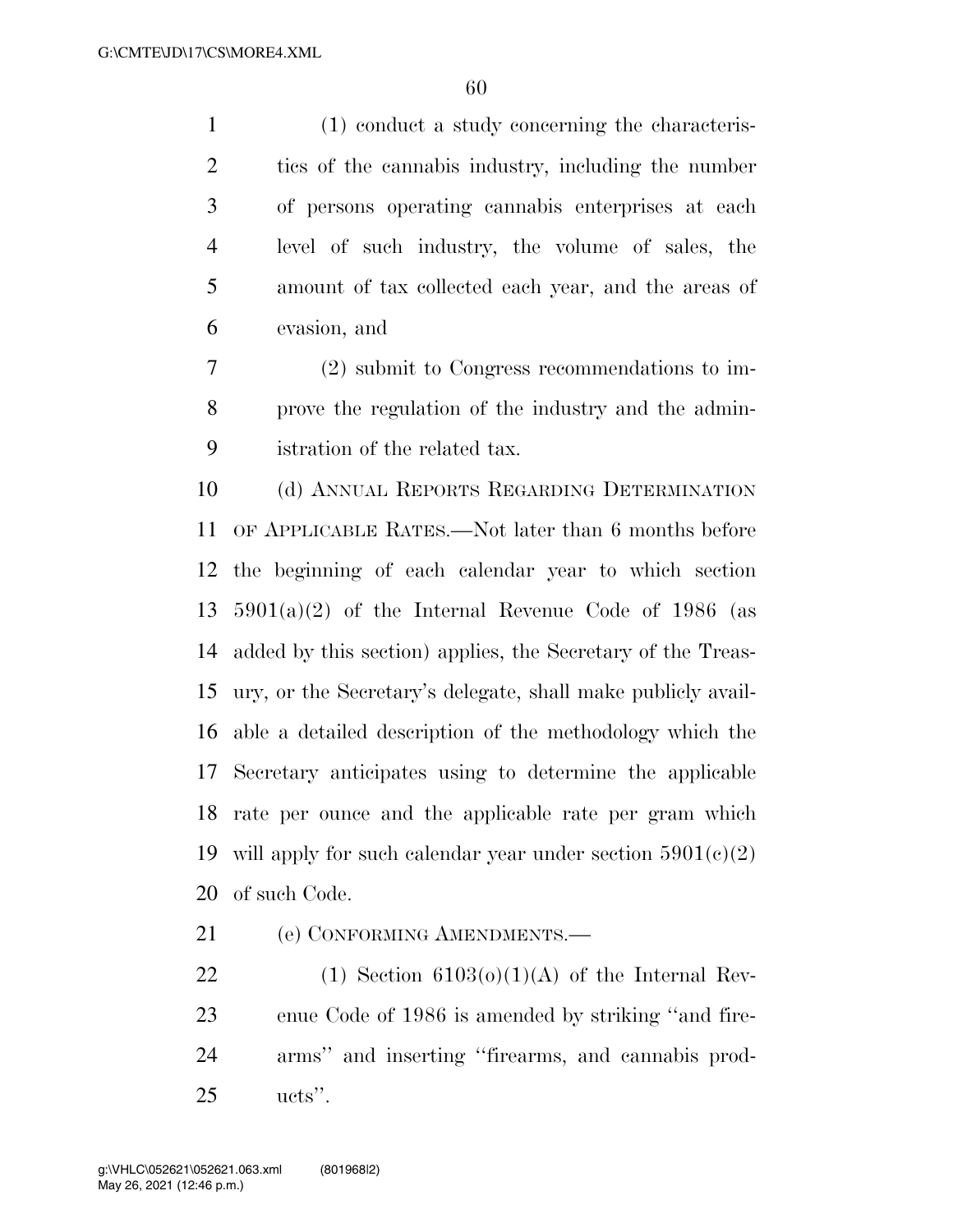| $\mathbf{1}$   | $(2)$ The table of chapters for subtitle E of such     |
|----------------|--------------------------------------------------------|
| $\overline{2}$ | Code is amended by adding at the end the following     |
| 3              | new item:                                              |
|                | "CHAPTER 56. CANNABIS PRODUCTS".                       |
| $\overline{4}$ | $(3)$ The table of sections for subchapter A of        |
| 5              | chapter 98 of such Code is amended by adding at        |
| 6              | the end the following new item:                        |
|                | "Sec. 9512. Opportunity Trust Tund.".                  |
| 7              | (f) EFFECTIVE DATE.—                                   |
| 8              | (1) IN GENERAL.—Except as otherwise pro-               |
| 9              | vided in this subsection, the amendments made by       |
| 10             | this section shall apply to removals, and applications |
| 11             | for permits under section 5922 of the Internal Rev-    |
| 12             | enue Code of 1986 (as added by subsection (b)),        |
| 13             | after 180 days after the date of the enactment of      |
| 14             | this Act.                                              |
| 15             | (2)<br>ESTABLISHMENT OF TRUST FUND.—The                |
| 16             | amendment made by subsection (a) shall take effect     |
| 17             | on the date of the enactment of this Act.              |
| 18             | SEC. 6. OPPORTUNITY TRUST FUND PROGRAMS.               |
| 19             | (a) CANNABIS JUSTICE OFFICE; COMMUNITY REIN-           |
| 20             | VESTMENT GRANT PROGRAM.-                               |
| 21             | (1) CANNABIS JUSTICE OFFICE.—Part A of                 |
| 22             | title I of the Omnibus Crime Control and Safe          |
| 23             | Streets Act of $1968$ (34 U.S.C. 10101 et seq.) is     |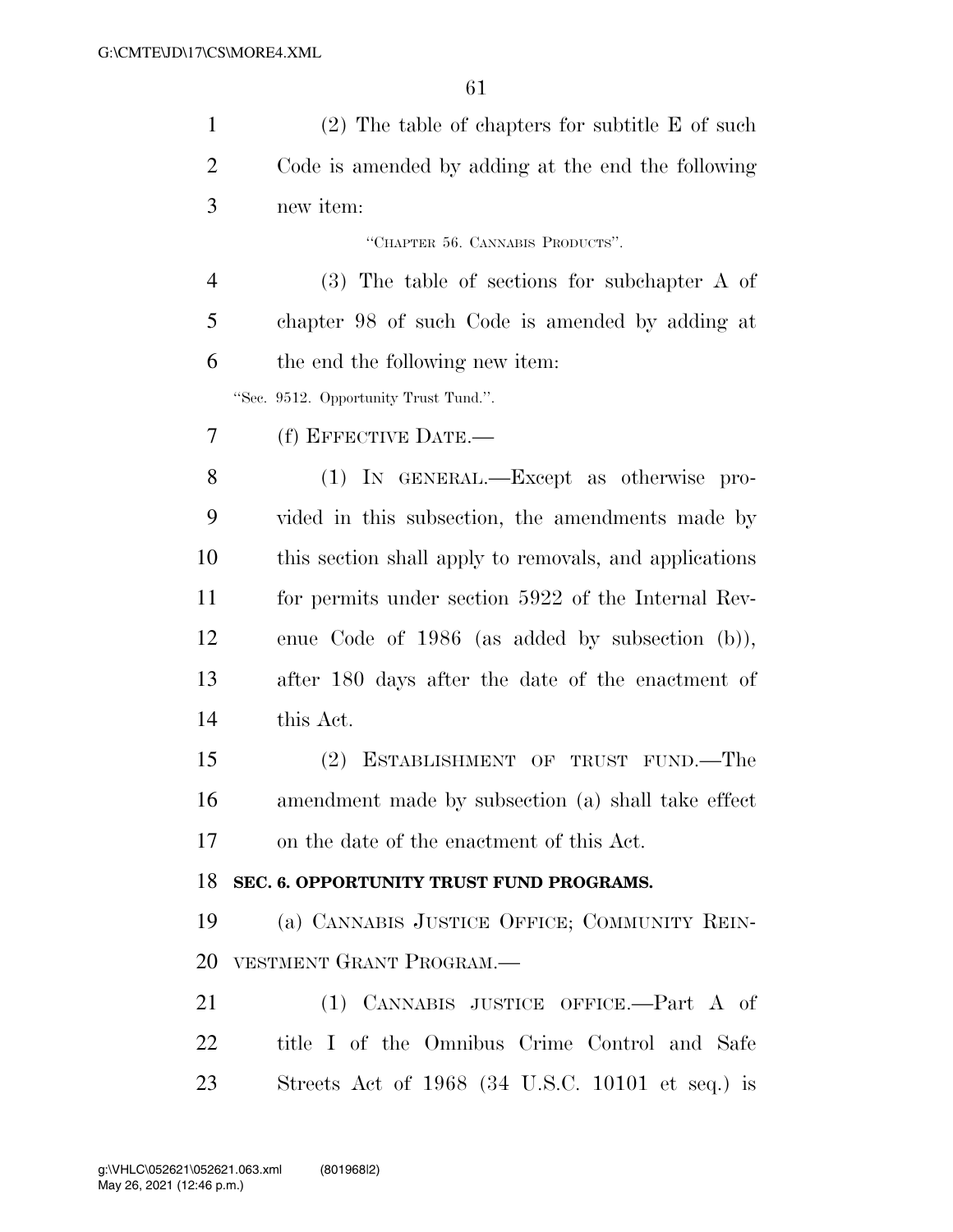amended by inserting after section 109 the fol-lowing:

#### **''SEC. 110. CANNABIS JUSTICE OFFICE.**

 ''(a) ESTABLISHMENT.—There is established within the Office of Justice Programs a Cannabis Justice Office. ''(b) DIRECTOR.—The Cannabis Justice Office shall be headed by a Director who shall be appointed by the Assistant Attorney General for the Office of Justice Pro- grams. The Director shall report to the Assistant Attorney General for the Office of Justice Programs. The Director shall award grants and may enter into compacts, coopera- tive agreements, and contracts on behalf of the Cannabis Justice Office. The Director may not engage in any em- ployment other than that of serving as the Director, nor may the Director hold any office in, or act in any capacity for, any organization, agency, or institution with which the Office makes any contract or other arrangement.

18 "(c) EMPLOYEES.—

19 "(1) IN GENERAL.—The Director shall employ as many full-time employees as are needed to carry out the duties and functions of the Cannabis Justice Office under subsection (d). Such employees shall be exclusively assigned to the Cannabis Justice Office.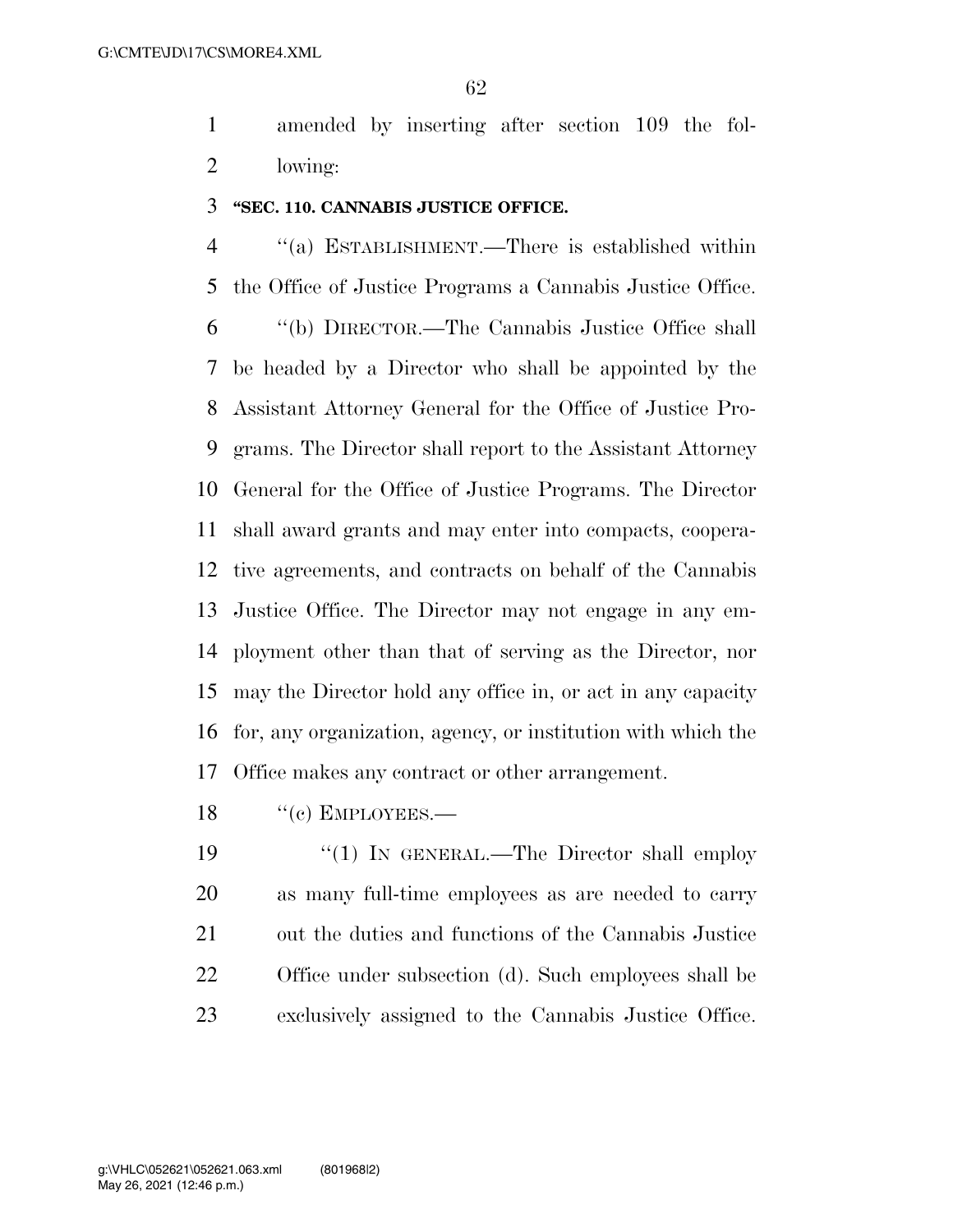| $\mathbf{1}$   | "(2) INITIAL HIRES.—Not later than $6$ months         |
|----------------|-------------------------------------------------------|
| $\overline{2}$ | after the date of enactment of this section, the Di-  |
| 3              | rector shall—                                         |
| $\overline{4}$ | "(A) hire no less than one-third of the               |
| 5              | total number of employees of the Cannabis Jus-        |
| 6              | tice Office; and                                      |
| 7              | $\lq\lq (B)$ no more than one-half of the employ-     |
| 8              | ees assigned to the Cannabis Justice Office by        |
| 9              | term appointment that may after 2 years be            |
| 10             | converted to career appointment.                      |
| 11             | "(3) LEGAL COUNSEL.—At least one employee             |
| 12             | hired for the Cannabis Justice Office shall serve as  |
| 13             | legal counsel to the Director and shall provide coun- |
| 14             | sel to the Cannabis Justice Office.                   |
| 15             | "(d) DUTIES AND FUNCTIONS.—The Cannabis Jus-          |
| 16             | tice Office is authorized to-                         |
| 17             | $\lq(1)$ administer the Community Reinvestment        |
| 18             | Grant Program; and                                    |
| 19             | $\lq(2)$ perform such other functions as the Assist-  |
| <b>20</b>      | ant Attorney General for the Office of Justice Pro-   |
| 21             | grams may delegate, that are consistent with the      |
| 22             | statutory obligations of this section.".              |
| 23             | (2) COMMUNITY REINVESTMENT GRANT<br>PRO-              |
| 24             | GRAM.—Title I of the Omnibus Crime Control and        |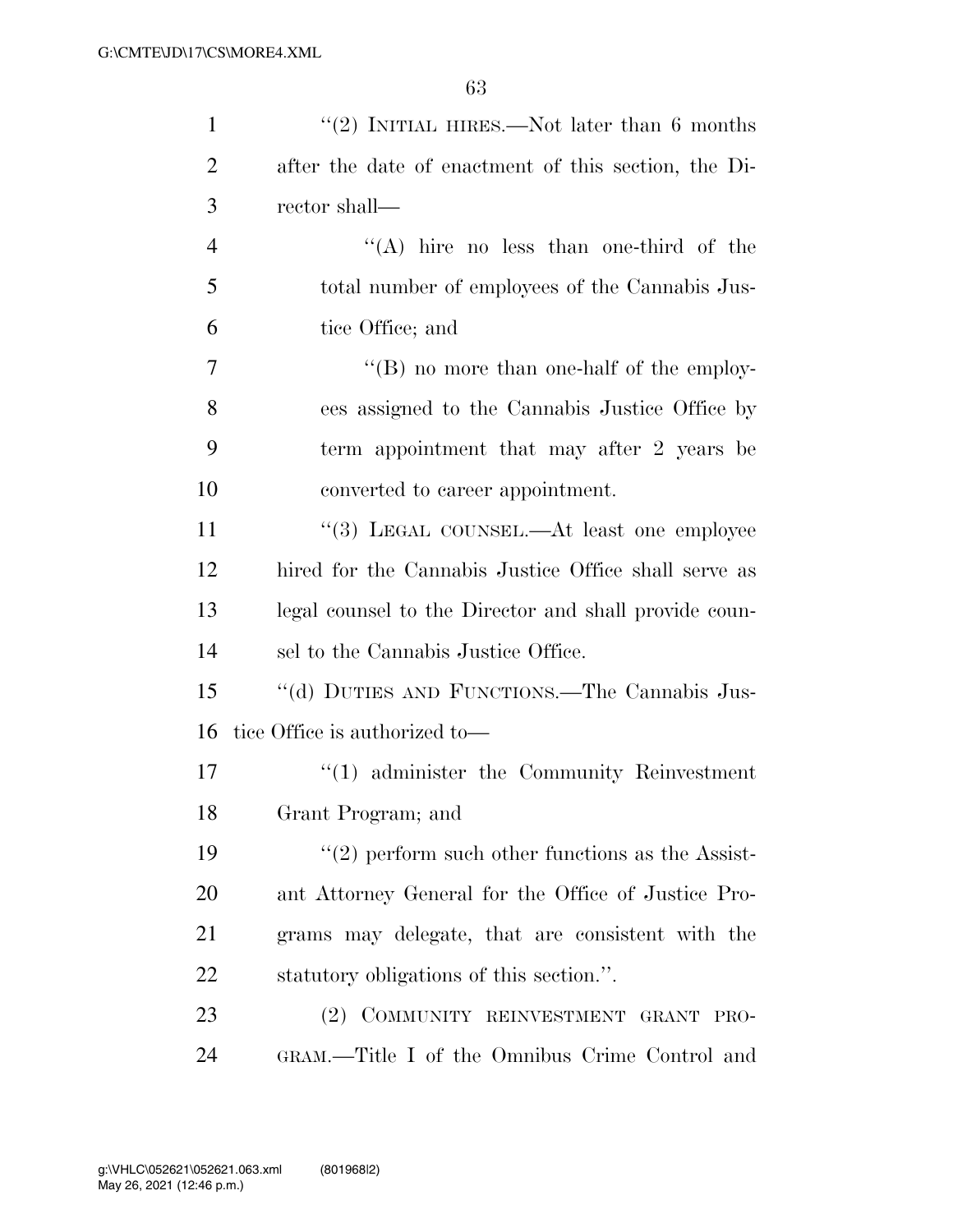Safe Streets Act of 1968 (34 U.S.C. et seq.) is amended by adding at the end the following: **''PART OO—COMMUNITY REINVESTMENT GRANT PROGRAM ''SEC. 3052. AUTHORIZATION.**  ''(a) IN GENERAL.—The Director of the Cannabis Justice Office shall establish and carry out a grant pro- gram, known as the 'Community Reinvestment Grant Pro- gram', to provide eligible entities with funds to administer services for individuals adversely impacted by the War on Drugs, including—  $\qquad$  ''(1) job training;  $"$ (2) reentry services; 14 ''(3) legal aid for civil and criminal cases, in- cluding expungement of cannabis convictions;  $\frac{16}{2}$   $\frac{16}{2}$  literacy programs;  $\frac{17}{17}$  ''(5) youth recreation or mentoring programs; and  $\frac{16}{6}$  health education programs. ''(b) SUBSTANCE USE DISORDER SERVICES.—The Director, in consultation with the Secretary of Health and Human Services, shall provide eligible entities with funds to administer substance use disorder services for individ- uals adversely impacted by the War on Drugs or connect patients with substance use disorder services. Also eligible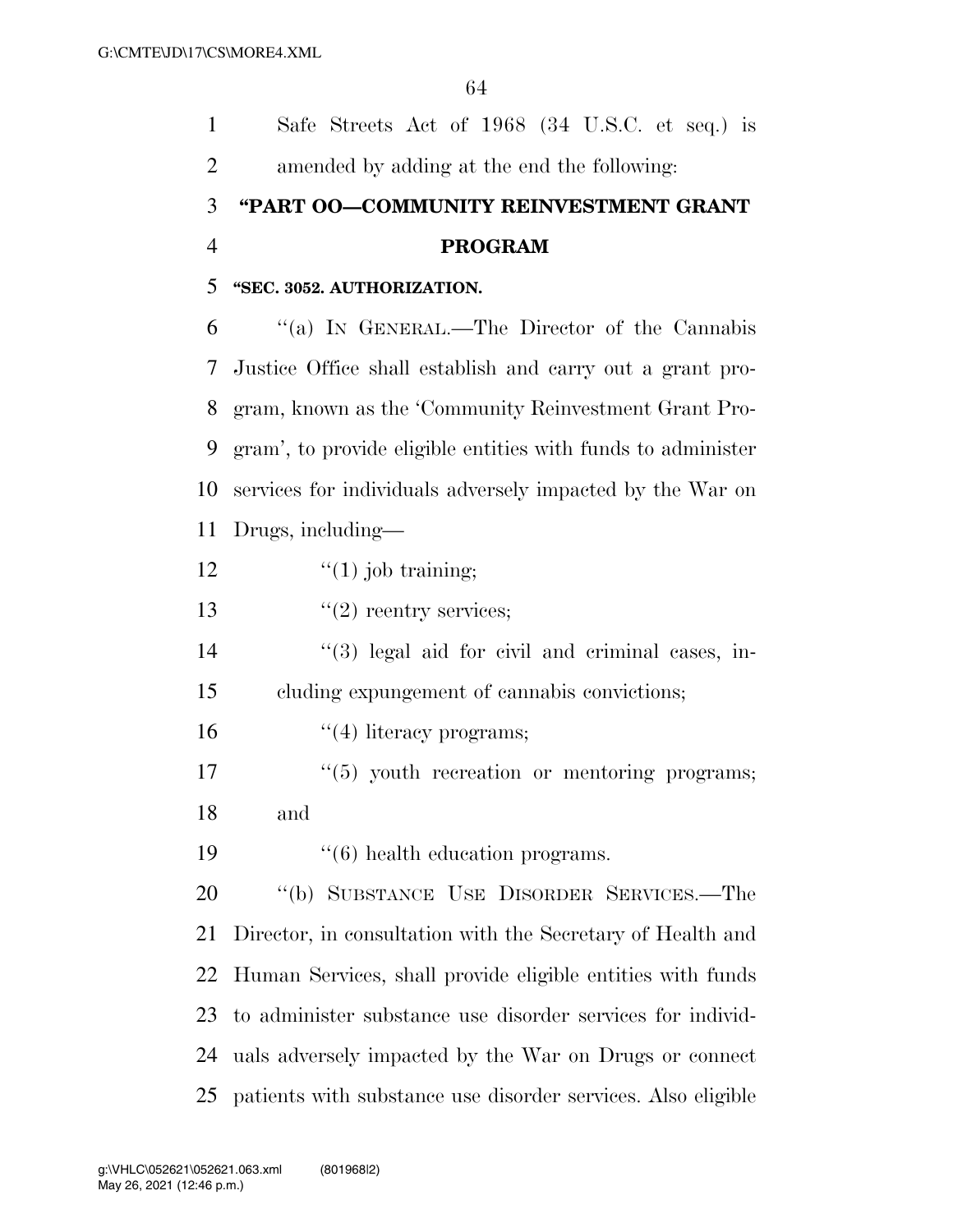for such services are individuals who have been arrested for or convicted of the sale, possession, use, manufacture, or cultivation of a controlled substance other than can- nabis (except for a conviction involving distribution to a minor).

#### **''SEC. 3053. FUNDING FROM OPPORTUNITY TRUST FUND.**

 ''The Director shall carry out the program under this 8 part using funds made available under section  $9512(c)(1)$ and (2) of the Internal Revenue Code.

#### **''SEC. 3054. DEFINITIONS.**

''In this part:

 $\frac{12}{12}$  ''(1) The term 'cannabis conviction' means a conviction, or adjudication of juvenile delinquency, for a cannabis offense (as such term is defined in section 13 of the Marijuana Opportunity Reinvest-ment and Expungement Act of 2021).

 $\frac{1}{2}$  The term 'eligible entity' means a non-18 profit organization, as defined in section  $501(e)(3)$  of the Internal Revenue Code, that is representative of a community or a significant segment of a com- munity with experience in providing relevant services to individuals adversely impacted by the War on Drugs in that community.

24 "(3) The term 'individuals adversely impacted by the War on Drugs' has the meaning given that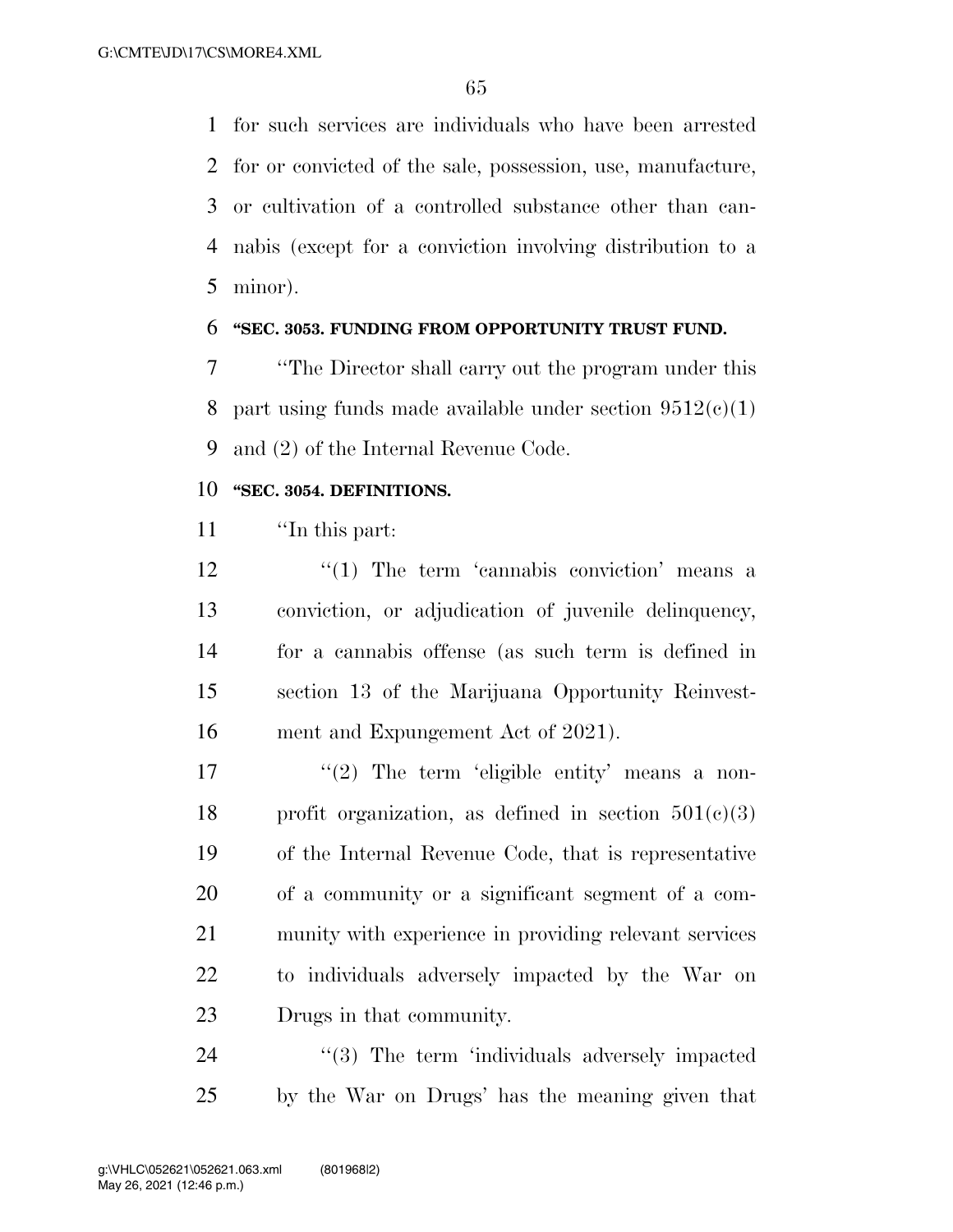term in section 6 of the Marijuana Opportunity Re-investment and Expungement Act of 2021''.''.

 (b) CANNABIS RESTORATIVE OPPORTUNITY PRO-GRAM; EQUITABLE LICENSING GRANT PROGRAM.—

 (1) CANNABIS RESTORATIVE OPPORTUNITY PROGRAM.—The Administrator of the Small Busi- ness Administration shall establish and carry out a program, to be known as the ''Cannabis Restorative Opportunity Program'', to provide loans and tech- nical assistance under section 7(m) of the Small Business Act (15 U.S.C. 636(m)) to assist small business concerns owned and controlled by socially and economically disadvantaged individuals that op-erate in eligible States or localities.

 (2) EQUITABLE LICENSING GRANT PROGRAM.— The Administrator of the Small Business Adminis- tration shall establish and carry out a grant pro- gram, to be known as the ''Equitable Licensing Grant Program'', to provide any eligible State or lo- cality funds to develop and implement equitable can- nabis licensing programs that minimize barriers to cannabis licensing and employment for individuals adversely impacted by the War on Drugs, provided that each grantee includes in its cannabis licensing program at least four of the following elements: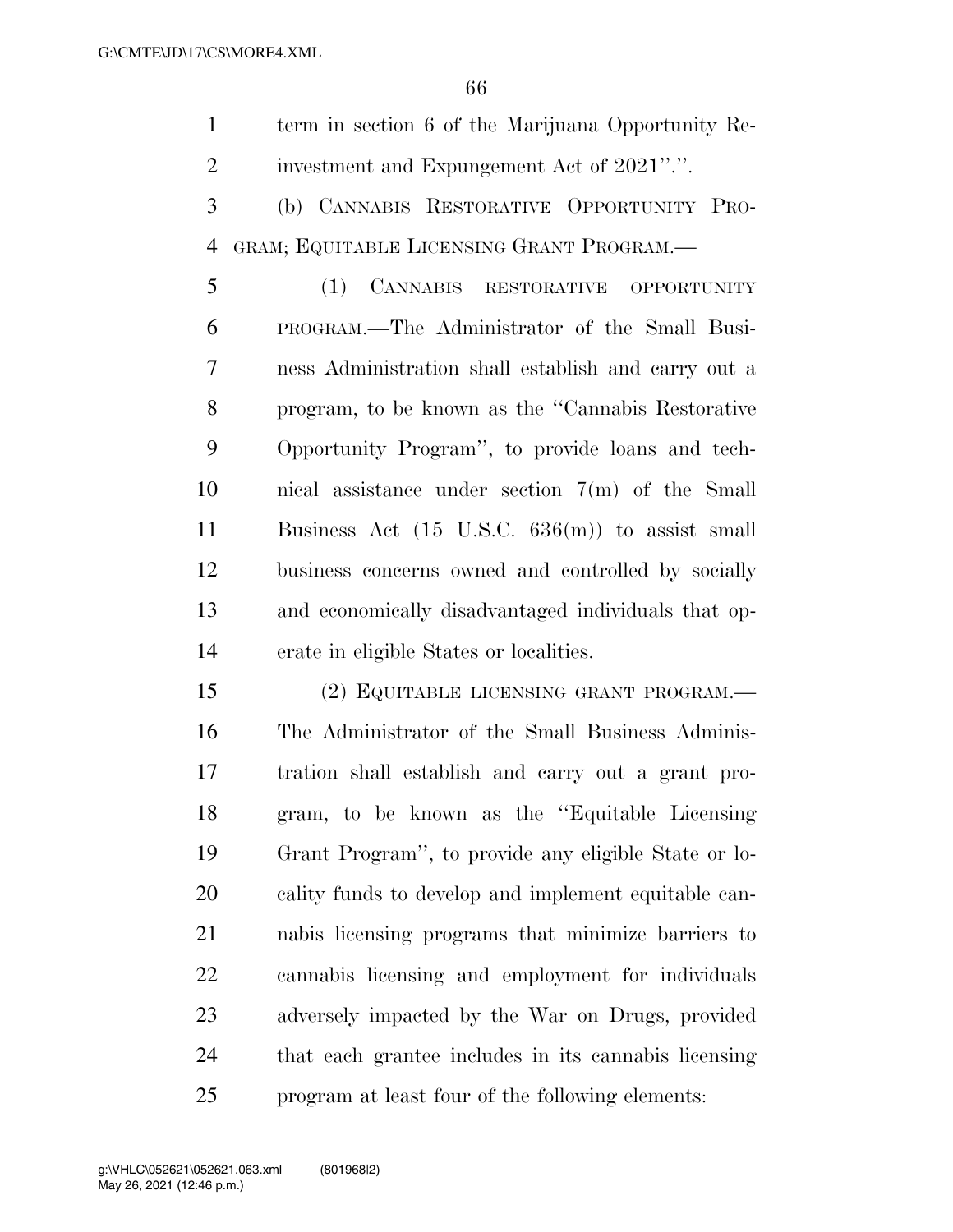| $\mathbf{1}$   | (A) A waiver of cannabis license applica-          |
|----------------|----------------------------------------------------|
| $\overline{2}$ | tion fees for individuals who report an income     |
| 3              | below 250 percent of the Federal Poverty Level     |
| $\overline{4}$ | for at least 5 of the past 10 years and who are    |
| 5              | first-time applicants for a cannabis license.      |
| 6              | (B) A prohibition on the denial of a can-          |
| 7              | nabis license based on a conviction for a can-     |
| 8              | nabis offense that took place prior to State le-   |
| 9              | galization of cannabis or the date of enactment    |
| 10             | of this Act, as appropriate.                       |
| 11             | (C) A prohibition on restrictions for licens-      |
| 12             | ing relating to criminal convictions except with   |
| 13             | respect to a criminal conviction related to own-   |
| 14             | ing and operating a business.                      |
| 15             | (D) A prohibition on cannabis license hold-        |
| 16             | ers engaging in suspicionless cannabis drug        |
| 17             | testing of their prospective or current employ-    |
| 18             | ees, except with respect to drug testing for safe- |
| 19             | ty-sensitive positions required under part 40 of   |
| 20             | title 49, Code of Federal Regulations.             |
| 21             | (E) The establishment of a cannabis li-            |
| 22             | censing board that is reflective of the racial,    |
| 23             | ethnic, economic, and gender composition of the    |
| 24             | eligible State or locality, to serve as an over-   |
| 25             | sight body of the equitable licensing program.     |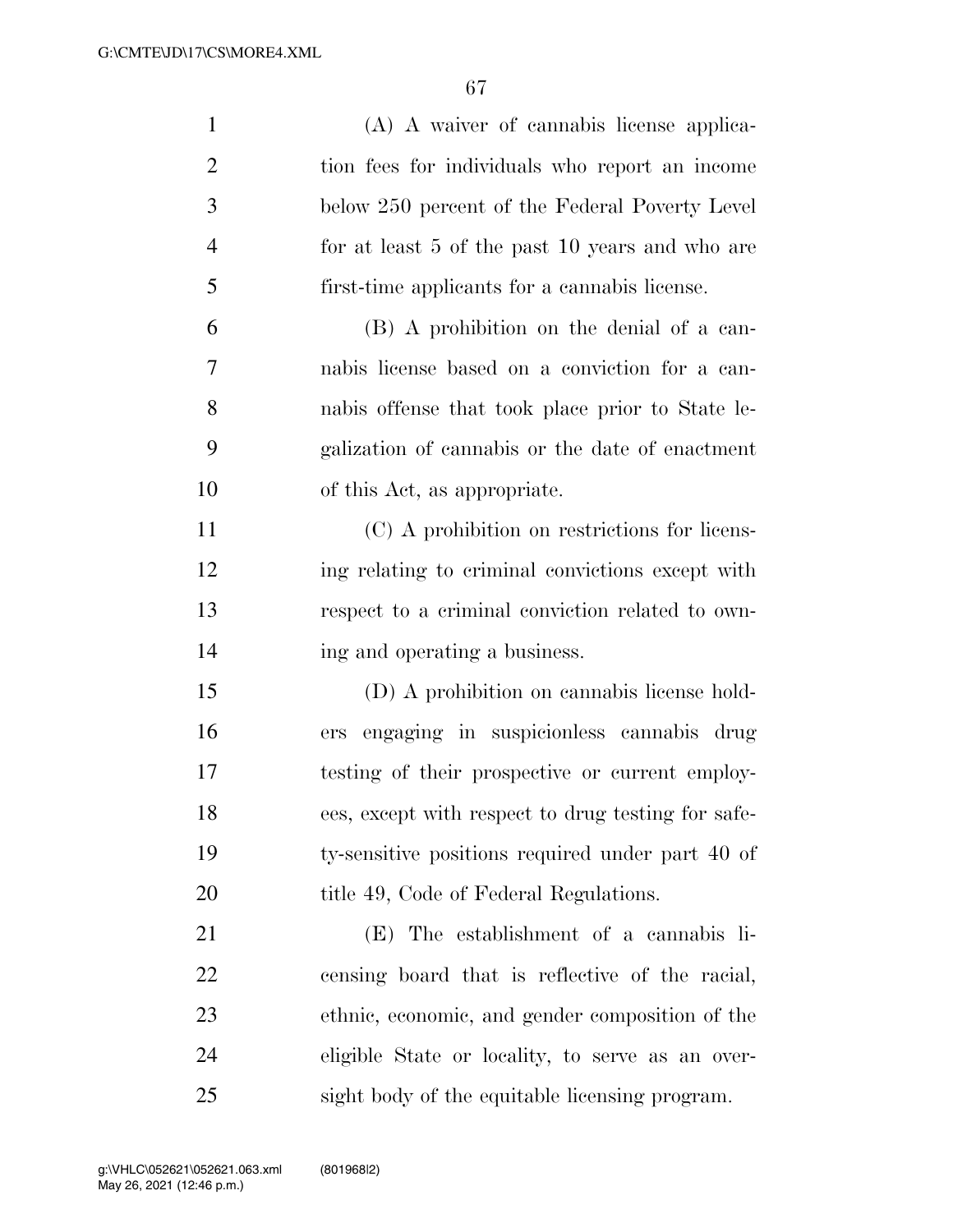| $\mathbf{1}$   | (3) DEFINITIONS.—In this subsection:            |
|----------------|-------------------------------------------------|
| $\overline{2}$ | (A) ELIGIBLE STATE OR LOCALITY.-The             |
| 3              | term "eligible State or locality" means a State |
| $\overline{4}$ | or locality that has taken steps to—            |
| 5              | (i) create an automatic process, at no          |
| 6              | the individual, for<br>the<br>to<br>cost        |
| 7              | expungement, destruction, or sealing of         |
| 8              | criminal records for cannabis offenses; and     |
| 9              | (ii) eliminate violations or other pen-         |
| 10             | alties for persons under parole, probation,     |
| 11             | pre-trial, or other State or local criminal     |
| 12             | supervision for a cannabis offense.             |
| 13             | (B) INDIVIDUAL ADVERSELY IMPACTED BY            |
| 14             | THE WAR ON DRUGS.—The term "individual          |
| 15             | adversely impacted by the War on Drugs"         |
| 16             | means an individual—                            |
| 17             | (i) who reports an income below $250$           |
| 18             | percent of the Federal Poverty Level for at     |
| 19             | least 5 of the past 10 years; and               |
| 20             | (ii) who has been arrested for or con-          |
| 21             | victed of the sale, possession, use, manu-      |
| 22             | facture, or cultivation of cannabis (except     |
| 23             | for a conviction involving distribution to a    |
| 24             | minor), or whose parent, sibling, spouse, or    |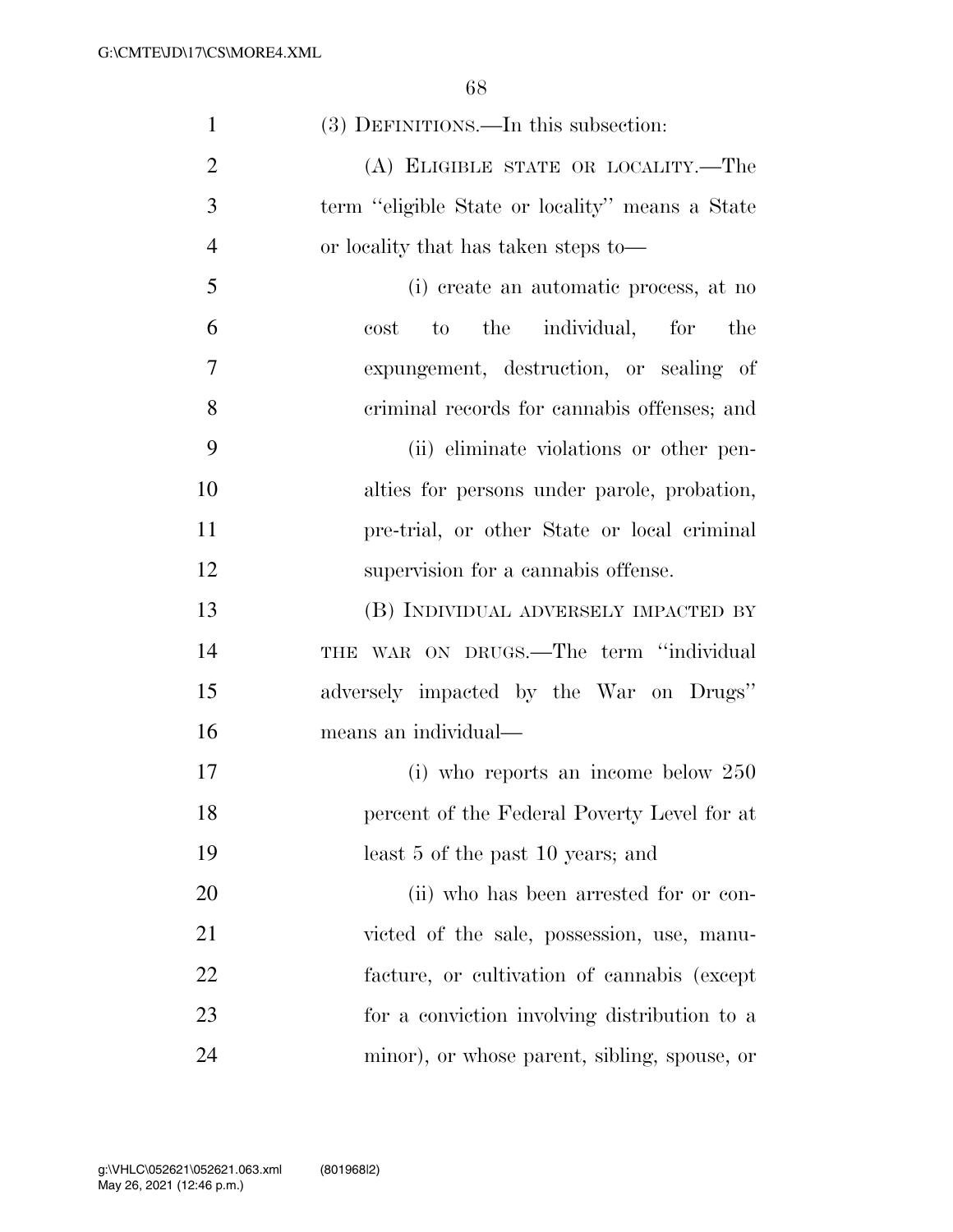|               | child has been arrested for or convicted of |
|---------------|---------------------------------------------|
|               | such an offense.                            |
| $\mathcal{R}$ | (C) SMALL BUSINESS CONCERN OWNED            |

 AND CONTROLLED BY SOCIALLY AND ECONOMI- CALLY DISADVANTAGED INDIVIDUALS.—The term ''small business concern owned and con- trolled by socially and economically disadvan- taged individuals'' has the meaning given in section 8(d)(3)(C) of the Small Business Act  $(15 \text{ U.S.C. } 637(\text{d})(3)(\text{C})).$ 

 (D) STATE.—The term ''State'' means each of the several States, the District of Co- lumbia, Puerto Rico, any territory or possession of the United States, and any Indian Tribe (as defined in section 201 of Public Law 90–294 (25 U.S.C. 1301) (commonly known as the ''In-17 dian Civil Rights Act of 1968'').

18 (c) STUDY ON PROGRAMS.—

 (1) GAO STUDY.—The Comptroller General of the United States, in consultation with the Adminis- trator of the Small Business Administration, shall conduct an annual study on the individuals and enti- ties receiving assistance under the Cannabis Restor- ative Opportunity and Equitable Licensing Pro-grams. This study shall include the types of assist-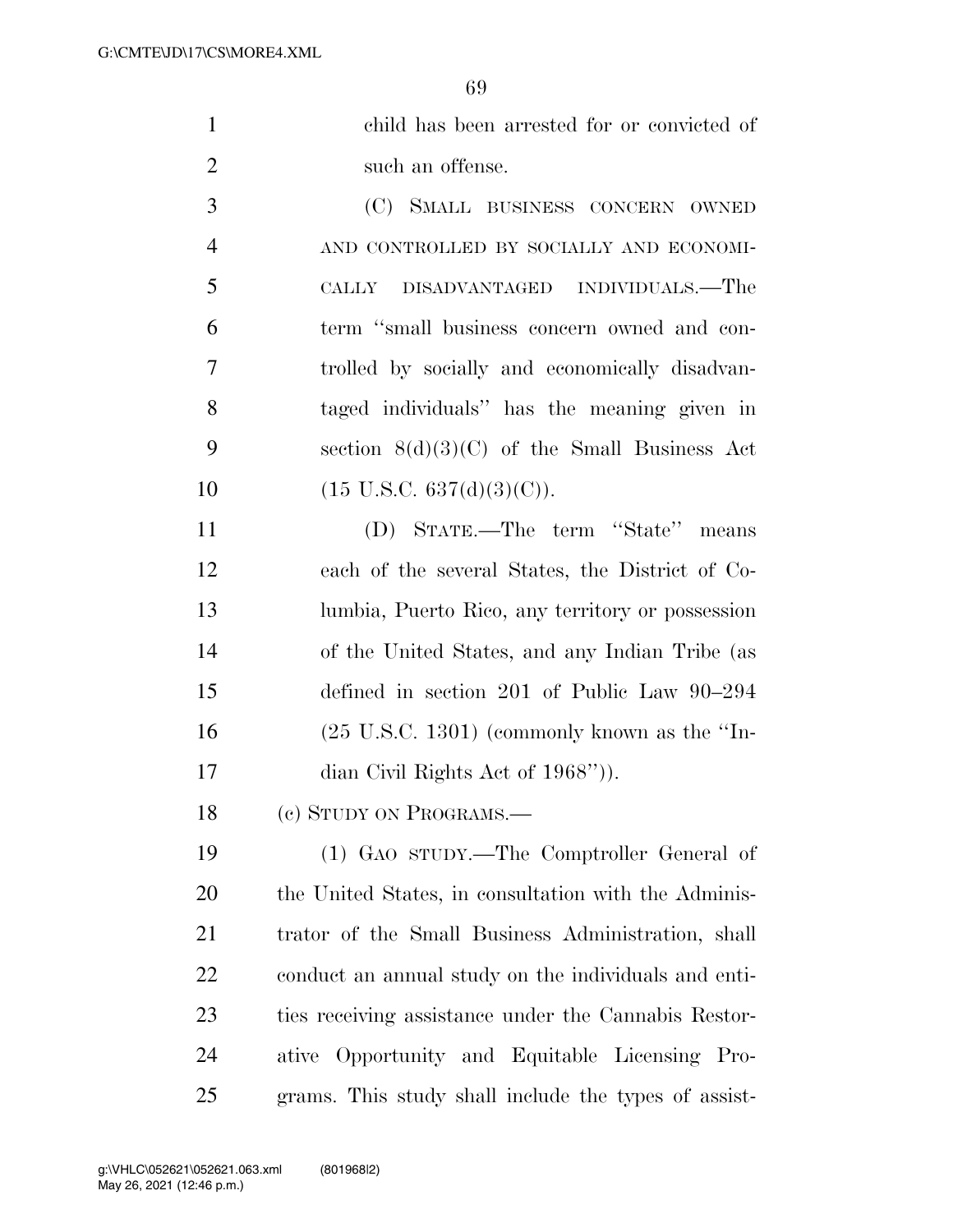| $\mathbf{1}$   | ance by state, and a description of the efforts by the |
|----------------|--------------------------------------------------------|
| $\overline{2}$ | Small Business Administration to increase access to    |
| 3              | capital for cannabis-related small business concerns   |
| $\overline{4}$ | owned and controlled by socially and economically      |
| 5              | disadvantaged individuals, individuals adversely im-   |
| 6              | pacted by the War on Drugs, as well as the racial,     |
| 7              | ethnic, economic and gender composition of the eligi-  |
| $8\,$          | ble State or locality.                                 |
| 9              | $(2)$ REPORT.—Not later than 1 year after the          |
| 10             | date of enactment of this Act, the Comptroller Gen-    |
| 11             | eral of the United States shall submit a report on     |
| 12             | the results of the study conducted under paragraph     |
| 13             | $(1)$ to —                                             |
| 14             | (A) the Committee on Small Business of                 |
| 15             | the House of Representatives;                          |
| 16             | (B) the Committee on Small Business and                |
| 17             | Entrepreneurship of the Senate;                        |
| 18             | (C) the Committee on the Judiciary of the              |
| 19             | House of Representatives; and                          |
| 20             | (D) the Committee on the Judiciary of the              |
| 21             | Senate.                                                |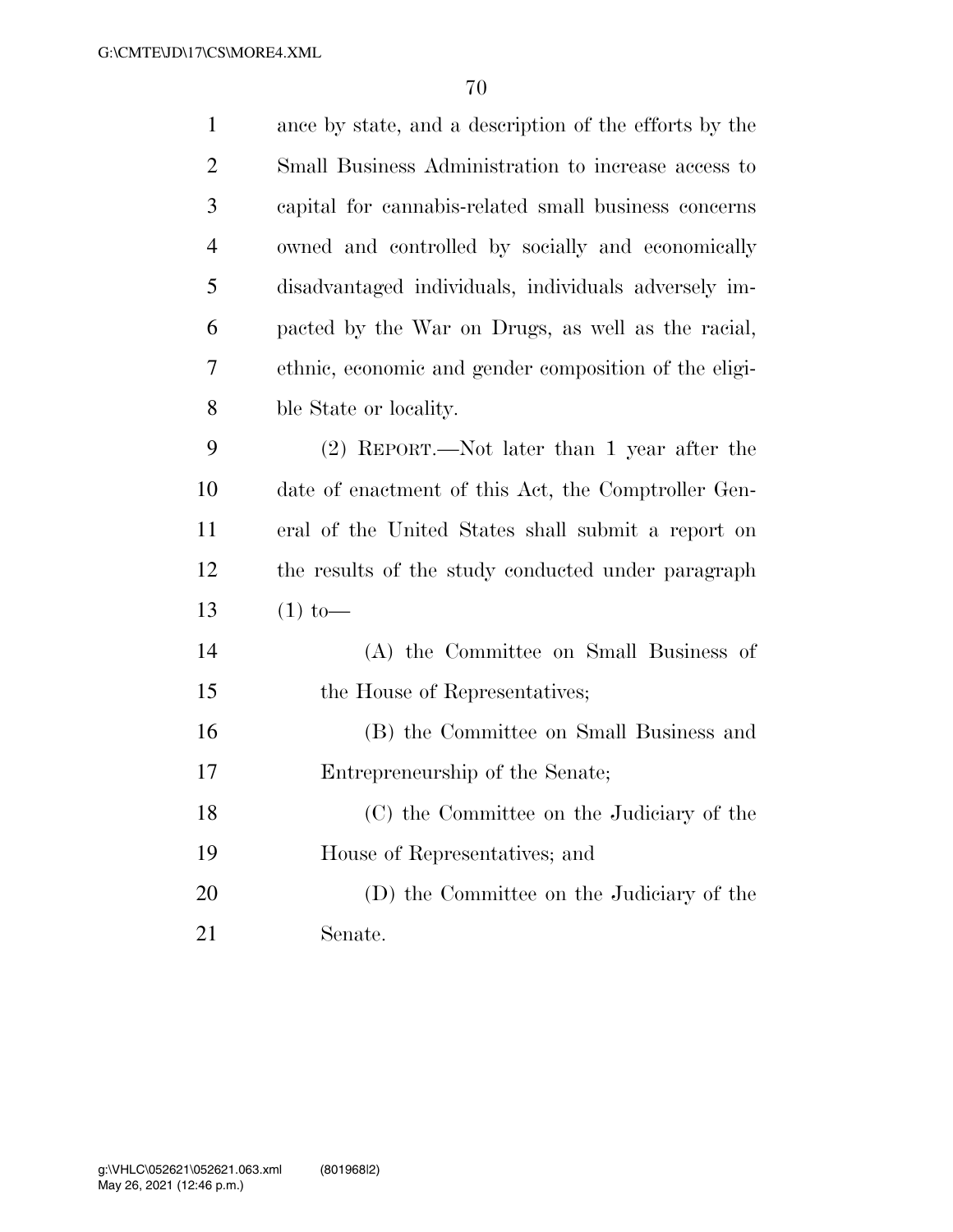| 1              | SEC. 7. AVAILABILITY OF SMALL BUSINESS ADMINISTRA-     |
|----------------|--------------------------------------------------------|
| 2              | TION PROGRAMS AND SERVICES TO CAN-                     |
| 3              | NABIS-RELATED LEGITIMATE BUSINESSES                    |
| $\overline{4}$ | AND SERVICE PROVIDERS.                                 |
| 5              | (a) DEFINITIONS RELATING TO CANNABIS-RELATED           |
| 6              | LEGITIMATE BUSINESSES AND SERVICE PROVIDERS.           |
| 7              | Section 3 of the Small Business Act (15 U.S.C. 632) is |
| 8              | amended by adding at the end the following new sub-    |
| 9              | section:                                               |
| 10             | "(gg) CANNABIS-RELATED LEGITIMATE BUSINESSES           |
| 11             | AND SERVICE PROVIDERS.—In this Act:                    |
| 12             | "(1) CANNABIS.—The term 'cannabis'—                    |
| 13             | $\lq\lq$ means—                                        |
| 14             | "(i) all parts of the plant Cannabis                   |
| 15             | sativa L., whether growing or not;                     |
| 16             | $``$ (ii) the seeds thereof;                           |
| 17             | "(iii) the resin extracted from any                    |
| 18             | part of such plant; and                                |
| 19             | "(iv) every compound, manufacture,                     |
| 20             | salt, derivative, mixture, or preparation of           |
| 21             | such plant, its seeds or resin; and                    |
| $22\,$         | $\lq\lq (B)$ does not include—                         |
| 23             | "(i) hemp, as defined in section $297A$                |
| 24             | of the Agricultural Marketing Act of 1946;             |
| 25             | "(ii) the mature stalks of such plant,                 |
| 26             | fiber produced from such stalks, oil or cake           |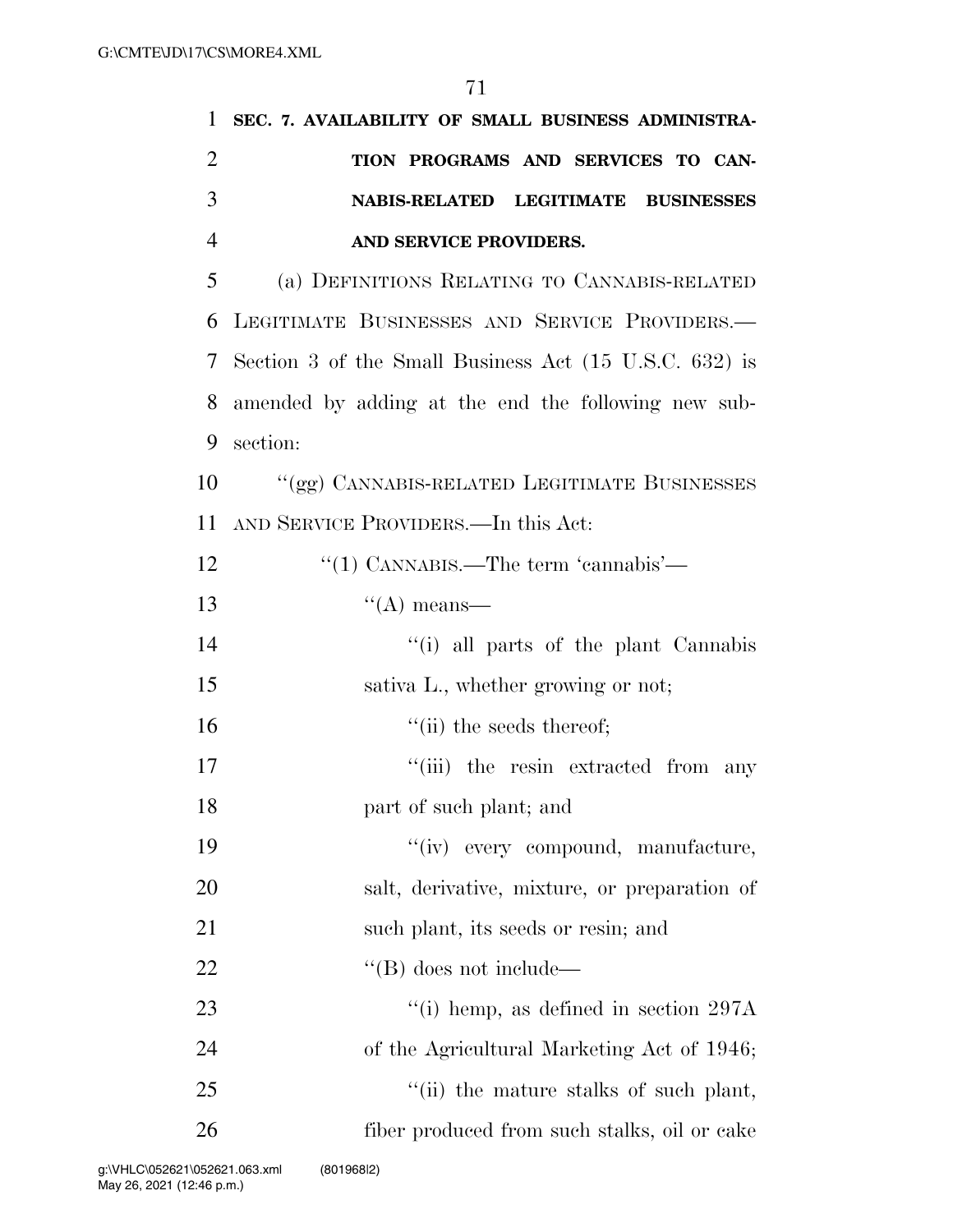| $\mathbf{1}$   | made from the seeds of such plant, any              |
|----------------|-----------------------------------------------------|
| $\overline{2}$ | other compound, manufacture, salt, deriva-          |
| 3              | tive, mixture, or preparation of such ma-           |
| $\overline{4}$ | ture stalks (except the resin extracted             |
| 5              | therefrom), fiber, oil, or cake, or the steri-      |
| 6              | lized seed of such plant which is incapable         |
| $\tau$         | of germination; or                                  |
| 8              | "(iii) any drug product approved                    |
| 9              | under section 505 of the Federal Food,              |
| 10             | Drug, and Cosmetic Act, or biological               |
| 11             | product licensed under section 351 of the           |
| 12             | Public Health Service Act.                          |
| 13             | "(2) CANNABIS-RELATED LEGITIMATE<br>BUSI-           |
| 14             | NESS.—The term 'cannabis-related legitimate busi-   |
| 15             | ness' means a manufacturer, producer, or any per-   |
| 16             | son or company that is a small business concern and |
| 17             | $that-$                                             |
| 18             | "(A) engages in any activity described in           |
| 19             | subparagraph (B) pursuant to a law established      |
| 20             | by a State or a political subdivision of a State,   |
| 21             | as determined by such State or political subdivi-   |
| 22             | sion; and                                           |
| 23             | "(B) participates in any business or orga-          |
| 24             | nized activity that involves handling cannabis or   |
| 25             | cannabis products, including cultivating, pro-      |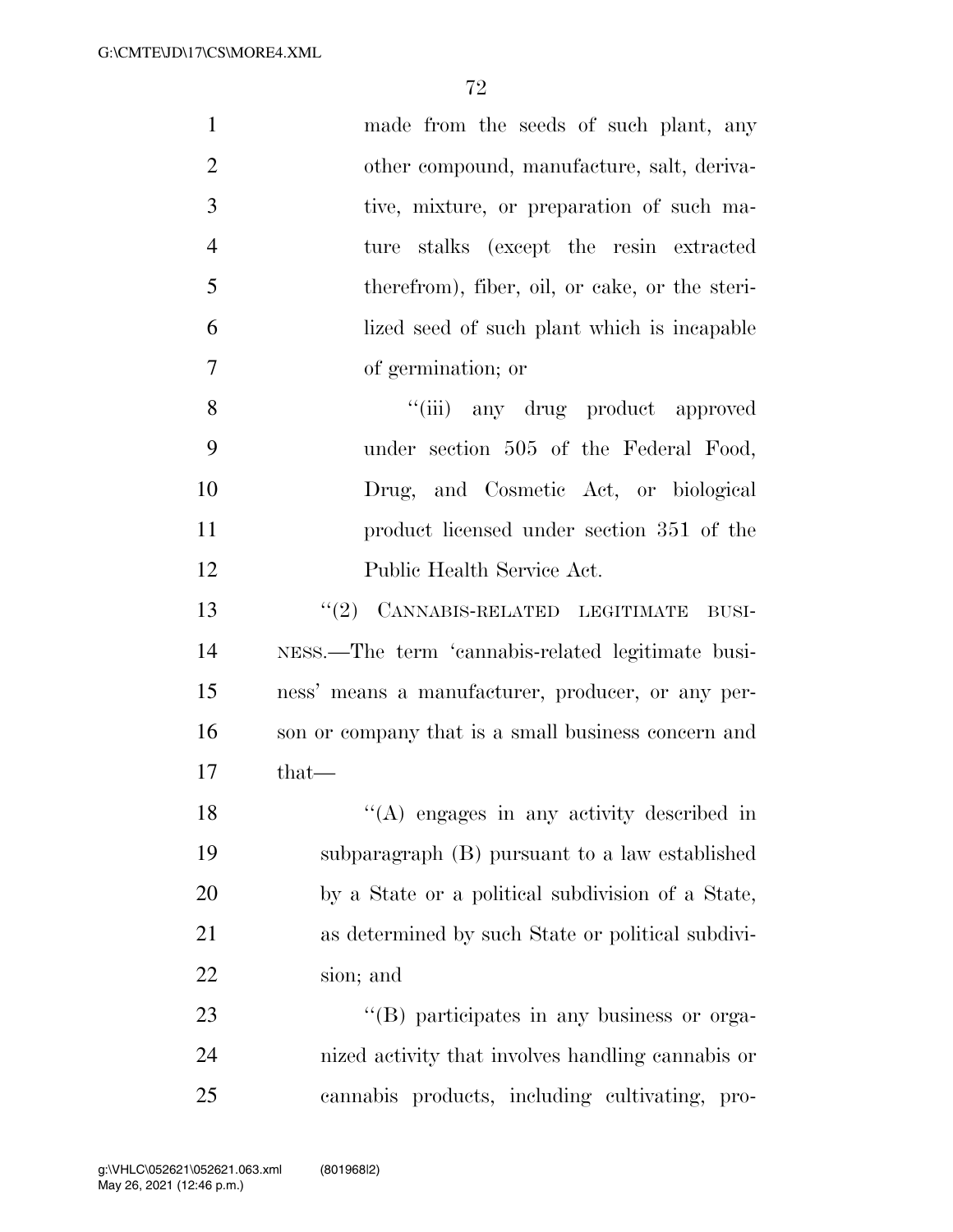| $\mathbf{1}$   | ducing, manufacturing, selling, transporting,                   |
|----------------|-----------------------------------------------------------------|
| $\overline{2}$ | displaying, dispensing, distributing, or pur-                   |
| 3              | chasing cannabis or cannabis products.                          |
| $\overline{4}$ | "(3) SERVICE PROVIDER.—The term 'service                        |
| 5              | provider'—                                                      |
| 6              | $\lq\lq$ means a business, organization, or                     |
| $\overline{7}$ | other person that—                                              |
| 8              | "(i) sells goods or services to a can-                          |
| 9              | nabis-related legitimate business; or                           |
| 10             | "(ii) provides any business services,                           |
| 11             | including the sale or lease of real or any                      |
| 12             | other property, legal or other licensed serv-                   |
| 13             | ices, or any other ancillary service, relating                  |
| 14             | to cannabis; and                                                |
| 15             | "(B) does not include a business, organiza-                     |
| 16             | tion, or other person that participates in any                  |
| 17             | business or organized activity that involves han-               |
| 18             | dling cannabis or cannabis products, including                  |
| 19             | cultivating, producing, manufacturing, selling,                 |
| 20             | transporting, displaying, dispensing, distrib-                  |
| 21             | uting, or purchasing cannabis or cannabis prod-                 |
| 22             | ucts.".                                                         |
| 23             | (b) SMALL BUSINESS DEVELOPMENT CENTERS.-                        |
| 24             | Section $21(e)$ of the Small Business Act $(15 \text{ U.S.C.})$ |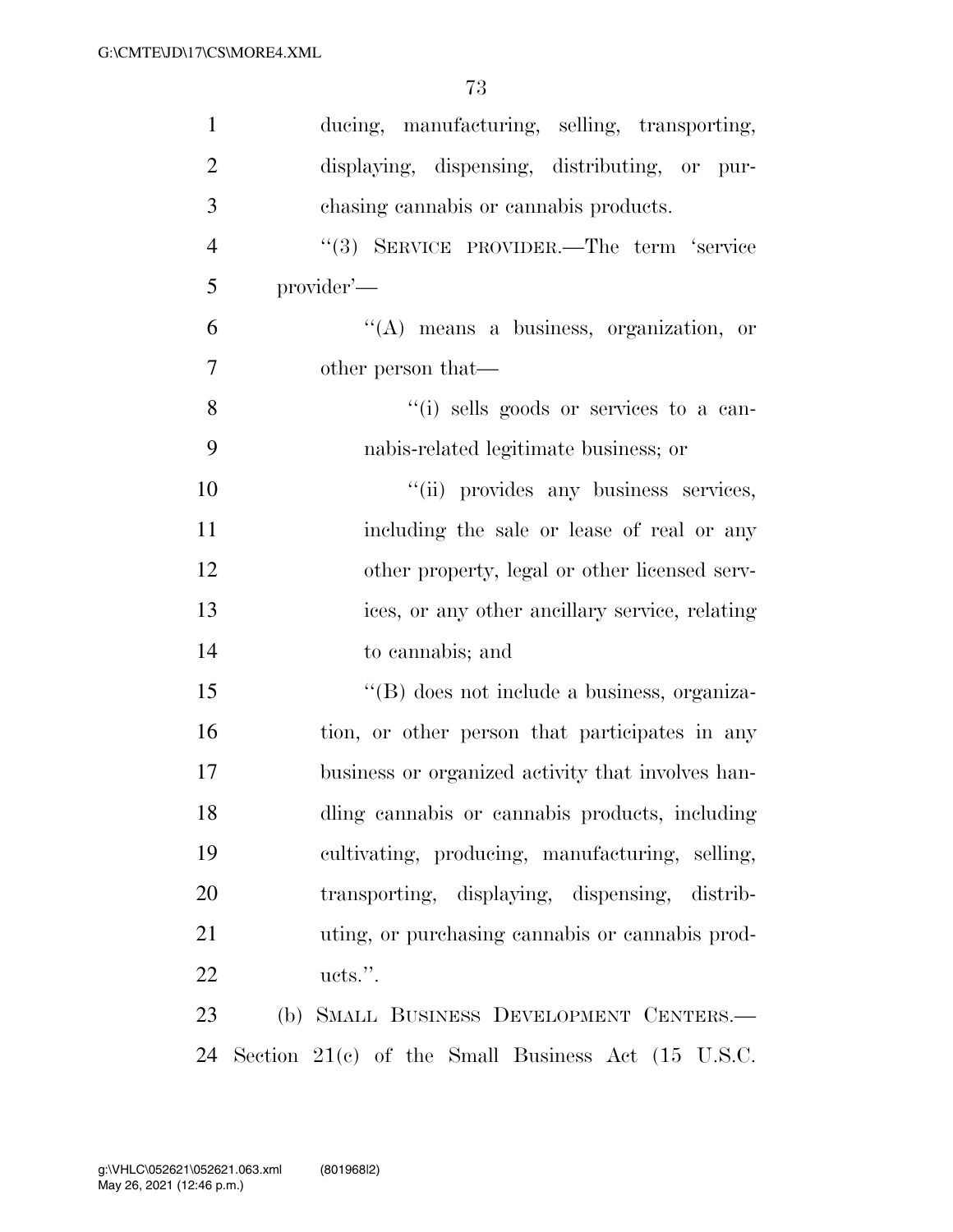648(c)) is amended by adding at the end the following new paragraph:

 ''(9) SERVICES FOR CANNABIS-RELATED LE- GITIMATE BUSINESSES AND SERVICE PROVIDERS.— A small business development center may not decline to provide services to an otherwise eligible small business concern under this section solely because such concern is a cannabis-related legitimate busi-ness or service provider.''.

 (c) WOMEN'S BUSINESS CENTERS.—Section 29 of the Small Business Act (15 U.S.C. 656) is amended by adding at the end the following new subsection:

 ''(p) SERVICES FOR CANNABIS-RELATED LEGITI- MATE BUSINESSES AND SERVICE PROVIDERS.—A wom- en's business center may not decline to provide services to an otherwise eligible small business concern under this section solely because such concern is a cannabis-related legitimate business or service provider.''.

19 (d) SCORE.—Section  $8(b)(1)(B)$  of the Small Busi-20 ness Act  $(15 \text{ U.S.C. } 637(b)(1)(B))$  is amended by adding at the end the following new sentence: ''The head of the SCORE program established under this subparagraph may not decline to provide services to an otherwise eligible small business concern solely because such concern is a cannabis-related legitimate business or service provider.''.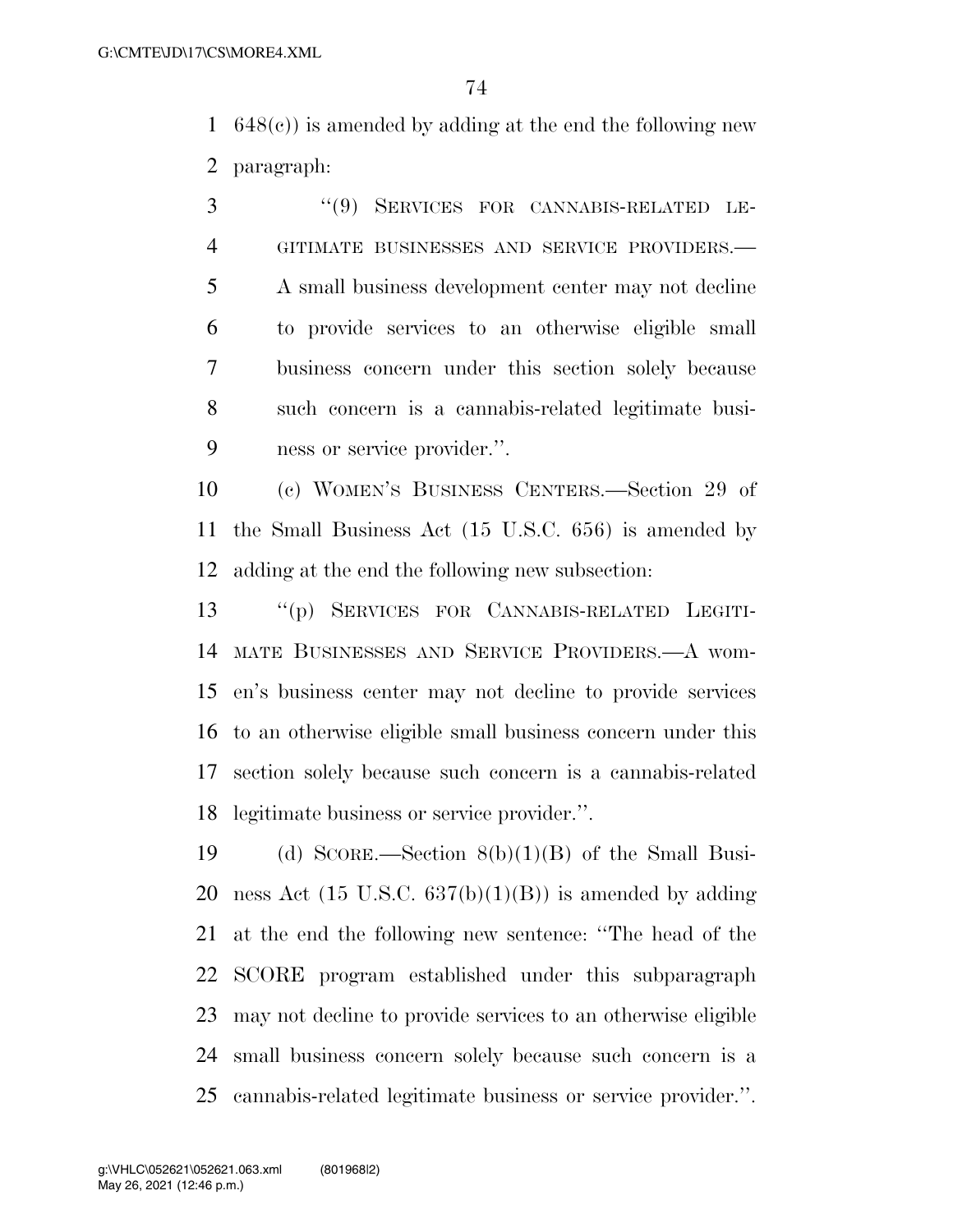(e) VETERAN BUSINESS OUTREACH CENTERS.—Sec- tion 32 of the Small Business Act (15 U.S.C. 657b) is amended by adding at the end the following new sub-section:

 ''(h) SERVICES FOR CANNABIS-RELATED LEGITI- MATE BUSINESSES AND SERVICE PROVIDERS.—A Vet- eran Business Outreach Center may not decline to provide services to an otherwise eligible small business concern under this section solely because such concern is a can-nabis-related legitimate business or service provider.''.

 (f) SECTION 7(a) LOANS.—Section 7(a) of the Small Business Act (15 U.S.C. 636(a)) is amended by adding at the end the following new paragraph:

 ''(38) LOANS TO CANNABIS-RELATED LEGITI- MATE BUSINESSES AND SERVICE PROVIDERS.—The Administrator may not decline to provide a guar- antee for a loan under this subsection, and a lender may not decline to make a loan under this sub- section, to an otherwise eligible small business con- cern solely because such concern is a cannabis-re-lated legitimate business or service provider.''.

 (g) DISASTER LOANS.—Section 7(b) of the Small Business Act (15 U.S.C. 636(b)) is amended by inserting after paragraph (15) the following new paragraph: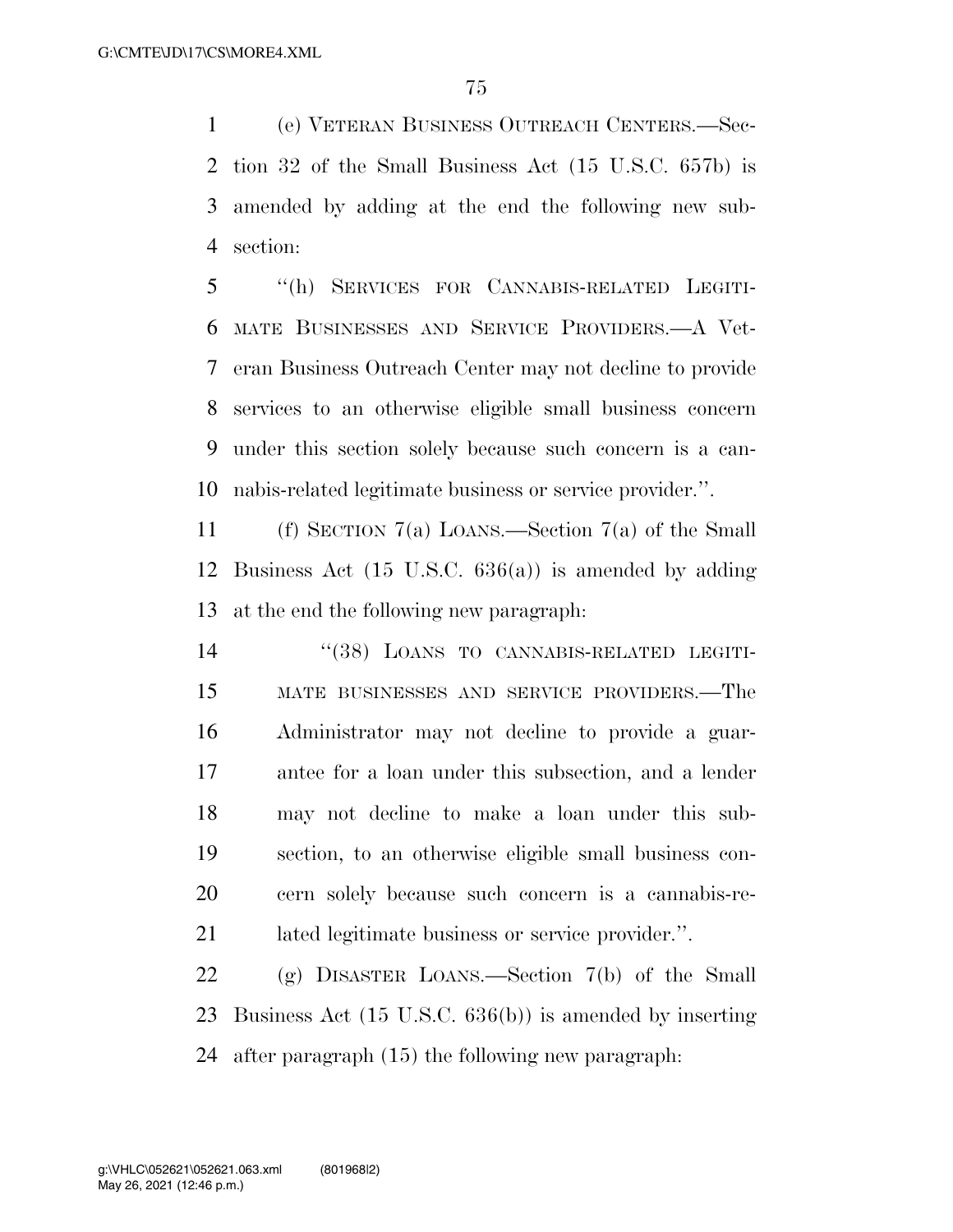1 "(16) ASSISTANCE TO CANNABIS-RELATED LE- GITIMATE BUSINESSES AND SERVICE PROVIDERS.— The Administrator may not decline to provide assist- ance under this subsection to an otherwise eligible small business concern solely because such concern is a cannabis-related legitimate business or service provider.''.

 (h) MICROLOANS.—Section 7(m) of the Small Busi- ness Act (15 U.S.C. 636(m)) is amended by adding at the end the following new paragraph:

11 "(14) ASSISTANCE TO CANNABIS-RELATED LE- GITIMATE BUSINESSES AND SERVICE PROVIDERS.— The Administrator may not decline to make a loan or a grant under this subsection, and an eligible intermediary may not decline to provide assistance under this subsection to an otherwise eligible bor- rower, eligible intermediary, or eligible nonprofit en- tity (as applicable) solely because such borrower, intermediary, or nonprofit entity is a cannabis-re-lated legitimate business or service provider.''.

 (i) SMALL BUSINESS INVESTMENT COMPANY DE- BENTURES TO FINANCE CANNABIS-RELATED LEGITIMATE BUSINESSES AND SERVICE PROVIDERS.—Part A of title III of the Small Business Investment Act of 1958 (15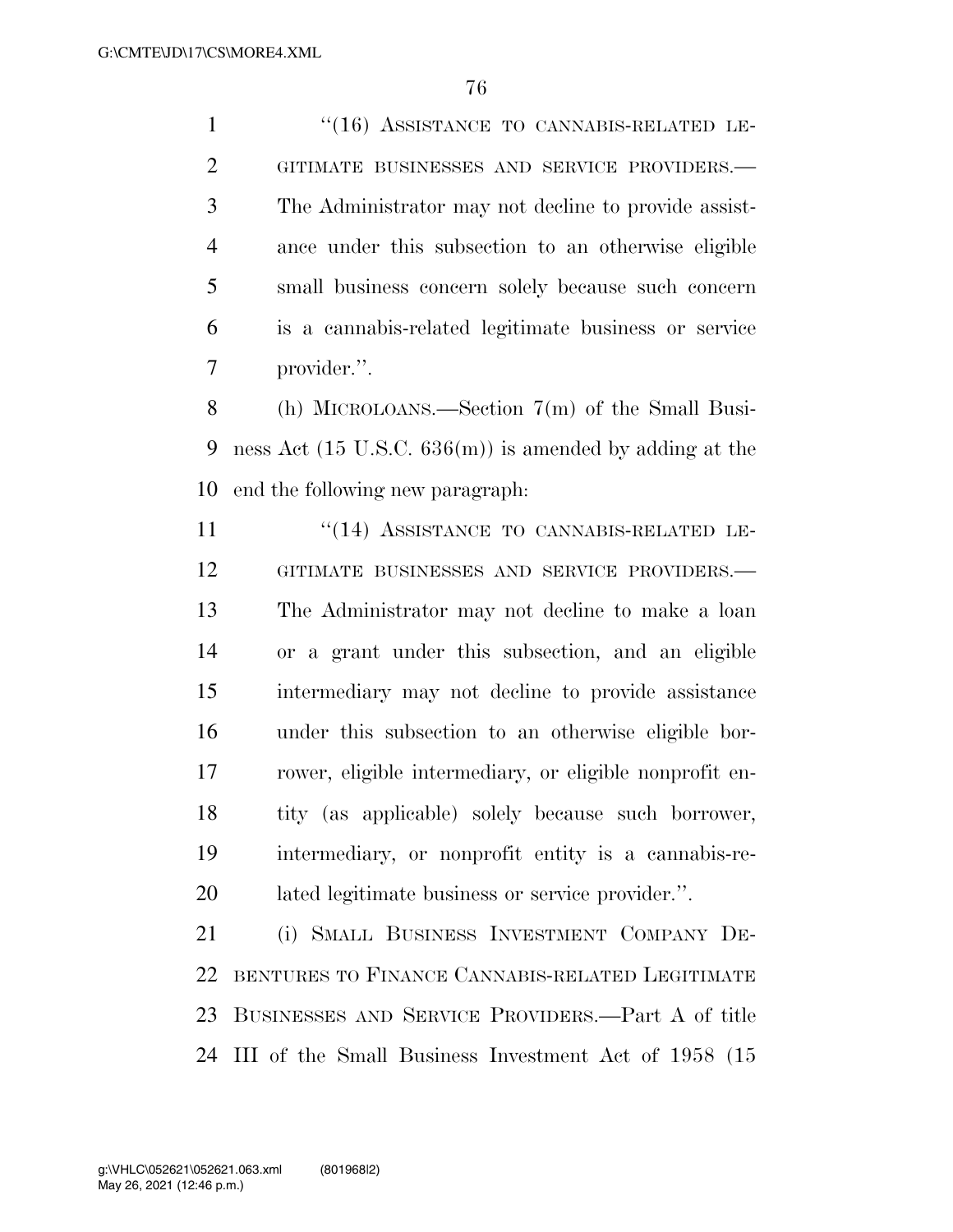U.S.C. 681 et seq.) is amended by adding at the end the following new section:

# **''SEC. 321. DEBENTURES TO FINANCE CANNABIS-RELATED LEGITIMATE BUSINESSES AND SERVICE PRO-VIDERS.**

 ''(a) GUARANTEES.—The Administrator may not de- cline to purchase or guarantee a debenture made under this title to an otherwise eligible small business investment company solely because such small business investment company provides financing to an entity that is a can- nabis-related legitimate business or service provider (as defined in section 7(a)(38) of the Small Business Act). ''(b) OTHER ASSISTANCE.—A small business invest- ment company may not decline to provide assistance under this title to an otherwise eligible small business concern solely because such small business concern is a cannabis- related legitimate business or service provider (as defined in section 7(a)(38) of the Small Business Act).''.

 (j) STATE OR LOCAL DEVELOPMENT COMPANY LOANS.—Title V of the Small Business Investment Act of 1958 (15 U.S.C. 695 et seq.) is amended by adding at the end the following new section: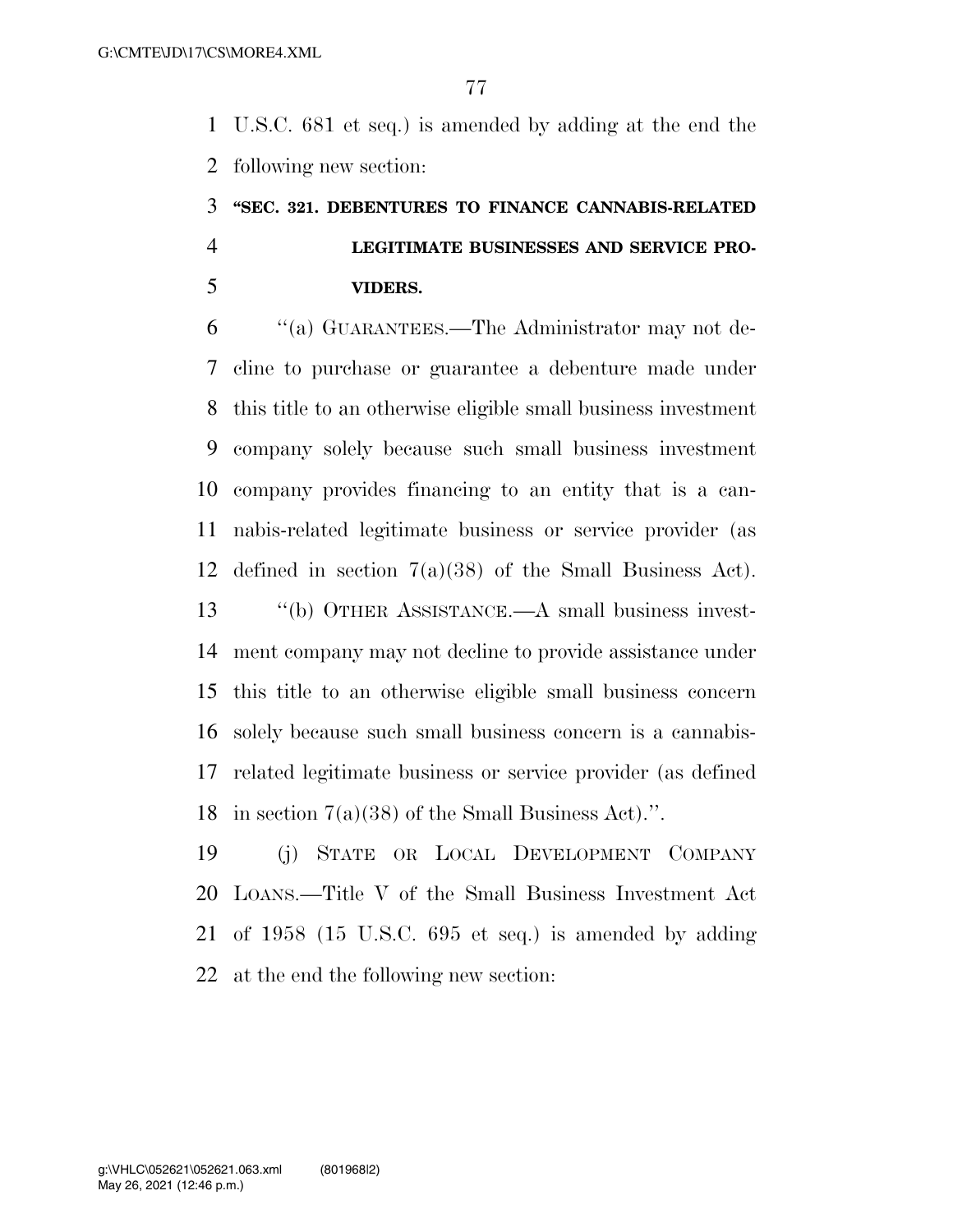### **''SEC. 511. LOANS TO FINANCE CANNABIS-RELATED LEGITI-**

### **MATE BUSINESSES AND SERVICE PROVIDERS.**

 ''(a) LOANS AND LOAN GUARANTEES.—The Admin- istrator may not decline to make or provide a guarantee for a loan under this title to an otherwise eligible qualified State or local development company solely because such qualified State or local development company provides fi- nancing to an entity that is a cannabis-related legitimate business or service provider (as defined in section 7(a)(38) of the Small Business Act).

 ''(b) OTHER ASSISTANCE.—A qualified State or local development company may not decline to provide assist- ance under this title to an otherwise eligible small business concern solely because such small business concern is a cannabis-related legitimate business or service provider (as defined in section 7(a)(38) of the Small Business Act).''. **SEC. 8. NO DISCRIMINATION IN THE PROVISION OF A FED- ERAL PUBLIC BENEFIT ON THE BASIS OF CANNABIS.** 

 (a) IN GENERAL.—No person may be denied any Federal public benefit (as such term is defined in section 401(c) of the Personal Responsibility and Work Oppor- tunity Reconciliation Act of 1996 (8 U.S.C. 1611(c))) on the basis of any use or possession of cannabis, or on the basis of a conviction or adjudication of juvenile delin-quency for a cannabis offense, by that person.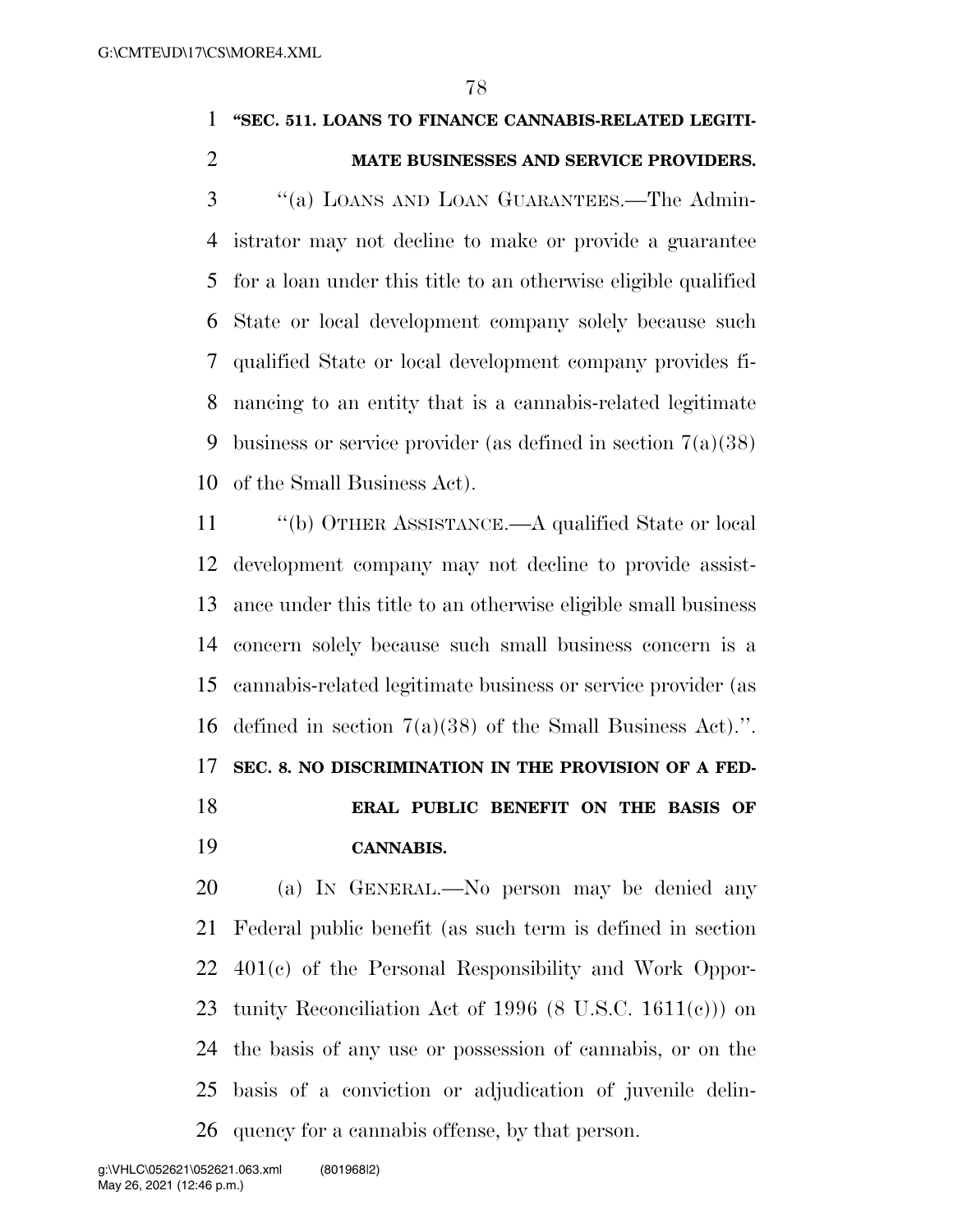(b) SECURITY CLEARANCES.—Federal agencies may not use past or present cannabis or marijuana use as cri- teria for granting, denying, or rescinding a security clear-ance.

# **SEC. 9. NO ADVERSE EFFECT FOR PURPOSES OF THE IMMI-GRATION LAWS.**

 (a) IN GENERAL.—For purposes of the immigration laws (as such term is defined in section 101 of the Immi- gration and Nationality Act), cannabis may not be consid- ered a controlled substance, and an alien may not be de- nied any benefit or protection under the immigration laws based on any event, including conduct, a finding, an ad- mission, addiction or abuse, an arrest, a juvenile adjudica- tion, or a conviction, relating to cannabis, regardless of whether the event occurred before, on, or after the effec-tive date of this Act.

(b) CANNABIS DEFINED.—The term ''cannabis''—

 (1) means all parts of the plant Cannabis sativa L., whether growing or not; the seeds thereof; the resin extracted from any part of such plant; and every compound, manufacture, salt, derivative, mix-22 ture, or preparation of such plant, its seeds or resin; and

(2) does not include—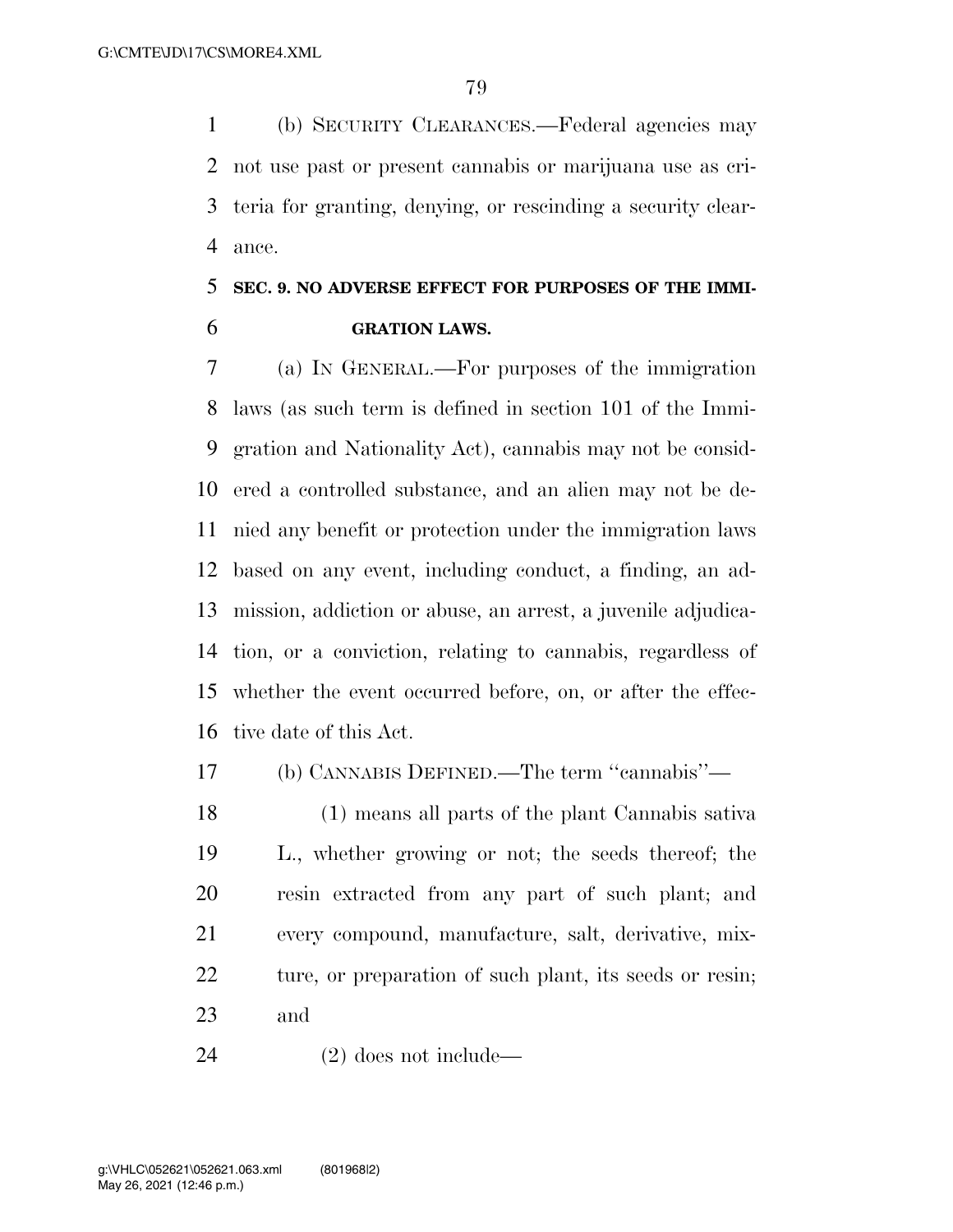| $\mathbf{1}$   | $(A)$ hemp, as defined in section 297A of                        |
|----------------|------------------------------------------------------------------|
| $\overline{2}$ | the Agricultural Marketing Act of 1946;                          |
| 3              | (B) the mature stalks of such plant, fiber                       |
| $\overline{4}$ | produced from such stalks, oil or cake made                      |
| 5              | from the seeds of such plant, any other com-                     |
| 6              | pound, manufacture, salt, derivative, mixture,                   |
| $\overline{7}$ | or preparation of such mature stalks (except                     |
| 8              | the resin extracted therefrom), fiber, oil, or                   |
| 9              | cake, or the sterilized seed of such plant which                 |
| 10             | is incapable of germination; or                                  |
| 11             | (C) any drug product approved under sec-                         |
| 12             | tion 505 of the Federal Food, Drug, and Cos-                     |
| 13             | metic Act, or biological product licensed under                  |
| 14             | section 351 of the Public Health Service Act.                    |
| 15             | (c) CONFORMING AMENDMENTS TO IMMIGRATION                         |
| 16             | AND NATIONALITY ACT.—The Immigration and Nation-                 |
| 17             | ality Act $(8 \text{ U.S.C. } 1101 \text{ et seq.})$ is amended— |
| 18             | $(1)$ in section 212(h), by striking "and subpara-               |
| 19             | graph $(A)(i)(II)$ of such subsection insofar as it re-          |
| 20             | lates to a single offense of simple possession of 30             |
| 21             | grams or less of marijuana";                                     |
| 22             | (2) in section $237(a)(2)(B)(i)$ , by striking                   |
| 23             | "other than a single offense involving possession for            |
| 24             | one's own use of 30 grams or less of marijuana";                 |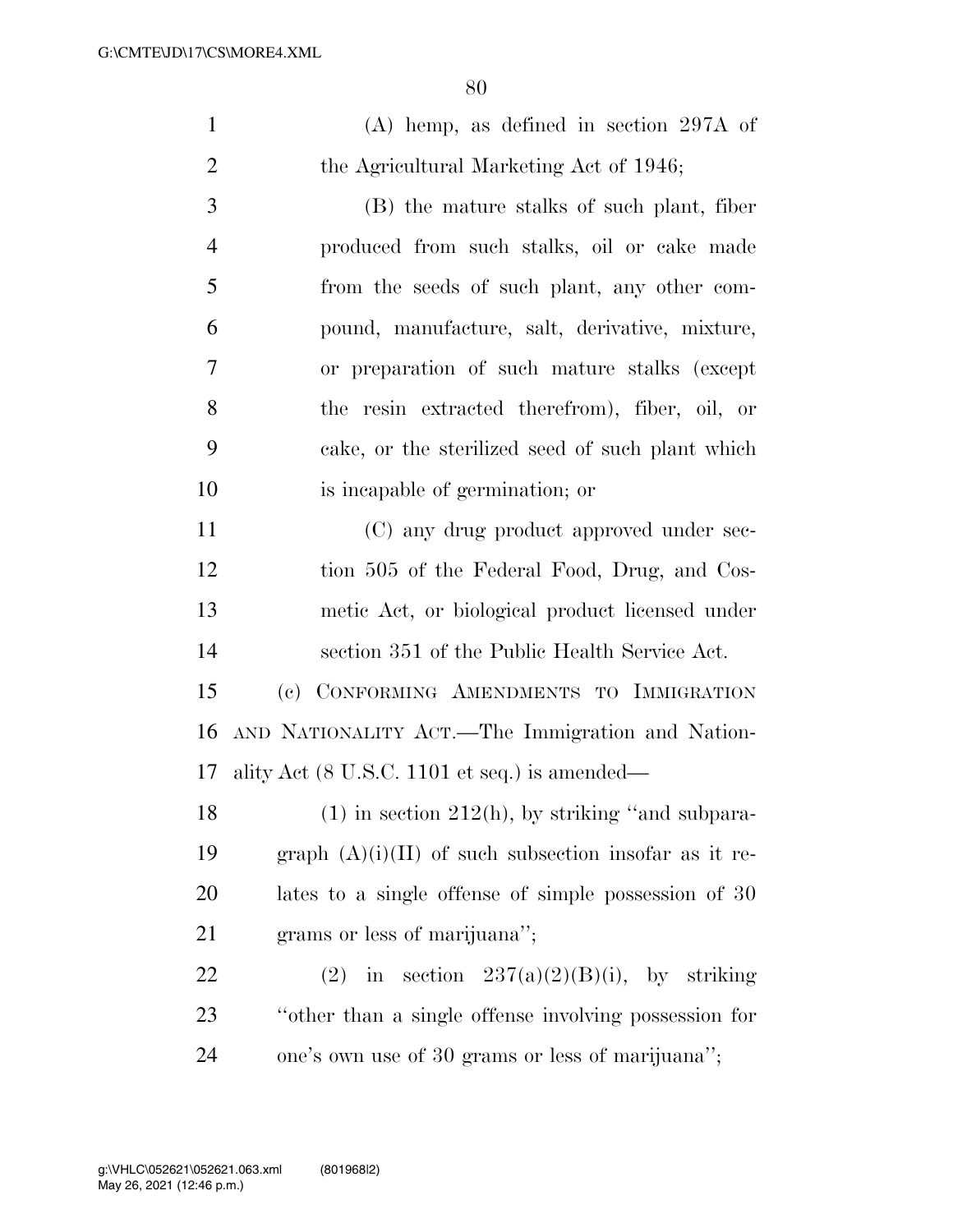| $\mathbf{1}$   | $(3)$ in section 101(f)(3), by striking "(except as  |
|----------------|------------------------------------------------------|
| $\overline{2}$ | such paragraph relates to a single offense of simple |
| 3              | possession of 30 grams or less of marihuana)";       |
| $\overline{4}$ | (4) in section $244(e)(2)(A)(iii)(II)$ by striking   |
| 5              | "except for so much of such paragraph as relates to  |
| 6              | a single offense of simple possession of 30 grams or |
| 7              | less of marijuana";                                  |
| 8              | $(5)$ in section 245(h)(2)(B) by striking "(except   |
| 9              | for so much of such paragraph as related to a single |
| 10             | offense of simple possession of 30 grams or less of  |
| 11             | marijuana)";                                         |
| 12             | (6) in section $210(e)(2)(B)(ii)(III)$ by striking   |
| 13             | ", except for so much of such paragraph as relates   |
| 14             | to a single offense of simple possession of 30 grams |
| 15             | or less of marihuana"; and                           |
| 16             | (7) in section $245A(d)(2)(B(iii))(II)$ by striking  |
| $17\,$         | ", except for so much of such paragraph as relates   |
| 18             | to a single offense of simple possession of 30 grams |
| 19             | or less of marihuana".                               |
| 20             | SEC. 10. RESENTENCING AND EXPUNGEMENT.               |
| 21             | (a) EXPUNGEMENT OF NON-VIOLENT FEDERAL               |
| 22             | CANNABIS OFFENSE CONVICTIONS FOR INDIVIDUALS         |
| 23             | NOT UNDER A CRIMINAL JUSTICE SENTENCE.               |
| 24             | (1) IN GENERAL.—Not later than 1 year after          |
| 25             | the date of the enactment of this Act, each Federal  |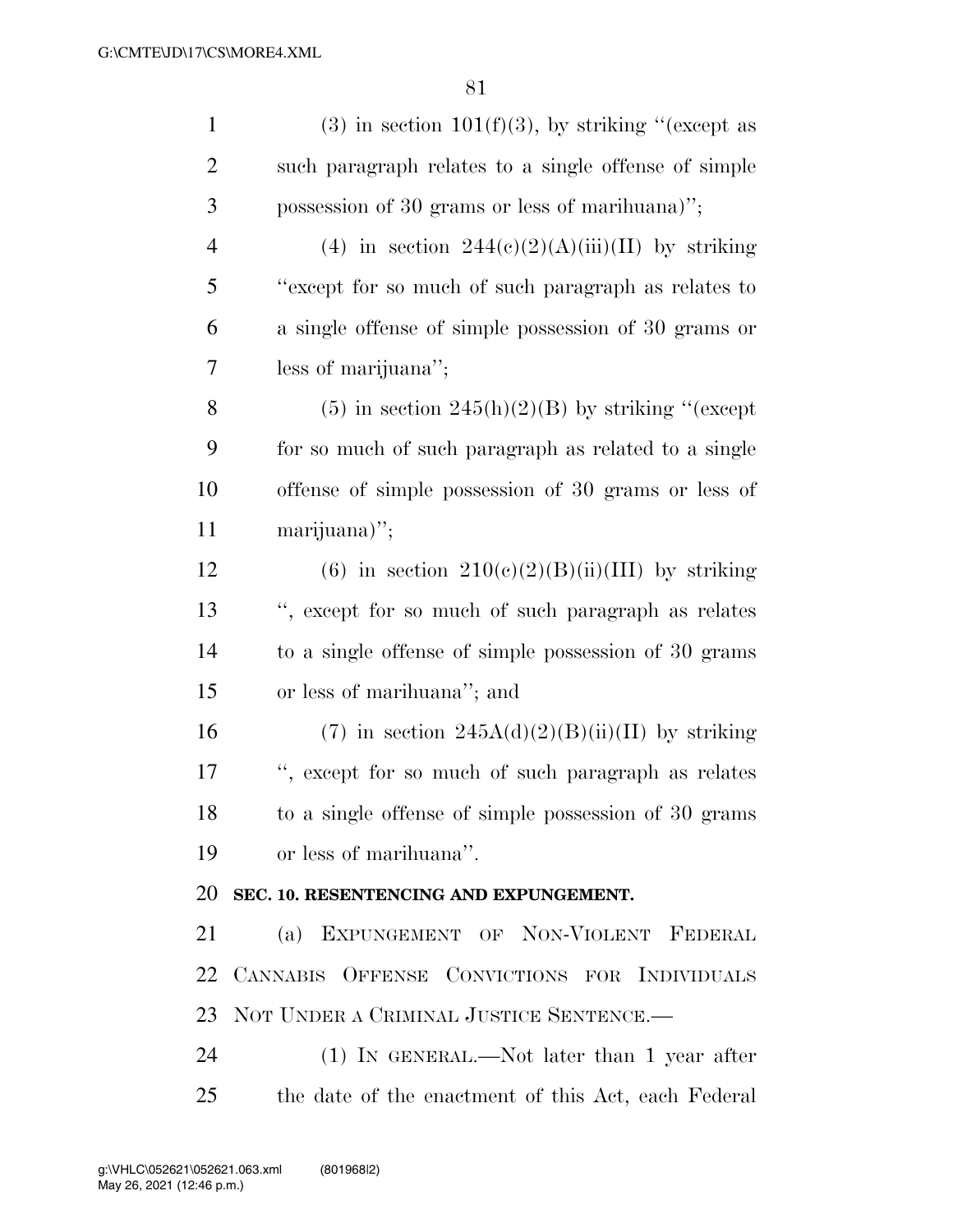district shall conduct a comprehensive review and issue an order expunging each conviction or adju- dication of juvenile delinquency for a non-violent Federal cannabis offense entered by each Federal court in the district before the date of enactment of this Act and on or after May 1, 1971. Each Federal court shall also issue an order expunging any arrests associated with each expunged conviction or adju-dication of juvenile delinquency.

 (2) NOTIFICATION.—To the extent practicable, each Federal district shall notify each individual whose arrest, conviction, or adjudication of delin- quency has been expunged pursuant to this sub- section that their arrest, conviction, or adjudication of juvenile delinquency has been expunged, and the effect of such expungement.

 (3) RIGHT TO PETITION COURT FOR EXPUNGEMENT.—At any point after the date of en- actment of this Act, any individual with a prior con- viction or adjudication of juvenile delinquency for a non-violent Federal cannabis offense, who is not under a criminal justice sentence, may file a motion for expungement. If the expungement of such a con- viction or adjudication of juvenile delinquency is re-quired pursuant to this Act, the court shall expunge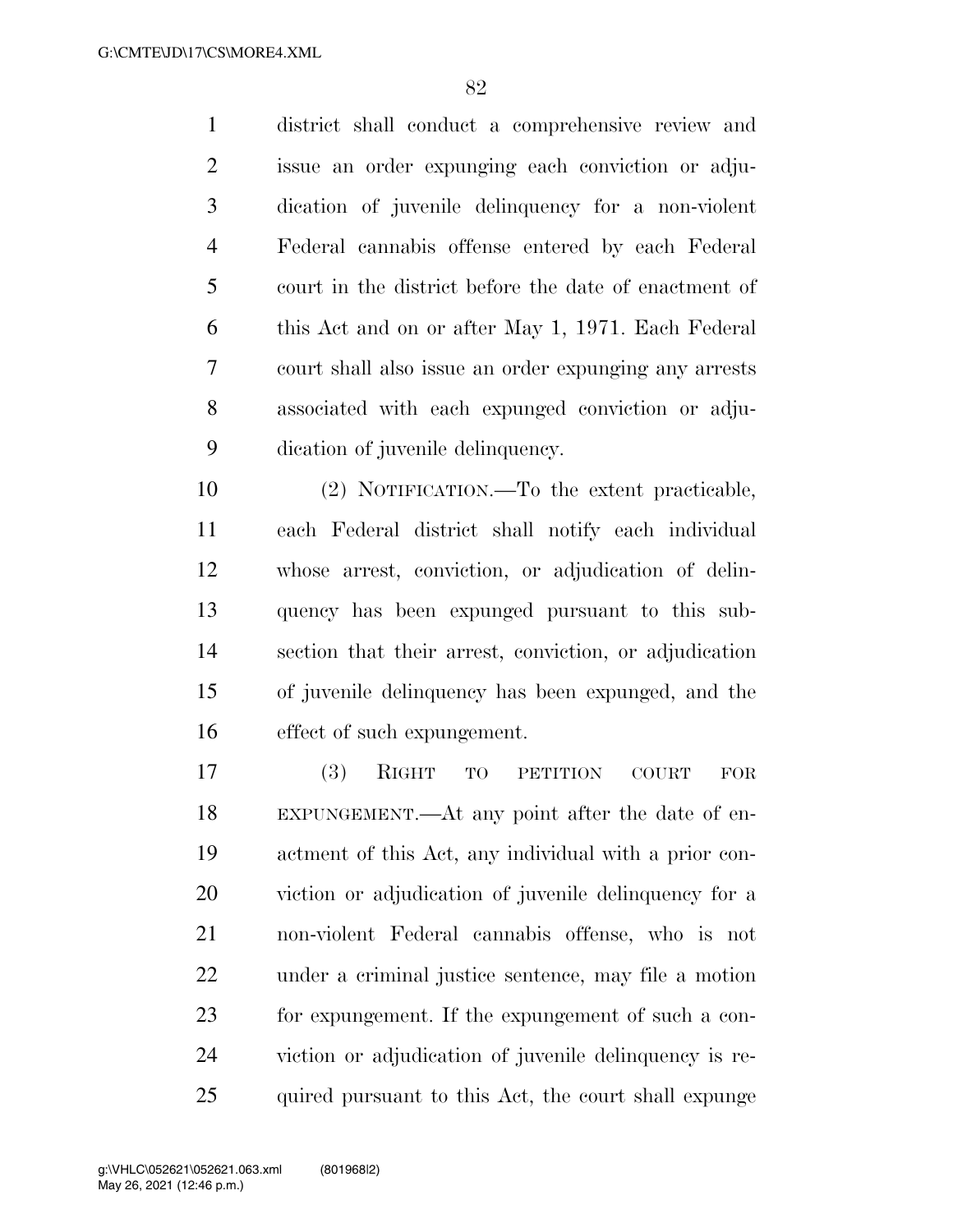the conviction or adjudication, and any associated arrests. If the individual is indigent, counsel shall be appointed to represent the individual in any pro-ceedings under this subsection.

 (4) SEALED RECORD.—The court shall seal all records related to a conviction or adjudication of ju- venile delinquency that has been expunged under this subsection. Such records may only be made available by further order of the court.

 (b) SENTENCING REVIEW FOR INDIVIDUALS UNDER A CRIMINAL JUSTICE SENTENCE.—

 (1) IN GENERAL.—For any individual who is under a criminal justice sentence for a non-violent Federal cannabis offense, the court that imposed the sentence shall, on motion of the individual, the Di- rector of the Bureau of Prisons, the attorney for the Government, or the court, conduct a sentencing re- view hearing. If the individual is indigent, counsel shall be appointed to represent the individual in any sentencing review proceedings under this subsection.

 (2) POTENTIAL REDUCED RESENTENCING.— After a sentencing hearing under paragraph (1), a court shall—

 (A) expunge each conviction or adjudica-tion of juvenile delinquency for a non-violent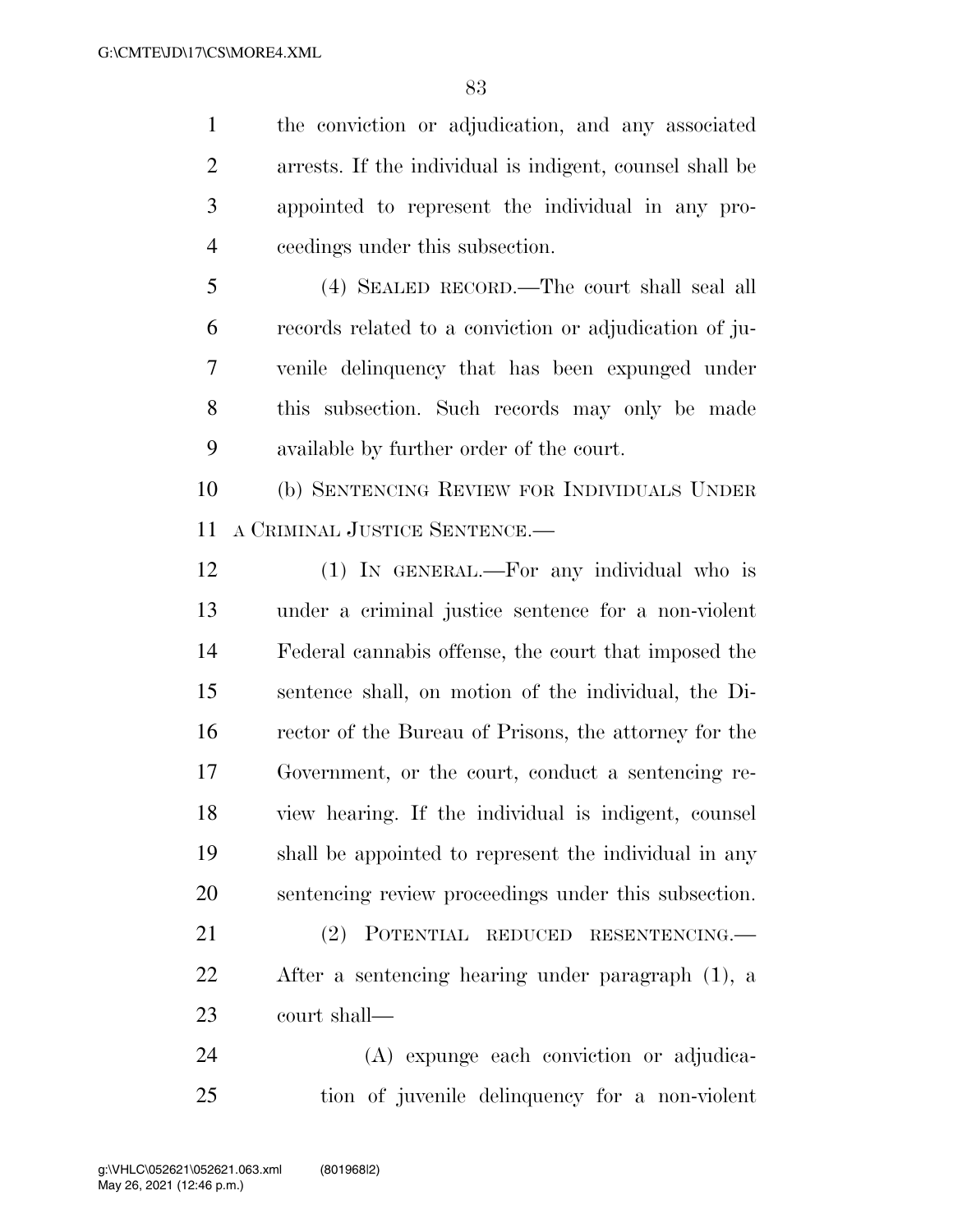Federal cannabis offense entered by the court before the date of enactment of this Act, and any associated arrest; (B) vacate the existing sentence or disposi- tion of juvenile delinquency and, if applicable, impose any remaining sentence or disposition of

 juvenile delinquency on the individual as if this 8 Act, and the amendments made by this Act, were in effect at the time the offense was com-mitted; and

 (C) order that all records related to a con- viction or adjudication of juvenile delinquency that has been expunged or a sentence or dis- position of juvenile delinquency that has been vacated under this Act be sealed and only be made available by further order of the court.

 (c) EFFECT OF EXPUNGEMENT.—An individual who has had an arrest, a conviction, or juvenile delinquency adjudication expunged under this section—

 (1) may treat the arrest, conviction, or adju-dication as if it never occurred; and

 (2) shall be immune from any civil or criminal penalties related to perjury, false swearing, or false statements, for a failure to disclose such arrest, con-viction, or adjudication.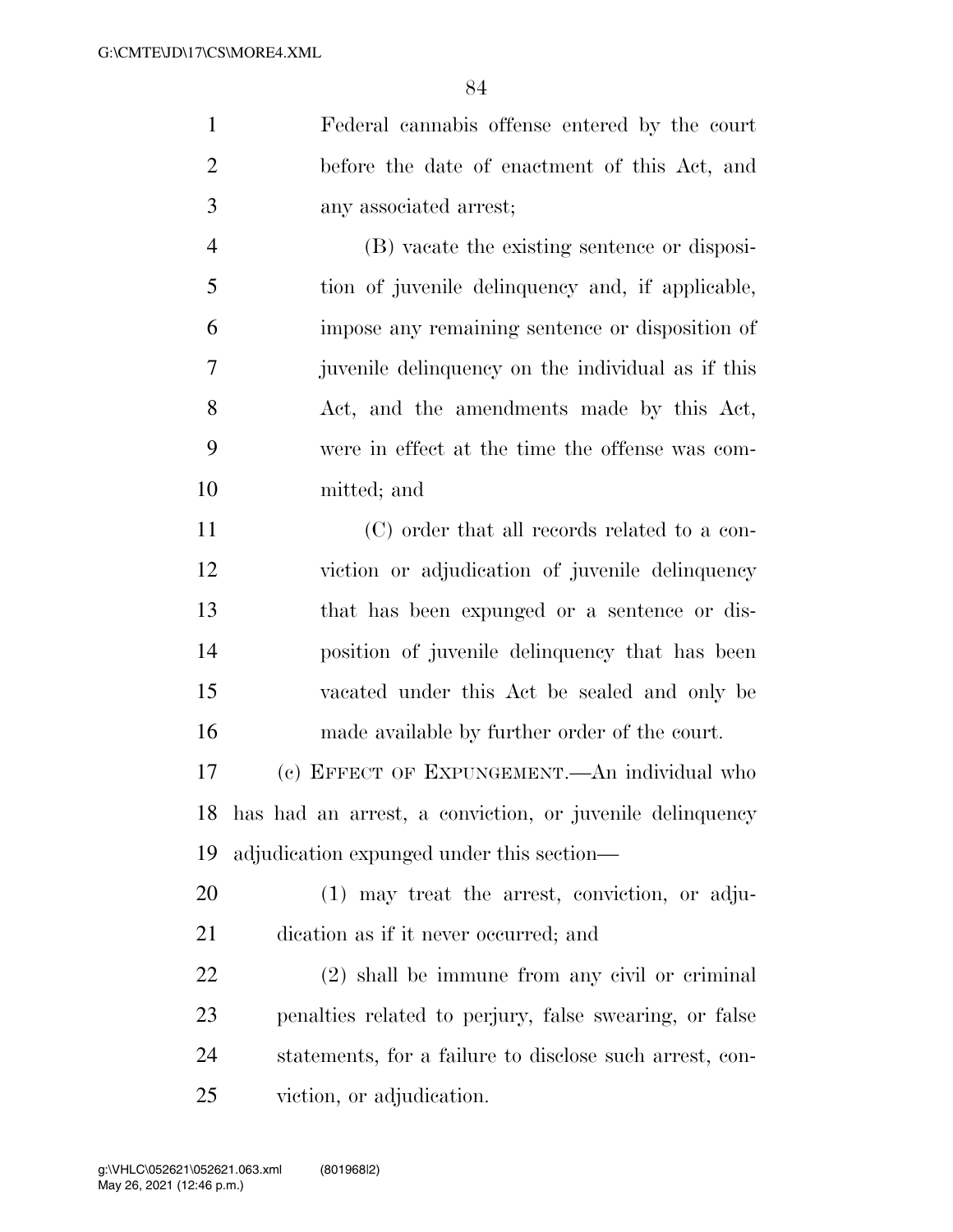(d) EXCEPTION.—An individual who at sentencing received an aggravating role adjustment pursuant to United States Sentencing Guideline 3B1.1(a) in relation to a Federal cannabis offense conviction shall not be eligi- ble for expungement of that Federal cannabis offense con-viction under this section.

(e) DEFINITIONS.—In this section:

 (1) The term ''Federal cannabis offense'' means an offense that is no longer punishable pursuant to this Act or the amendments made under this Act.

 (2) The term ''expunge'' means, with respect to an arrest, a conviction, or a juvenile delinquency ad-13 judication, the removal of the record of such arrest, conviction, or adjudication from each official index or public record.

 (3) The term ''under a criminal justice sen- tence'' means, with respect to an individual, that the individual is serving a term of probation, parole, su- pervised release, imprisonment, official detention, pre-release custody, or work release, pursuant to a sentence or disposition of juvenile delinquency im- posed on or after the effective date of the Controlled Substances Act (May 1, 1971).

 (f) STUDY.—The Comptroller General of the United States, in consultation with the Secretary of Health and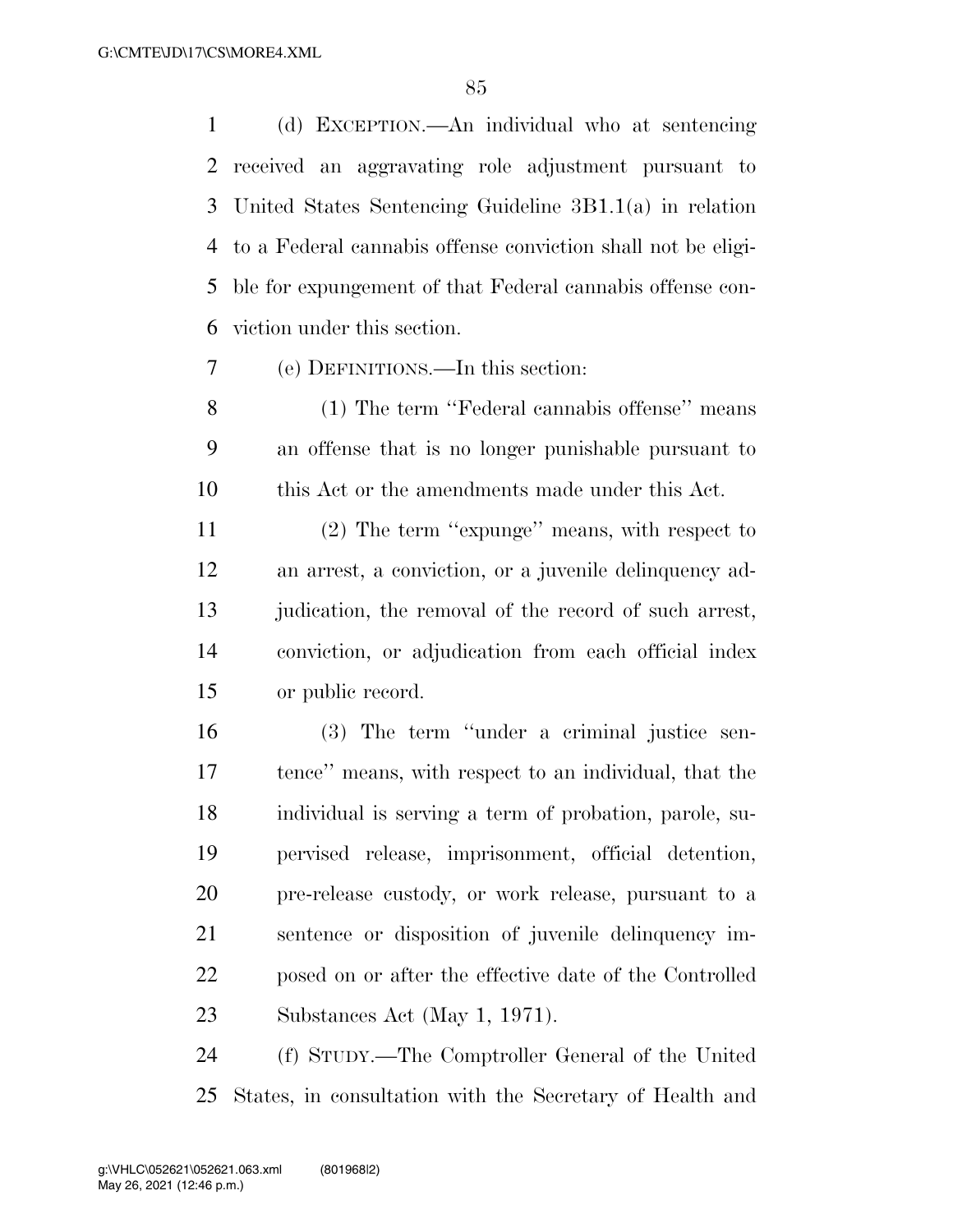Human Services, shall conduct a demographic study of in- dividuals convicted of a Federal cannabis offense. Such study shall include information about the age, race, eth- nicity, sex, and gender identity of those individuals, the type of community such users dwell in, and such other demographic information as the Comptroller General de-termines should be included.

 (g) REPORT.—Not later than 2 years after the date of the enactment of this Act, the Comptroller General of the United States shall report to Congress the results of the study conducted under subsection (f).

### **SEC. 11. REFERENCES IN EXISTING LAW TO MARIJUANA OR MARIHUANA.**

 Wherever, in the statutes of the United States or in the rulings, regulations, or interpretations of various ad-ministrative bureaus and agencies of the United States—

 (1) there appears or may appear the term ''marihuana'' or ''marijuana'', that term shall be struck and the term ''cannabis'' shall be inserted; and

 (2) there appears or may appear the term ''Marihuana'' or ''Marijuana'', that term shall be struck and the term ''Cannabis'' shall be inserted.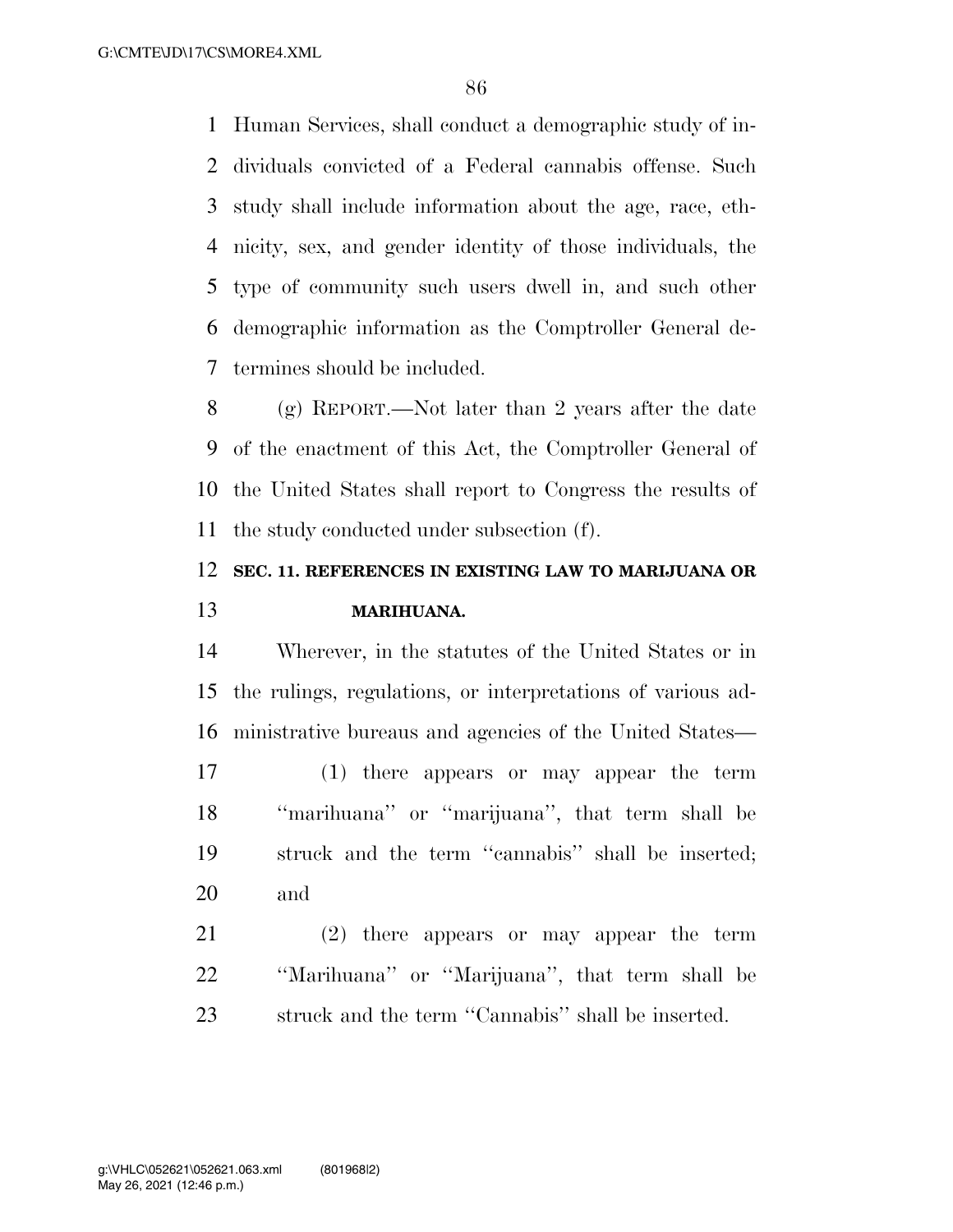### **SEC. 12. SEVERABILITY.**

 If any provision of this Act or an amendment made by this Act, or any application of such provision to any person or circumstance, is held to be unconstitutional, the remainder of this Act, the amendments made by this Act, and the application of this Act and the amendments made by this Act to any other person or circumstance shall not be affected.

#### **SEC. 13. CANNABIS OFFENSE DEFINED.**

 For purposes of this Act, the term ''cannabis offense'' means a criminal offense related to cannabis—

 (1) that, under Federal law, is no longer pun- ishable pursuant to this Act or the amendments made under this Act; or

 (2) that, under State law, is no longer an of- fense or that was designated a lesser offense or for which the penalty was reduced under State law pur- suant to or following the adoption of a State law au-thorizing the sale or use of cannabis.

#### **SEC. 14. RULEMAKING.**

 Unless otherwise provided in this Act, not later than 1 year after the date of enactment of this Act, the Depart- ment of the Treasury, the Department of Justice, and the Small Business Administration shall issue or amend any rules, standard operating procedures, and other legal or policy guidance necessary to carry out implementation of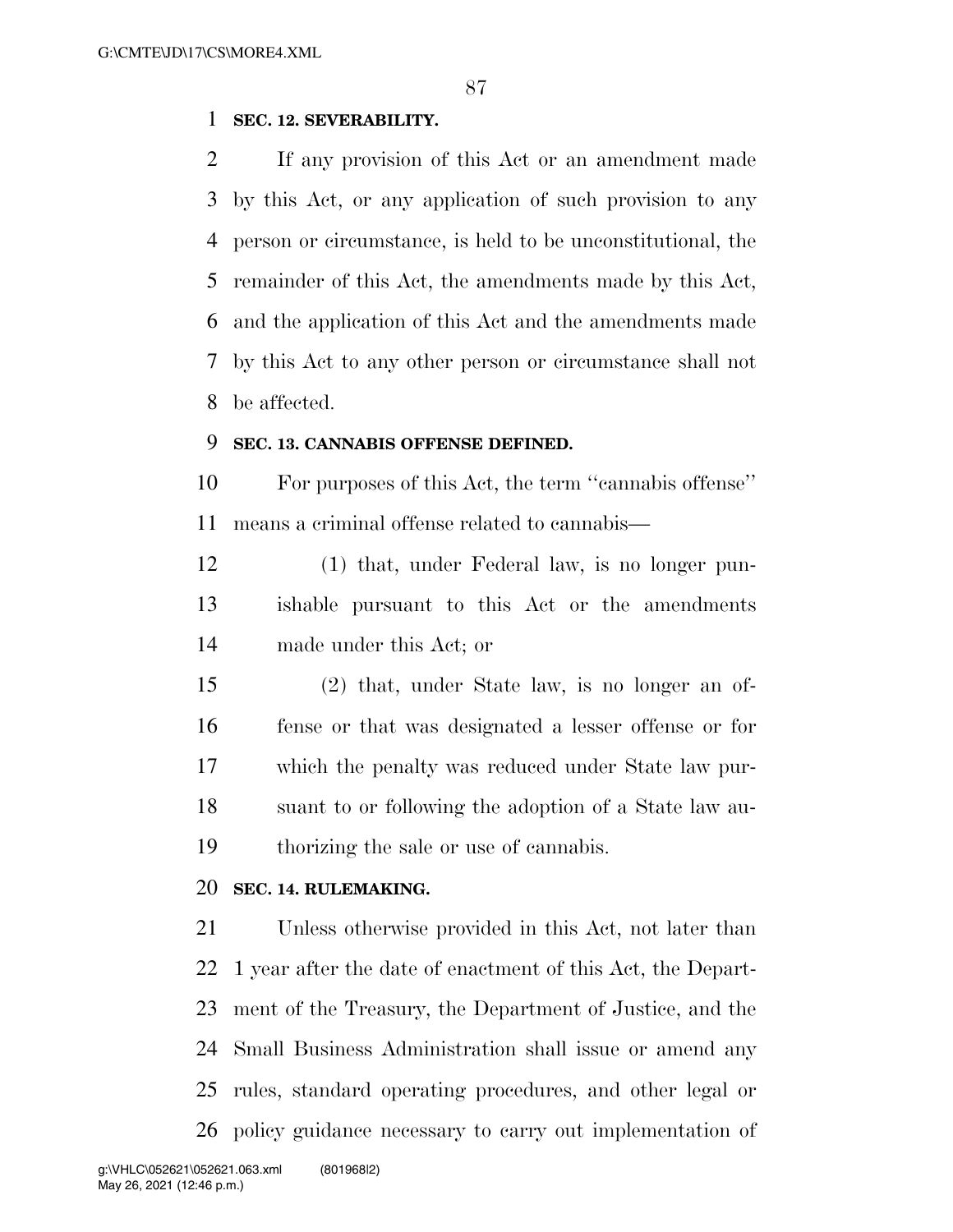this Act. After the 1-year period, any publicly issued sub- regulatory guidance, including any compliance guides, manuals, advisories and notices, may not be issued with- out 60-day notice to appropriate congressional commit- tees. Notice shall include a description and justification for additional guidance.

## **SEC. 15. SOCIETAL IMPACT OF MARIJUANA LEGALIZATION STUDY.**

 The Comptroller General of the United States shall, not later than 2 years after the date of enactment of this Act, provide to Congress a study that addresses the soci- etal impact of the legalization of recreational cannabis by States, including—

- (1) sick days reported to employers;
- (2) workers compensations claims;
- (3) tax revenue remitted to States resulting from legal marijuana sales;
- (4) changes in government spending related to enforcement actions and court proceedings;
- (5) Federal welfare assistance applications;
- (6) rate of arrests related to methamphetamine possession;
- (7) hospitalization rates related to methamphet-amine and narcotics use;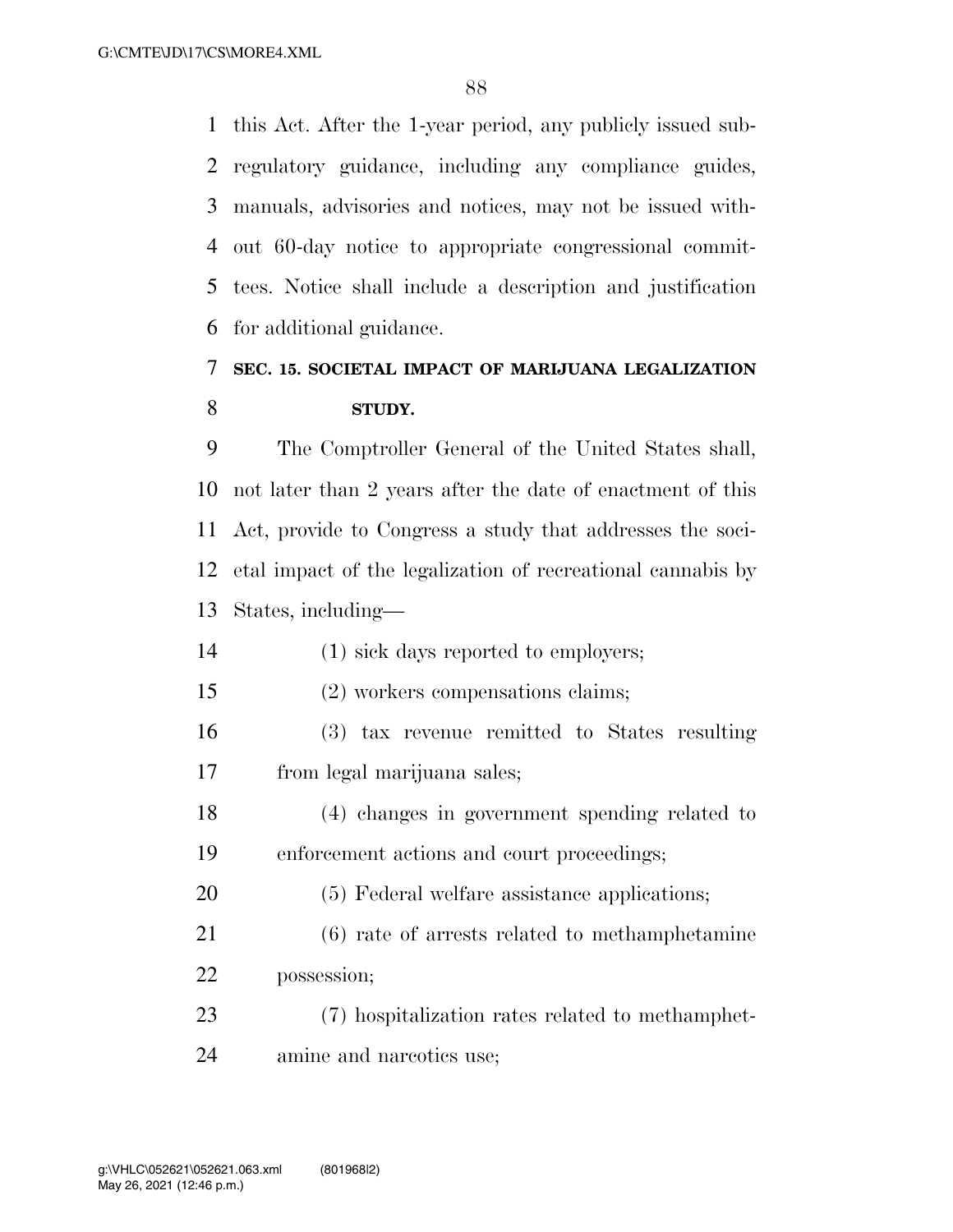| $\mathbf{1}$   | (8) uses of marijuana and its byproducts for          |
|----------------|-------------------------------------------------------|
| $\overline{2}$ | medical purposes;                                     |
| 3              | (9) uses of marijuana and its byproducts for          |
| $\overline{4}$ | purposes relating to the health, including the mental |
| 5              | health, of veterans;                                  |
| 6              | (10) arrest rates of individuals driving under        |
| 7              | the influence or driving while intoxicated by mari-   |
| 8              | juana;                                                |
| 9              | (11) traffic-related deaths and injuries where        |
| 10             | the driver is impaired by marijuana;                  |
| 11             | (12) arrest of minors for marijuana-related           |
| 12             | charges;                                              |
| 13             | $(13)$ violent crime rates;                           |
| 14             | (14) school suspensions, expulsions, and law en-      |
| 15             | forcement referrals that are marijuana-related;       |
| 16             | $(15)$ high school dropout rates;                     |
| 17             | (16) changes in district-wide and State-wide          |
| 18             | standardized test scores;                             |
| 19             | (17) marijuana-related hospital admissions and        |
| 20             | poison control calls;                                 |
| 21             | marijuana-related juvenile admittances<br>(18)        |
| 22             | into substance rehabilitation facilities and mental   |
| 23             | health clinics;                                       |
| 24             | (19) diversion of marijuana into neighboring          |
| 25             | States and drug seizures in neighboring States;       |